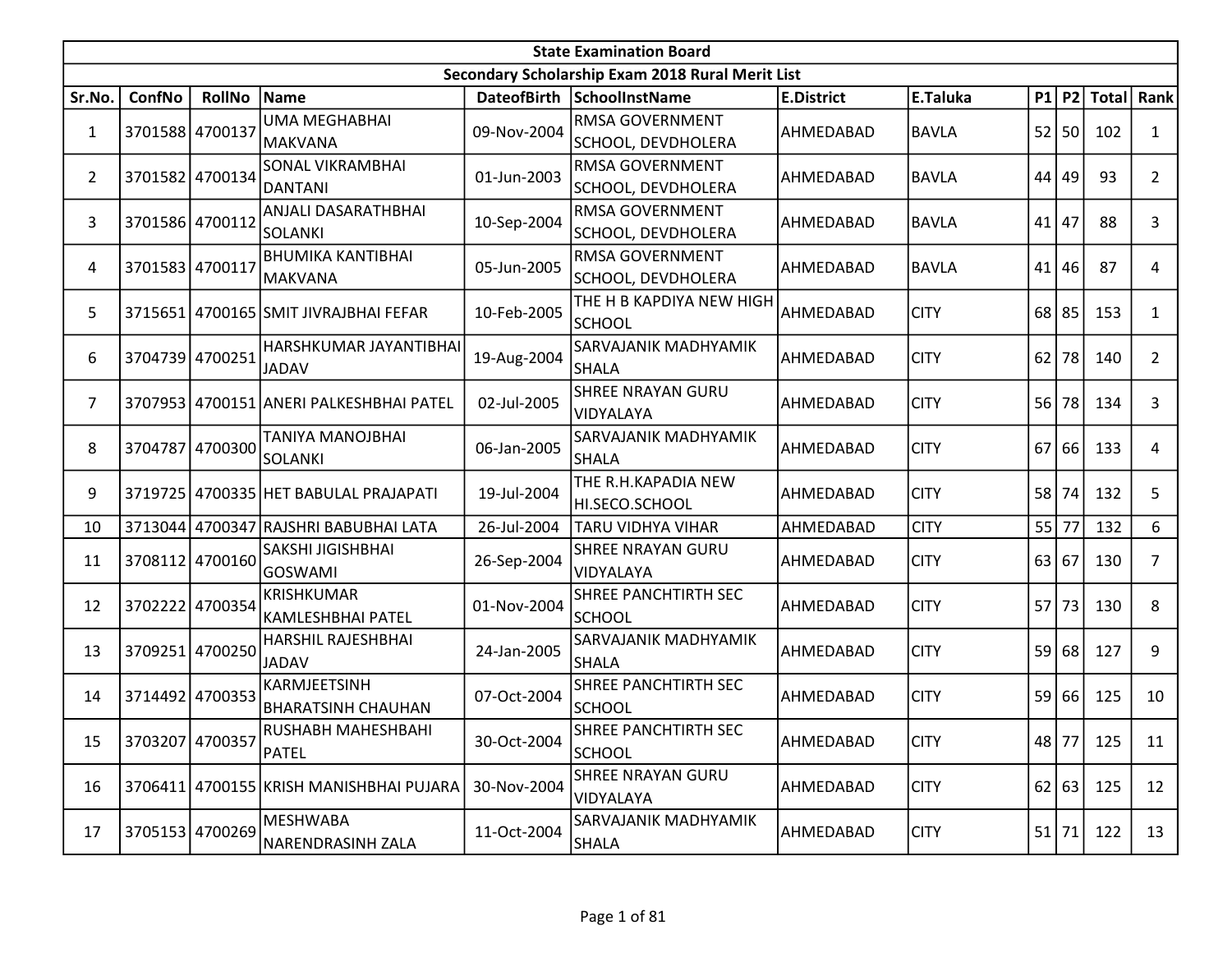|        | <b>State Examination Board</b> |                 |                                         |             |                                                   |                   |                |    |         |               |                |  |  |
|--------|--------------------------------|-----------------|-----------------------------------------|-------------|---------------------------------------------------|-------------------|----------------|----|---------|---------------|----------------|--|--|
|        |                                |                 |                                         |             | Secondary Scholarship Exam 2018 Rural Merit List  |                   |                |    |         |               |                |  |  |
| Sr.No. | ConfNo                         | RollNo Name     |                                         |             | DateofBirth SchoolInstName                        | <b>E.District</b> | E.Taluka       |    |         | $P1$ P2 Total | Rank           |  |  |
| 18     |                                | 3708154 4700159 | ROSHAN PRAHLADBHAI<br>PRAJAPATI         | 28-Feb-2005 | <b>SHREE NRAYAN GURU</b><br>VIDYALAYA             | AHMEDABAD         | <b>CITY</b>    |    | 58 64   | 122           | 14             |  |  |
| 19     |                                | 3711856 4700196 | <b>DHRUVI SACHINBHAI</b><br>PANCHAL     | 23-Jun-2005 | NEST PUBLIC SCHOOL                                | AHMEDABAD         | <b>CITY</b>    |    | 55 67   | 122           | 15             |  |  |
| 20     | 3707597                        |                 | 4700352 JJAY ALPESHBHAI PANCHAL         | 16-Dec-2004 | SHREE PANCHTIRTH SEC<br><b>SCHOOL</b>             | AHMEDABAD         | <b>CITY</b>    | 46 | 75      | 121           | 16             |  |  |
| 21     |                                | 3715559 4700350 | ZINAL DHARMESHBHAI<br><b>SONI</b>       | 11-Mar-2005 | <b>TARU VIDHYA VIHAR</b>                          | AHMEDABAD         | <b>CITY</b>    |    | 58 63   | 121           | 17             |  |  |
| 22     | 3710949 4700211                |                 | MADHAVI SURESHBHAI<br>PATEL             |             | 18-May-2005   NEST PUBLIC SCHOOL                  | AHMEDABAD         | <b>CITY</b>    |    | 56 65   | 121           | 18             |  |  |
| 23     | 3706422 4700157                |                 | PREETKUMAR BIPINBHAI<br>RAJODIA         | 26-Jun-2005 | <b>SHREE NRAYAN GURU</b><br>VIDYALAYA             | AHMEDABAD         | <b>CITY</b>    |    | 57 64   | 121           | 19             |  |  |
| 24     |                                | 3709995 4700153 | KASHVI RAJESHKUMAR<br>PATEL             | 04-Jul-2005 | <b>SHREE NRAYAN GURU</b><br>VIDYALAYA             | AHMEDABAD         | <b>CITY</b>    |    | 56 65   | 121           | 20             |  |  |
| 25     |                                | 3709533 4700241 | <b>BHUMIKA BHAGWANBHAI</b><br>RATHOD    | 05-Mar-2005 | SARVAJANIK MADHYAMIK<br><b>SHALA</b>              | AHMEDABAD         | <b>CITY</b>    |    | $61$ 59 | 120           | 21             |  |  |
| 26     |                                | 3713146 4700336 | HARSHAVARDHANSINH<br>DINESHSINH PARMAR  |             | 18-Apr-2005 NEW NOBLE PRI.SCHOOL                  | AHMEDABAD         | <b>CITY</b>    | 52 | 68      | 120           | 22             |  |  |
| 27     |                                | 3713093 4700219 | PURVIL BHARTBHAI<br>PRAJAPATI           | 12-Jul-2004 | <b>NEST PUBLIC SCHOOL</b>                         | AHMEDABAD         | <b>CITY</b>    | 51 | 68      | 119           | 23             |  |  |
| 28     |                                |                 | 3711851 4700199 HELI HITESHBHAI PANCHAL | 20-Mar-2005 | <b>NEST PUBLIC SCHOOL</b>                         | AHMEDABAD         | <b>CITY</b>    |    | 53 66   | 119           | 24             |  |  |
| 29     | 3719947                        |                 | 4700407 VAIBHAVI KIRANSINH DABHI        | 21-Jan-2005 | C.A. MADHYAMIK SHALA                              | AHMEDABAD         | <b>DASCROI</b> | 87 | 71      | 158           | $\mathbf{1}$   |  |  |
| 30     | 3704969 4700372                |                 | <b>VIRENDRA KIRITSINH</b><br>PARMAR     | 24-Dec-2004 | <b>ESBEE PATEL PRATHMIK</b><br>ANE MADHYMIK SHALA | AHMEDABAD         | <b>DASCROI</b> |    | 59 86   | 145           | $\overline{2}$ |  |  |
| 31     |                                |                 | 3717126 4700496 TULASI DILIPBHAI PATEL  | 25-Jul-2004 | ARPAN VIDHYALAYA                                  | AHMEDABAD         | <b>DASCROI</b> | 73 | 71      | 144           | 3              |  |  |
| 32     |                                | 3711884 4700465 | KHUSHIBEN DILIAPBHAI<br>PARJAPATI       |             | 07-Feb-2005 ARPAN VIDHYALAYA                      | AHMEDABAD         | <b>DASCROI</b> |    |         | 69 72 141     | 4              |  |  |
| 33     |                                | 3719952 4700400 | <b>KRISHNA BHARATBHAI</b><br>PARMAR     |             | 27-Aug-2005 C.A. MADHYAMIK SHALA                  | AHMEDABAD         | <b>DASCROI</b> |    | 78 63   | 141           | 5              |  |  |
| 34     |                                | 3714448 4700486 | NIYATI PARBHUDAS<br>PANCHAL             | 26-Jul-2004 | ARPAN VIDHYALAYA                                  | AHMEDABAD         | <b>DASCROI</b> |    | 69 71   | 140           | 6              |  |  |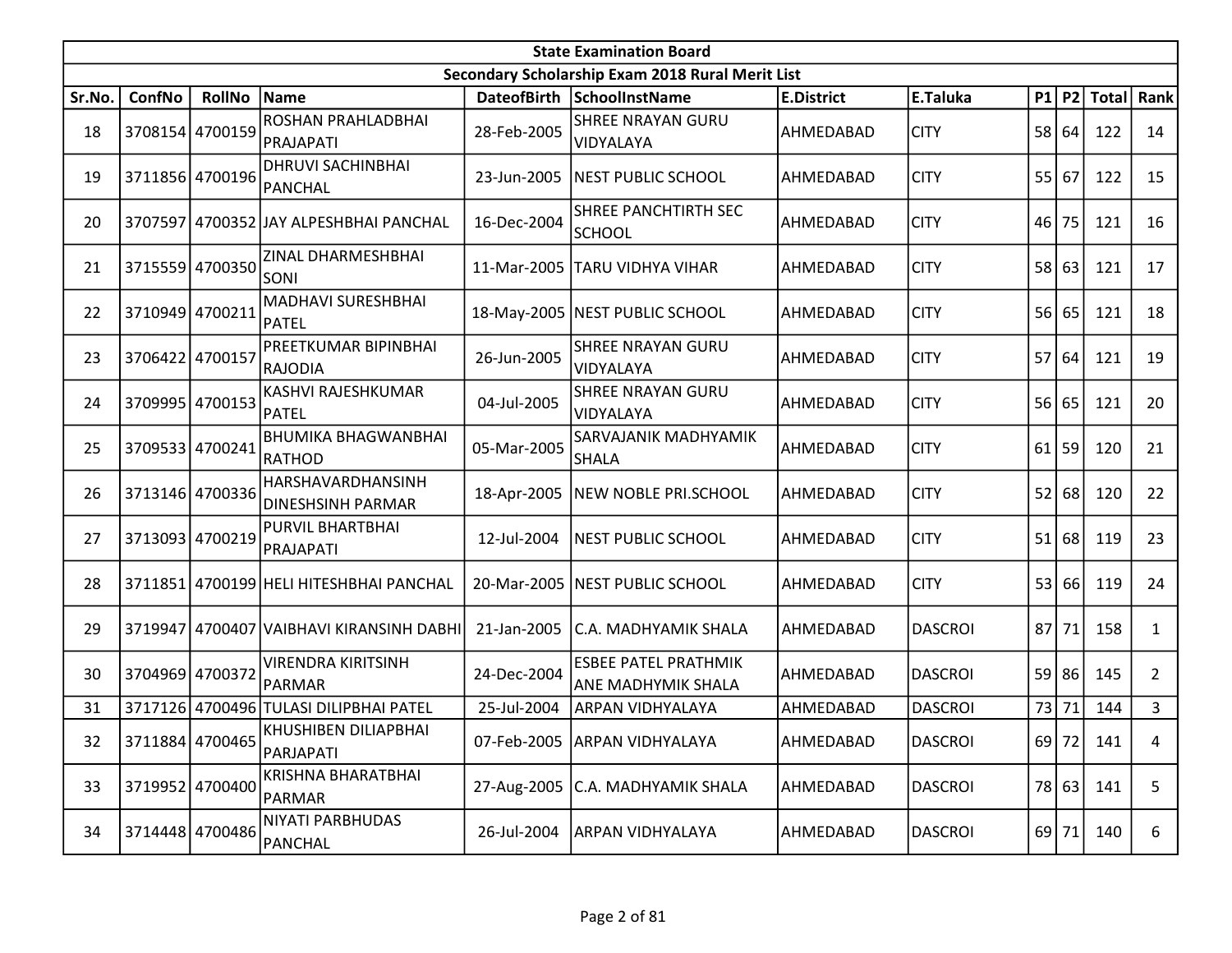|        | <b>State Examination Board</b> |                 |                                               |             |                                                          |                   |                |      |         |              |      |  |  |
|--------|--------------------------------|-----------------|-----------------------------------------------|-------------|----------------------------------------------------------|-------------------|----------------|------|---------|--------------|------|--|--|
|        |                                |                 |                                               |             | Secondary Scholarship Exam 2018 Rural Merit List         |                   |                |      |         |              |      |  |  |
| Sr.No. | ConfNo                         | <b>RollNo</b>   | Name                                          |             | DateofBirth SchoolInstName                               | <b>E.District</b> | E.Taluka       | P1   | P2      | <b>Total</b> | Rank |  |  |
| 35     |                                | 3714561 4700444 | <b>DHARVI RAMESHBHAI</b><br>KMANI             |             | 15-Nov-2004 ARPAN VIDHYALAYA                             | AHMEDABAD         | <b>DASCROI</b> | 67   | 73      | 140          | 7    |  |  |
| 36     |                                | 3711922 4700463 | KHUSHI KAESHIKKUMAR<br><b>PATEL</b>           |             | 18-Nov-2004 ARPAN VIDHYALAYA                             | AHMEDABAD         | <b>DASCROI</b> | 66 l | 69      | 135          | 8    |  |  |
| 37     |                                |                 | 3713588 4700476 MEET AMITKUMAR GOHEL          |             | 18-May-2005 ARPAN VIDHYALAYA                             | AHMEDABAD         | <b>DASCROI</b> | 61   | 74      | 135          | 9    |  |  |
| 38     |                                |                 | 3717246 4700499 VISHVA SUNILKUMAR PATEL       | 23-Dec-2004 | <b>ARPAN VIDHYALAYA</b>                                  | AHMEDABAD         | <b>DASCROI</b> | 60   | 74      | 134          | 10   |  |  |
| 39     |                                | 3715926 4700490 | <b>RAJESHVARIBEN</b><br>DINESHKUMAR PRAJAPATI | 16-Jan-2005 | <b>ARPAN VIDHYALAYA</b>                                  | AHMEDABAD         | <b>DASCROI</b> | 62   | 72      | 134          | 11   |  |  |
| 40     | 3715901 4700477                |                 | MEETKUMAR RAJESHBHAI<br>PATEL                 | 02-Jan-2005 | <b>ARPAN VIDHYALAYA</b>                                  | AHMEDABAD         | <b>DASCROI</b> | 61   | 72      | 133          | 12   |  |  |
| 41     |                                |                 | 3716350 4700473 MANAV MANOJBHAI PATEL         | 17-Aug-2004 | <b>ARPAN VIDHYALAYA</b>                                  | AHMEDABAD         | <b>DASCROI</b> | 57   | 75      | 132          | 13   |  |  |
| 42     | 3704966 4700371                |                 | <b>SHREYA</b><br><b>CHANDRESHKUMAR RANA</b>   | 05-Apr-2005 | <b>ESBEE PATEL PRATHMIK</b><br><b>ANE MADHYMIK SHALA</b> | AHMEDABAD         | <b>DASCROI</b> | 58   | 74      | 132          | 14   |  |  |
| 43     | 3717341                        |                 | 4700495 TIRTH NAGINBHAI PATEL                 | 19-Jun-2005 | <b>ARPAN VIDHYALAYA</b>                                  | AHMEDABAD         | <b>DASCROI</b> |      | $54$ 78 | 132          | 15   |  |  |
| 44     |                                |                 | 3720167 4700409 YASH NAGARBHAI PARMAR         | 08-Nov-2005 | C.A. MADHYAMIK SHALA                                     | AHMEDABAD         | <b>DASCROI</b> | 81   | 50      | 131          | 16   |  |  |
| 45     |                                | 3713752 4700501 | <b>VRUSHTI PARKASHBHAI</b><br><b>PATEL</b>    | 04-Jul-2005 | <b>ARPAN VIDHYALAYA</b>                                  | AHMEDABAD         | <b>DASCROI</b> |      | 53 77   | 130          | 17   |  |  |
| 46     |                                | 3717335 4700474 | MANISHKUMAR<br><b>SHAILESHBHAI PATEL</b>      | 15-Sep-2004 | <b>ARPAN VIDHYALAYA</b>                                  | AHMEDABAD         | <b>DASCROI</b> | 59   | 70      | 129          | 18   |  |  |
| 47     |                                | 3714127 4700445 | <b>DHAVNIBEN VISHNUBHAI</b><br>PATEL          | 19-Oct-2004 | ARPAN VIDHYALAYA                                         | AHMEDABAD         | <b>DASCROI</b> | 60 l | 69      | 129          | 19   |  |  |
| 48     |                                |                 | 3716318 4700457 JAY ARAVINDBHAI PATEL         |             | 21-Oct-2004   ARPAN VIDHYALAYA                           | AHMEDABAD         | <b>DASCROI</b> | 59   | 70      | 129          | 20   |  |  |
| 49     |                                | 3712926 4700456 | HIMANSHIBEN BHARATBHAI<br><b>PANCHAL</b>      |             | 31-Aug-2005 ARPAN VIDHYALAYA                             | AHMEDABAD         | <b>DASCROI</b> |      | $56$ 73 | 129          | 21   |  |  |
| 50     |                                | 3705998 4700412 | AMAN MUKESH BHAI<br>RAVAL                     | 23-Mar-2004 | SHRIRAM VIDYALAY                                         | AHMEDABAD         | <b>DASCROI</b> |      | $57$ 71 | 128          | 22   |  |  |
| 51     |                                | 3712219 4700459 | KAUSHALKUMAR<br>HARSHADBHAI PAREL             | 20-Jun-2004 | ARPAN VIDHYALAYA                                         | AHMEDABAD         | <b>DASCROI</b> |      | 65 60   | 125          | 23   |  |  |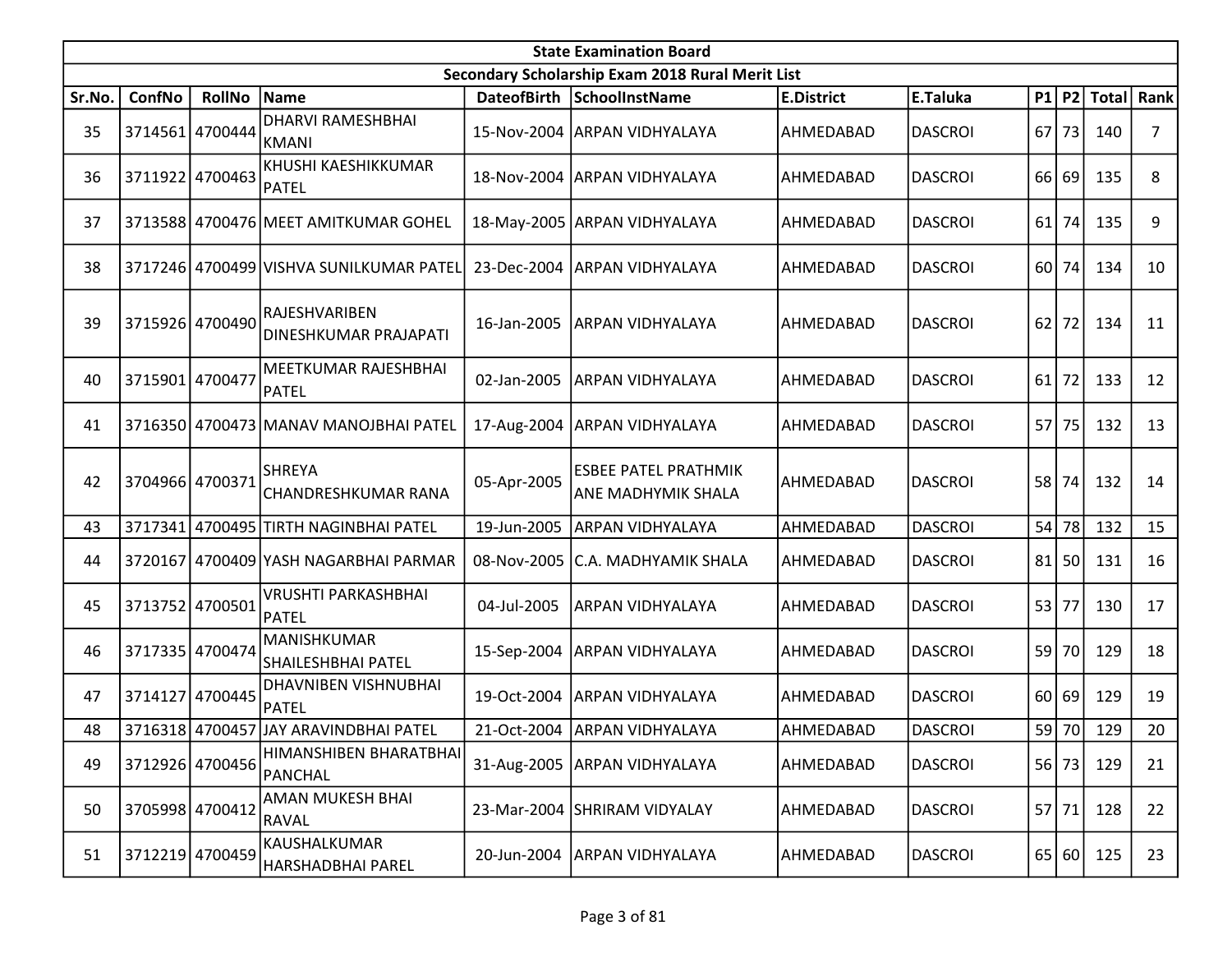|        | <b>State Examination Board</b><br>Secondary Scholarship Exam 2018 Rural Merit List |                 |                                          |                    |                                                             |                   |                           |                 |           |               |                |  |  |
|--------|------------------------------------------------------------------------------------|-----------------|------------------------------------------|--------------------|-------------------------------------------------------------|-------------------|---------------------------|-----------------|-----------|---------------|----------------|--|--|
|        |                                                                                    |                 |                                          |                    |                                                             |                   |                           |                 |           |               |                |  |  |
| Sr.No. | ConfNo                                                                             | <b>RollNo</b>   | Name                                     | <b>DateofBirth</b> | SchoolInstName                                              | <b>E.District</b> | E.Taluka                  |                 |           | $P1$ P2 Total | Rank           |  |  |
| 52     | 3713607                                                                            |                 | 4700458 KARISA KIRIATBHAI PATEL          |                    | 13-May-2005 ARPAN VIDHYALAYA                                | AHMEDABAD         | <b>DASCROI</b>            | 54              | 70        | 124           | 24             |  |  |
| 53     |                                                                                    | 3704970 4700362 | <b>BHOOMI SYAMSINH</b><br><b>RATHOD</b>  | 21-Jan-2004        | <b>ESBEE PATEL PRATHMIK</b><br>ANE MADHYMIK SHALA           | AHMEDABAD         | <b>DASCROI</b>            | 531             | 69        | 122           | 25             |  |  |
| 54     |                                                                                    | 3717293 4700454 | HETARTH MUKESHBHAI<br><b>PATEL</b>       |                    | 22-Mar-2005 ARPAN VIDHYALAYA                                | AHMEDABAD         | <b>DASCROI</b>            | 45              | 76        | 121           | 26             |  |  |
| 55     | 3711897                                                                            | 4700525         | HANSRAJ PRAVINSINH<br><b>SOLANKI</b>     | 29-Aug-2005        | PANCHSHIL MADHYAMIK<br><b>SHALA</b>                         | AHMEDABAD         | DETROJ-<br><b>RAMPURA</b> | 61              | 60        | 121           | $\mathbf{1}$   |  |  |
| 56     |                                                                                    | 3711915 4700524 | DASARATH RAMESHJI<br><b>THAKOR</b>       | 03-Oct-2004        | PANCHSHIL MADHYAMIK<br><b>SHALA</b>                         | AHMEDABAD         | DETROJ-<br><b>RAMPURA</b> |                 | 47 62     | 109           | $\overline{2}$ |  |  |
| 57     |                                                                                    | 3718772 4700528 | PUNAM KHODUBHA<br>SOLANKI                | 28-Oct-2004        | PANCHSHIL MADHYAMIK<br><b>SHALA</b>                         | AHMEDABAD         | DETROJ-<br><b>RAMPURA</b> | 46              | 48        | 94            | 3              |  |  |
| 58     | 3711929 4700527                                                                    |                 | JAYDEEP VIKRAMSINH<br>SOLANKI            | 25-Oct-2004        | PANCHSHIL MADHYAMIK<br><b>SHALA</b>                         | AHMEDABAD         | DETROJ-<br><b>RAMPURA</b> | 42              | 50        | 92            | 4              |  |  |
| 59     |                                                                                    |                 | 3709904 4700565 JJINAL DILIPSINH VALA    | 18-Nov-2004        | D.A.VIDHYAMANDIR<br><b>DHANDHUKA</b>                        | AHMEDABAD         | <b>DHANDHUKA</b>          |                 | 70 84     | 154           | $\mathbf{1}$   |  |  |
| 60     |                                                                                    | 3719332 4700567 | <b>PRAMEY NAVANITKUMAR</b><br>PANDYA     | 10-Nov-2004        | D.A.VIDHYAMANDIR<br><b>DHANDHUKA</b>                        | AHMEDABAD         | DHANDHUKA                 | 63 l            | 78        | 141           | $\overline{2}$ |  |  |
| 61     |                                                                                    |                 | 3716268 4700574 ANU UDABHAI MAKWANA      | 14-Jan-2005        | <b>GOVERMENT SECONDARY</b><br><b>SCHOOL</b>                 | AHMEDABAD         | <b>DHOLERA</b>            | 52              | 65        | 117           | 1              |  |  |
| 62     |                                                                                    | 3716076 4700580 | <b>MAYA BECHARBHAI</b><br><b>MAKWANA</b> | 06-Dec-2003        | <b>GOVERMENT SECONDARY</b><br><b>SCHOOL</b>                 | AHMEDABAD         | <b>DHOLERA</b>            | 37 <sup>1</sup> | 67        | 104           | $\overline{2}$ |  |  |
| 63     |                                                                                    |                 | 3705935 4700678 DHAVAL LAXMANBHAI ZALA   | 21-Oct-2004        | SARSWATI VIDHYA MANDIR  AHMEDABAD                           |                   | <b>DHOLKA</b>             |                 | 68 81     | 149           | $\mathbf{1}$   |  |  |
| 64     |                                                                                    |                 | 3716346 4700649 MITAL VINODBHAI PATEL    | 10-Jul-2005        | <b>SHREE C.V. MISTRY</b><br>SARSWATI KANYA VIDHYA<br>MANDIR | AHMEDABAD         | <b>DHOLKA</b>             | 71              | 76        | 147           | $\overline{2}$ |  |  |
| 65     |                                                                                    | 3704124 4700612 | <b>KARAN RAMANBHAI</b><br><b>PARMAR</b>  | 28-Oct-2004        | SHREE B. P DAVDA<br>SARSWATI VIDYALAYA                      | AHMEDABAD         | <b>DHOLKA</b>             |                 | $61$   82 | 143           | 3              |  |  |
| 66     |                                                                                    | 3710020 4700687 | RUDRADAN BHARATKUMAR<br><b>GHADHAVI</b>  | 17-Sep-2004        | SARSWATI VIDHYA MANDIR AHMEDABAD                            |                   | <b>DHOLKA</b>             |                 | 55 80     | 135           | 4              |  |  |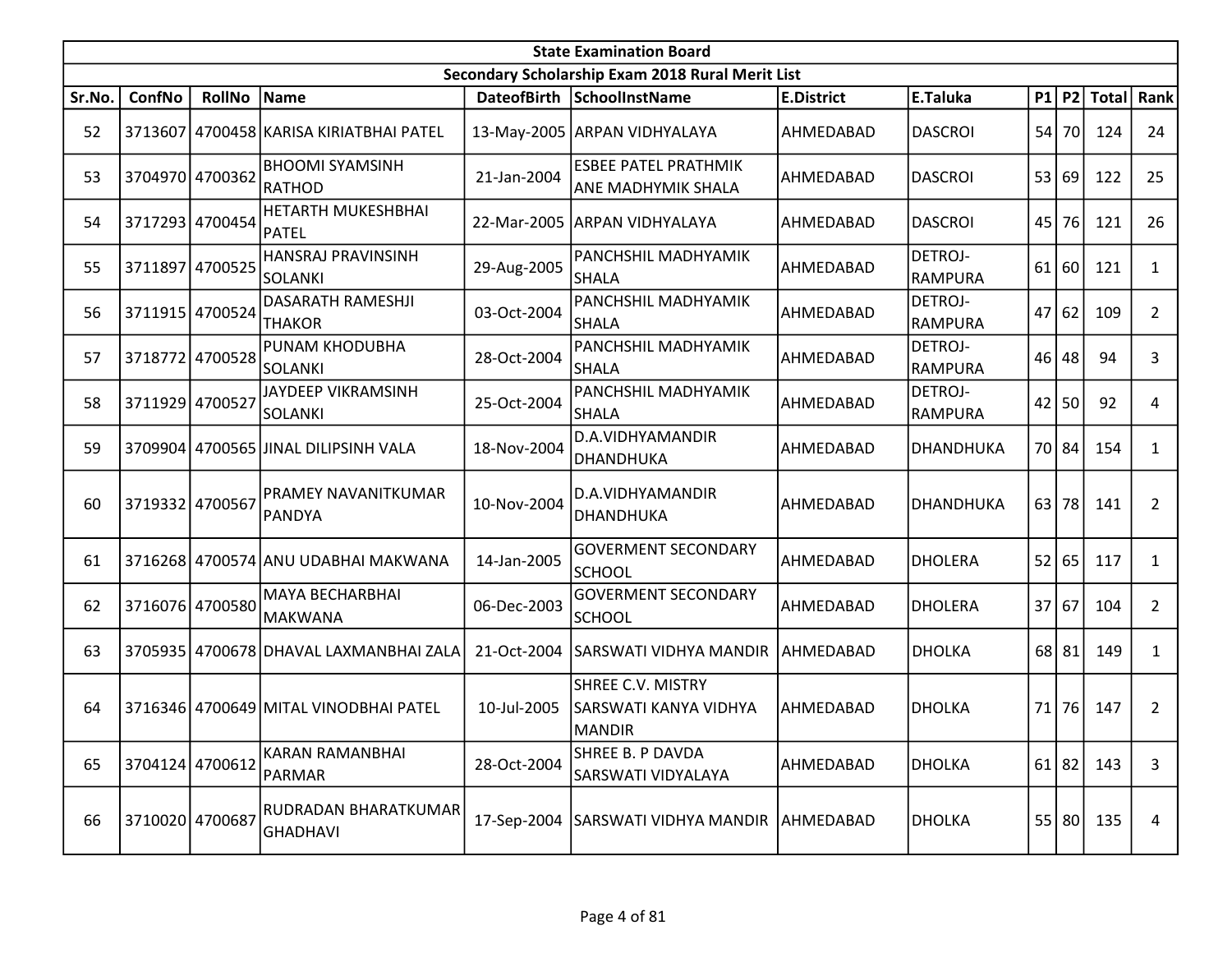|        | <b>State Examination Board</b><br>Secondary Scholarship Exam 2018 Rural Merit List |                 |                                          |             |                                                                                       |                   |                 |    |       |               |                |  |  |
|--------|------------------------------------------------------------------------------------|-----------------|------------------------------------------|-------------|---------------------------------------------------------------------------------------|-------------------|-----------------|----|-------|---------------|----------------|--|--|
|        |                                                                                    |                 |                                          |             |                                                                                       |                   |                 |    |       |               |                |  |  |
| Sr.No. | ConfNo                                                                             | <b>RollNo</b>   | Name                                     |             | DateofBirth SchoolInstName                                                            | <b>E.District</b> | E.Taluka        |    |       | $P1$ P2 Total | Rank           |  |  |
| 67     |                                                                                    |                 | 3704053 4700645 ISHITA JAYESHBHAI GOHIL  | 02-Oct-2004 | SHREE C.V. MISTRY<br><b>SARSWATI KANYA VIDHYA</b><br><b>MANDIR</b>                    | AHMEDABAD         | <b>DHOLKA</b>   | 53 | 82    | 135           | 5              |  |  |
| 68     |                                                                                    | 3704127 4700613 | KIRPALSIH VANRAJSIH<br><b>CHAVADA</b>    | 30-Aug-2005 | SHREE B. P DAVDA<br><b>SARSWATI VIDYALAYA</b>                                         | AHMEDABAD         | <b>DHOLKA</b>   | 60 | 74    | 134           | 6              |  |  |
| 69     |                                                                                    | 3707619 4700699 | PAYALBEN DASHRTHBHAI<br>VAGHELA          | 13-Oct-2004 | RMSA GOVERNMENT<br><b>SCHOOL</b>                                                      | AHMEDABAD         | <b>SANAND</b>   | 53 | 65    | 118           | 1              |  |  |
| 70     |                                                                                    | 3707687 4700697 | LAKSHMI ASHOKBHAI<br> MAKWANA            | 11-Jan-2005 | RMSA GOVERNMENT<br><b>SCHOOL</b>                                                      | AHMEDABAD         | SANAND          | 44 | 65    | 109           | $\overline{2}$ |  |  |
| 71     |                                                                                    | 3707680 4700698 | NIRUBEN KARSHANBHAI<br>VAGHELA           | 01-Jul-2005 | <b>RMSA GOVERNMENT</b><br><b>SCHOOL</b>                                               | AHMEDABAD         | <b>SANAND</b>   | 47 | 62    | 109           | 3              |  |  |
| 72     |                                                                                    | 3707628 4700689 | <b>DAXABEN PUNAMBHAI</b><br>VAGHELA      | 01-Aug-2005 | RMSA GOVERNMENT<br><b>SCHOOL</b>                                                      | AHMEDABAD         | SANAND          | 47 | 62    | 109           | 4              |  |  |
| 73     |                                                                                    | 3709862 4700694 | KINJALBEN VASUBHAI<br>VAGHELA            | 07-Jan-2005 | RMSA GOVERNMENT<br><b>SCHOOL</b>                                                      | AHMEDABAD         | SANAND          | 46 | 61    | 107           | 5              |  |  |
| 74     |                                                                                    | 3707688 4700691 | KAJAL PRATAPBHAI<br>MAKWANA              | 02-Feb-2005 | RMSA GOVERNMENT<br><b>SCHOOL</b>                                                      | AHMEDABAD         | <b>SANAND</b>   | 47 | 60    | 107           | 6              |  |  |
| 75     |                                                                                    | 3707685 4700704 | SUDHABEN GOPALBHAI<br>VAGHELA            | 02-Apr-2004 | RMSA GOVERNMENT<br><b>SCHOOL</b>                                                      | AHMEDABAD         | <b>SANAND</b>   | 46 | 60    | 106           | $\overline{7}$ |  |  |
| 76     |                                                                                    | 3707640 4700701 | PINTUBEN GAUTAMBHAI<br>VAGHELA           | 11-Dec-2004 | RMSA GOVERNMENT<br><b>SCHOOL</b>                                                      | AHMEDABAD         | SANAND          | 48 | 58    | 106           | 8              |  |  |
| 77     | 3718550 4700707                                                                    |                 | NAJMIN NIJAMBHAI<br>MULTANI              | 29-Oct-2004 | SARKARI MADHYAMIK<br>SHALA VEKARIYA                                                   | AHMEDABAD         | VIRAMGAM        |    | 76 87 | 163           | $\mathbf{1}$   |  |  |
| 78     |                                                                                    | 3718560 4700705 | DHARMISTHA RAMESHBHAI<br><b>RATHOD</b>   | 03-Jun-2004 | SARKARI MADHYAMIK<br><b>SHALA VEKARIYA</b>                                            | AHMEDABAD         | <b>VIRAMGAM</b> | 43 | 46    | 89            | $\overline{2}$ |  |  |
| 79     |                                                                                    | 3715379 4700799 | <b>KEVIN GHANSHYAMBHAI</b><br>VEKARIYA   | 18-Mar-2005 | <b>SHREE DHARMAJIVAN</b><br>SWAMI PRI. WITH UPPER<br>PRI. SEC. AND H.SEC.             | AMRELI            | AMRELI          | 63 | 76    | 139           | $\mathbf{1}$   |  |  |
| 80     |                                                                                    | 3715365 4700804 | NITUL JAYSUKHBHAI<br><b>SUTARIYA</b>     | 01-Sep-2003 | <b>SHREE DHARMAJIVAN</b><br>SWAMI PRI. WITH UPPER<br>PRI. SEC. AND H.SEC.             | AMRELI            | <b>AMRELI</b>   |    | 57 81 | 138           | $\overline{2}$ |  |  |
| 81     |                                                                                    | 3713633 4700800 | <b>KEVINBHAI</b><br>CHANDRAKANTBHAI VORA |             | <b>SHREE DHARMAJIVAN</b><br>11-May-2005 SWAMI PRI. WITH UPPER<br>PRI. SEC. AND H.SEC. | AMRELI            | <b>AMRELI</b>   |    | 63 74 | 137           | 3              |  |  |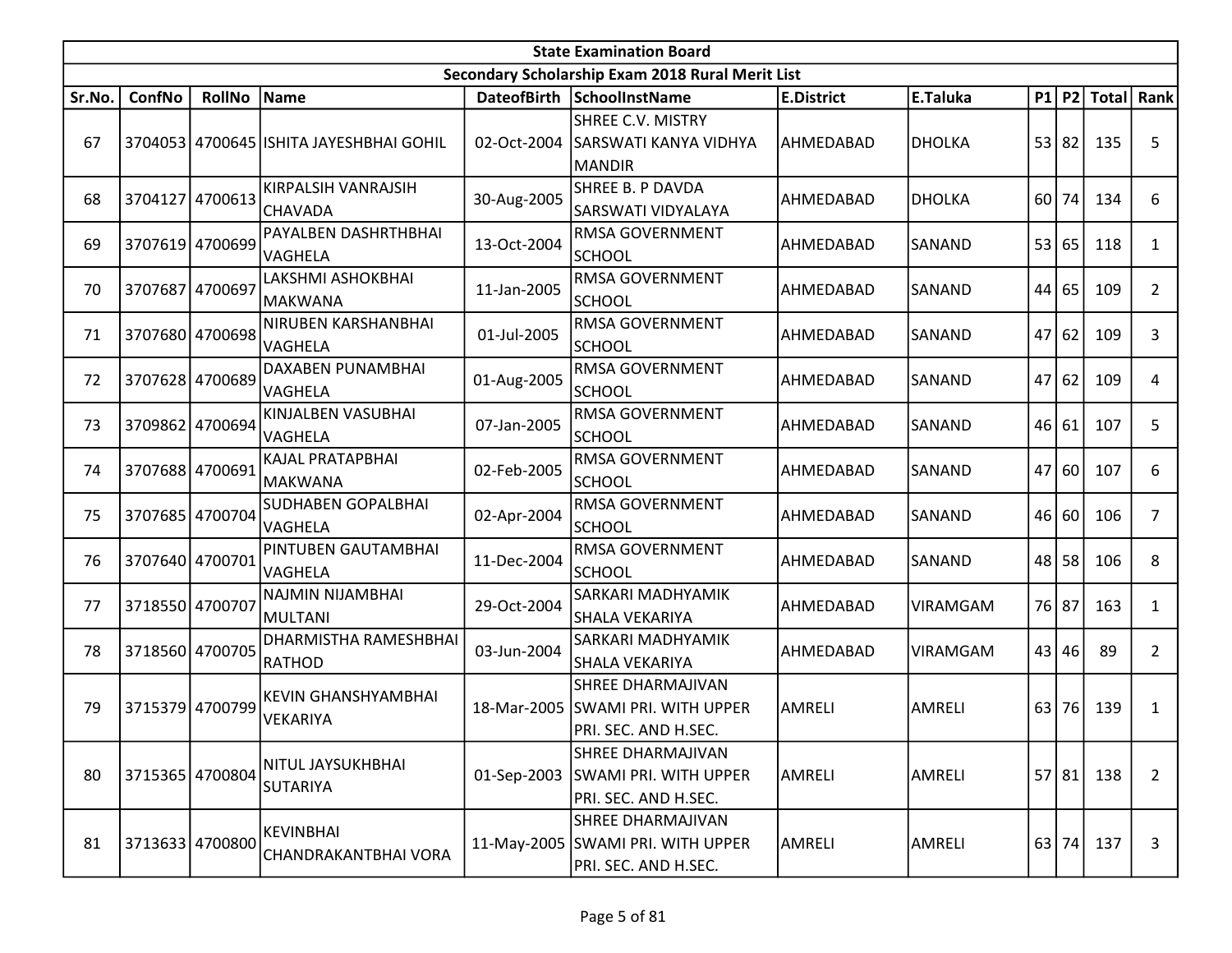|        | <b>State Examination Board</b><br>Secondary Scholarship Exam 2018 Rural Merit List |                 |                                             |                    |                                         |                   |                 |    |           |              |                |  |  |
|--------|------------------------------------------------------------------------------------|-----------------|---------------------------------------------|--------------------|-----------------------------------------|-------------------|-----------------|----|-----------|--------------|----------------|--|--|
|        |                                                                                    |                 |                                             |                    |                                         |                   |                 |    |           |              |                |  |  |
| Sr.No. | ConfNo                                                                             | <b>RollNo</b>   | Name                                        | <b>DateofBirth</b> | SchoolInstName                          | <b>E.District</b> | E.Taluka        |    | P1 P2     | <b>Total</b> | Rank           |  |  |
| 82     |                                                                                    |                 | 3720373 4700779 DHARTI MADHUBHAI JINAJA     |                    | 12-Sep-2004   H.R.GARDI HIGH SC         | <b>AMRELI</b>     | <b>AMRELI</b>   | 59 | 73        | 132          | 4              |  |  |
| 83     |                                                                                    | 3713900 4700914 | JUDAYKUMAR MUKESHBHAI<br> MUNGALPARA        |                    | 12-Apr-2005   HK BADANI HIGH SCH        | AMRELI            | <b>BABARA</b>   | 58 | <b>70</b> | 128          | $\mathbf{1}$   |  |  |
| 84     |                                                                                    |                 | 3705325 4700882 HIRAL KISHORBHAI PETHANI    | 03-Mar-2004        | VIVEKANAND MANDIR                       | <b>AMRELI</b>     | <b>BABARA</b>   | 58 | 66        | 124          | $\overline{2}$ |  |  |
| 85     |                                                                                    | 3705309 4700881 | <b>BANSARI DINESHBHAI</b><br><b>DUDHAT</b>  | 06-Jun-2005        | <b>VIVEKANAND MANDIR</b>                | <b>AMRELI</b>     | <b>BABARA</b>   | 56 | 68        | 124          | 3              |  |  |
| 86     |                                                                                    | 3705318 4700884 | NIDHIBEN SURESHBHAI<br>RATHOD               |                    | 20-Sep-2004   VIVEKANAND MANDIR         | <b>AMRELI</b>     | <b>BABARA</b>   |    | 59 62     | 121          | 4              |  |  |
| 87     | 3715367 4701010                                                                    |                 | <b>HEMIN PANKAJBHAI</b><br><b>ASODARIYA</b> | 01-Dec-2004        | MADHYAMIK SHALA JUNNI<br><b>HADIYAD</b> | AMRELI            | <b>BAGASARA</b> |    | 70 84     | 154          | $\mathbf{1}$   |  |  |
| 88     |                                                                                    | 3715352 4701009 | <b>HASTI KISHORBHAI</b><br><b>HIRAPARA</b>  | 08-Jul-2005        | MADHYAMIK SHALA JUNNI<br><b>HADIYAD</b> | <b>AMRELI</b>     | <b>BAGASARA</b> | 62 | 81        | 143          | $\overline{2}$ |  |  |
| 89     |                                                                                    |                 | 3712294 4701033 MILI VIPULBHAI GAJIPARA     | 05-Dec-2004        | <b>VP GIRLS HIGH SCH</b>                | AMRELI            | <b>DHARI</b>    |    | 58 67     | 125          | 1              |  |  |
| 90     |                                                                                    | 3715586 4701034 | PRAYAGKUMAR TULSIBHAI<br>DHANANI            | 26-Feb-2005        | VP GIRLS HIGH SCH                       | <b>AMRELI</b>     | <b>DHARI</b>    | 52 | 71        | 123          | $\overline{2}$ |  |  |
| 91     |                                                                                    | 3702026 4701030 | <b>DHRUVI ARVINDBHAI</b><br><b>PATOLIYA</b> | 12-Dec-2004        | <b>RR GARDI VIDHYALAYA</b>              | <b>AMRELI</b>     | <b>DHARI</b>    | 62 | 52        | 114          | 3              |  |  |
| 92     |                                                                                    | 3707759 4701032 | KHUSHALI ARVINDBHAI<br>PARMAAR              | 11-Jan-2005        | <b>RR GARDI VIDHYALAYA</b>              | <b>AMRELI</b>     | <b>DHARI</b>    |    | $55$ 54   | 109          | 4              |  |  |
| 93     |                                                                                    | 3717518 4701076 | KUMKUM ARAVINDBHAI<br>SAGATHIYA             |                    | 13-Sep-2005   NILKANTH VIDHYALAYA       | <b>AMRELI</b>     | <b>KHAMBHA</b>  | 46 | 73        | 119          | $\mathbf{1}$   |  |  |
| 94     | 3714181 4701072                                                                    |                 | BHAVDIP KAMLESHBHAI<br>MAKAVANA             |                    | 16-Jun-2004   HAZ DESAI HIGH SCH        | <b>AMRELI</b>     | KHAMBHA         |    | 50 65     | 115          | $\overline{2}$ |  |  |
| 95     |                                                                                    |                 | 3708898 4701064 KARAN MANSURBHAI VAGH       |                    | 15-Apr-2005 GOV. SEC. SCHOOL - PATI     | AMRELI            | <b>KHAMBHA</b>  |    |           | 45 68 113    | 3              |  |  |
| 96     |                                                                                    | 3713411 4701053 | HEMANDRI NARESHBHAI<br><b>JOSHI</b>         | 18-Jun-2005        | NIL MADHAV SEC SCH                      | AMRELI            | <b>KHAMBHA</b>  |    | 52 61     | 113          | 4              |  |  |
| 97     |                                                                                    | 3700199 4701091 | RAJ DINESHBHAI<br>MATHUKIYA                 |                    | 12-Aug-2005 BJ DOSHI HIGH SCH           | AMRELI            | <b>KUKAVAV</b>  |    | 59 84     | 143          | $\mathbf{1}$   |  |  |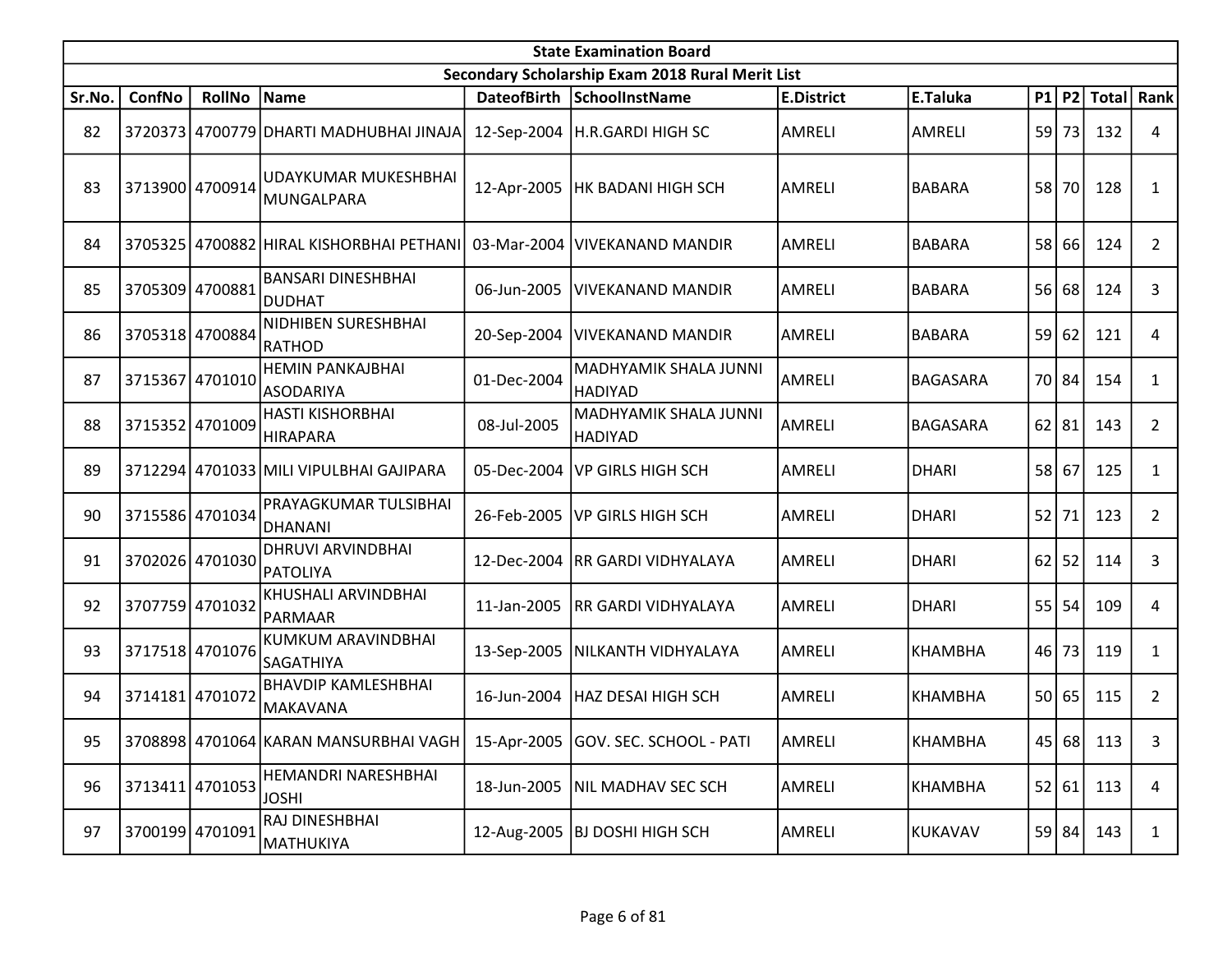|        | <b>State Examination Board</b><br>Secondary Scholarship Exam 2018 Rural Merit List |                 |                                                 |             |                                           |                   |               |           |         |                        |                |  |  |
|--------|------------------------------------------------------------------------------------|-----------------|-------------------------------------------------|-------------|-------------------------------------------|-------------------|---------------|-----------|---------|------------------------|----------------|--|--|
|        |                                                                                    |                 |                                                 |             |                                           |                   |               |           |         |                        |                |  |  |
| Sr.No. | ConfNo                                                                             | <b>RollNo</b>   | Name                                            |             | DateofBirth SchoolInstName                | <b>E.District</b> | E.Taluka      |           |         | P1   P2   Total   Rank |                |  |  |
| 98     |                                                                                    | 3700092 4701086 | <b>DHRUVIL DIPAKBHAI</b><br><b>CHOVATIYA</b>    |             | 06-Feb-2005  BJ DOSHI HIGH SCH            | <b>AMRELI</b>     | KUKAVAV       |           | 56 80   | 136                    | $\mathbf{2}$   |  |  |
| 99     |                                                                                    | 3700419 4701166 | <b>HARSHILBHAI</b><br><b>BHADRESHBHAI GOHIL</b> |             | 29-Aug-2005 SARSWATI VIDHYALAYA           | <b>AMRELI</b>     | LATHI         |           | $61$ 58 | 119                    | $\mathbf{1}$   |  |  |
| 100    | 3703887                                                                            | 4701123         | KANTUBEN KANJIBHAI<br><b>GOHIL</b>              | 26-Sep-2004 | <b>BUNIYADI MADHYAMIK</b><br><b>SHALA</b> | <b>AMRELI</b>     | LATHI         | 58 60     |         | 118                    | $\overline{2}$ |  |  |
| 101    | 3705049 4701212                                                                    |                 | NAYAN SHAILESHBHAI<br>DUDHAT                    |             | 14-Aug-2005 R.B SAVAJ VINAY MANDIR        | <b>AMRELI</b>     | LILIYA        | 58 66     |         | 124                    | $\mathbf{1}$   |  |  |
| 102    |                                                                                    |                 | 3705031 4701214 NENSI KISHORBHAI SAVAJ          |             | 20-Sep-2004 R.B SAVAJ VINAY MANDIR        | <b>AMRELI</b>     | LILIYA        |           | 48 69   | 117                    | $\overline{2}$ |  |  |
| 103    |                                                                                    |                 | 3713324 4701263 LALJI RAJUBHAI SANKHAT          | 03-Jun-2005 | UTKSHA VIDHYALAY                          | <b>AMRELI</b>     | RAJULA        | 74        | 80      | 154                    | $\mathbf{1}$   |  |  |
| 104    |                                                                                    |                 | 3713511 4701262 JAYESH RAMBHAI PATAT            | 21-Oct-2004 | UTKSHA VIDHYALAY                          | AMRELI            | <b>RAJULA</b> |           | $69$ 78 | 147                    | $\overline{2}$ |  |  |
| 105    |                                                                                    | 3713417 4701261 | DILIP HIMMATBHAI<br>KALSARIYA                   | 21-Oct-2004 | <b>UTKSHA VIDHYALAY</b>                   | <b>AMRELI</b>     | <b>RAJULA</b> | 65        | 78      | 143                    | 3              |  |  |
| 106    |                                                                                    |                 | 3718168 4701250 JANI LAXMANBHAI VAGH            | 08-Feb-2005 | GOV. SEC. SCHOOL -<br><b>BARPATOLI</b>    | <b>AMRELI</b>     | RAJULA        | $65$   55 |         | 120                    | 4              |  |  |
| 107    |                                                                                    | 3718159 4701254 | NAJMIN AARIFBHAI<br>NAGARIYA                    | 23-Feb-2005 | GOV. SEC. SCHOOL -<br><b>BARPATOLI</b>    | <b>AMRELI</b>     | <b>RAJULA</b> | 43        | 59      | 102                    | 5              |  |  |
| 108    |                                                                                    | 3718166 4701259 | SANJANA NIRUBHAI<br><b>SOLANKI</b>              | 25-May-2005 | GOV. SEC. SCHOOL -<br><b>BARPATOLI</b>    | <b>AMRELI</b>     | RAJULA        | 43 55     |         | 98                     | 6              |  |  |
| 109    |                                                                                    | 3717909 4701290 | DAYABHAI VAGJIBHAI<br>SANKHAT                   | 20-Jun-2005 | LOK VIDHYA MANDIR                         | <b>AMRELI</b>     | SAVARKUNDLA   | $54$ 49   |         | 103                    | $\mathbf{1}$   |  |  |
| 110    |                                                                                    |                 | 3700234 4701285 NIDHI DHIRUBHAI SAVLIYA         | 30-Jun-2004 | <b>SHRI LGM PAREKH</b><br>VIDHYALAY       | <b>AMRELI</b>     | SAVARKUNDLA   |           | $46$ 52 | 98                     | $\overline{2}$ |  |  |
| 111    |                                                                                    | 3700238 4701286 | PARESH KISHORBHAI<br>MAKAVANA                   | 10-Feb-2004 | <b>SHRI LGM PAREKH</b><br>VIDHYALAY       | AMRELI            | SAVARKUNDLA   | $46$   37 |         | 83                     | 3              |  |  |
| 112    |                                                                                    |                 | 3700228 4701287 RINA DEVARAJABHAI JADAV         | 30-Nov-2004 | SHRI LGM PAREKH<br>VIDHYALAY              | AMRELI            | SAVARKUNDLA   |           | 36 42   | 78                     | 4              |  |  |
| 113    |                                                                                    | 3711291 4701460 | RAMKUMAR POPATBHAI<br>PATEL                     | 24-Jun-2005 | M.U.PATEL(TECH) HIGH<br><b>SCHOOL</b>     | ANAND             | <b>ANAND</b>  |           | 64 79   | 143                    | $\mathbf{1}$   |  |  |
| 114    |                                                                                    | 3708231 4701433 | YASHKUMAR RASIKBHAI<br>MAKWANA                  | 05-Feb-2005 | NOOTAN VIDYAMANDIR                        | <b>ANAND</b>      | ANAND         |           | $64$ 75 | 139                    | $\overline{2}$ |  |  |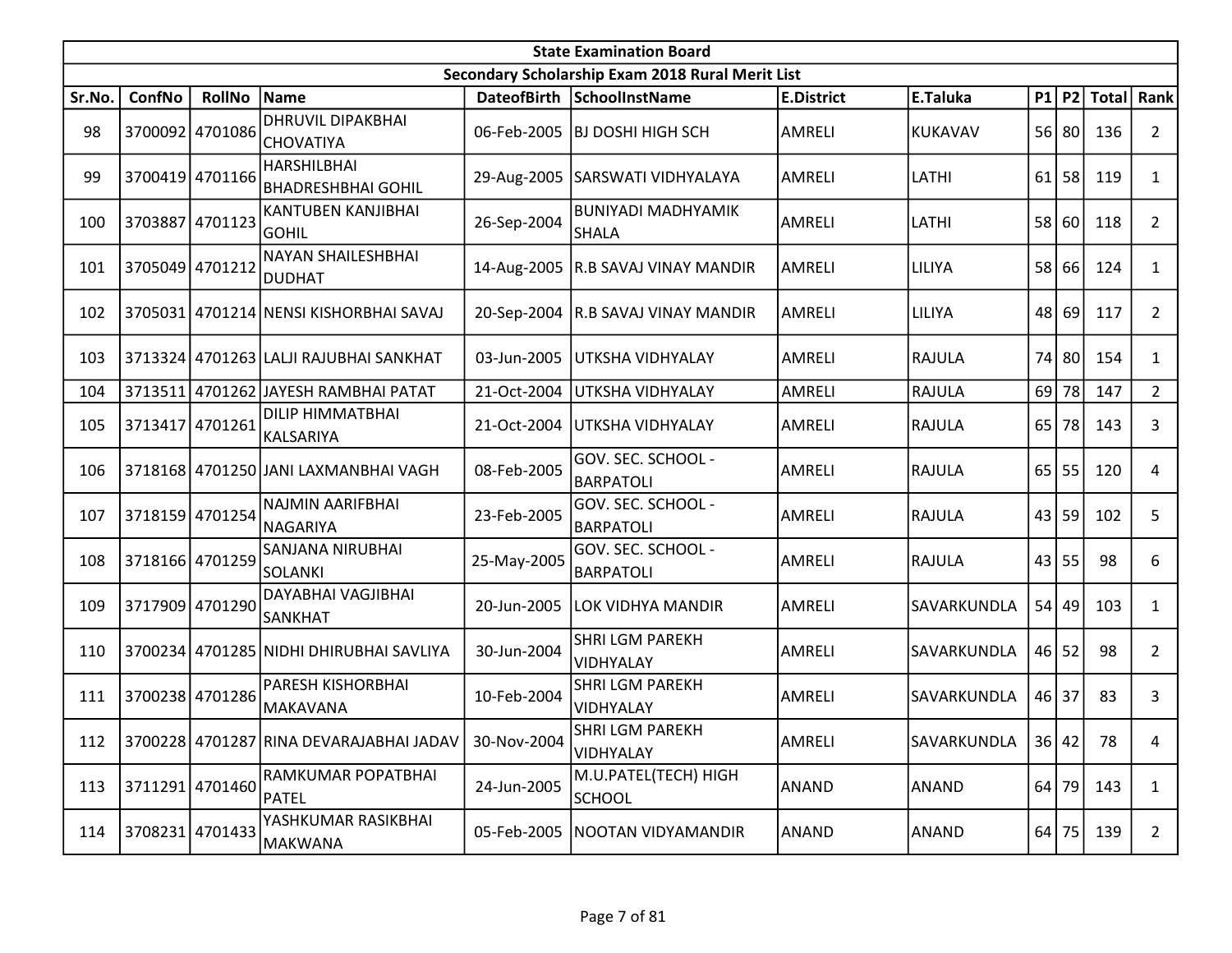|        | <b>State Examination Board</b> |                 |                                                  |             |                                                          |                   |               |    |           |              |                |  |  |
|--------|--------------------------------|-----------------|--------------------------------------------------|-------------|----------------------------------------------------------|-------------------|---------------|----|-----------|--------------|----------------|--|--|
|        |                                |                 |                                                  |             | Secondary Scholarship Exam 2018 Rural Merit List         |                   |               |    |           |              |                |  |  |
| Sr.No. | ConfNo                         | <b>RollNo</b>   | Name                                             |             | DateofBirth SchoolInstName                               | <b>E.District</b> | E.Taluka      | P1 |           | $ P2 $ Total | Rank           |  |  |
| 115    |                                | 3706542 4701384 | ERENAKUMARI<br> NATVARBHAI VASAVA                | 05-Apr-2005 | VIMAL MIRIAM HIGH<br><b>SCHOOL</b>                       | <b>ANAND</b>      | <b>ANAND</b>  | 65 | 71        | 136          | 3              |  |  |
| 116    |                                | 3708824 4701382 | ANKITABEN BHARATBHAI<br><b>CHAUHAN</b>           | 23-Jul-2005 | VIMAL MIRIAM HIGH<br><b>SCHOOL</b>                       | <b>ANAND</b>      | <b>ANAND</b>  | 61 | 73        | 134          | 4              |  |  |
| 117    | 3706867 4701422                |                 | VINUBHAI GAMATIYABHAI<br>RATHAVA                 | 01-Jun-2001 | SENT XAVIER'S HIGH<br>SCHOOL, GAMADI                     | <b>ANAND</b>      | <b>ANAND</b>  | 62 | 69        | 131          | 5              |  |  |
| 118    | 3705757 4701401                |                 | MANJITBHAI AMEERBHAI<br><b>VASAVA</b>            | 20-Dec-2004 | SENT XAVIER'S HIGH<br>SCHOOL, GAMADI                     | <b>ANAND</b>      | <b>ANAND</b>  | 61 | 70        | 131          | 6              |  |  |
| 119    |                                |                 | 3706504 4701385 SANVI SUNILBHAI PARMAR           | 22-Oct-2004 | VIMAL MIRIAM HIGH<br><b>SCHOOL</b>                       | <b>ANAND</b>      | <b>ANAND</b>  | 56 | 74        | 130          | $\overline{7}$ |  |  |
| 120    |                                | 3710872 4701308 | KINJALBEN DILIPBHAI<br><b>SOLANKI</b>            | 27-Dec-2004 | ST.XAVIER'S VIDYAVIHAR<br>(LIMADAPURA)                   | <b>ANAND</b>      | <b>ANAND</b>  | 55 | 74        | 129          | 8              |  |  |
| 121    | 3720173 4701427                |                 | NIKULKUMAR DIPAKBHAI<br>LUHAR                    | 20-Sep-2004 | SMT. KASHIBEN D PATEL<br>V.MNDIR, GANA                   | <b>ANAND</b>      | <b>ANAND</b>  | 59 | 67        | 126          | 9              |  |  |
| 122    | 3705751 4701423                |                 | YOGIRAJSHIG MANGABHAI<br><b>VASAVA</b>           | 25-Dec-2003 | SENT XAVIER'S HIGH<br>SCHOOL, GAMADI                     | <b>ANAND</b>      | <b>ANAND</b>  | 53 | 71        | 124          | 10             |  |  |
| 123    |                                | 3708799 4701386 | SHREYABEN ANANDBHAI<br><b>TABIYAD</b>            | 11-Sep-2004 | VIMAL MIRIAM HIGH<br><b>SCHOOL</b>                       | <b>ANAND</b>      | <b>ANAND</b>  | 49 | 75        | 124          | 11             |  |  |
| 124    |                                | 3705778 4701418 | SUDHANSHUBHAI<br><b>VINODBHAI SOLANKI</b>        | 23-Oct-2004 | SENT XAVIER'S HIGH<br>SCHOOL, GAMADI                     | <b>ANAND</b>      | <b>ANAND</b>  | 50 | 74        | 124          | 12             |  |  |
| 125    |                                | 3706572 4701481 | DHAVALSINH MUKESHSINH<br>PARMAR                  | 14-Dec-2004 | <b>PRAGATI VIDHYALAY</b>                                 | <b>ANAND</b>      | <b>ANKLAV</b> | 67 | 81        | 148          | $\mathbf{1}$   |  |  |
| 126    |                                | 3702402 4701480 | <b>VIPULBHAI GHANSYAMBHAI</b><br><b>PADHIYAR</b> |             | 14-Oct-2003 SARDAR PATEL VIDHIYALAYA ANAND               |                   | <b>ANKLAV</b> |    | 43 61     | 104          | $\overline{2}$ |  |  |
| 127    |                                | 3702333 4701569 | MUBBASISRA ISHTIYAK<br> SHEKH                    | 28-Jul-2005 | <b>ADARSH SECONDARY &amp;</b><br><b>HIGHER SECONDARY</b> | ANAND             | <b>BORSAD</b> | 81 | 88        | 169          | 1              |  |  |
| 128    |                                | 3701222 4701564 | MAHJABIN SAMADKHAN<br><b>PATHAN</b>              | 11-Jul-2003 | <b>ADARSH SECONDARY &amp;</b><br><b>HIGHER SECONDARY</b> | <b>ANAND</b>      | <b>BORSAD</b> |    | $81$   87 | 168          | $\overline{2}$ |  |  |
| 129    | 3701667 4701567                |                 | MIZANBANU MAJIDKHAN<br><b>PATHAN</b>             | 10-May-2004 | <b>ADARSH SECONDARY &amp;</b><br><b>HIGHER SECONDARY</b> | <b>ANAND</b>      | <b>BORSAD</b> |    | $81$   85 | 166          | 3              |  |  |
| 130    | 3701643 4701557                |                 | ASWATNISHA MO<br><b>ZAKIRMIYA MALEK</b>          | 04-Nov-2004 | <b>ADARSH SECONDARY &amp;</b><br><b>HIGHER SECONDARY</b> | ANAND             | <b>BORSAD</b> |    | 79 86     | 165          | $\overline{4}$ |  |  |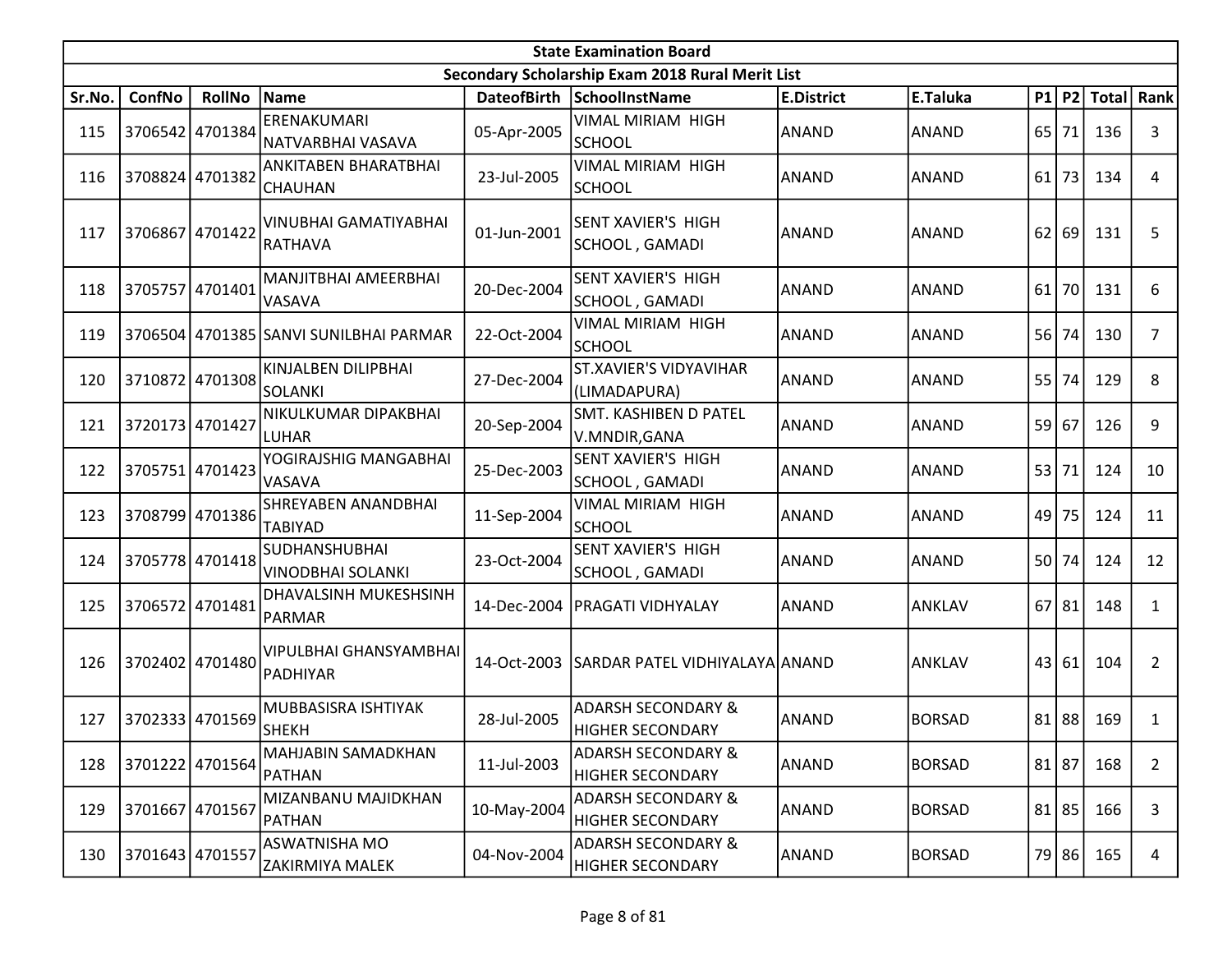|        | <b>State Examination Board</b> |                 |                                          |                    |                                                  |                   |                 |    |           |              |                |  |  |
|--------|--------------------------------|-----------------|------------------------------------------|--------------------|--------------------------------------------------|-------------------|-----------------|----|-----------|--------------|----------------|--|--|
|        |                                |                 |                                          |                    | Secondary Scholarship Exam 2018 Rural Merit List |                   |                 |    |           |              |                |  |  |
| Sr.No. | ConfNo                         | <b>RollNo</b>   | Name                                     | <b>DateofBirth</b> | SchoolInstName                                   | <b>E.District</b> | E.Taluka        |    | $P1$ $P2$ | <b>Total</b> | Rank           |  |  |
| 131    |                                |                 | 3701679 4701559 FAIZAL HAMIDKHAN RANA    | 13-Mar-2005        | <b>ADARSH SECONDARY &amp;</b>                    | <b>ANAND</b>      | <b>BORSAD</b>   |    | 80 85     | 165          | 5              |  |  |
|        |                                |                 |                                          |                    | <b>HIGHER SECONDARY</b>                          |                   |                 |    |           |              |                |  |  |
| 132    |                                |                 | 3701656 4701570 NAAZ SARFARAZ RANA       | 04-Jun-2005        | <b>ADARSH SECONDARY &amp;</b>                    | ANAND             | <b>BORSAD</b>   | 81 | 84        | 165          | 6              |  |  |
|        |                                |                 |                                          |                    | <b>HIGHER SECONDARY</b>                          |                   |                 |    |           |              |                |  |  |
| 133    |                                | 3701675 4701568 | MO SAHIL NIYAMATKHAN                     | 26-Sep-2003        | <b>ADARSH SECONDARY &amp;</b>                    | ANAND             | <b>BORSAD</b>   | 80 | 83        | 163          | $\overline{7}$ |  |  |
|        |                                |                 | <b>PATHAN</b>                            |                    | <b>HIGHER SECONDARY</b>                          |                   |                 |    |           |              |                |  |  |
| 134    |                                |                 | 3701626 4701558 FAIZABANU SIDDIK MO KAZI | 06-Apr-2004        | <b>ADARSH SECONDARY &amp;</b>                    | ANAND             | <b>BORSAD</b>   | 79 | 84        | 163          | 8              |  |  |
|        |                                |                 |                                          |                    | <b>HIGHER SECONDARY</b>                          |                   |                 |    |           |              |                |  |  |
| 135    |                                | 3702441 4701565 | <b>MAHOMADAEZAZ</b>                      | 28-Sep-2004        | <b>ADARSH SECONDARY &amp;</b>                    | ANAND             | <b>BORSAD</b>   | 81 | 82        | 163          | 9              |  |  |
|        |                                |                 | <b>MAHOMADARIF MALEK</b>                 |                    | <b>HIGHER SECONDARY</b>                          |                   |                 |    |           |              |                |  |  |
| 136    | 3701694                        | 4701562         | <b>MAHEJBEEN</b>                         | 09-Apr-2004        | <b>ADARSH SECONDARY &amp;</b>                    | ANAND             | <b>BORSAD</b>   | 74 | 85        | 159          | 10             |  |  |
|        |                                |                 | MEHMUDKHAN RANA                          |                    | <b>HIGHER SECONDARY</b>                          |                   |                 |    |           |              |                |  |  |
| 137    |                                | 3702434 4701560 | IRAMFATMA ILYASKHAN                      | 30-Oct-2004        | <b>ADARSH SECONDARY &amp;</b>                    | ANAND             | <b>BORSAD</b>   | 72 | 87        | 159          | 11             |  |  |
|        |                                |                 | <b>PATHAN</b>                            |                    | <b>HIGHER SECONDARY</b>                          |                   |                 |    |           |              |                |  |  |
| 138    |                                |                 | 3701237 4701556 ALMAS YASINBHAI VAHORA   | 24-Aug-2004        | <b>ADARSH SECONDARY &amp;</b>                    | ANAND             | <b>BORSAD</b>   | 75 | 83        | 158          | 12             |  |  |
|        |                                |                 |                                          |                    | <b>HIGHER SECONDARY</b>                          |                   |                 |    |           |              |                |  |  |
| 139    | 3701229                        | 4701566         | MANTASHA SALIMUDDIN                      | 15-Nov-2004        | <b>ADARSH SECONDARY &amp;</b>                    | ANAND             | <b>BORSAD</b>   | 77 | 80        | 157          | 13             |  |  |
|        |                                |                 | <b>KAZI</b>                              |                    | <b>HIGHER SECONDARY</b>                          |                   |                 |    |           |              |                |  |  |
| 140    |                                | 3701620 4701563 | MAHERABANU                               | 11-Jan-2005        | <b>ADARSH SECONDARY &amp;</b>                    | ANAND             | <b>BORSAD</b>   | 74 | 83        | 157          | 14             |  |  |
|        |                                |                 | AHEMADKHAN RANA                          |                    | <b>HIGHER SECONDARY</b>                          |                   |                 |    |           |              |                |  |  |
| 141    |                                | 3719531 4701700 | <b>MAITRIBEN BADDEVSINH</b>              | 04-Dec-2004        | THE UNDEL HIGH SCHOOL                            | ANAND             | KHAMBHAT        |    | 69 80     | 149          | 1              |  |  |
|        |                                |                 | <b>SOLANKI</b>                           |                    |                                                  |                   |                 |    |           |              |                |  |  |
| 142    | 3709921                        | 4701632         | SAKSHITABEN ARJANBHAI                    | 10-Feb-2005        | SHRI N.T. HIGH SCHOOL                            | ANAND             | KHAMBHAT        | 73 | 76        | 149          | $\overline{2}$ |  |  |
|        |                                |                 | <b>RABARI</b>                            |                    |                                                  |                   |                 |    |           |              |                |  |  |
| 143    |                                | 3709834 4701630 | NIRALIBEN SHAILESHBHAI                   | 26-Jul-2004        | SHRI N.T. HIGH SCHOOL                            | ANAND             | <b>KHAMBHAT</b> | 65 | 83        | 148          | 3              |  |  |
|        |                                |                 | PATEL                                    |                    |                                                  |                   |                 |    |           |              |                |  |  |
| 144    |                                |                 | 3720342 4701605 HUMA MAKSUDALI SAIYED    |                    | 16-Nov-2004 LAKSH SCHOOL OF SCIENCE              | <b>ANAND</b>      | KHAMBHAT        |    | 66 79     | 145          | 4              |  |  |
|        |                                |                 |                                          |                    |                                                  |                   |                 |    |           |              |                |  |  |
| 145    |                                | 3715421 4701608 | AYUSHIBEN VIJAYKUMAR                     | 27-Oct-2004        | <b>VIDHYUT BOARD</b>                             | <b>ANAND</b>      | <b>KHAMBHAT</b> |    | 69 72     | 141          | 5              |  |  |
|        |                                |                 | <b>SINDHA</b>                            |                    | VIDHYALAYA                                       |                   |                 |    |           |              |                |  |  |
| 146    |                                | 3709844 4701635 | TULSHIBEN DIPAKBHAI                      | 10-Dec-2004        | SHRI N.T. HIGH SCHOOL                            | ANAND             |                 |    | $69$ 68   | 137          |                |  |  |
|        |                                |                 | <b>PATEL</b>                             |                    |                                                  |                   | KHAMBHAT        |    |           |              | 6              |  |  |
| 147    |                                |                 | 3701941 4701609 PRITIBEN ZORUBHA SINDHA  | 16-Sep-2004        | <b>VIDHYUT BOARD</b>                             | <b>ANAND</b>      | <b>KHAMBHAT</b> |    | 55 72     | 127          | $\overline{7}$ |  |  |
|        |                                |                 |                                          |                    | VIDHYALAYA                                       |                   |                 |    |           |              |                |  |  |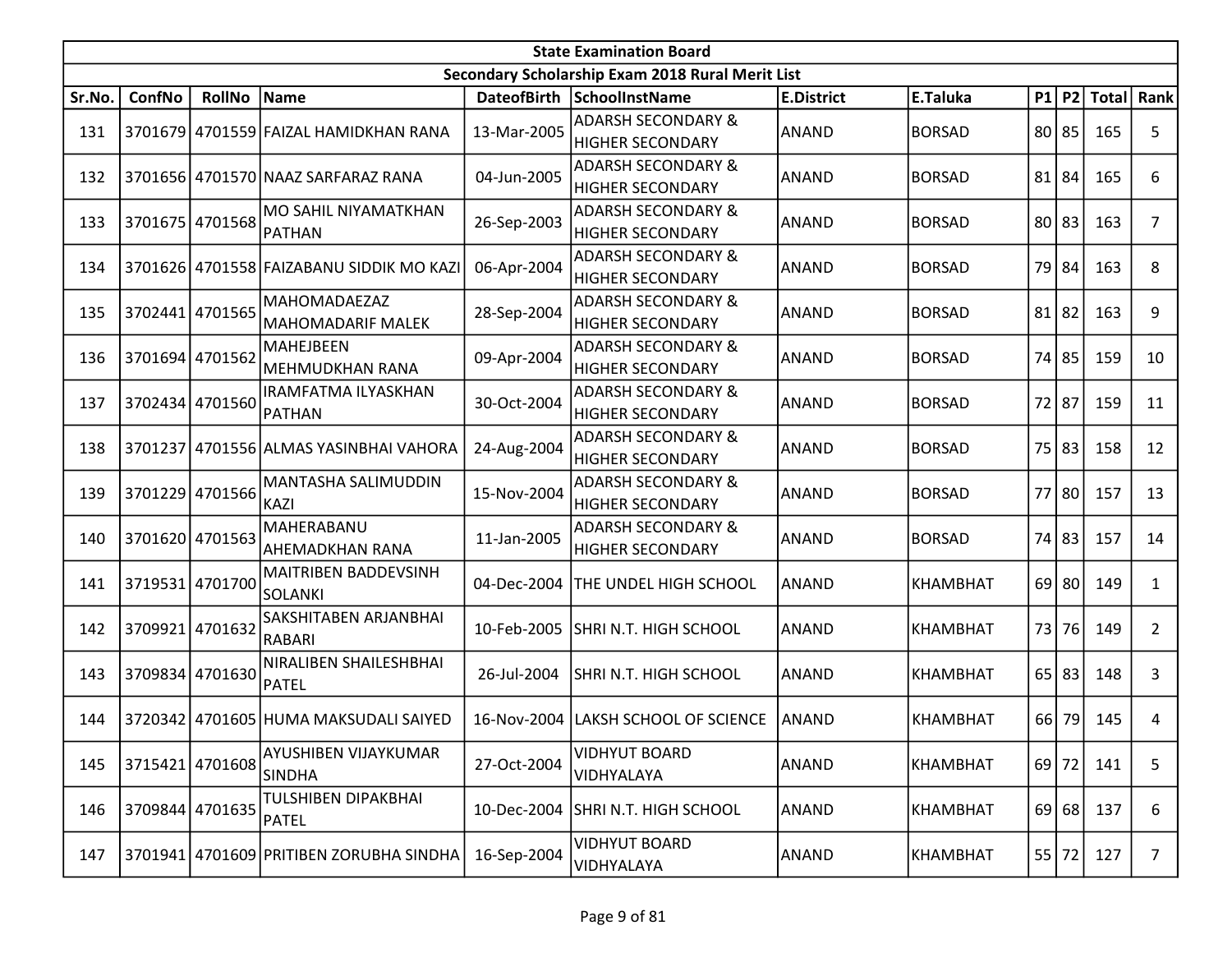|        | <b>State Examination Board</b> |                 |                                                                   |             |                                                  |                   |                 |    |         |              |                |  |  |
|--------|--------------------------------|-----------------|-------------------------------------------------------------------|-------------|--------------------------------------------------|-------------------|-----------------|----|---------|--------------|----------------|--|--|
|        |                                |                 |                                                                   |             | Secondary Scholarship Exam 2018 Rural Merit List |                   |                 |    |         |              |                |  |  |
| Sr.No. | ConfNo                         | <b>RollNo</b>   | Name                                                              |             | DateofBirth SchoolInstName                       | <b>E.District</b> | E.Taluka        |    | $P1$ P2 | <b>Total</b> | Rank           |  |  |
| 148    |                                | 3700719 4701699 | HIMANIBEN MANISHBHAI<br>PATEL                                     | 09-Oct-2004 | THE UNDEL HIGH SCHOOL                            | <b>ANAND</b>      | <b>KHAMBHAT</b> | 63 | 63      | 126          | 8              |  |  |
| 149    |                                |                 | 3713908 4701783 VRAJ VINODBHAI PARMAR                             | 03-Jul-2005 | <b>ST.MARY'S SCHOOL</b>                          | <b>ANAND</b>      | PETLAD          | 69 | 83      | 152          | 1              |  |  |
| 150    |                                | 3716194 4701782 | SIDHARTH MANISHBHAI<br><b>KACHIYA PATEL</b>                       |             | 04-May-2005 ST.MARY'S SCHOOL                     | ANAND             | PETLAD          | 66 | 68      | 134          | $\overline{2}$ |  |  |
| 151    |                                | 3717420 4701720 | KRISHNA DHARMESHBHAI<br>RABARI                                    | 06-Dec-2004 | K & M PATEL KANYA<br>VIDHYALAY                   | ANAND             | PETLAD          | 51 | 77      | 128          | 3              |  |  |
| 152    |                                |                 | 3718322 4701719 DIYA SURESHBHAI DHOBI                             | 01-Jun-2005 | K & M PATEL KANYA<br>VIDHYALAY                   | ANAND             | PETLAD          | 49 | 74      | 123          | 4              |  |  |
| 153    |                                | 3720382 4701780 | PRITKUMAR JYANTIBHAI<br>NARKAR                                    | 16-Jun-2005 | ST.MARY'S SCHOOL                                 | ANAND             | PETLAD          | 49 | 72      | 121          | 5              |  |  |
| 154    |                                | 3718350 4701718 | AARTI MAHESHBHAI<br><b>PARMAR</b>                                 | 29-Oct-2004 | K & M PATEL KANYA<br><b>VIDHYALAY</b>            | ANAND             | PETLAD          | 45 | 75      | 120          | 6              |  |  |
| 155    |                                | 3700819 4701716 | VASANTBHAI PUNJABHAI<br><b>SOLANKI</b>                            |             | 01-Nov-2004 B.A.PATEL HIGH SCHOOL                | ANAND             | PETLAD          | 46 | 74      | 120          | $\overline{7}$ |  |  |
| 156    | 3706801 4701717                |                 | <b>VRAJKUMAR</b><br>NARESHKUMAR PRAJAPATI                         |             | 28-Nov-2004   B.A.PATEL HIGH SCHOOL              | ANAND             | PETLAD          | 45 | 71      | 116          | 8              |  |  |
| 157    |                                |                 | 3718459 4701785 VISHVA MANOJBHAI PATEL                            | 13-Apr-2005 | H.K.SHAH HIGH SCHOOL                             | <b>ANAND</b>      | <b>SOJITRA</b>  | 57 | 59      | 116          | $\mathbf{1}$   |  |  |
| 158    |                                | 3716887 4701786 | DWIJ HEMANTKUMAR<br><b>CHAUHAN</b>                                | 09-Apr-2005 | M.M.PATEL SEC.SARVAJANIK<br><b>SCHOOL</b>        | ANAND             | <b>SOJITRA</b>  | 47 | 68      | 115          | 2              |  |  |
| 159    |                                | 3718485 4701784 | KRISHNA KAUSHALKUMAR<br><b>PATEL</b>                              | 23-Jan-2005 | H.K.SHAH HIGH SCHOOL                             | ANAND             | <b>SOJITRA</b>  | 50 | 61      | 111          | 3              |  |  |
|        | 160 3716931 4701787            |                 | <b>KASHISH PARESHBHAI</b><br>PATEL                                | 17-Mar-2005 | M.M.PATEL SEC.SARVAJANIK<br>SCHOOL               | ANAND             | <b>SOJITRA</b>  |    |         | 52 51 103    | 4              |  |  |
| 161    |                                |                 | MAHOMADIKARAMBHAI<br>3717250 4701792 JAMILAHEMAD<br> GHACHIVAHORA | 22-Nov-2004 | AMAN LAGHUMATI HIGH<br><b>SCHOOL</b>             | <b>ANAND</b>      | <b>TARAPUR</b>  |    | $49$ 53 | 102          | 1              |  |  |
| 162    |                                | 3720363 4701790 | <b>MAHMADUMER</b><br>SIKANDERBHAI VHORA                           | 11-Nov-2004 | AMAN LAGHUMATI HIGH<br><b>SCHOOL</b>             | ANAND             | <b>TARAPUR</b>  |    | $46$ 55 | 101          | $\overline{2}$ |  |  |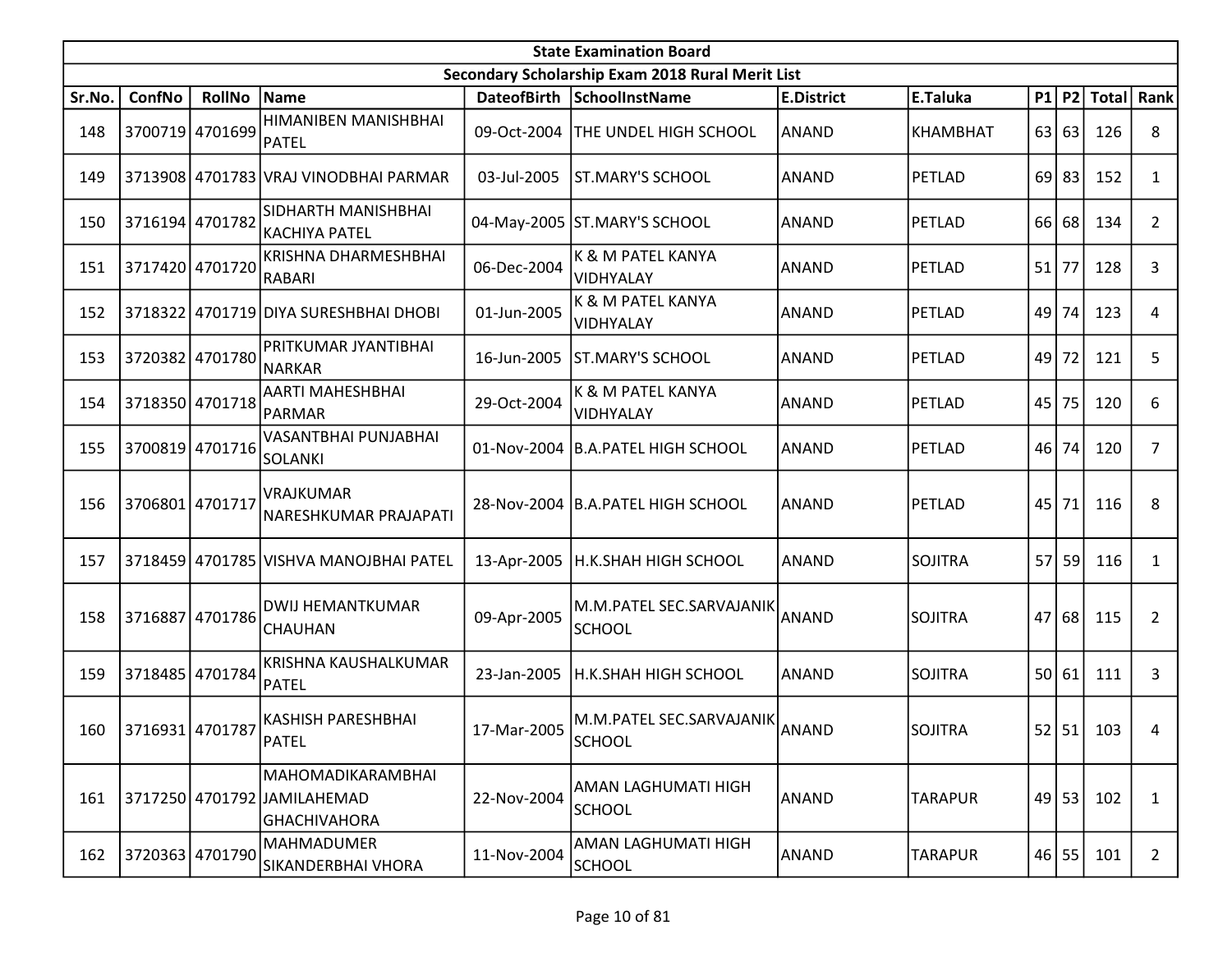|        | <b>State Examination Board</b><br>Secondary Scholarship Exam 2018 Rural Merit List |                 |                                                              |             |                                            |                   |                |    |           |              |                |  |  |
|--------|------------------------------------------------------------------------------------|-----------------|--------------------------------------------------------------|-------------|--------------------------------------------|-------------------|----------------|----|-----------|--------------|----------------|--|--|
|        |                                                                                    |                 |                                                              |             |                                            |                   |                |    |           |              |                |  |  |
| Sr.No. | ConfNo                                                                             | <b>RollNo</b>   | Name                                                         |             | DateofBirth SchoolInstName                 | <b>E.District</b> | E.Taluka       | P1 | P2        | <b>Total</b> | Rank           |  |  |
| 163    |                                                                                    | 3704324 4701804 | KRISHANABEN RAJESHBHAI<br>SOLANKI                            | 05-Oct-2004 | H M DAVE UMRETH<br>(GRANTED)               | <b>ANAND</b>      | <b>UMRETH</b>  | 52 | 74 I      | 126          | $\mathbf{1}$   |  |  |
| 164    |                                                                                    |                 | <b>JANVIBEN</b><br>3704489 4701802 DHARMENDRAKUMAR<br>PARMAR | 25-Sep-2004 | H M DAVE UMRETH<br>(GRANTED)               | <b>ANAND</b>      | <b>UMRETH</b>  | 47 | 72        | 119          | 2              |  |  |
| 165    |                                                                                    | 3704338 4701803 | KAVYA SANJAYKUMAR<br>PATEL                                   | 18-Mar-2005 | H M DAVE UMRETH<br>(GRANTED)               | <b>ANAND</b>      | <b>UMRETH</b>  | 48 | 70        | 118          | 3              |  |  |
| 166    |                                                                                    | 3705349 4701801 | JAGRUTIBEN PRAVINBHAI<br><b>SOLANKI</b>                      | 16-Dec-2004 | H M DAVE UMRETH<br>(GRANTED)               | <b>ANAND</b>      | <b>UMRETH</b>  | 44 | 68        | 112          | 4              |  |  |
| 167    |                                                                                    | 3705181 4701800 | <b>BHUMIKABEN NITESHBHAI</b><br>RANA                         | 26-May-2005 | H M DAVE UMRETH<br>(GRANTED)               | <b>ANAND</b>      | <b>UMRETH</b>  | 44 | 64        | 108          | 5              |  |  |
| 168    |                                                                                    | 3703913 4701865 | <b>BHUMI ASHOKKUMAR</b><br>PARAMAR                           | 05-Mar-2005 | SATHAMBA GROUP V.K S<br>VIDHYAMANDIR       | <b>ARAVALLI</b>   | <b>BAYAD</b>   | 72 | 90        | 162          | $\mathbf{1}$   |  |  |
| 169    |                                                                                    | 3713238 4701849 | PURVANG MAHENDRABHAI<br>PATEL                                | 06-Dec-2004 | SHRI SURAJ BA HIGH<br><b>SCHOOL</b>        | <b>ARAVALLI</b>   | <b>BAYAD</b>   | 73 | 85        | 158          | $\mathbf{2}$   |  |  |
| 170    |                                                                                    |                 | 3701507 4701875 JJINKAL VISHNUBHAI PATEL                     | 11-Jan-2005 | SATHAMBA GROUP V.K S<br>VIDHYAMANDIR       | <b>ARAVALLI</b>   | <b>BAYAD</b>   |    | $69$   89 | 158          | 3              |  |  |
| 171    |                                                                                    | 3711872 4701844 | MANASHI RAKESHBHAI<br>PATEL                                  | 04-Nov-2004 | SHRI SURAJ BA HIGH<br><b>SCHOOL</b>        | <b>ARAVALLI</b>   | <b>BAYAD</b>   |    | 70 85     | 155          | 4              |  |  |
| 172    | 3701506 4701867                                                                    |                 | <b>DHYANAVI YOGESHBHAI</b><br><b>PATEL</b>                   | 04-Jun-2004 | SATHAMBA GROUP V.K S<br>VIDHYAMANDIR       | <b>ARAVALLI</b>   | <b>BAYAD</b>   | 66 | 88        | 154          | 5              |  |  |
| 173    |                                                                                    | 3711704 4701851 | <b>SMIT SHAILESHBHAI</b><br><b>CHAUDHARY</b>                 | 23-Oct-2004 | SHRI SURAJ BA HIGH<br><b>SCHOOL</b>        | <b>ARAVALLI</b>   | <b>BAYAD</b>   |    | 68 84     | 152          | 6              |  |  |
| 174    |                                                                                    | 3711834 4701846 | PALAKBEN NATUBHAI<br>RATHOD                                  | 24-Apr-2005 | <b>SHRI SURAJ BA HIGH</b><br><b>SCHOOL</b> | <b>ARAVALLI</b>   | <b>BAYAD</b>   | 68 | 84        | 152          | $\overline{7}$ |  |  |
| 175    |                                                                                    |                 | 3701505 4701868 DIYA SHRIRAMBHAI SONI                        | 27-Oct-2004 | SATHAMBA GROUP V.K S<br>VIDHYAMANDIR       | <b>ARAVALLI</b>   | <b>BAYAD</b>   | 69 | 82        | 151          | 8              |  |  |
| 176    |                                                                                    | 3709311 4701915 | KARISHMABEN AMRUTBHAI <br>KALASAVA                           | 10-Feb-2005 | PUJYA L L BHATT HIGH<br>SCHOOL             | ARAVALLI          | <b>BHILODA</b> |    |           | 60 63 123    | 1              |  |  |
| 177    |                                                                                    | 3710363 4701936 | SANIYAKUMARI<br>PRAVINBHAI PANDAV                            | 21-Jun-2005 | SHETH SHREE D.P.SHAH<br><b>HIGHSCHOOL</b>  | ARAVALLI          | <b>BHILODA</b> |    | $46$ 57   | 103          | $\overline{2}$ |  |  |
| 178    |                                                                                    | 3710383 4701930 | DIVYANG MANJIBHAI<br><b>JOSHIYARA</b>                        | 05-Oct-2004 | SHETH SHREE D.P.SHAH<br><b>HIGHSCHOOL</b>  | ARAVALLI          | <b>BHILODA</b> |    | 44 54     | 98           | 3              |  |  |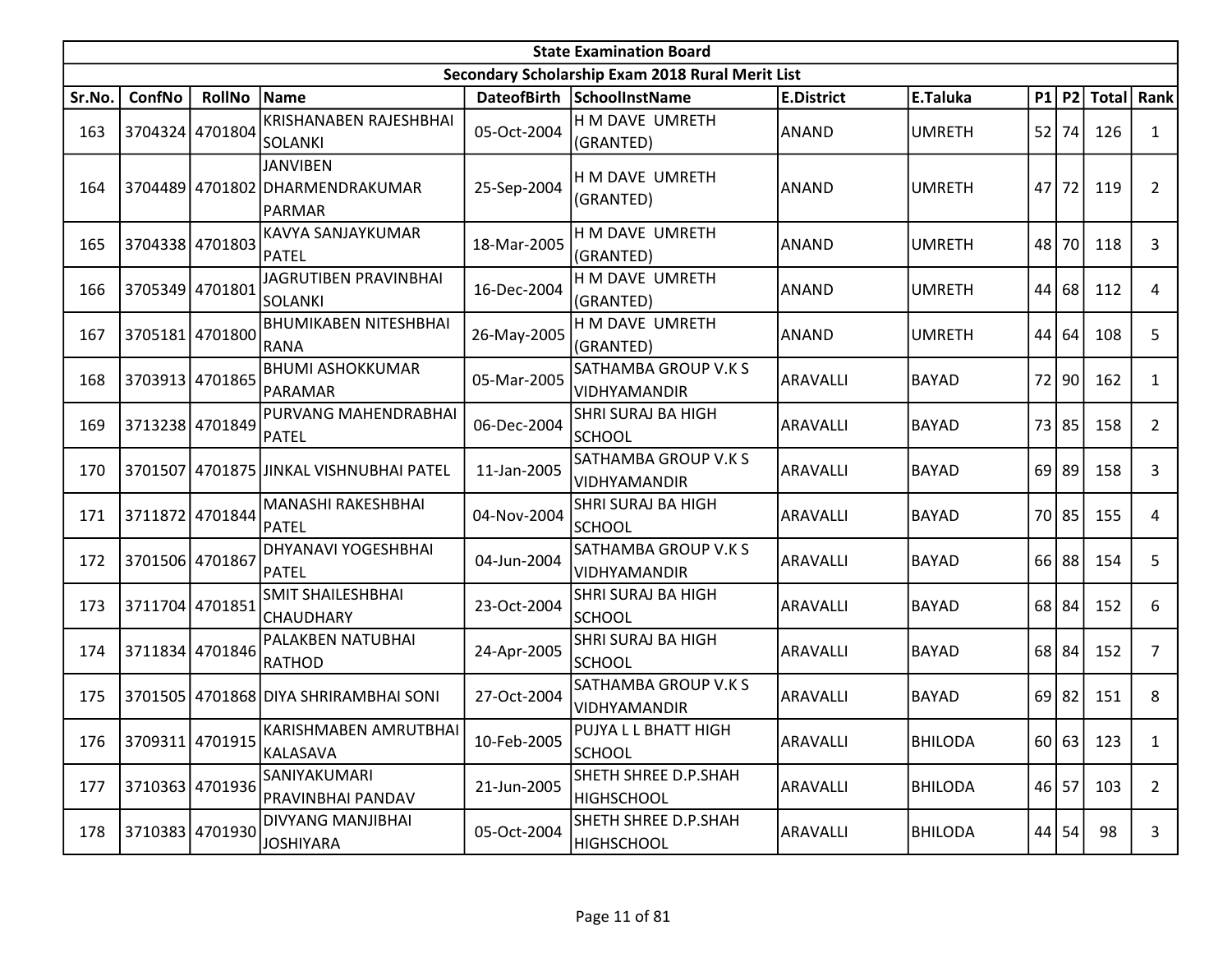|        | <b>State Examination Board</b><br>Secondary Scholarship Exam 2018 Rural Merit List |                 |                                         |             |                                              |                   |                 |    |           |              |                |  |  |
|--------|------------------------------------------------------------------------------------|-----------------|-----------------------------------------|-------------|----------------------------------------------|-------------------|-----------------|----|-----------|--------------|----------------|--|--|
|        |                                                                                    |                 |                                         |             |                                              |                   |                 |    |           |              |                |  |  |
| Sr.No. | ConfNo                                                                             | <b>RollNo</b>   | Name                                    |             | DateofBirth SchoolInstName                   | <b>E.District</b> | E.Taluka        | P1 | P2        | <b>Total</b> | Rank           |  |  |
| 179    |                                                                                    | 3709351 4701911 | AMISHABEN ALAKHABEN<br>IKATARA          | 31-Aug-2004 | PUJYA L L BHATT HIGH<br><b>SCHOOL</b>        | <b>ARAVALLI</b>   | <b>BHILODA</b>  | 49 | 48        | 97           | 4              |  |  |
| 180    |                                                                                    | 3710331 4701935 | PRUTHVIRAJ ASHVINSINH<br><b>BHATI</b>   | 31-Jan-2004 | SHETH SHREE D.P.SHAH<br><b>HIGHSCHOOL</b>    | <b>ARAVALLI</b>   | <b>BHILODA</b>  | 39 | 55        | 94           | 5              |  |  |
| 181    |                                                                                    | 3710841 4701916 | KINJAL RAMESHBHAI<br><b>BODAT</b>       | 13-Dec-2003 | PUJYA L L BHATT HIGH<br><b>SCHOOL</b>        | <b>ARAVALLI</b>   | <b>BHILODA</b>  | 42 | 50        | 92           | 6              |  |  |
| 182    |                                                                                    |                 | 3701772 4701929 AYUSH ASHOKBHAI TARAL   | 26-Feb-2005 | <b>GOVERNMENT SECONDARY</b><br>SAINIK SCHOOL | ARAVALLI          | <b>BHILODA</b>  | 47 | 45        | 92           | 7              |  |  |
| 183    |                                                                                    | 3710854 4701918 | KOMALBEN GUNVANTBHAI<br>PANCHAL         | 05-Jul-2003 | PUJYA L L BHATT HIGH<br><b>SCHOOL</b>        | <b>ARAVALLI</b>   | <b>BHILODA</b>  | 44 | 47        | 91           | 8              |  |  |
| 184    |                                                                                    | 3708739 4701969 | <b>MAITRI BALAVANTSINH</b><br>lmakavana | 07-Feb-2004 | SHRI M N SHAH HIGH<br><b>SCHOOL</b>          | <b>ARAVALLI</b>   | <b>DHANSURA</b> | 58 | 79        | 137          | $\mathbf{1}$   |  |  |
| 185    |                                                                                    | 3708775 4701979 | URVASHI KANUBHAI<br><b>SOLANKI</b>      | 17-Feb-2005 | SHRIMN SHAH HIGH<br><b>SCHOOL</b>            | <b>ARAVALLI</b>   | <b>DHANSURA</b> |    | $60$   73 | 133          | $\overline{2}$ |  |  |
| 186    |                                                                                    | 3713438 4701966 | <b>INDRAVIJAY GIRISHBHAI</b><br>PARAMAR | 02-Sep-2004 | SHRIMN SHAH HIGH<br><b>SCHOOL</b>            | <b>ARAVALLI</b>   | <b>DHANSURA</b> | 57 | 72        | 129          | 3              |  |  |
| 187    | 3713378 4701963                                                                    |                 | DIVYA HITENDRAKUMAR<br><b>PATEL</b>     | 01-Sep-2004 | SHRIMN SHAH HIGH<br><b>SCHOOL</b>            | <b>ARAVALLI</b>   | <b>DHANSURA</b> | 54 | 71        | 125          | 4              |  |  |
| 188    | 3713041                                                                            | 4702010         | SAMARTH JITENDRABHAI<br>PATEL           | 23-Oct-2004 | PARISHRAM<br>VIDHYALAY, MALPUR               | <b>ARAVALLI</b>   | <b>MALPUR</b>   | 72 | 78        | 150          | $\mathbf{1}$   |  |  |
| 189    |                                                                                    | 3704049 4702003 | MAHARSHKUMAR<br> MAHESHBHAI PANDYA      | 02-Oct-2005 | PARISHRAM<br>VIDHYALAY, MALPUR               | <b>ARAVALLI</b>   | <b>MALPUR</b>   | 71 | 78        | 149          | $\overline{2}$ |  |  |
| 190    |                                                                                    | 3717728 4702004 | NISEETKUMAR YOGESHBHAI<br><b>IPATEL</b> | 20-Jul-2004 | PARISHRAM<br>VIDHYALAY, MALPUR               | <b>ARAVALLI</b>   | <b>MALPUR</b>   | 70 | 77        | 147          | 3              |  |  |
| 191    |                                                                                    | 3716951 4702009 | ROHAN BHARATBHAI<br>LEMBAVAT            | 15-May-2004 | PARISHRAM<br>VIDHYALAY, MALPUR               | <b>ARAVALLI</b>   | <b>MALPUR</b>   | 68 | 78        | 146          | 4              |  |  |
| 192    |                                                                                    | 3711717 4702033 | DHRUVILKUMAR KIRITBHAI<br>PATEL         | 13-Sep-2004 | CHANAKYA VISHVA<br>VIDHYALAYA                | <b>ARAVALLI</b>   | <b>MODASA</b>   |    | 84 96     | 180          | $\mathbf{1}$   |  |  |
| 193    | 3708130 4702022                                                                    |                 | AAYUSH DHARMESHKUMAR<br>PATEL           | 01-Jul-2005 | CHANAKYA VISHVA<br>VIDHYALAYA                | <b>ARAVALLI</b>   | <b>MODASA</b>   |    | 82 90     | 172          | $\overline{2}$ |  |  |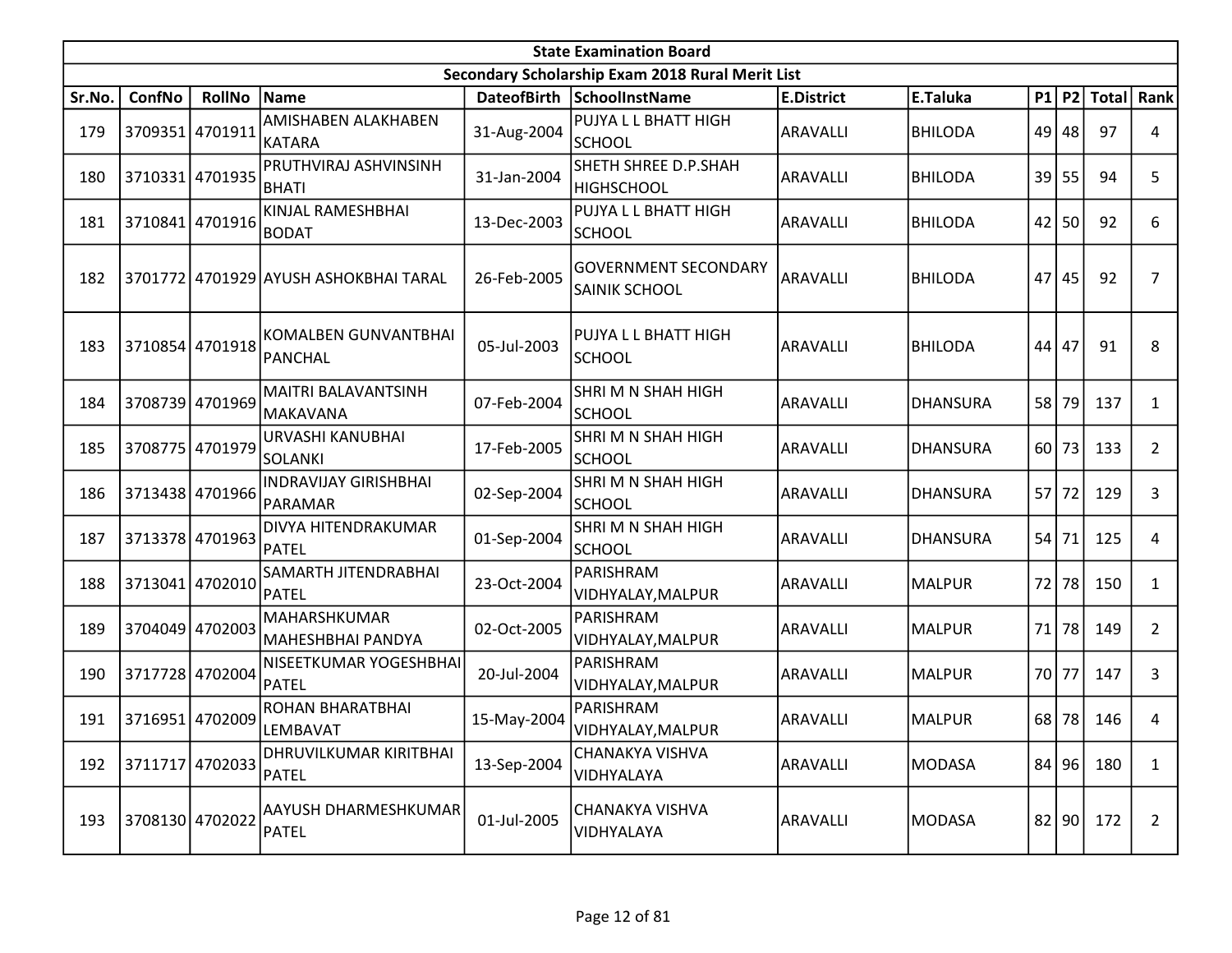|        | <b>State Examination Board</b><br>Secondary Scholarship Exam 2018 Rural Merit List |                 |                                                         |             |                                                                     |                     |                |                 |    |               |                |  |  |  |
|--------|------------------------------------------------------------------------------------|-----------------|---------------------------------------------------------|-------------|---------------------------------------------------------------------|---------------------|----------------|-----------------|----|---------------|----------------|--|--|--|
|        |                                                                                    |                 |                                                         |             |                                                                     |                     |                |                 |    |               |                |  |  |  |
| Sr.No. | <b>ConfNo</b>                                                                      | <b>RollNo</b>   | Name                                                    |             | DateofBirth SchoolInstName                                          | <b>E.District</b>   | E.Taluka       |                 |    | $P1$ P2 Total | Rank           |  |  |  |
| 194    |                                                                                    | 3710763 4702191 | MAITRI NARENDRAKUMAR<br><b>PATEL</b>                    | 02-Jul-2004 | PRARTHANA VIDHYALAY                                                 | ARAVALLI            | <b>MODASA</b>  | 70              | 78 | 148           | $\overline{3}$ |  |  |  |
| 195    | 3713807                                                                            | 4702050         | RUCHISH MAYANKBHAI<br><b>CHAUDHARI</b>                  | 24-Apr-2005 | CHANAKYA VISHVA<br>VIDHYALAYA                                       | ARAVALLI            | <b>MODASA</b>  | 60              | 86 | 146           | 4              |  |  |  |
| 196    |                                                                                    |                 | 3708964 4702039 JAIMIN ALPESHBHAI PATEL                 | 28-May-2005 | <b>CHANAKYA VISHVA</b><br>VIDHYALAYA                                | <b>ARAVALLI</b>     | <b>MODASA</b>  | 72              | 73 | 145           | 5              |  |  |  |
| 197    | 3707667                                                                            |                 | 4702049 RIYA GIRISHBHAI PATEL                           | 01-Jun-2004 | CHANAKYA VISHVA<br>VIDHYALAYA                                       | <b>ARAVALLI</b>     | <b>MODASA</b>  | 63              | 79 | 142           | 6              |  |  |  |
| 198    |                                                                                    |                 | 3705756 4702221 JIGARBHAI HARJIBHAI MALI                | 25-May-2005 | RADHE INTER N.<br><b>SECONDARY SCH</b>                              | <b>BANAS KANTHA</b> | <b>BHABHAR</b> | 69              | 84 | 153           | $\mathbf{1}$   |  |  |  |
| 199    |                                                                                    |                 | 3718924 4702219 ARYAN ASVINBHAI JOSHI                   | 18-May-2004 | RADHE INTER N.<br><b>SECONDARY SCH</b>                              | <b>BANAS KANTHA</b> | <b>BHABHAR</b> | 56              | 80 | 136           | $\overline{2}$ |  |  |  |
| 200    | 3719905                                                                            | 4702220         | <b>BANSARI SHASHIKANTBHAI</b><br>RAVAL                  | 31-Oct-2004 | RADHE INTER N.<br><b>SECONDARY SCH</b>                              | <b>BANAS KANTHA</b> | <b>BHABHAR</b> | 58              | 73 | 131           | 3              |  |  |  |
| 201    | 3716262 4702223                                                                    |                 | <b>VIKASH RAMESHBHAI</b><br>PRAJAPATI                   | 01-Jun-2005 | RADHE INTER N.<br><b>SECONDARY SCH</b>                              | <b>BANAS KANTHA</b> | BHABHAR        | 50 <sup>1</sup> | 70 | 120           | 4              |  |  |  |
| 202    |                                                                                    |                 | MAHESHBHAI<br>3709284 4702222 LAKSHMANBHAI<br>CHAUDHARY | 31-Aug-2005 | RADHE INTER N.<br><b>SECONDARY SCH</b>                              | <b>BANAS KANTHA</b> | <b>BHABHAR</b> | 49              | 51 | 100           | 5              |  |  |  |
| 203    |                                                                                    | 3700928 4702235 | KARTIKKUMAR<br>AMARATBHAI PRAJAPATI                     | 03-Nov-2004 | JAYSHRI DVARKADHISH<br>SARASVATI VIDYALAY<br>MOTASADA               | <b>BANAS KANTHA</b> | <b>DANTA</b>   | 69              | 74 | 143           | $\mathbf{1}$   |  |  |  |
| 204    | 3700922                                                                            | 4702241         | RAVIKUMAR KAMALESBHAI<br>PRAJAPATI                      | 06-Aug-2004 | <b>JAYSHRI DVARKADHISH</b><br>SARASVATI VIDYALAY<br><b>MOTASADA</b> | <b>BANAS KANTHA</b> | <b>DANTA</b>   | 65              | 75 | 140           | $\overline{2}$ |  |  |  |
| 205    | 3700954                                                                            | 4702236         | KEYURKUMAR MOHANBHAI<br>PRAJAPATI                       | 05-Jul-2005 | JAYSHRI DVARKADHISH<br>SARASVATI VIDYALAY<br><b>MOTASADA</b>        | <b>BANAS KANTHA</b> | <b>DANTA</b>   | 64              | 75 | 139           | 3              |  |  |  |
| 206    | 3700966 4702237                                                                    |                 | MIHIRKUMAR JAYANTIBHAI<br>PRAJAPATI                     | 22-Oct-2003 | JAYSHRI DVARKADHISH<br>SARASVATI VIDYALAY<br>MOTASADA               | <b>BANAS KANTHA</b> | <b>DANTA</b>   | 64              | 70 | 134           | 4              |  |  |  |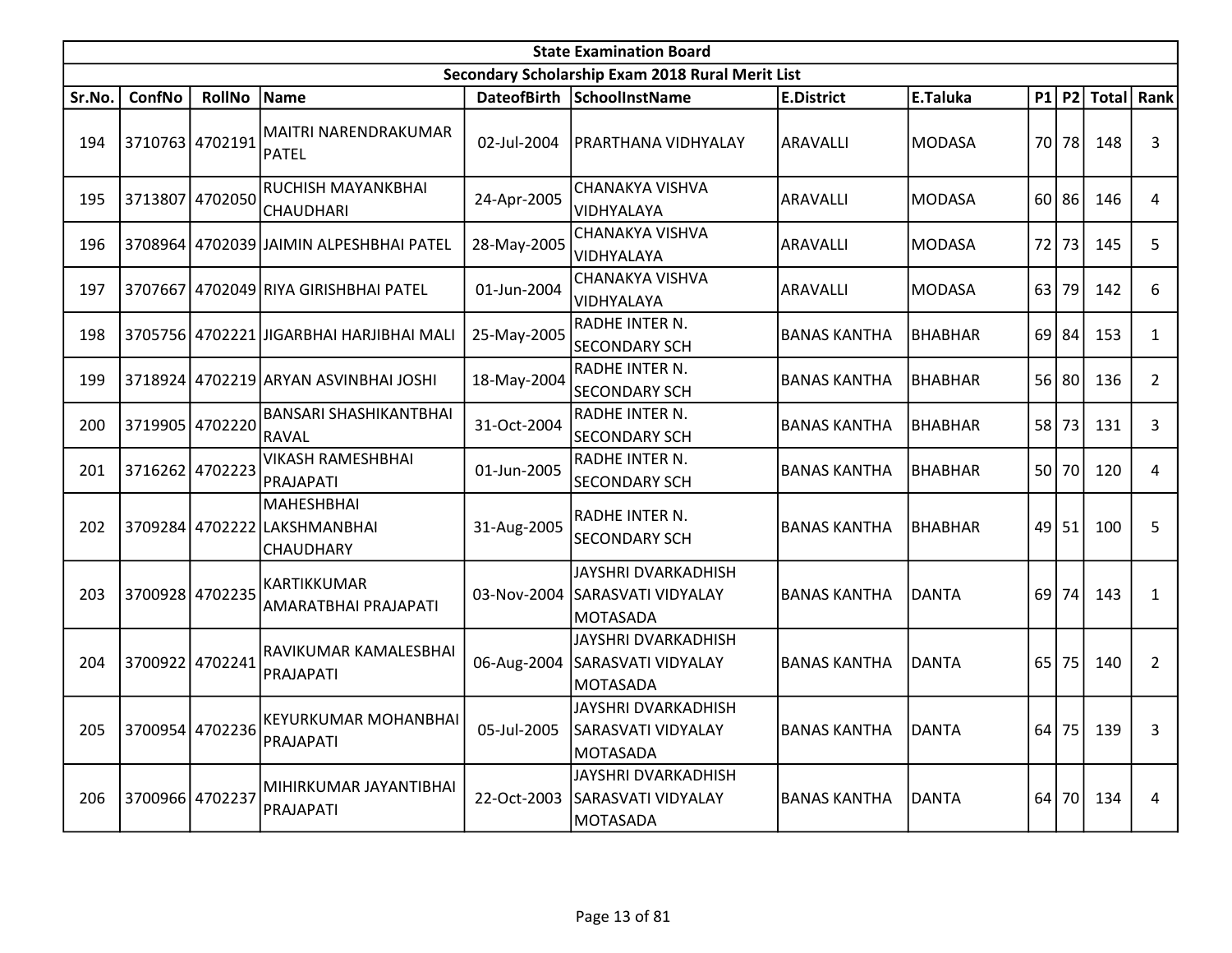| Secondary Scholarship Exam 2018 Rural Merit List<br>ConfNo<br><b>SchoolInstName</b><br>E.Taluka<br>P1 P2 Total Rank<br><b>RollNo</b><br><b>Name</b><br>DateofBirth<br><b>E.District</b><br>Sr.No.<br>JAYSHRI DVARKADHISH<br>DARSHABEN RAMESHBHAI<br>3700979 4702233<br>5<br>207<br>67<br>134<br>22-Aug-2005<br>SARASVATI VIDYALAY<br><b>BANAS KANTHA</b><br><b>DANTA</b><br>67<br>PRAJAPATI<br><b>MOTASADA</b><br>JAYSHRI DVARKADHISH<br>MITIKABEN KANUBHAI<br>3700973 4702238<br>01-Jan-2005<br>SARASVATI VIDYALAY<br><b>BANAS KANTHA</b><br><b>DANTA</b><br>66 66<br>132<br>6<br>208<br>PRAJAPATI<br><b>MOTASADA</b><br>JAYSHRI DVARKADHISH<br>POOJABEN ASHOKBHAI<br>3700976 4702240<br><b>DANTA</b><br>57 73<br>209<br>06-Jun-2005<br>SARASVATI VIDYALAY<br><b>BANAS KANTHA</b><br>130<br>7<br>PRAJAPATI<br><b>MOTASADA</b><br>JAYSHRI DVARKADHISH<br>PIYUSKUMAR<br>3700935 4702239 CHNDRAKANTBHAAI<br>22-Sep-2004<br><b>DANTA</b><br>52<br>65<br>117<br>8<br>210<br>SARASVATI VIDYALAY<br><b>BANAS KANTHA</b><br><b>MOTASADA</b><br>PRAJAPAATI<br><b>GIRLS LITERACY RESIDEN.</b><br>PRIYANKABEN BHEMABHAI<br>71<br>9<br>3710210 4702224<br>40<br>111<br>211<br>09-Jan-2005<br><b>BANAS KANTHA</b><br><b>DANTA</b><br><b>GAMAR</b><br><b>SCH. GADH - MAHUDI</b><br>JAYSHRI DVARKADHISH<br>BRIJESHKUMAR<br>3700941 4702232<br>17-Feb-2005<br>SARASVATI VIDYALAY<br><b>DANTA</b><br>51<br>54<br>105<br>212<br><b>BANAS KANTHA</b><br>10<br><b>ISHVARBHAI PRAJAPATI</b><br><b>MOTASADA</b><br>DHARATIBEN KALPESHBHAI<br>MODEL SCHOOL<br>3709079 4702266<br>53<br>64<br>117<br>213<br>09-Jan-2005<br><b>BANAS KANTHA</b><br><b>DANTIWADA</b><br>$\mathbf{1}$<br>PANCHAL<br><b>DANTIWADA</b><br>MILANKUMAR<br>MODEL SCHOOL<br>4702276<br>3708667<br>28-Jan-2005<br>$49$   59<br>108<br>$\overline{2}$<br>214<br><b>BANAS KANTHA</b><br><b>DANTIWADA</b><br><b>VINODKUMAR NAI</b><br><b>DANTIWADA</b><br>MODEL SCHOOL<br>46<br>107<br>3<br>215<br>3708656 4702274 MANISH RAMESHJI SAKHLA<br>10-Mar-2004<br><b>BANAS KANTHA</b><br><b>DANTIWADA</b><br>61<br><b>DANTIWADA</b><br>PARESHBHARTHI<br>MODEL SCHOOL<br>3708643 4702277<br>216<br>30-Jan-2005<br>56<br>103<br><b>BANAS KANTHA</b><br><b>DANTIWADA</b><br>47 I<br>4<br><b>DANTIWADA</b><br>PARSHOTAMBHARTHI BAVA<br>SANJANA NARESHKUMAR<br><b>MODEL DAY</b><br>99<br>5<br>3713352 4702257<br><b>BANAS KANTHA</b><br>44<br>55<br>217<br>27-Oct-2004<br><b>DANTIWADA</b><br>RAJGOR<br>SCHOOL, UTTAMPURA<br>DHAVALKUMAR<br>MODEL SCHOOL<br>$51$ 47<br>3708617 4702267<br>98<br>218<br>20-Jul-2005<br>6<br><b>BANAS KANTHA</b><br><b>DANTIWADA</b><br>JAGMAALBHAI PARMAR<br><b>DANTIWADA</b><br><b>MATRUKRUPA</b><br><b>VINALBEN RAMJIBHAI</b><br>CHANCHALBA SEC. AND DR.<br>3706870 4702388<br>28-Aug-2005<br><b>DEESA</b><br>62 64 <br>126<br>219<br><b>BANAS KANTHA</b><br>$\mathbf{1}$<br>R.B.PATEL<br><b>CHAUDHARI</b> | <b>State Examination Board</b> |  |  |  |                    |  |  |  |  |  |  |  |  |  |
|------------------------------------------------------------------------------------------------------------------------------------------------------------------------------------------------------------------------------------------------------------------------------------------------------------------------------------------------------------------------------------------------------------------------------------------------------------------------------------------------------------------------------------------------------------------------------------------------------------------------------------------------------------------------------------------------------------------------------------------------------------------------------------------------------------------------------------------------------------------------------------------------------------------------------------------------------------------------------------------------------------------------------------------------------------------------------------------------------------------------------------------------------------------------------------------------------------------------------------------------------------------------------------------------------------------------------------------------------------------------------------------------------------------------------------------------------------------------------------------------------------------------------------------------------------------------------------------------------------------------------------------------------------------------------------------------------------------------------------------------------------------------------------------------------------------------------------------------------------------------------------------------------------------------------------------------------------------------------------------------------------------------------------------------------------------------------------------------------------------------------------------------------------------------------------------------------------------------------------------------------------------------------------------------------------------------------------------------------------------------------------------------------------------------------------------------------------------------------------------------------------------------------------------------------------------------------------------------------------------------------------------------------------------------------------------------------------------------------------------------------------------------------------------------------------------------------------------------------------------------------|--------------------------------|--|--|--|--------------------|--|--|--|--|--|--|--|--|--|
|                                                                                                                                                                                                                                                                                                                                                                                                                                                                                                                                                                                                                                                                                                                                                                                                                                                                                                                                                                                                                                                                                                                                                                                                                                                                                                                                                                                                                                                                                                                                                                                                                                                                                                                                                                                                                                                                                                                                                                                                                                                                                                                                                                                                                                                                                                                                                                                                                                                                                                                                                                                                                                                                                                                                                                                                                                                                              |                                |  |  |  |                    |  |  |  |  |  |  |  |  |  |
|                                                                                                                                                                                                                                                                                                                                                                                                                                                                                                                                                                                                                                                                                                                                                                                                                                                                                                                                                                                                                                                                                                                                                                                                                                                                                                                                                                                                                                                                                                                                                                                                                                                                                                                                                                                                                                                                                                                                                                                                                                                                                                                                                                                                                                                                                                                                                                                                                                                                                                                                                                                                                                                                                                                                                                                                                                                                              |                                |  |  |  |                    |  |  |  |  |  |  |  |  |  |
|                                                                                                                                                                                                                                                                                                                                                                                                                                                                                                                                                                                                                                                                                                                                                                                                                                                                                                                                                                                                                                                                                                                                                                                                                                                                                                                                                                                                                                                                                                                                                                                                                                                                                                                                                                                                                                                                                                                                                                                                                                                                                                                                                                                                                                                                                                                                                                                                                                                                                                                                                                                                                                                                                                                                                                                                                                                                              |                                |  |  |  |                    |  |  |  |  |  |  |  |  |  |
|                                                                                                                                                                                                                                                                                                                                                                                                                                                                                                                                                                                                                                                                                                                                                                                                                                                                                                                                                                                                                                                                                                                                                                                                                                                                                                                                                                                                                                                                                                                                                                                                                                                                                                                                                                                                                                                                                                                                                                                                                                                                                                                                                                                                                                                                                                                                                                                                                                                                                                                                                                                                                                                                                                                                                                                                                                                                              |                                |  |  |  |                    |  |  |  |  |  |  |  |  |  |
|                                                                                                                                                                                                                                                                                                                                                                                                                                                                                                                                                                                                                                                                                                                                                                                                                                                                                                                                                                                                                                                                                                                                                                                                                                                                                                                                                                                                                                                                                                                                                                                                                                                                                                                                                                                                                                                                                                                                                                                                                                                                                                                                                                                                                                                                                                                                                                                                                                                                                                                                                                                                                                                                                                                                                                                                                                                                              |                                |  |  |  |                    |  |  |  |  |  |  |  |  |  |
|                                                                                                                                                                                                                                                                                                                                                                                                                                                                                                                                                                                                                                                                                                                                                                                                                                                                                                                                                                                                                                                                                                                                                                                                                                                                                                                                                                                                                                                                                                                                                                                                                                                                                                                                                                                                                                                                                                                                                                                                                                                                                                                                                                                                                                                                                                                                                                                                                                                                                                                                                                                                                                                                                                                                                                                                                                                                              |                                |  |  |  |                    |  |  |  |  |  |  |  |  |  |
|                                                                                                                                                                                                                                                                                                                                                                                                                                                                                                                                                                                                                                                                                                                                                                                                                                                                                                                                                                                                                                                                                                                                                                                                                                                                                                                                                                                                                                                                                                                                                                                                                                                                                                                                                                                                                                                                                                                                                                                                                                                                                                                                                                                                                                                                                                                                                                                                                                                                                                                                                                                                                                                                                                                                                                                                                                                                              |                                |  |  |  |                    |  |  |  |  |  |  |  |  |  |
|                                                                                                                                                                                                                                                                                                                                                                                                                                                                                                                                                                                                                                                                                                                                                                                                                                                                                                                                                                                                                                                                                                                                                                                                                                                                                                                                                                                                                                                                                                                                                                                                                                                                                                                                                                                                                                                                                                                                                                                                                                                                                                                                                                                                                                                                                                                                                                                                                                                                                                                                                                                                                                                                                                                                                                                                                                                                              |                                |  |  |  |                    |  |  |  |  |  |  |  |  |  |
|                                                                                                                                                                                                                                                                                                                                                                                                                                                                                                                                                                                                                                                                                                                                                                                                                                                                                                                                                                                                                                                                                                                                                                                                                                                                                                                                                                                                                                                                                                                                                                                                                                                                                                                                                                                                                                                                                                                                                                                                                                                                                                                                                                                                                                                                                                                                                                                                                                                                                                                                                                                                                                                                                                                                                                                                                                                                              |                                |  |  |  |                    |  |  |  |  |  |  |  |  |  |
|                                                                                                                                                                                                                                                                                                                                                                                                                                                                                                                                                                                                                                                                                                                                                                                                                                                                                                                                                                                                                                                                                                                                                                                                                                                                                                                                                                                                                                                                                                                                                                                                                                                                                                                                                                                                                                                                                                                                                                                                                                                                                                                                                                                                                                                                                                                                                                                                                                                                                                                                                                                                                                                                                                                                                                                                                                                                              |                                |  |  |  |                    |  |  |  |  |  |  |  |  |  |
|                                                                                                                                                                                                                                                                                                                                                                                                                                                                                                                                                                                                                                                                                                                                                                                                                                                                                                                                                                                                                                                                                                                                                                                                                                                                                                                                                                                                                                                                                                                                                                                                                                                                                                                                                                                                                                                                                                                                                                                                                                                                                                                                                                                                                                                                                                                                                                                                                                                                                                                                                                                                                                                                                                                                                                                                                                                                              |                                |  |  |  |                    |  |  |  |  |  |  |  |  |  |
|                                                                                                                                                                                                                                                                                                                                                                                                                                                                                                                                                                                                                                                                                                                                                                                                                                                                                                                                                                                                                                                                                                                                                                                                                                                                                                                                                                                                                                                                                                                                                                                                                                                                                                                                                                                                                                                                                                                                                                                                                                                                                                                                                                                                                                                                                                                                                                                                                                                                                                                                                                                                                                                                                                                                                                                                                                                                              |                                |  |  |  |                    |  |  |  |  |  |  |  |  |  |
|                                                                                                                                                                                                                                                                                                                                                                                                                                                                                                                                                                                                                                                                                                                                                                                                                                                                                                                                                                                                                                                                                                                                                                                                                                                                                                                                                                                                                                                                                                                                                                                                                                                                                                                                                                                                                                                                                                                                                                                                                                                                                                                                                                                                                                                                                                                                                                                                                                                                                                                                                                                                                                                                                                                                                                                                                                                                              |                                |  |  |  |                    |  |  |  |  |  |  |  |  |  |
|                                                                                                                                                                                                                                                                                                                                                                                                                                                                                                                                                                                                                                                                                                                                                                                                                                                                                                                                                                                                                                                                                                                                                                                                                                                                                                                                                                                                                                                                                                                                                                                                                                                                                                                                                                                                                                                                                                                                                                                                                                                                                                                                                                                                                                                                                                                                                                                                                                                                                                                                                                                                                                                                                                                                                                                                                                                                              |                                |  |  |  |                    |  |  |  |  |  |  |  |  |  |
|                                                                                                                                                                                                                                                                                                                                                                                                                                                                                                                                                                                                                                                                                                                                                                                                                                                                                                                                                                                                                                                                                                                                                                                                                                                                                                                                                                                                                                                                                                                                                                                                                                                                                                                                                                                                                                                                                                                                                                                                                                                                                                                                                                                                                                                                                                                                                                                                                                                                                                                                                                                                                                                                                                                                                                                                                                                                              |                                |  |  |  |                    |  |  |  |  |  |  |  |  |  |
|                                                                                                                                                                                                                                                                                                                                                                                                                                                                                                                                                                                                                                                                                                                                                                                                                                                                                                                                                                                                                                                                                                                                                                                                                                                                                                                                                                                                                                                                                                                                                                                                                                                                                                                                                                                                                                                                                                                                                                                                                                                                                                                                                                                                                                                                                                                                                                                                                                                                                                                                                                                                                                                                                                                                                                                                                                                                              |                                |  |  |  |                    |  |  |  |  |  |  |  |  |  |
|                                                                                                                                                                                                                                                                                                                                                                                                                                                                                                                                                                                                                                                                                                                                                                                                                                                                                                                                                                                                                                                                                                                                                                                                                                                                                                                                                                                                                                                                                                                                                                                                                                                                                                                                                                                                                                                                                                                                                                                                                                                                                                                                                                                                                                                                                                                                                                                                                                                                                                                                                                                                                                                                                                                                                                                                                                                                              |                                |  |  |  |                    |  |  |  |  |  |  |  |  |  |
|                                                                                                                                                                                                                                                                                                                                                                                                                                                                                                                                                                                                                                                                                                                                                                                                                                                                                                                                                                                                                                                                                                                                                                                                                                                                                                                                                                                                                                                                                                                                                                                                                                                                                                                                                                                                                                                                                                                                                                                                                                                                                                                                                                                                                                                                                                                                                                                                                                                                                                                                                                                                                                                                                                                                                                                                                                                                              |                                |  |  |  |                    |  |  |  |  |  |  |  |  |  |
|                                                                                                                                                                                                                                                                                                                                                                                                                                                                                                                                                                                                                                                                                                                                                                                                                                                                                                                                                                                                                                                                                                                                                                                                                                                                                                                                                                                                                                                                                                                                                                                                                                                                                                                                                                                                                                                                                                                                                                                                                                                                                                                                                                                                                                                                                                                                                                                                                                                                                                                                                                                                                                                                                                                                                                                                                                                                              |                                |  |  |  |                    |  |  |  |  |  |  |  |  |  |
|                                                                                                                                                                                                                                                                                                                                                                                                                                                                                                                                                                                                                                                                                                                                                                                                                                                                                                                                                                                                                                                                                                                                                                                                                                                                                                                                                                                                                                                                                                                                                                                                                                                                                                                                                                                                                                                                                                                                                                                                                                                                                                                                                                                                                                                                                                                                                                                                                                                                                                                                                                                                                                                                                                                                                                                                                                                                              |                                |  |  |  |                    |  |  |  |  |  |  |  |  |  |
|                                                                                                                                                                                                                                                                                                                                                                                                                                                                                                                                                                                                                                                                                                                                                                                                                                                                                                                                                                                                                                                                                                                                                                                                                                                                                                                                                                                                                                                                                                                                                                                                                                                                                                                                                                                                                                                                                                                                                                                                                                                                                                                                                                                                                                                                                                                                                                                                                                                                                                                                                                                                                                                                                                                                                                                                                                                                              |                                |  |  |  |                    |  |  |  |  |  |  |  |  |  |
|                                                                                                                                                                                                                                                                                                                                                                                                                                                                                                                                                                                                                                                                                                                                                                                                                                                                                                                                                                                                                                                                                                                                                                                                                                                                                                                                                                                                                                                                                                                                                                                                                                                                                                                                                                                                                                                                                                                                                                                                                                                                                                                                                                                                                                                                                                                                                                                                                                                                                                                                                                                                                                                                                                                                                                                                                                                                              |                                |  |  |  |                    |  |  |  |  |  |  |  |  |  |
|                                                                                                                                                                                                                                                                                                                                                                                                                                                                                                                                                                                                                                                                                                                                                                                                                                                                                                                                                                                                                                                                                                                                                                                                                                                                                                                                                                                                                                                                                                                                                                                                                                                                                                                                                                                                                                                                                                                                                                                                                                                                                                                                                                                                                                                                                                                                                                                                                                                                                                                                                                                                                                                                                                                                                                                                                                                                              |                                |  |  |  |                    |  |  |  |  |  |  |  |  |  |
|                                                                                                                                                                                                                                                                                                                                                                                                                                                                                                                                                                                                                                                                                                                                                                                                                                                                                                                                                                                                                                                                                                                                                                                                                                                                                                                                                                                                                                                                                                                                                                                                                                                                                                                                                                                                                                                                                                                                                                                                                                                                                                                                                                                                                                                                                                                                                                                                                                                                                                                                                                                                                                                                                                                                                                                                                                                                              |                                |  |  |  |                    |  |  |  |  |  |  |  |  |  |
|                                                                                                                                                                                                                                                                                                                                                                                                                                                                                                                                                                                                                                                                                                                                                                                                                                                                                                                                                                                                                                                                                                                                                                                                                                                                                                                                                                                                                                                                                                                                                                                                                                                                                                                                                                                                                                                                                                                                                                                                                                                                                                                                                                                                                                                                                                                                                                                                                                                                                                                                                                                                                                                                                                                                                                                                                                                                              |                                |  |  |  |                    |  |  |  |  |  |  |  |  |  |
|                                                                                                                                                                                                                                                                                                                                                                                                                                                                                                                                                                                                                                                                                                                                                                                                                                                                                                                                                                                                                                                                                                                                                                                                                                                                                                                                                                                                                                                                                                                                                                                                                                                                                                                                                                                                                                                                                                                                                                                                                                                                                                                                                                                                                                                                                                                                                                                                                                                                                                                                                                                                                                                                                                                                                                                                                                                                              |                                |  |  |  |                    |  |  |  |  |  |  |  |  |  |
|                                                                                                                                                                                                                                                                                                                                                                                                                                                                                                                                                                                                                                                                                                                                                                                                                                                                                                                                                                                                                                                                                                                                                                                                                                                                                                                                                                                                                                                                                                                                                                                                                                                                                                                                                                                                                                                                                                                                                                                                                                                                                                                                                                                                                                                                                                                                                                                                                                                                                                                                                                                                                                                                                                                                                                                                                                                                              |                                |  |  |  |                    |  |  |  |  |  |  |  |  |  |
|                                                                                                                                                                                                                                                                                                                                                                                                                                                                                                                                                                                                                                                                                                                                                                                                                                                                                                                                                                                                                                                                                                                                                                                                                                                                                                                                                                                                                                                                                                                                                                                                                                                                                                                                                                                                                                                                                                                                                                                                                                                                                                                                                                                                                                                                                                                                                                                                                                                                                                                                                                                                                                                                                                                                                                                                                                                                              |                                |  |  |  |                    |  |  |  |  |  |  |  |  |  |
|                                                                                                                                                                                                                                                                                                                                                                                                                                                                                                                                                                                                                                                                                                                                                                                                                                                                                                                                                                                                                                                                                                                                                                                                                                                                                                                                                                                                                                                                                                                                                                                                                                                                                                                                                                                                                                                                                                                                                                                                                                                                                                                                                                                                                                                                                                                                                                                                                                                                                                                                                                                                                                                                                                                                                                                                                                                                              |                                |  |  |  |                    |  |  |  |  |  |  |  |  |  |
|                                                                                                                                                                                                                                                                                                                                                                                                                                                                                                                                                                                                                                                                                                                                                                                                                                                                                                                                                                                                                                                                                                                                                                                                                                                                                                                                                                                                                                                                                                                                                                                                                                                                                                                                                                                                                                                                                                                                                                                                                                                                                                                                                                                                                                                                                                                                                                                                                                                                                                                                                                                                                                                                                                                                                                                                                                                                              |                                |  |  |  |                    |  |  |  |  |  |  |  |  |  |
|                                                                                                                                                                                                                                                                                                                                                                                                                                                                                                                                                                                                                                                                                                                                                                                                                                                                                                                                                                                                                                                                                                                                                                                                                                                                                                                                                                                                                                                                                                                                                                                                                                                                                                                                                                                                                                                                                                                                                                                                                                                                                                                                                                                                                                                                                                                                                                                                                                                                                                                                                                                                                                                                                                                                                                                                                                                                              |                                |  |  |  |                    |  |  |  |  |  |  |  |  |  |
|                                                                                                                                                                                                                                                                                                                                                                                                                                                                                                                                                                                                                                                                                                                                                                                                                                                                                                                                                                                                                                                                                                                                                                                                                                                                                                                                                                                                                                                                                                                                                                                                                                                                                                                                                                                                                                                                                                                                                                                                                                                                                                                                                                                                                                                                                                                                                                                                                                                                                                                                                                                                                                                                                                                                                                                                                                                                              |                                |  |  |  |                    |  |  |  |  |  |  |  |  |  |
|                                                                                                                                                                                                                                                                                                                                                                                                                                                                                                                                                                                                                                                                                                                                                                                                                                                                                                                                                                                                                                                                                                                                                                                                                                                                                                                                                                                                                                                                                                                                                                                                                                                                                                                                                                                                                                                                                                                                                                                                                                                                                                                                                                                                                                                                                                                                                                                                                                                                                                                                                                                                                                                                                                                                                                                                                                                                              |                                |  |  |  |                    |  |  |  |  |  |  |  |  |  |
|                                                                                                                                                                                                                                                                                                                                                                                                                                                                                                                                                                                                                                                                                                                                                                                                                                                                                                                                                                                                                                                                                                                                                                                                                                                                                                                                                                                                                                                                                                                                                                                                                                                                                                                                                                                                                                                                                                                                                                                                                                                                                                                                                                                                                                                                                                                                                                                                                                                                                                                                                                                                                                                                                                                                                                                                                                                                              |                                |  |  |  |                    |  |  |  |  |  |  |  |  |  |
|                                                                                                                                                                                                                                                                                                                                                                                                                                                                                                                                                                                                                                                                                                                                                                                                                                                                                                                                                                                                                                                                                                                                                                                                                                                                                                                                                                                                                                                                                                                                                                                                                                                                                                                                                                                                                                                                                                                                                                                                                                                                                                                                                                                                                                                                                                                                                                                                                                                                                                                                                                                                                                                                                                                                                                                                                                                                              |                                |  |  |  |                    |  |  |  |  |  |  |  |  |  |
|                                                                                                                                                                                                                                                                                                                                                                                                                                                                                                                                                                                                                                                                                                                                                                                                                                                                                                                                                                                                                                                                                                                                                                                                                                                                                                                                                                                                                                                                                                                                                                                                                                                                                                                                                                                                                                                                                                                                                                                                                                                                                                                                                                                                                                                                                                                                                                                                                                                                                                                                                                                                                                                                                                                                                                                                                                                                              |                                |  |  |  | H.S.SCHOOL, TETODA |  |  |  |  |  |  |  |  |  |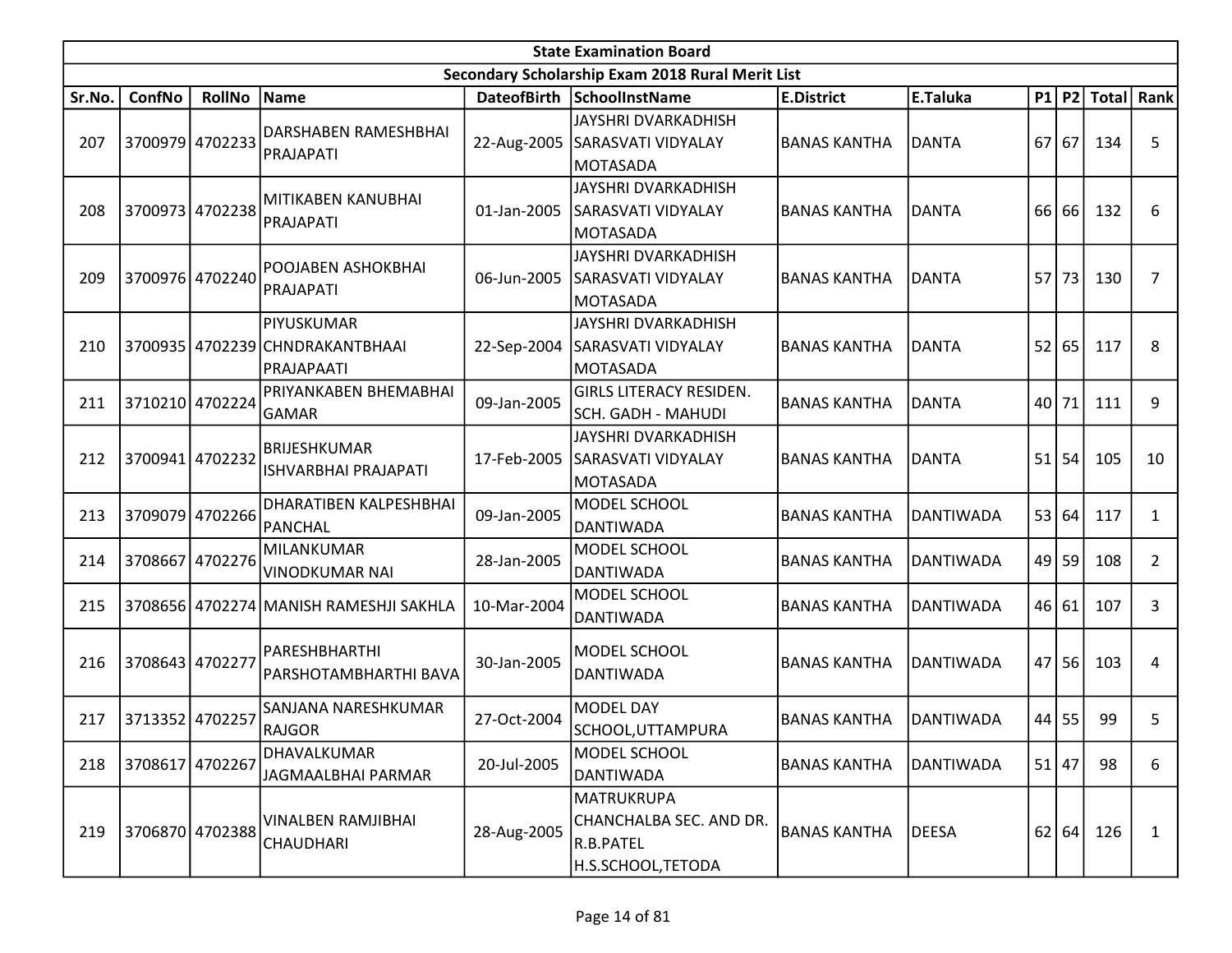|        | <b>State Examination Board</b><br>Secondary Scholarship Exam 2018 Rural Merit List |                 |                                            |             |                                                                                 |                     |              |    |       |              |                |  |  |  |
|--------|------------------------------------------------------------------------------------|-----------------|--------------------------------------------|-------------|---------------------------------------------------------------------------------|---------------------|--------------|----|-------|--------------|----------------|--|--|--|
|        |                                                                                    |                 |                                            |             |                                                                                 |                     |              |    |       |              |                |  |  |  |
| Sr.No. | <b>ConfNo</b>                                                                      | <b>RollNo</b>   | <b>Name</b>                                |             | DateofBirth SchoolInstName                                                      | <b>E.District</b>   | E.Taluka     | P1 | P2    | <b>Total</b> | Rank           |  |  |  |
| 220    | 3706761 4702377                                                                    |                 | <b>DEENABEN CHANDUJI</b><br><b>THAKOR</b>  | 15-Apr-2004 | <b>MATRUKRUPA</b><br>CHANCHALBA SEC. AND DR.<br>R.B.PATEL<br>H.S.SCHOOL, TETODA | <b>BANAS KANTHA</b> | <b>DEESA</b> |    | 51 74 | 125          | $\overline{2}$ |  |  |  |
| 221    |                                                                                    | 3700592 4702285 | SOMSINH PRABHATSINH<br><b>THAKOR</b>       | 12-Apr-2001 | <b>GOVT SECONDARY SCHOOL</b><br><b>BALODAR</b>                                  | <b>BANAS KANTHA</b> | <b>DEESA</b> |    | 53 71 | 124          | 3              |  |  |  |
| 222    |                                                                                    | 3706713 4702385 | PRIYANKA ASHOKBHAI<br><b>PANCHAL</b>       | 12-Feb-2005 | <b>MATRUKRUPA</b><br>CHANCHALBA SEC. AND DR.<br>R.B.PATEL<br>H.S.SCHOOL, TETODA | lbanas kantha       | <b>DEESA</b> |    | 50 71 | 121          | 4              |  |  |  |
| 223    |                                                                                    | 3711240 4702335 | NISHABEN ARJUNSIGH<br><b>SOLANKI</b>       | 22-Mar-2003 | SHETH SHREE L.H. MALI<br>ADARSH SEC. HI. SCH,<br>MALGADH                        | <b>BANAS KANTHA</b> | <b>DEESA</b> | 50 | 67    | 117          | 5              |  |  |  |
| 224    |                                                                                    | 3712157 4702396 | SIMABEN MUKESHJI<br>PARMAR                 | 01-Jun-2005 | GOVT. SEC.<br>SCHOOL, JORAPURA                                                  | <b>BANAS KANTHA</b> | <b>DEESA</b> | 46 | 69    | 115          | 6              |  |  |  |
| 225    |                                                                                    |                 | 3711171 4702337 PIYUSH RATILAL GELOT       | 24-Oct-2003 | SHETH SHREE L.H. MALI<br>ADARSH SEC. HI. SCH,<br>MALGADH                        | <b>BANAS KANTHA</b> | <b>DEESA</b> | 54 | 59    | 113          | $\overline{7}$ |  |  |  |
| 226    |                                                                                    | 3706688 4702375 | ASHVINBHAI RAMESHBHAI<br><b>DESAI</b>      | 25-Apr-2004 | <b>MATRUKRUPA</b><br>CHANCHALBA SEC. AND DR.<br>R.B.PATEL<br>H.S.SCHOOL, TETODA | <b>BANAS KANTHA</b> | <b>DEESA</b> | 51 | 60    | 111          | 8              |  |  |  |
| 227    |                                                                                    |                 | 3706750 4702382 MUSKANBEN ALIBHAI MIR      | 07-Dec-2004 | <b>MATRUKRUPA</b><br>CHANCHALBA SEC. AND DR.<br>R.B.PATEL<br>H.S.SCHOOL, TETODA | <b>BANAS KANTHA</b> | <b>DEESA</b> |    | 55 56 | 111          | 9              |  |  |  |
| 228    |                                                                                    |                 | 3708117 4702364 JIGAR HAKMAJI KOTADIYA     | 19-Aug-2004 | <b>BHAGWATI VIDHYAMANDIR,</b><br>RASANA MOTA                                    | <b>BANAS KANTHA</b> | <b>DEESA</b> | 54 | 56    | 110          | 10             |  |  |  |
| 229    |                                                                                    | 3712126 4702390 | <b>HETALBEN SHAMBHUJI</b><br><b>PARMAR</b> | 11-May-2002 | GOVT. SEC.<br>SCHOOL, JORAPURA                                                  | <b>BANAS KANTHA</b> | <b>DEESA</b> |    | 50 59 | 109          | 11             |  |  |  |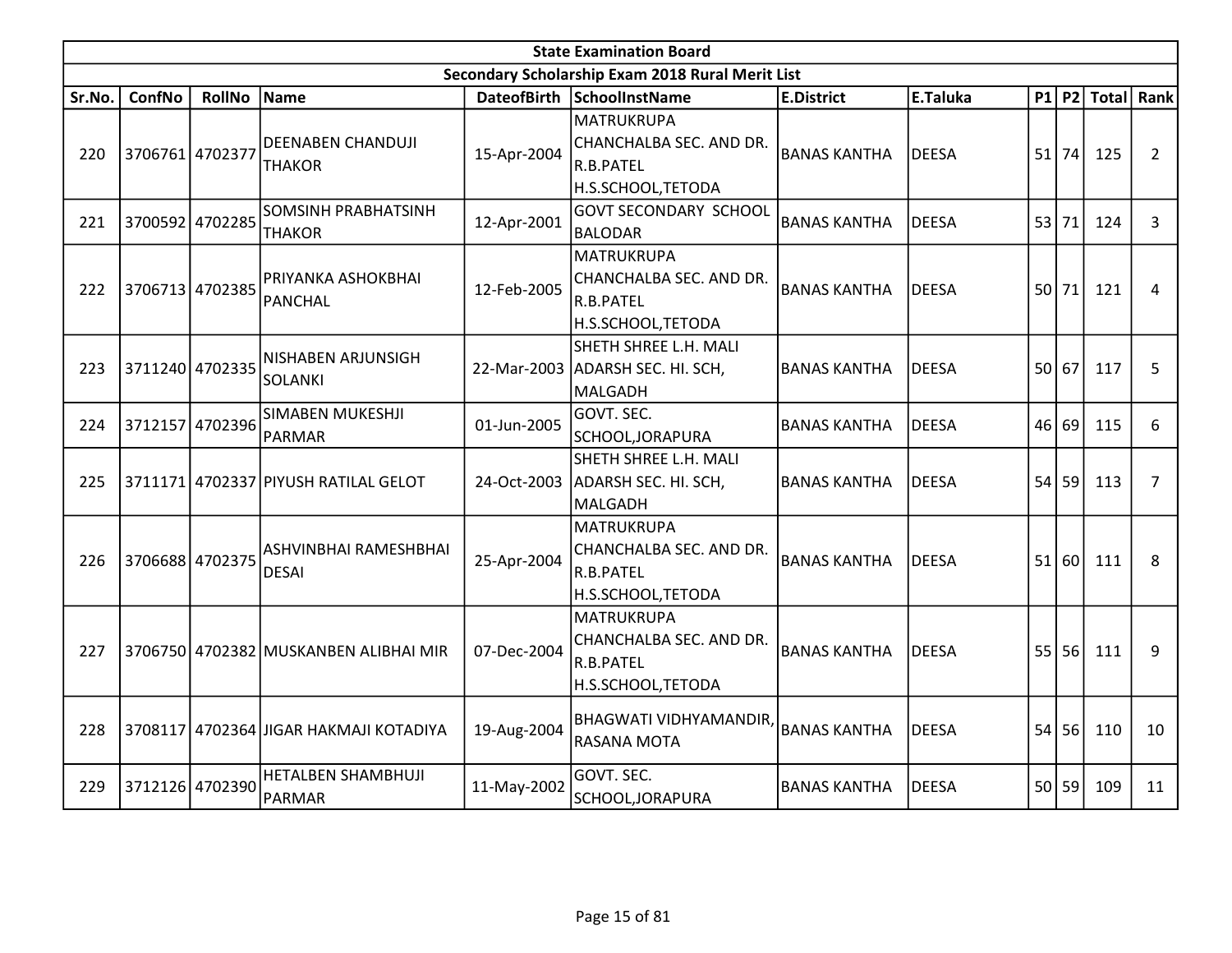|        | <b>State Examination Board</b> |               |                                              |                    |                                                                                  |                     |               |    |       |               |      |  |  |  |
|--------|--------------------------------|---------------|----------------------------------------------|--------------------|----------------------------------------------------------------------------------|---------------------|---------------|----|-------|---------------|------|--|--|--|
|        |                                |               |                                              |                    | Secondary Scholarship Exam 2018 Rural Merit List                                 |                     |               |    |       |               |      |  |  |  |
| Sr.No. | <b>ConfNo</b>                  | <b>RollNo</b> | Name                                         | <b>DateofBirth</b> | SchoolInstName                                                                   | <b>E.District</b>   | E.Taluka      |    |       | $P1$ P2 Total | Rank |  |  |  |
| 230    |                                |               | 3702495   4702374 ARPITA BHIKHABHAI DAVE     | 21-Aug-2005        | <u> MATRUKRUPA</u><br>CHANCHALBA SEC. AND DR.<br>R.B.PATEL<br>H.S.SCHOOL, TETODA | <b>BANAS KANTHA</b> | DEESA         |    | 50 57 | 107           | 12   |  |  |  |
| 231    |                                |               | 3705009 4702325 DRUV DILIPBHAI SHARMA        | 26-May-2005        | <b>SKY INTERNATIONAL</b><br>GUJ.MED.PRI.SCH                                      | <b>BANAS KANTHA</b> | DEESA         | 43 | 63    | 106           | 13   |  |  |  |
| 232    |                                |               | 3710668 4702386 RINA BHURA BHAI PARMAR       | 22-Apr-2004        | MATRUKRUPA<br>CHANCHALBA SEC. AND DR.<br>R.B.PATEL<br>H.S.SCHOOL, TETODA         | <b>BANAS KANTHA</b> | DEESA         | 53 | 52    | 105           | 14   |  |  |  |
| 233    |                                |               | 3710657 4702379 JAHIRBHAI SABIRBHAI MIR      | 02-Sep-2004        | <b>MATRUKRUPA</b><br>CHANCHALBA SEC. AND DR.<br>R.B.PATEL<br>H.S.SCHOOL,TETODA   | <b>BANAS KANTHA</b> | DEESA         | 48 | 57    | 105           | 15   |  |  |  |
| 234    |                                |               | 3707098 4702384 POOJA PRAVINBHAI MODI        | 16-Jun-2005        | MATRUKRUPA<br>CHANCHALBA SEC. AND DR.<br>R.B.PATEL<br>H.S.SCHOOL,TETODA          | <b>BANAS KANTHA</b> | DEESA         | 47 | 58    | 105           | 16   |  |  |  |
| 235    | 3706733 4702376                |               | <b>BHUMIKA ISHVARBHAI</b><br><b>CHAUDHRI</b> | 23-Jun-2005        | MATRUKRUPA<br>CHANCHALBA SEC. AND DR.<br>R.B.PATEL<br>H.S.SCHOOL, TETODA         | <b>BANAS KANTHA</b> | DEESA         | 54 | 51    | 105           | 17   |  |  |  |
| 236    |                                |               | 3712149 4702391 KAJALBEN LADJIJI VAGHELA     | 18-Sep-2004        | GOVT. SEC.<br>SCHOOL, JORAPURA                                                   | <b>BANAS KANTHA</b> | DEESA         | 39 | 65    | 104           | 18   |  |  |  |
| 237    |                                |               | 3717630 4702403 VIJAY NAGAJIBHAI RATHOD      | 17-Nov-2004        | SARVATI MADHYAMIK<br><b>HIGHSCHOOL</b>                                           | <b>BANAS KANTHA</b> | <b>DEODAR</b> | 68 | 76    | 144           | 1    |  |  |  |
| 238    | 3717691 4702402                |               | DHAVAL THAKARABHAI<br>HENGADA                | 17-Jan-2005        | SARVATI MADHYAMIK<br>HIGHSCHOOL                                                  | <b>BANAS KANTHA</b> | DEODAR        | 73 | 70    | 143           | 2    |  |  |  |
| 239    | 3707758 4702401                |               | <b>GANPATBHAI SHAMBHUJI</b><br><b>THAKOR</b> | 01-Jun-2005        | <b>ADARSH HIGHSCHOOL</b><br><b>DEODAR</b>                                        | <b>BANAS KANTHA</b> | <b>DEODAR</b> |    | 59 53 | 112           | 3    |  |  |  |
| 240    | 3707295                        | 4702400       | ANKITABEN SHAMAJIBHAI<br>NAI.                | 07-Dec-2004        | <b>ADARSH HIGHSCHOOL</b><br><b>DEODAR</b>                                        | <b>BANAS KANTHA</b> | DEODAR        | 53 | 58    | 111           | 4    |  |  |  |
| 241    | 3707752                        | 4702399       | AASHABEN JAMABHAI<br><b>CHAUDHARI</b>        | 06-Nov-2004        | <b>ADARSH HIGHSCHOOL</b><br><b>DEODAR</b>                                        | <b>BANAS KANTHA</b> | <b>DEODAR</b> |    | 56 52 | 108           | 5    |  |  |  |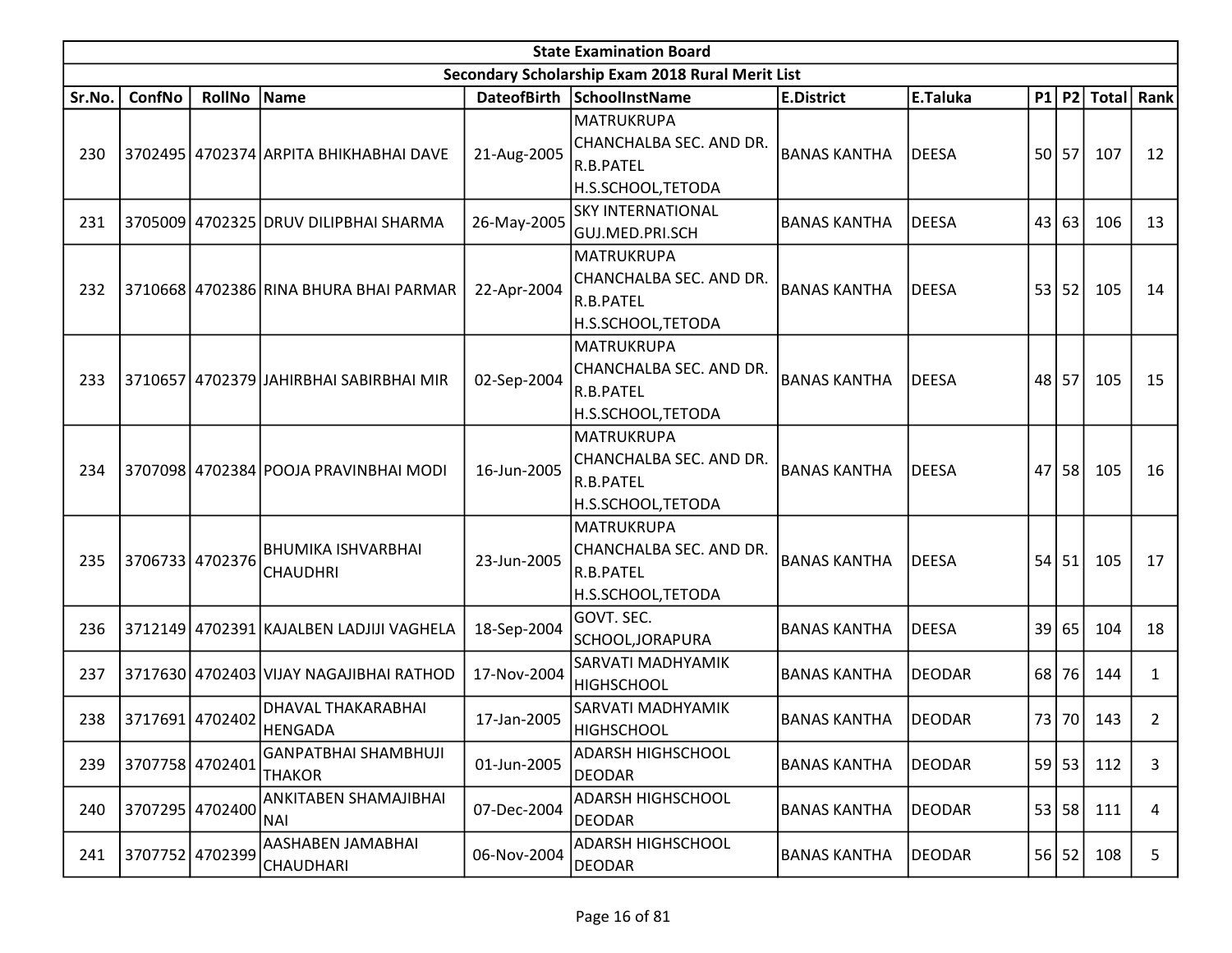|        | <b>State Examination Board</b> |                 |                                           |                    |                                                                             |                     |                 |      |       |              |              |  |  |
|--------|--------------------------------|-----------------|-------------------------------------------|--------------------|-----------------------------------------------------------------------------|---------------------|-----------------|------|-------|--------------|--------------|--|--|
|        |                                |                 |                                           |                    | Secondary Scholarship Exam 2018 Rural Merit List                            |                     |                 |      |       |              |              |  |  |
| Sr.No. | ConfNo                         | <b>RollNo</b>   | Name                                      | <b>DateofBirth</b> | SchoolInstName                                                              | <b>E.District</b>   | E.Taluka        |      | P1 P2 | <b>Total</b> | Rank         |  |  |
| 242    |                                | 3706882 4702409 | <b>JIGNABEN VAJABHAI</b><br><b>RAJGOR</b> | 02-Apr-2005        | SHRI KALYANAND<br><b>VIDHYALAY ANAPURGADH</b>                               | BANAS KANTHA        | DHANERA         | 74 l | 78    | 152          | 1            |  |  |
| 243    |                                | 3709702 4702480 | ASHAVINBHAI MAFABHAI<br><b>CHAUDHARY</b>  | 05-Jun-2005        | PUJYA MAH.SRI D.V.V.SEC &<br>M.S.U.M.GODHA<br>HIGH.SEC.VIDHY.               | <b>BANAS KANTHA</b> | DHANERA         | 70 l | 82    | 152          | 2            |  |  |
| 244    |                                | 3710586 4702498 | SONIYABAI VIKRAMSINH<br><b>SOLANKI</b>    |                    | PUJYA MAH.SRI D.V.V.SEC &<br>16-Aug-2004   M.S.U.M.GODHA<br>HIGH.SEC.VIDHY. | <b>BANAS KANTHA</b> | DHANERA         |      | 73 76 | 149          | 3            |  |  |
| 245    |                                | 3702029 4702405 | ANKITABEN SVARUPABHAI<br><b>CHAUHAN</b>   | 01-Jun-2005        | SHRI KALYANAND<br><b>VIDHYALAY ANAPURGADH</b>                               | <b>BANAS KANTHA</b> | <b>DHANERA</b>  | 74   | 73    | 147          | 4            |  |  |
| 246    |                                | 3705484 4702424 | HIMANI MAHENDRABHAI<br><b>JOSHI</b>       | 05-Jun-2005        | SHRI MAHARSI KANV<br>ABHINAV SCH.                                           | <b>BANAS KANTHA</b> | <b>DHANERA</b>  | 65   | 78    | 143          | 5            |  |  |
| 247    |                                | 3711198 4702483 | <b>GITABEN AJMALBHAI</b><br>CHAUDHARY     | 16-Dec-2004        | PUJYA MAH.SRI D.V.V.SEC &<br>M.S.U.M.GODHA<br>HIGH.SEC.VIDHY.               | <b>BANAS KANTHA</b> | <b>DHANERA</b>  | 62   | 77    | 139          | 6            |  |  |
| 248    |                                | 3709137 4702416 | PUJABEN AJABHAI<br><b>CHAUDHRY</b>        | 24-May-2005        | SHRI KALYANAND<br>VIDHYALAY ANAPURGADH                                      | <b>BANAS KANTHA</b> | <b>DHANERA</b>  | 67   | -69   | 136          | 7            |  |  |
| 249    |                                | 3709102 4702408 | HARESHBHAI DINESHBHAI<br><b>CHAUDHRI</b>  | 18-Feb-2005        | SHRI KALYANAND<br><b>VIDHYALAY ANAPURGADH</b>                               | <b>BANAS KANTHA</b> | <b>DHANERA</b>  | 70 l | 65    | 135          | 8            |  |  |
| 250    | 3701484 4702419                |                 | SURESBHAI MASRABHAI<br>PRAJAPATI          | 21-Jun-2005        | SHRI KALYANAND<br>VIDHYALAY ANAPURGADH                                      | BANAS KANTHA        | <b>DHANERA</b>  |      |       | 62 70 132    | 9            |  |  |
| 251    | 3702033 4702417                |                 | RASILABEN BHERABHAI<br><b>PARMAR</b>      | 21-Feb-2005        | SHRI KALYANAND<br>VIDHYALAY ANAPURGADH                                      | <b>BANAS KANTHA</b> | DHANERA         |      | 64 66 | 130          | 10           |  |  |
| 252    |                                |                 | 3704898 4702536 HARSH SATISHBHAI RAVAL    |                    | 18-May-2004   MODEL SCHOOL KANKREJ                                          | <b>BANAS KANTHA</b> | <b>KANKAREJ</b> |      | 77 77 | 154          | $\mathbf{1}$ |  |  |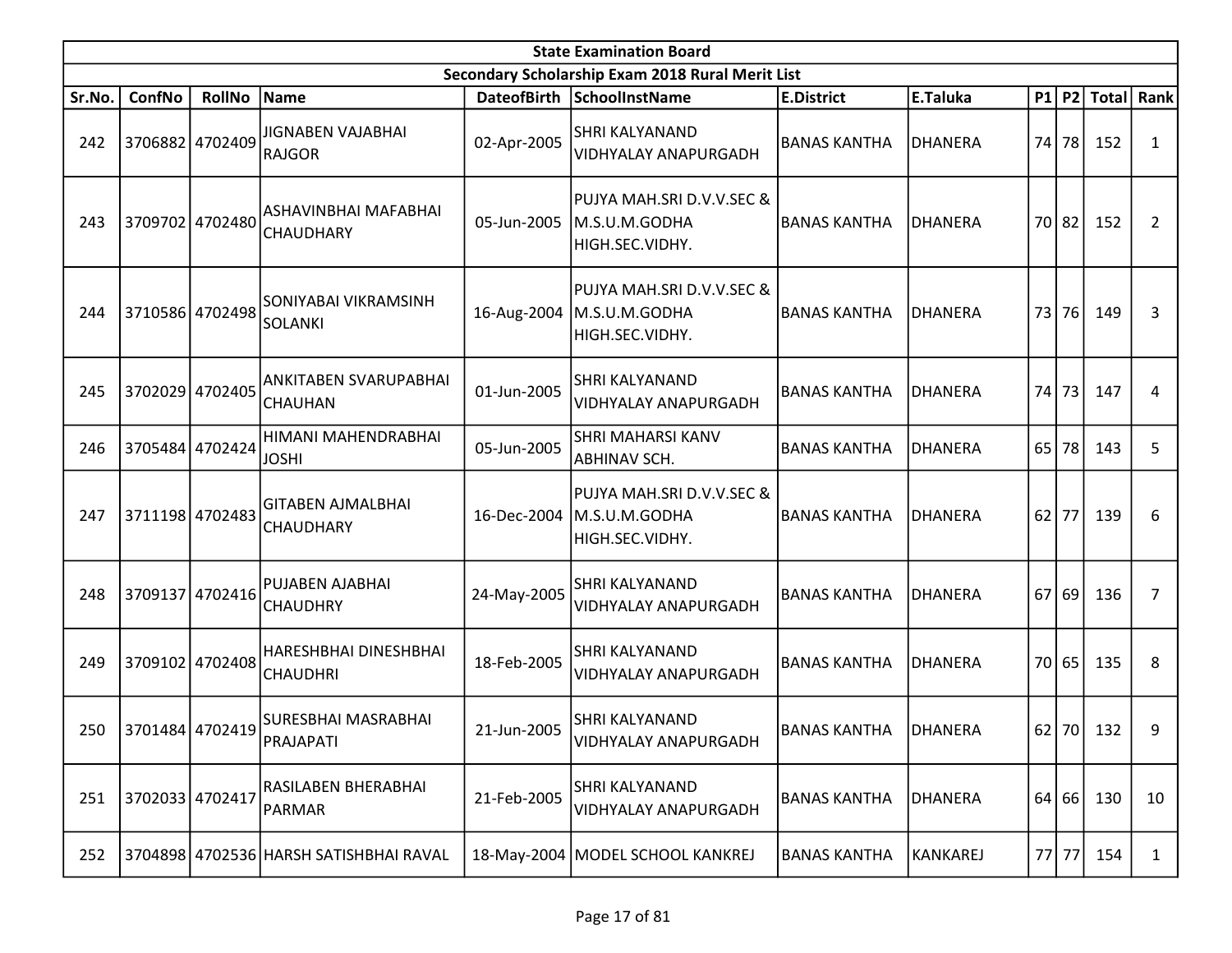|        | <b>State Examination Board</b><br>Secondary Scholarship Exam 2018 Rural Merit List |                 |                                         |             |                                                                           |                     |           |      |       |              |      |  |  |  |
|--------|------------------------------------------------------------------------------------|-----------------|-----------------------------------------|-------------|---------------------------------------------------------------------------|---------------------|-----------|------|-------|--------------|------|--|--|--|
|        |                                                                                    |                 |                                         |             |                                                                           |                     |           |      |       |              |      |  |  |  |
| Sr.No. | ConfNo                                                                             | <b>RollNo</b>   | Name                                    |             | DateofBirth SchoolInstName                                                | <b>E.District</b>   | E.Taluka  |      | P1 P2 | <b>Total</b> | Rank |  |  |  |
| 253    | 3701129 4702567                                                                    |                 | VIKRAMJI PANCHAJI<br><b>THAKOR</b>      | 01-Jun-2005 | Sheth Shri ANKMM &<br>Smt.SND Thakkar<br>High.Sec.Sharda Vidhya<br>Mandir | BANAS KANTHA        | KANKAREJ  | 71   | 78    | 149          | 2    |  |  |  |
| 254    |                                                                                    |                 | 3701102 4702559 MITAL POPATBHAI SOLANKI | 28-Jan-2005 | Sheth Shri ANKMM &<br>Smt.SND Thakkar<br>High.Sec.Sharda Vidhya<br>Mandir | BANAS KANTHA        | KANKAREJ  | 68   | 76    | 144          | 3    |  |  |  |
| 255    |                                                                                    |                 | 3700699 4702558 MIT RAMESHBHAI RAVAL    | 09-Jun-2005 | Sheth Shri ANKMM &<br>Smt.SND Thakkar<br>High.Sec.Sharda Vidhya<br>Mandir | BANAS KANTHA        | KANKAREJ  | 69 l | 73    | 142          | 4    |  |  |  |
| 256    |                                                                                    | 3700968 4702552 | AASHABEN JAMABHAI<br><b>RABARI</b>      | 14-Nov-2004 | Sheth Shri ANKMM &<br>Smt.SND Thakkar<br>High.Sec.Sharda Vidhya<br>Mandir | lbanas kantha       | İKANKAREJ | 69   | 66    | 135          | 5    |  |  |  |
| 257    |                                                                                    | 3700993 4702554 | JANKIBEN BHAGVANBHAI<br><b>NAYI</b>     | 08-Nov-2004 | Sheth Shri ANKMM &<br>Smt.SND Thakkar<br>High.Sec.Sharda Vidhya<br>Mandir | BANAS KANTHA        | KANKAREJ  | 62   | 63    | 125          | 6    |  |  |  |
| 258    |                                                                                    | 3701141 4702565 | SUMITBHAI JIVANBHAI<br><b>CHAUDHARI</b> | 11-Feb-2005 | Sheth Shri ANKMM &<br>Smt.SND Thakkar<br>High.Sec.Sharda Vidhya<br>Mandir | <b>BANAS KANTHA</b> | KANKAREJ  |      | 53 72 | 125          | 7    |  |  |  |
| 259    | 3703477                                                                            | 4702560         | <b>NIDHIBEN RUPARAMBHAI</b><br>JOSHI    | 16-Oct-2004 | Sheth Shri ANKMM &<br>Smt.SND Thakkar<br>High.Sec.Sharda Vidhya<br>Mandir | <b>BANAS KANTHA</b> | KANKAREJ  | 58   | 62    | 120          | 8    |  |  |  |
| 260    |                                                                                    | 3712113 4702525 | MAHESHJI AMRUTJI<br>MAKVANA             | 25-Oct-2004 | <b>DUGRASAN SEC.&amp;HIGHER</b><br><b>SECONDARY SCH</b>                   | <b>BANAS KANTHA</b> | KANKAREJ  |      | 55 65 | 120          | 9    |  |  |  |
| 261    | 3720201 4702563                                                                    |                 | RADHIKABEM DINESHJI<br><b>THAKOR</b>    | 01-Jun-2004 | Sheth Shri ANKMM &<br>Smt.SND Thakkar<br>High.Sec.Sharda Vidhya<br>Mandir | <b>BANAS KANTHA</b> | KANKAREJ  |      | 53 65 | 118          | 10   |  |  |  |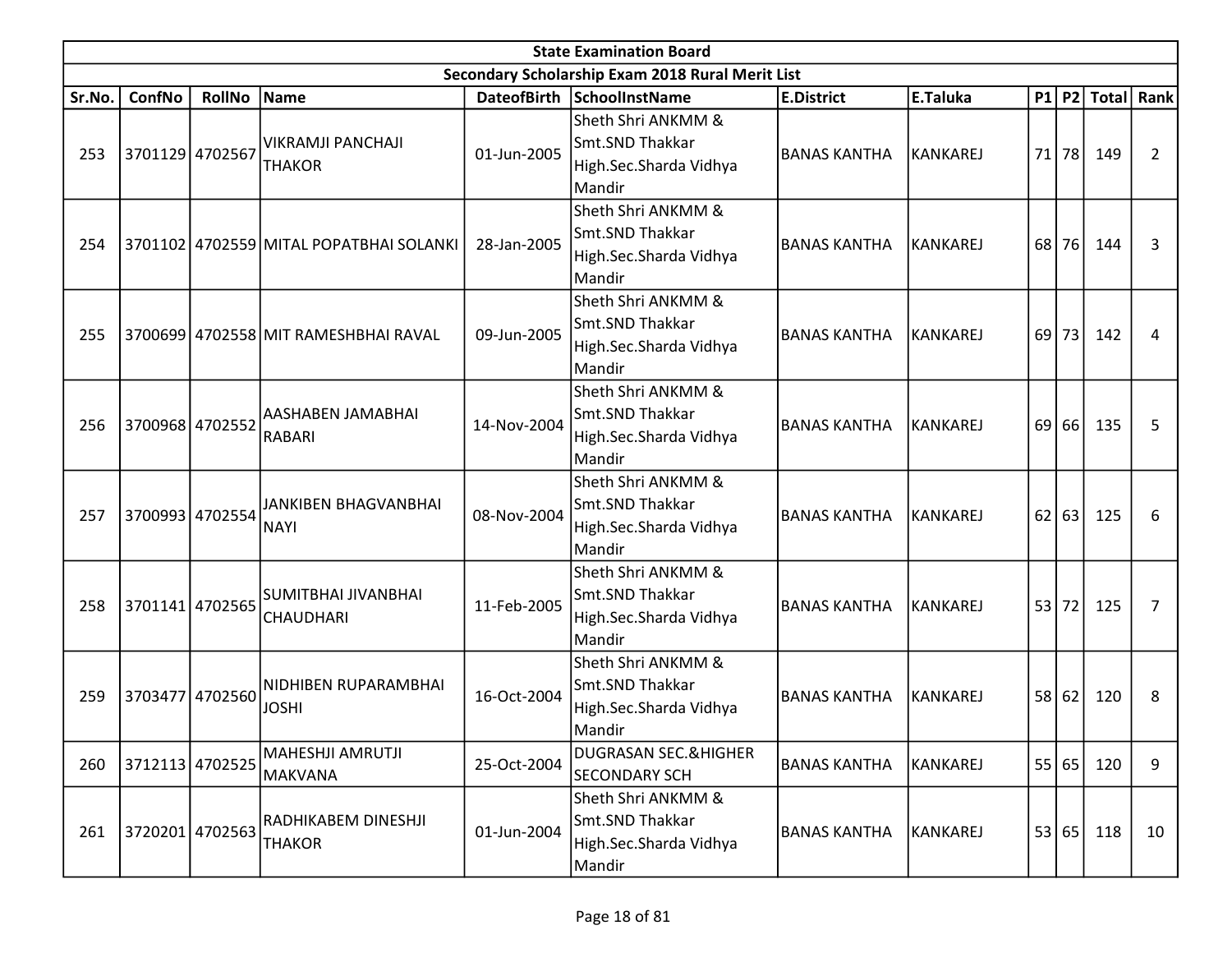|        | <b>State Examination Board</b> |                 |                                            |             |                                                            |                     |                 |           |       |                  |    |  |  |
|--------|--------------------------------|-----------------|--------------------------------------------|-------------|------------------------------------------------------------|---------------------|-----------------|-----------|-------|------------------|----|--|--|
|        |                                |                 |                                            |             | Secondary Scholarship Exam 2018 Rural Merit List           |                     |                 |           |       |                  |    |  |  |
| Sr.No. | ConfNo                         | <b>RollNo</b>   | Name                                       |             | DateofBirth SchoolInstName                                 | <b>E.District</b>   | E.Taluka        |           |       | P1 P2 Total Rank |    |  |  |
| 262    | 3712536 4702527                |                 | <b>MEGHRAJ MOHAN</b><br><b>VAGHELA</b>     | 12-Nov-2004 | <b>DUGRASAN SEC.&amp;HIGHER</b><br><b>SECONDARY SCH</b>    | <b>BANAS KANTHA</b> | <b>KANKAREJ</b> | 53        | 63    | 116              | 11 |  |  |
| 263    |                                | 3713149 4702526 | <b>MAYABEN GANPATJI</b><br><b>THAKOR</b>   | 01-Jun-2004 | <b>DUGRASAN SEC.&amp;HIGHER</b><br><b>SECONDARY SCH</b>    | <b>BANAS KANTHA</b> | KANKAREJ        | 52        | 63    | 115              | 12 |  |  |
| 264    |                                |                 | 3705821 4702572 RITI LAKHUBHAI PATEL       | 06-Jan-2005 | SHETH N. L. ZAVERI<br>SARVJANIK HIGHSCHOOL,<br><b>GADH</b> | <b>BANAS KANTHA</b> | PALANPUR        | <b>79</b> | 89    | 168              | 1  |  |  |
| 265    |                                | 3712279 4702816 | PARTHIK DINESHBHAI<br><b>VADHER</b>        | 31-Jan-2005 | SHRI R B PATEL SEC AND<br>SMT MK SUNSARA HS SCH            | <b>BANAS KANTHA</b> | PALANPUR        |           | 76 89 | 165              | 2  |  |  |
| 266    | 3714394 4702803                |                 | DIGENKUMAR<br>KARASANBHAI MADHAVALA        | 12-Jun-2004 | SHRI R B PATEL SEC AND<br><b>SMT MK SUNSARA HS SCH</b>     | <b>BANAS KANTHA</b> | <b>PALANPUR</b> |           | 74 90 | 164              | 3  |  |  |
| 267    | 3715892 4702804                |                 | DIPAK SENDHABHAI<br><b>PRAJAPATI</b>       | 20-Mar-2004 | SHRI R B PATEL SEC AND<br>SMT MK SUNSARA HS SCH            | <b>BANAS KANTHA</b> | <b>PALANPUR</b> |           | 72 87 | 159              | 4  |  |  |
| 268    |                                |                 | 3714525 4702805 FALGUN LALITBHAI JOSHI     | 05-Mar-2005 | SHRI R B PATEL SEC AND<br>SMT MK SUNSARA HS SCH            | <b>BANAS KANTHA</b> | <b>PALANPUR</b> |           | 70 87 | 157              | 5  |  |  |
| 269    | 3705813 4702569                |                 | CHHAAYABEN DOLATSINH<br><b>SOLANKI</b>     | 05-May-2005 | SHETH N. L. ZAVERI<br>SARVJANIK HIGHSCHOOL,<br><b>GADH</b> | <b>BANAS KANTHA</b> | <b>PALANPUR</b> |           | 73 82 | 155              | 6  |  |  |
| 270    |                                | 3708008 4702806 | <b>JAGDISH BALVANITJI</b><br><b>THAKOR</b> | 27-May-2005 | SHRI R B PATEL SEC AND<br>SMT MK SUNSARA HS SCH            | <b>BANAS KANTHA</b> | PALANPUR        | $68$   87 |       | 155              | 7  |  |  |
| 271    | 3703797                        |                 | 4702593 KRUTI JAYANTILAL PATEL             | 28-Dec-2004 | <b>KUMBHASAN</b><br>HIGHSCHOOL, KUMBHASAN                  | <b>BANAS KANTHA</b> | PALANPUR        |           | 70 83 | 153              | 8  |  |  |
| 272    | 3718122 4702802                |                 | CHIRAG JETHASIHBHAI<br><b>CHAUDHRI</b>     | 14-Oct-2004 | SHRI R B PATEL SEC AND<br><b>SMT MK SUNSARA HS SCH</b>     | <b>BANAS KANTHA</b> | <b>PALANPUR</b> |           | 72 80 | 152              | 9  |  |  |
| 273    |                                |                 | 3716029 4702815 NITIN KANTIBHAI DARJI      | 09-Apr-2004 | SHRI R B PATEL SEC AND<br>SMT MK SUNSARA HS SCH            | <b>BANAS KANTHA</b> | PALANPUR        |           | 63 86 | 149              | 10 |  |  |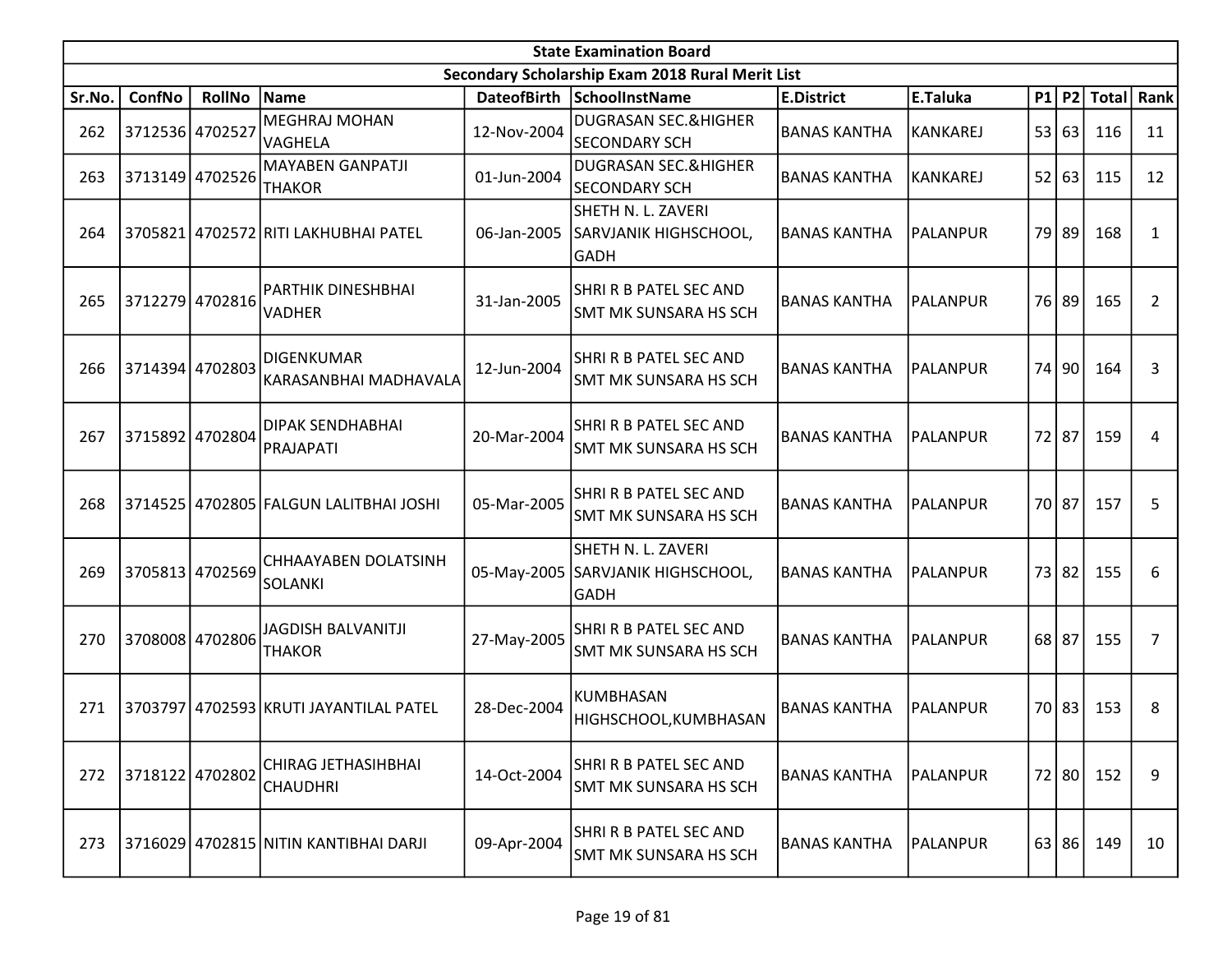|        | <b>State Examination Board</b><br>Secondary Scholarship Exam 2018 Rural Merit List |                 |                                                |             |                                    |                     |               |    |         |              |                |  |  |  |
|--------|------------------------------------------------------------------------------------|-----------------|------------------------------------------------|-------------|------------------------------------|---------------------|---------------|----|---------|--------------|----------------|--|--|--|
|        |                                                                                    |                 |                                                |             |                                    |                     |               |    |         |              |                |  |  |  |
| Sr.No. | ConfNo                                                                             | <b>RollNo</b>   | Name                                           |             | DateofBirth SchoolInstName         | <b>E.District</b>   | E.Taluka      |    | $P1$ P2 | <b>Total</b> | Rank           |  |  |  |
| 274    |                                                                                    | 3703762 4702586 | JASMINBANU IKBALKHAN<br><b>GHASURA</b>         | 11-May-2005 | KUMBHASAN<br>HIGHSCHOOL, KUMBHASAN | <b>BANAS KANTHA</b> | PALANPUR      |    | $69$ 80 | 149          | 11             |  |  |  |
| 275    | 3703837                                                                            | 4702584         | <b>HETALBEN MUKESHBHAI</b><br><b>PATEL</b>     | 30-Dec-2004 | KUMBHASAN<br>HIGHSCHOOL, KUMBHASAN | <b>BANAS KANTHA</b> | PALANPUR      | 68 | 78      | 146          | 12             |  |  |  |
| 276    | 3711572 4703071                                                                    |                 | <b>VISHALBHAI BANSILAL</b><br><b>JAYSVAL</b>   | 10-May-2005 | SHRI SARASWATI<br>VIDHYALAYA       | <b>BANAS KANTHA</b> | <b>SUIGAM</b> | 57 | 72      | 129          | $\mathbf{1}$   |  |  |  |
| 277    |                                                                                    | 3711068 4703066 | ASHOKBHAI SUJABHAI<br><b>RAVAL</b>             | 12-May-2003 | SHRI SARASWATI<br>VIDHYALAYA       | <b>BANAS KANTHA</b> | <b>SUIGAM</b> | 46 | 61      | 107          | $\overline{2}$ |  |  |  |
| 278    | 3711070 4703069                                                                    |                 | RAJESHKUMAR<br>SHANKARBHAI RAVAL               | 06-Jun-2005 | SHRI SARASWATI<br>VIDHYALAYA       | <b>BANAS KANTHA</b> | <b>SUIGAM</b> | 49 | 58      | 107          | 3              |  |  |  |
| 279    | 3711067 4703067                                                                    |                 | DILIPBHAI PIRABHAI<br>PRAJAPATI                | 05-Apr-2005 | SHRI SARASWATI<br>VIDHYALAYA       | <b>BANAS KANTHA</b> | <b>SUIGAM</b> | 45 | 60      | 105          | 4              |  |  |  |
| 280    |                                                                                    | 3712563 4703093 | <b>HARDIKBHAI</b><br>AMBARAMBHAI KALAL         | 06-Feb-2004 | UTTAR BUNIYADI<br>VIDHYALAYA       | <b>BANAS KANTHA</b> | <b>THARAD</b> | 84 | 94      | 178          | 1              |  |  |  |
| 281    |                                                                                    |                 | 3712557 4703094 ISHVERSINH RUDAJI RAJPUT       | 05-Jun-2003 | UTTAR BUNIYADI<br>VIDHYALAYA       | <b>BANAS KANTHA</b> | <b>THARAD</b> |    | 83 94   | 177          | $\overline{2}$ |  |  |  |
| 282    | 3719570 4703092                                                                    |                 | GANESHBHAI<br>SANAKARABHAI RATHOD              | 23-Jul-2005 | UTTAR BUNIYADI<br>VIDHYALAYA       | <b>BANAS KANTHA</b> | <b>THARAD</b> |    | 83 94   | 177          | 3              |  |  |  |
| 283    | 3719417                                                                            | 4703091         | <b>AMARATBHAI</b><br><b>THAKRASHIBHAI KOLI</b> | 29-Oct-2004 | UTTAR BUNIYADI<br>VIDHYALAYA       | <b>BANAS KANTHA</b> | <b>THARAD</b> | 82 | 93      | 175          | 4              |  |  |  |
| 284    | 3718969 4703074                                                                    |                 | DALPATSINH DANSANGBHAI<br>PARMAR               | 17-Apr-2005 | JAYVEER SCH OF SCIENCE             | <b>BANAS KANTHA</b> | <b>THARAD</b> | 81 | 90      | 171          | 5              |  |  |  |
| 285    |                                                                                    | 3717989 4703086 | <b>VIPULBHAI RAMESBHAI</b><br><b>RAVAL</b>     | 18-Feb-2005 | JAYVEER SCH OF SCIENCE             | <b>BANAS KANTHA</b> | <b>THARAD</b> | 75 | 92      | 167          | 6              |  |  |  |
| 286    |                                                                                    | 3717973 4703095 | <b>MANOHARSINH HAKSINH</b><br><b>RAJPUT</b>    | 28-Apr-2004 | UTTAR BUNIYADI<br>VIDHYALAYA       | <b>BANAS KANTHA</b> | <b>THARAD</b> |    |         | 74 89 163    | 7              |  |  |  |
| 287    |                                                                                    | 3712545 4703096 | <b>VIPULBHAI VENABHAI</b><br>BHADARU           | 15-Feb-2005 | UTTAR BUNIYADI<br>VIDHYALAYA       | <b>BANAS KANTHA</b> | <b>THARAD</b> |    | 73 89   | 162          | 8              |  |  |  |
| 288    |                                                                                    |                 | 3719781 4703075 HARSH ANIL VYAS                |             | 14-May-2005 JAYVEER SCH OF SCIENCE | <b>BANAS KANTHA</b> | <b>THARAD</b> |    | 80 80   | 160          | 9              |  |  |  |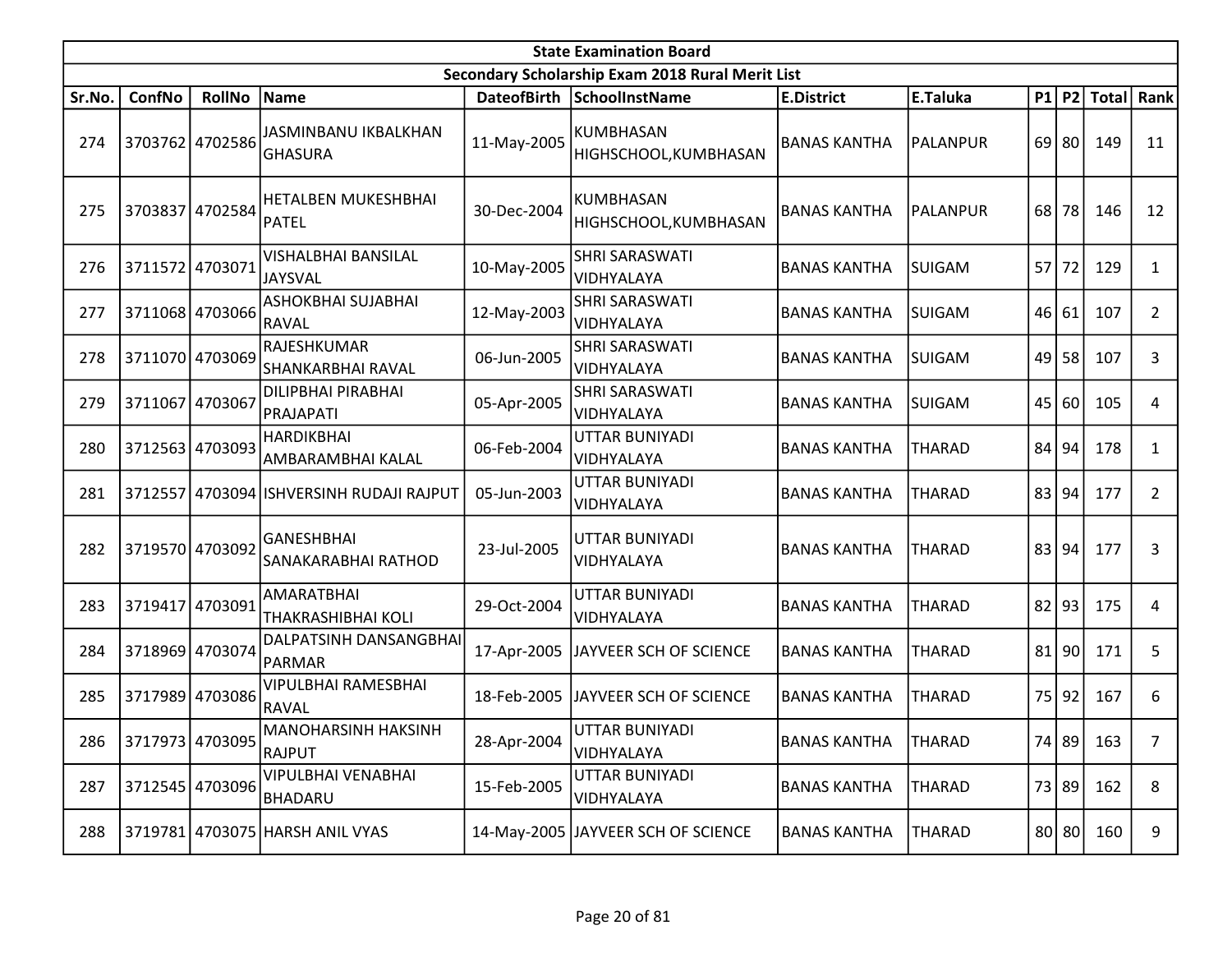|        | <b>State Examination Board</b> |                 |                                                                |             |                                                                      |                     |               |    |         |              |                |  |  |  |
|--------|--------------------------------|-----------------|----------------------------------------------------------------|-------------|----------------------------------------------------------------------|---------------------|---------------|----|---------|--------------|----------------|--|--|--|
|        |                                |                 |                                                                |             | Secondary Scholarship Exam 2018 Rural Merit List                     |                     |               |    |         |              |                |  |  |  |
| Sr.No. | <b>ConfNo</b>                  | <b>RollNo</b>   | <b>Name</b>                                                    |             | DateofBirth SchoolInstName                                           | <b>E.District</b>   | E.Taluka      |    | P1 P2   | <b>Total</b> | Rank           |  |  |  |
| 289    | 3718986 4703087                |                 | <b>VISHALBHAI MANISHBHAI</b><br>KHATRI                         |             | 01-Aug-2005 JJAYVEER SCH OF SCIENCE                                  | <b>BANAS KANTHA</b> | <b>THARAD</b> |    | 70 87   | 157          | 10             |  |  |  |
| 290    |                                | 3718966 4703078 | MAYURBHAI VASHUBHAI<br><b>JOSHI</b>                            | 25-Feb-2005 | JAYVEER SCH OF SCIENCE                                               | <b>BANAS KANTHA</b> | THARAD        | 69 | 85      | 154          | 11             |  |  |  |
| 291    |                                |                 | <b>VIJAYKUMAR</b><br>3718976 4703084 PRAKASHKUMAR<br>AACHARYA  |             | 17-Mar-2005 JJAYVEER SCH OF SCIENCE                                  | <b>BANAS KANTHA</b> | <b>THARAD</b> |    | $69$ 85 | 154          | 12             |  |  |  |
| 292    | 3718921 4703072                |                 | AKASHBHAI MUKESHBHAI<br>CHAUHAN                                | 01-Jun-2005 | JAYVEER SCH OF SCIENCE                                               | <b>BANAS KANTHA</b> | <b>THARAD</b> | 65 | 89      | 154          | 13             |  |  |  |
| 293    |                                | 3702776 4703083 | SMITHBHAI RAJESHBHAI<br>PATEL                                  | 03-Aug-2004 | JAYVEER SCH OF SCIENCE                                               | <b>BANAS KANTHA</b> | <b>THARAD</b> |    | $69$ 83 | 152          | 14             |  |  |  |
| 294    |                                | 3710440 4703135 | KRUPABEN PREMJIBHAI<br><b>KANKODIYA</b>                        | 10-May-2005 | <b>SMT J S T RANA SARSWATI</b><br>KANYA VIDYALAYA VADGAM             | <b>BANAS KANTHA</b> | VADGAM        |    | 71 79   | 150          | $\mathbf{1}$   |  |  |  |
| 295    |                                |                 | PRUTHVIRAJ<br>3710842 4703160 MAHENDRAKUMAR<br><b>BAVLECHA</b> | 30-Jan-2005 | <b>SHARDASHISH HIGH</b><br><b>SCHOOL CHHAPI</b><br><b>JYOTINAGAR</b> | <b>BANAS KANTHA</b> | VADGAM        | 63 | 80      | 143          | $\overline{2}$ |  |  |  |
| 296    | 3700885 4703122                |                 | JINALBEN HARJIBHAI<br><b>CHARMETA</b>                          | 23-Sep-2004 | MATUSHRI H.P.PARIKH &<br>C.J. MAHETA VIDYA<br>SALEMKOT               | <b>BANAS KANTHA</b> | <b>VADGAM</b> | 65 | 67      | 132          | 3              |  |  |  |
| 297    |                                | 3711670 4703131 | <b>DHARATIBEN</b><br>JAGADISHBHAI BAVALECHA                    | 29-Apr-2005 | SMT J S T RANA SARSWATI<br>KANYA VIDYALAYA VADGAM                    | <b>BANAS KANTHA</b> | VADGAM        |    | 59 70   | 129          | $\overline{4}$ |  |  |  |
| 298    | 3701174 4703121                |                 | <b>BINALBEN RAMESHBHAI</b><br><b>RATHOD</b>                    | 04-Jul-2005 | MATUSHRI H.P.PARIKH &<br>C.J. MAHETA VIDYA<br>SALEMKOT               | <b>BANAS KANTHA</b> | <b>VADGAM</b> |    | 58 65   | 123          | 5              |  |  |  |
| 299    |                                | 3709030 4703159 | POOJABEN JETENDRABHAI<br><b>MEWADA</b>                         | 03-Jan-2005 | <b>SHARDASHISH HIGH</b><br><b>SCHOOL CHHAPI</b><br><b>JYOTINAGAR</b> | <b>BANAS KANTHA</b> | <b>VADGAM</b> | 48 | 74      | 122          | 6              |  |  |  |
| 300    |                                | 3705720 4703156 | PARASHPURI NATAVARPURI<br><b>GAUSAWAMI</b>                     | 26-Feb-2005 | <b>SHARDASHISH HIGH</b><br><b>SCHOOL CHHAPI</b><br><b>JYOTINAGAR</b> | <b>BANAS KANTHA</b> | <b>VADGAM</b> |    | 53 62   | 115          | 7              |  |  |  |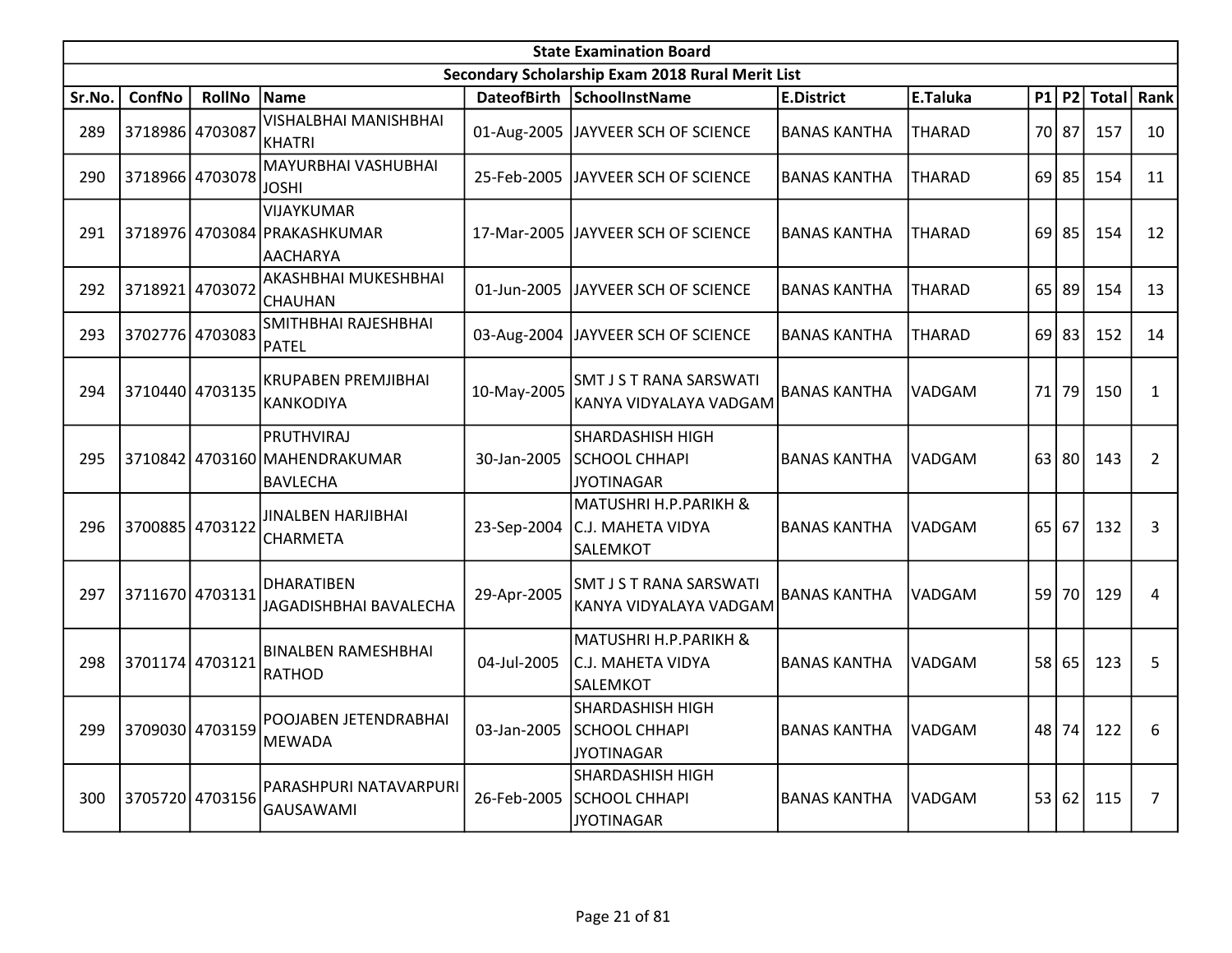|        | <b>State Examination Board</b><br>Secondary Scholarship Exam 2018 Rural Merit List |                 |                                         |             |                                                               |                     |               |    |         |              |                |  |  |  |
|--------|------------------------------------------------------------------------------------|-----------------|-----------------------------------------|-------------|---------------------------------------------------------------|---------------------|---------------|----|---------|--------------|----------------|--|--|--|
|        |                                                                                    |                 |                                         |             |                                                               |                     |               |    |         |              |                |  |  |  |
| Sr.No. | ConfNo                                                                             | <b>RollNo</b>   | Name                                    |             | DateofBirth SchoolInstName                                    | <b>E.District</b>   | E.Taluka      |    | P1 P2   | <b>Total</b> | <b>Rank</b>    |  |  |  |
| 301    | 3710352 4703140                                                                    |                 | PUJABEN SEVANTIBHAI<br><b>SONI</b>      | 31-Jan-2004 | SMT J S T RANA SARSWATI<br>KANYA VIDYALAYA VADGAM             | <b>BANAS KANTHA</b> | <b>VADGAM</b> |    | 53 59   | 112          | 8              |  |  |  |
| 302    | 3717974                                                                            | 4703149         | DIVYABEN AMARATBHAI<br>PRAJAPATI        | 09-Jan-2005 | SHARDASHISH HIGH<br><b>SCHOOL CHHAPI</b><br><b>JYOTINAGAR</b> | <b>BANAS KANTHA</b> | <b>VADGAM</b> | 49 | 61      | 110          | 9              |  |  |  |
| 303    | 3710335 4703141                                                                    |                 | SRUSHTI BHAVANSINH<br>BHATI             | 15-Apr-2005 | SMT J S T RANA SARSWATI<br>KANYA VIDYALAYA VADGAM             | <b>BANAS KANTHA</b> | VADGAM        | 53 | 56      | 109          | 10             |  |  |  |
| 304    |                                                                                    | 3716814 4703165 | PARESHBHAI DEVJIBHAI<br><b>JOSHI</b>    | 28-Aug-2005 | PARIKH M.C. SANSKAR<br>VIDHYALAY                              | <b>BANAS KANTHA</b> | <b>VAV</b>    | 69 | 70      | 139          | 1              |  |  |  |
| 305    | 3717805                                                                            | 4703166         | MAHESHBHAI KANTIBHAI<br><b>SUTHAR</b>   | 29-Jan-2005 | <b>SHREE GAYATRI</b><br>VIDHYALAYA                            | <b>BANAS KANTHA</b> | <b>VAV</b>    | 62 | 68      | 130          | $\overline{2}$ |  |  |  |
| 306    |                                                                                    | 3719509 4703167 | MITALBEN BHARATBHAI<br><b>JOSHI</b>     | 20-Sep-2004 | <b>SHREE GAYATRI</b><br>VIDHYALAYA                            | <b>BANAS KANTHA</b> | <b>VAV</b>    | 61 | 64      | 125          | 3              |  |  |  |
| 307    | 3709578 4703163                                                                    |                 | JAMANABEN UKARADABHAI<br><b>VEN</b>     | 02-Apr-2005 | SHREE UNNATI VIDHYALAY                                        | <b>BANAS KANTHA</b> | <b>VAV</b>    | 51 | 60      | 111          | 4              |  |  |  |
| 308    |                                                                                    |                 | 3706540 4703171 ASIM IBHRAHIM MANJRA    | 10-Feb-2005 | THE SARVAJANIK HIGH<br><b>SCHOOL</b>                          | <b>BHARUCH</b>      | AMOD          | 42 | 59      | 101          | 1              |  |  |  |
| 309    |                                                                                    |                 | 3701992 4703174 M ZAID A SAMAD PATEL    | 01-Nov-2004 | THE SARVAJANIK HIGH<br><b>SCHOOL</b>                          | <b>BHARUCH</b>      | AMOD          | 39 | 56      | 95           | $\overline{2}$ |  |  |  |
| 310    | 3713414 4703184                                                                    |                 | <b>AYUSHIBEN DASHRATHBHAI</b><br>VASAVA | 19-Jan-2004 | P.D SHRO SANSKARDIP<br>VIDHYALAY                              | <b>BHARUCH</b>      | ANKLESHWAR    |    | 66 90   | 156          | $\mathbf{1}$   |  |  |  |
| 311    |                                                                                    | 3700109 4703181 | HETVI PUSHPENDRASINH<br>RAULAJI         | 07-Feb-2004 | <b>SHREE GATTU</b><br>VIDHYALAYA(GUJ)                         | <b>BHARUCH</b>      | ANKLESHWAR    | 57 | 90      | 147          | $\overline{2}$ |  |  |  |
| 312    |                                                                                    |                 | 3700124 4703179 HARSH MAHESHBHAI SHAH   | 21-Feb-2005 | <b>SHREE GATTU</b><br>VIDHYALAYA(GUJ)                         | <b>BHARUCH</b>      | ANKLESHWAR    |    | $55$ 88 | 143          | 3              |  |  |  |
| 313    | 3700112 4703182 PATEL                                                              |                 | NANDINI MANISHBHAI                      | 14-Feb-2004 | <b>SHREE GATTU</b><br>VIDHYALAYA(GUJ)                         | <b>BHARUCH</b>      | ANKLESHWAR    |    |         | 57 84 141    | 4              |  |  |  |
| 314    | 3700117                                                                            | 4703180         | <b>HENI YOGINBHAI</b><br>SINGANPORIYA   | 04-Nov-2004 | <b>SHREE GATTU</b><br>VIDHYALAYA(GUJ)                         | <b>BHARUCH</b>      | ANKLESHWAR    |    | 49 88   | 137          | 5              |  |  |  |
| 315    | 3700127 4703178                                                                    |                 | DIVYARAJ JYOTENDRASINH<br>SOLANKI       | 27-Jan-2004 | <b>SHREE GATTU</b><br>VIDHYALAYA(GUJ)                         | <b>BHARUCH</b>      | ANKLESHWAR    |    | 36 80   | 116          | 6              |  |  |  |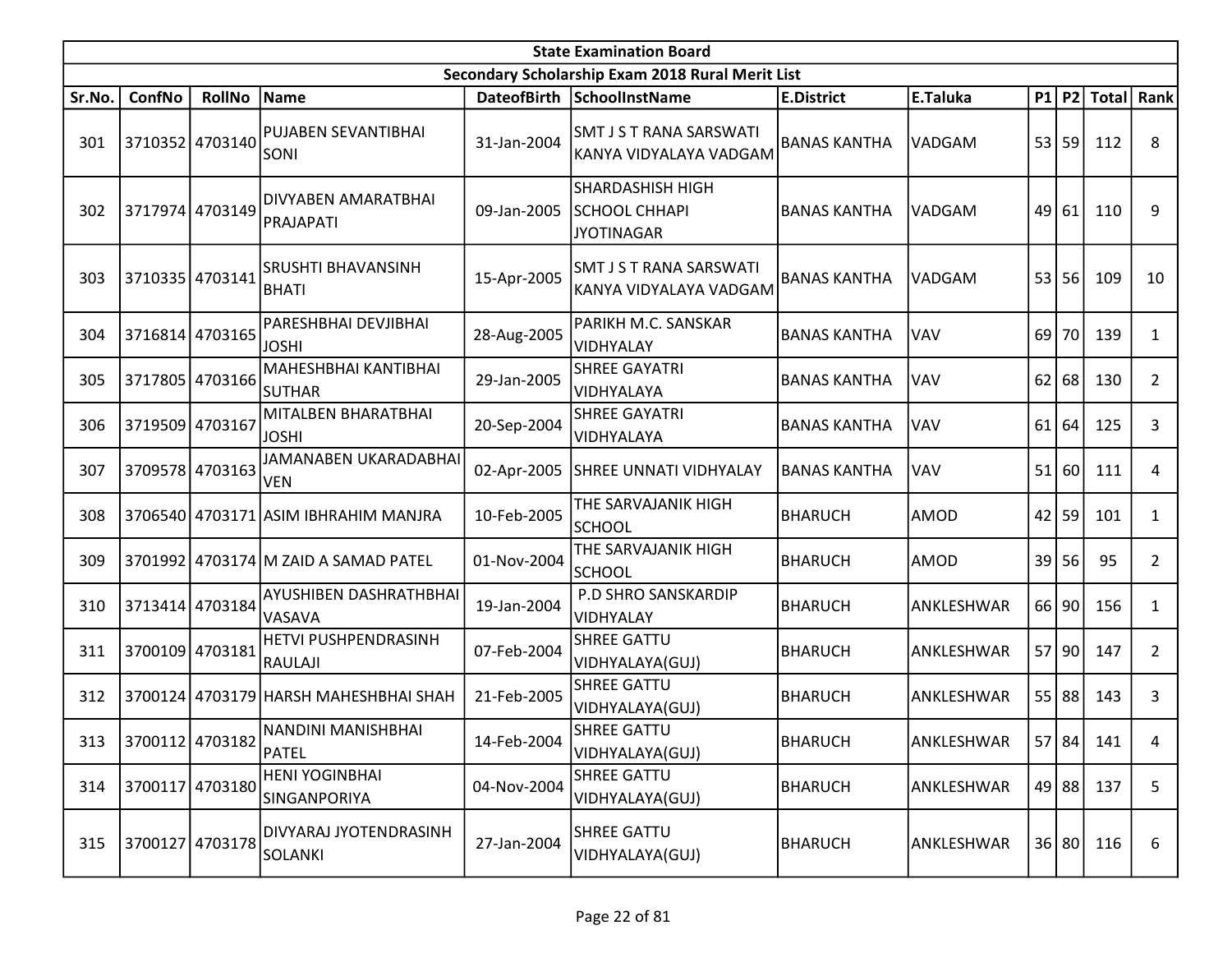|        | <b>State Examination Board</b> |                 |                                                      |                    |                                                  |                   |                 |    |           |              |                |  |  |  |
|--------|--------------------------------|-----------------|------------------------------------------------------|--------------------|--------------------------------------------------|-------------------|-----------------|----|-----------|--------------|----------------|--|--|--|
|        |                                |                 |                                                      |                    | Secondary Scholarship Exam 2018 Rural Merit List |                   |                 |    |           |              |                |  |  |  |
| Sr.No. | ConfNo                         | <b>RollNo</b>   | Name                                                 | <b>DateofBirth</b> | <b>SchoolInstName</b>                            | <b>E.District</b> | E.Taluka        |    | $P1$ P2   | <b>Total</b> | Rank           |  |  |  |
| 316    |                                | 3700125 4703209 | DEVKUMAR JAIMINBHAI<br>PATEL                         | 04-Aug-2004        | <b>AMITY SCHOOL (GUJ)</b>                        | <b>BHARUCH</b>    | <b>BHARUCH</b>  | 67 | 93        | 160          | $\mathbf{1}$   |  |  |  |
| 317    |                                | 3715322 4703236 | MIT ALKESHKUMAR<br>PRAJAPATI                         |                    | 14-Sep-2004 ADVAIT VIDHYANIKETAN                 | <b>BHARUCH</b>    | <b>BHARUCH</b>  |    | 71 87     | 158          | $\overline{2}$ |  |  |  |
| 318    |                                | 3711680 4703234 | KRISHA HITENDRABHAI<br>PATEL                         |                    | 05-Oct-2004 ADVAIT VIDHYANIKETAN                 | <b>BHARUCH</b>    | <b>BHARUCH</b>  |    | 68 87     | 155          | 3              |  |  |  |
| 319    |                                |                 | 3700116 4703218 TIRTHA KETANKUMAR SHAH               | 21-Aug-2004        | AMITY SCHOOL (GUJ)                               | <b>BHARUCH</b>    | <b>BHARUCH</b>  |    | 73 79     | 152          | 4              |  |  |  |
| 320    |                                | 3716430 4703244 | PARVA CHETANKUMAR<br><b>PATEL</b>                    | 24-Jul-2004        | <b>ADVAIT VIDHYANIKETAN</b>                      | <b>BHARUCH</b>    | <b>BHARUCH</b>  |    | $68$   83 | 151          | 5              |  |  |  |
| 321    |                                | 3715342 4703245 | PRANAV BHARATKUMAR<br>PATEL                          | 16-Sep-2004        | <b>ADVAIT VIDHYANIKETAN</b>                      | <b>BHARUCH</b>    | BHARUCH         |    | 71 79     | 150          | 6              |  |  |  |
| 322    | 3714596 4703237                |                 | MUDRA GAURANGBHAI<br>PATEL                           | 18-Aug-2004        | <b>ADVAIT VIDHYANIKETAN</b>                      | <b>BHARUCH</b>    | <b>BHARUCH</b>  |    | $64$ 85   | 149          | 7              |  |  |  |
| 323    |                                |                 | 3700119 4703212 JANVI VIJAYBHAI SOLANKI              | 18-Feb-2004        | AMITY SCHOOL (GUJ)                               | <b>BHARUCH</b>    | <b>BHARUCH</b>  |    | $64$   82 | 146          | 8              |  |  |  |
| 324    |                                |                 | 3710644 4703251 SHIV VIPULKUMAR PATEL                | 06-Jul-2004        | <b>ADVAIT VIDHYANIKETAN</b>                      | <b>BHARUCH</b>    | <b>BHARUCH</b>  |    | $62$   83 | 145          | 9              |  |  |  |
| 325    |                                |                 | 3700118 4703210 HARI ALPESHBHAI VYAS                 | 28-Apr-2004        | AMITY SCHOOL (GUJ)                               | <b>BHARUCH</b>    | <b>BHARUCH</b>  | 61 | 83        | 144          | 10             |  |  |  |
| 326    |                                |                 | AJBABANU<br>3706431 4703259 ABDULRAHEMAN<br>DANAVALA | 17-Aug-2004        | HALIMABIBI A. WADIWALA<br>GIRLS H.S.             | BHARUCH           | <b>HANSOT</b>   | 49 | 62        | 111          | $\mathbf{1}$   |  |  |  |
| 327    |                                | 3705595 4703260 | SIFA PARVIN MOHAMMAD<br><b>SAFIK SHAIKH</b>          | 12-Mar-2005        | HALIMABIBI A. WADIWALA<br>GIRLS H.S.             | <b>BHARUCH</b>    | <b>HANSOT</b>   | 43 | 55        | 98           | 2              |  |  |  |
| 328    |                                |                 | 3710996 4703272 SHAHIN SABBIRBHAI PATEL              | 17-Jul-2005        | <b>BARAVIBHAG HIGH SCHOOL</b>                    | <b>BHARUCH</b>    | <b>JAMBUSAR</b> |    | 48 67     | 115          | $\mathbf{1}$   |  |  |  |
| 329    |                                |                 | 3710913 4703270 SAFIRA MAHMAD PATEL                  |                    | 01-Aug-2004   BARAVIBHAG HIGH SCHOOL   BHARUCH   |                   | <b>JAMBUSAR</b> |    | 47 67     | 114          | $\overline{2}$ |  |  |  |
| 330    |                                |                 | 3711565 4703263 AXA SAJID DHADI                      | 26-Oct-2004        | BARAVIBHAG HIGH SCHOOL                           | <b>BHARUCH</b>    | <b>JAMBUSAR</b> |    | 47 67     | 114          | 3              |  |  |  |
| 331    |                                |                 | 3711010 4703271 SHABANA YAKUB DADA                   | 27-Jul-2005        | <b>BARAVIBHAG HIGH SCHOOL   BHARUCH</b>          |                   | <b>JAMBUSAR</b> |    | 46 68     | 114          | 4              |  |  |  |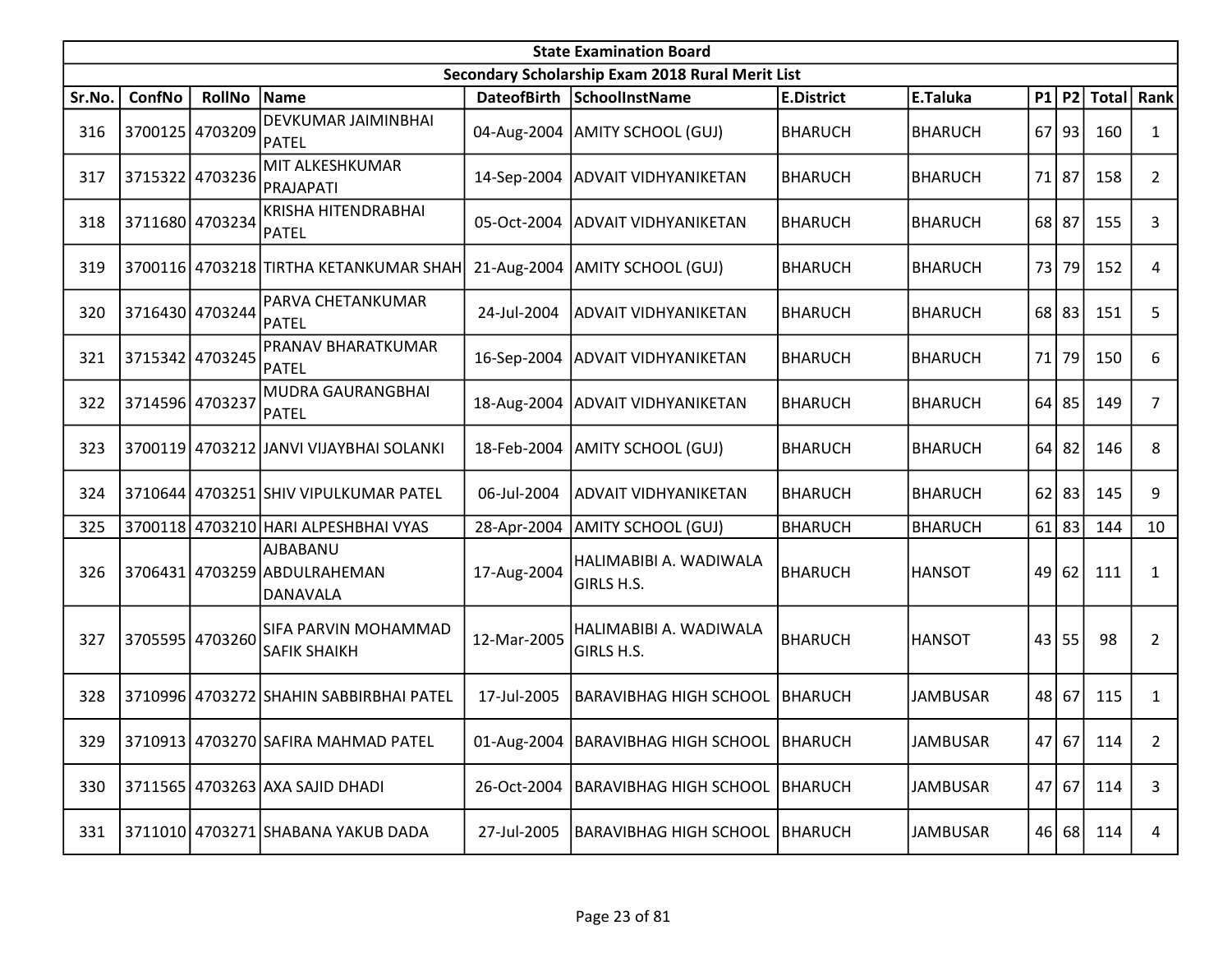|        | <b>State Examination Board</b> |                 |                                         |                    |                                                  |                   |                  |    |           |              |                |  |  |  |
|--------|--------------------------------|-----------------|-----------------------------------------|--------------------|--------------------------------------------------|-------------------|------------------|----|-----------|--------------|----------------|--|--|--|
|        |                                |                 |                                         |                    | Secondary Scholarship Exam 2018 Rural Merit List |                   |                  |    |           |              |                |  |  |  |
| Sr.No. | ConfNo                         | <b>RollNo</b>   | Name                                    | <b>DateofBirth</b> | <b>SchoolInstName</b>                            | <b>E.District</b> | E.Taluka         |    | $P1$ $P2$ | <b>Total</b> | Rank           |  |  |  |
| 332    |                                | 3710990 4703265 | DHAVAL DHARMENDRA<br><b>PADHIYAR</b>    | 08-Dec-2004        | BARAVIBHAG HIGH SCHOOL                           | <b>BHARUCH</b>    | <b>JAMBUSAR</b>  |    | 48 64     | 112          | 5              |  |  |  |
| 333    |                                | 3713261 4703264 | <b>BHOOMIKA PRAVIN</b><br>PARAMAR       |                    | 26-Sep-2004   BARAVIBHAG HIGH SCHOOL   BHARUCH   |                   | <b>JAMBUSAR</b>  |    | $51$ 58   | 109          | 6              |  |  |  |
| 334    |                                | 3720515 4703273 | PRATIKSHABEN KIRANBHAI<br>VASAVA        | 05-Nov-2004        | EKLAVYA SADHANA U.B.<br>VIDHYALAY                | <b>BHARUCH</b>    | <b>NETRANG</b>   | 39 | 40        | 79           | $\mathbf{1}$   |  |  |  |
| 335    | 3708949                        | 4703280         | SHIDHARAJSINH<br>DEVENDRASINH AALOJA    | 05-Apr-2005        | THE SHARDA MANDIR HIGH<br><b>SCHOOL</b>          | <b>BHARUCH</b>    | <b>VALIA</b>     | 40 | 60        | 100          | 1              |  |  |  |
| 336    |                                | 3710500 4703276 | JANVIBEN VIJAYBHAI<br><b>PANCHAL</b>    | 07-Feb-2005        | THE SHARDA MANDIR HIGH<br><b>SCHOOL</b>          | <b>BHARUCH</b>    | <b>VALIA</b>     |    | 35 52     | 87           | $\overline{2}$ |  |  |  |
| 337    | 3711373 4703277                |                 | KASHISHBEN VIJAYSINH<br>RAVAL           | 01-Aug-2005        | THE SHARDA MANDIR HIGH<br><b>SCHOOL</b>          | <b>BHARUCH</b>    | <b>VALIA</b>     | 37 | 43        | 80           | 3              |  |  |  |
| 338    |                                | 3718633 4703281 | DARSANBHAI SURESHBHAI<br>VASAVA         | 02-Jun-2005        | D.N.PILUDARIYA<br><b>VIDHYAMANDIR</b>            | <b>BHARUCH</b>    | ZAGHADIA         | 57 | 53        | 110          | 1              |  |  |  |
| 339    | 3718717                        | 4703282         | VAIBHAVBHAI NAVNITBHAI<br>VASAVA        | 22-May-2005        | D.N.PILUDARIYA<br><b>VIDHYAMANDIR</b>            | <b>BHARUCH</b>    | ZAGHADIA         |    | $51$ 50   | 101          | $\overline{2}$ |  |  |  |
| 340    |                                | 3718683 4703283 | VIPULBHAI BHARATBHAI<br>VASAVA          | 16-Sep-2004        | D.N.PILUDARIYA<br><b>VIDHYAMANDIR</b>            | <b>BHARUCH</b>    | ZAGHADIA         | 41 | 54        | 95           | 3              |  |  |  |
| 341    |                                | 3716412 4703292 | RAVIBHAI DINESHBHAI<br>DABHI            | 11-Nov-2004        | A.K. MORADIYA HIGH<br><b>SCHOOL</b>              | <b>BHAVNAGAR</b>  | <b>BHAVNAGAR</b> |    | 74 81     | 155          | 1              |  |  |  |
| 342    |                                | 3711562 4703304 | KINJALBEN BHAVESHBHAI<br>LAKUM          | 01-Nov-2004        | MODEL SCHOOL - SIDSAR                            | <b>BHAVNAGAR</b>  | <b>BHAVNAGAR</b> |    | 76 75     | 151          | $\overline{2}$ |  |  |  |
| 343    | 3716411                        |                 | 4703284 AKSHAY BABUBHAI RATHOD          | 29-Sep-2004        | A.K. MORADIYA HIGH<br><b>SCHOOL</b>              | <b>BHAVNAGAR</b>  | <b>BHAVNAGAR</b> |    | $69$   81 | 150          | 3              |  |  |  |
| 344    |                                | 3713198 4703311 | RINKAL DINESHBHAI<br><b>HADIYA</b>      | 01-Jul-2004        | MODEL SCHOOL - SIDSAR                            | <b>BHAVNAGAR</b>  | <b>BHAVNAGAR</b> |    | 69 67     | 136          | 4              |  |  |  |
| 345    |                                | 3713086 4703361 | <b>MAYUR RAMESHBHAI</b><br><b>GOHIL</b> | 10-Aug-2005        | MATRU SHRI S.M.ROYALA<br>HIGHER SEC.SCH          | <b>BHAVNAGAR</b>  | <b>BHAVNAGAR</b> |    | 70 61     | 131          | 5              |  |  |  |
| 346    |                                | 3715767 4703293 | SONAL HASMUKHRAI<br>VAGHANI             | 14-Jan-2005        | A.K. MORADIYA HIGH<br><b>SCHOOL</b>              | <b>BHAVNAGAR</b>  | <b>BHAVNAGAR</b> |    | 62 68     | 130          | 6              |  |  |  |
| 347    | 3716859 4703287                |                 | HASTIBEN MUKESHNHAI<br><b>ITALIYA</b>   | 24-Jan-2005        | A.K. MORADIYA HIGH<br><b>SCHOOL</b>              | <b>BHAVNAGAR</b>  | <b>BHAVNAGAR</b> |    | $62$ 66   | 128          | $\overline{7}$ |  |  |  |
| 348    |                                | 3718147 4703528 | MEHULBHAI ASHOKBHAI<br>GADHADRA         | 17-May-2005        | <b>GOVT HIGH SCHOOL</b><br>(VELAVADAR)           | <b>BHAVNAGAR</b>  | <b>BHAVNAGAR</b> |    | 58 68     | 126          | 8              |  |  |  |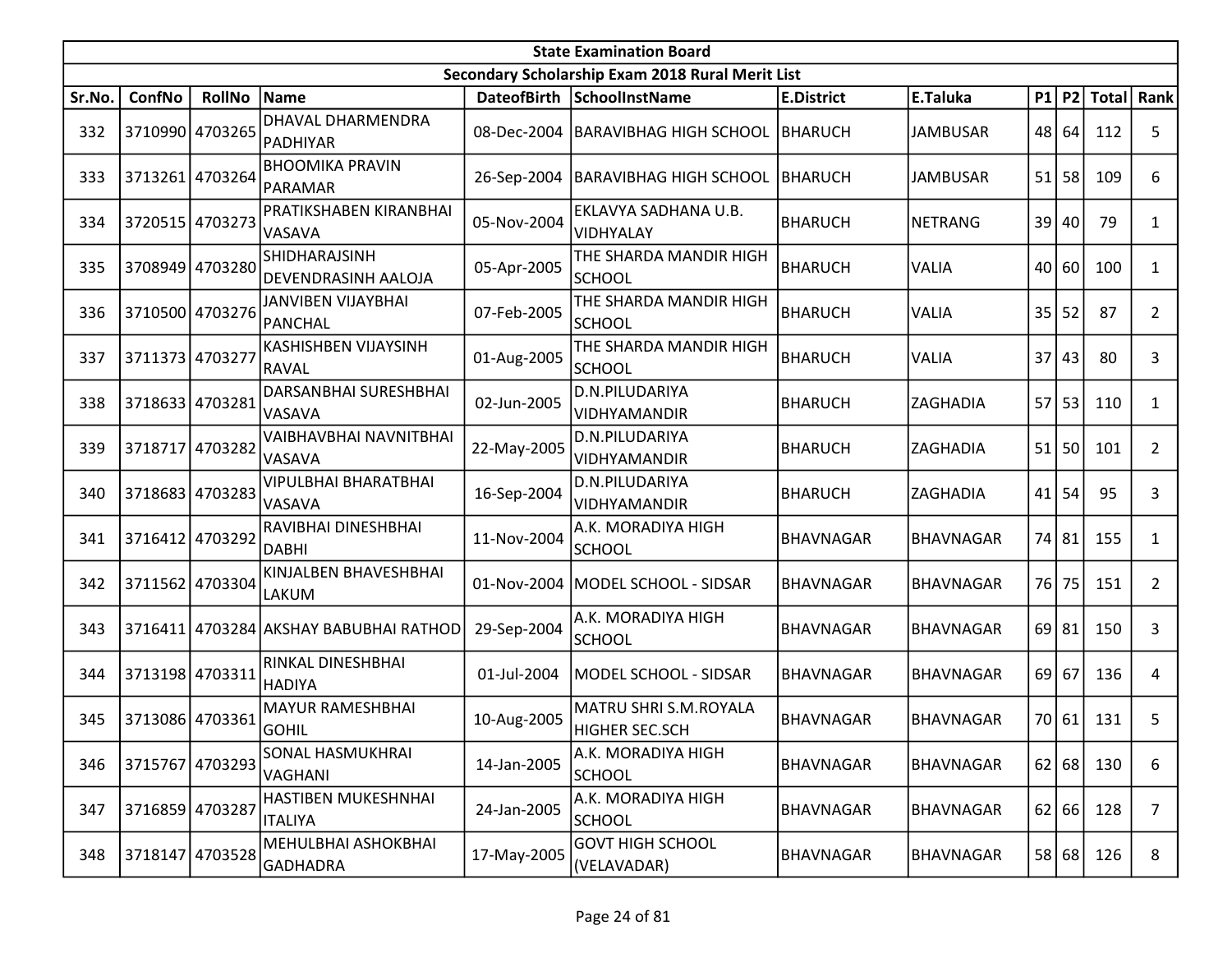|        | <b>State Examination Board</b><br>Secondary Scholarship Exam 2018 Rural Merit List |                 |                                                  |                    |                                               |                   |               |    |           |              |                |  |  |
|--------|------------------------------------------------------------------------------------|-----------------|--------------------------------------------------|--------------------|-----------------------------------------------|-------------------|---------------|----|-----------|--------------|----------------|--|--|
|        |                                                                                    |                 |                                                  |                    |                                               |                   |               |    |           |              |                |  |  |
| Sr.No. | ConfNo                                                                             | <b>RollNo</b>   | Name                                             | <b>DateofBirth</b> | SchoolInstName                                | <b>E.District</b> | E.Taluka      |    | $P1$ $P2$ | <b>Total</b> | Rank           |  |  |
| 349    | 3718708 4703572                                                                    |                 | <b>VAISHLI JAGADISHBHAI</b><br><b>BAMBHANIYA</b> | 05-Dec-2004        | <b>GHOGHA ENGLISH SCHOOL</b>                  | <b>BHAVNAGAR</b>  | <b>GHOGHA</b> | 56 | 58        | 114          | 1              |  |  |
| 350    |                                                                                    | 3719283 4703558 | <b>DHARMISTA ASHVIN</b><br><b>MAKWANA</b>        |                    | 26-May-2005 GHOGHA ENGLISH SCHOOL             | BHAVNAGAR         | <b>GHOGHA</b> |    | $55$   55 | 110          | $\overline{2}$ |  |  |
| 351    |                                                                                    |                 | 3715773 4703565 RIYA RAJUBHAI PATEL              |                    | 22-Aug-2005 GHOGHA ENGLISH SCHOOL             | BHAVNAGAR         | <b>GHOGHA</b> | 57 | 49        | 106          | 3              |  |  |
| 352    |                                                                                    | 3719223 4703567 | SAYEEFA ABDULRAHIM<br><b>SHEIIKH</b>             | 05-Dec-2004        | <b>GHOGHA ENGLISH SCHOOL</b>                  | BHAVNAGAR         | <b>GHOGHA</b> |    | $48$   53 | 101          | 4              |  |  |
| 353    |                                                                                    |                 | 3715965 4703575 AJAY DAYABHAI SARVAIYA           | 25-Aug-2005        | NEW GOLD MADHYAMIK<br><b>SHALA</b>            | <b>BHAVNAGAR</b>  | <b>JESAR</b>  | 65 | 68        | 133          | $\mathbf{1}$   |  |  |
| 354    |                                                                                    |                 | 3711359 4703634 RUTU NAYANBHAI VADHER            | 11-Nov-2004        | B.G. MEHTA VIDYALAY                           | BHAVNAGAR         | <b>JESAR</b>  | 52 | 69        | 121          | $\overline{2}$ |  |  |
| 355    |                                                                                    | 3716842 4703583 | DHRUVRAJSINH DILIPSINH<br><b>SARVAIYA</b>        | 20-Jan-2004        | NEW GOLD MADHYAMIK<br><b>SHALA</b>            | <b>BHAVNAGAR</b>  | <b>JESAR</b>  | 63 | 57        | 120          | 3              |  |  |
| 356    | 3700421                                                                            |                 | 4703610 AMIT PRAVINBHAI VIRAS                    | 06-Oct-2004        | B.G. MEHTA VIDYALAY                           | <b>BHAVNAGAR</b>  | <b>JESAR</b>  | 59 | 57        | 116          | 4              |  |  |
| 357    |                                                                                    | 3715291 4703756 | <b>MEHUL MANSURBHAI</b><br>VAGH                  | 23-Jun-2004        | <b>BELUR</b><br>VIDHYALAYA(Gujarati)          | <b>BHAVNAGAR</b>  | <b>MAHUVA</b> |    | 58 82     | 140          | 1              |  |  |
| 358    | 3706639 4703747                                                                    |                 | <b>KARTIKAY SANJIVBAI</b><br>PUROHIT             | 12-May-2005        | <b>BELUR</b><br>VIDHYALAYA(Gujarati)          | <b>BHAVNAGAR</b>  | <b>MAHUVA</b> | 63 | 77        | 140          | $\overline{2}$ |  |  |
| 359    | 3704582 4703717                                                                    |                 | KAUSHALYA KALU<br><b>KANTARIYA</b>               | 06-Oct-2004        | TRIVENI TIRTH MADHYAMIK<br><b>KANYA SHALA</b> | <b>BHAVNAGAR</b>  | <b>MAHUVA</b> | 65 | 71        | 136          | 3              |  |  |
| 360    |                                                                                    | 3706703 4703732 | ABHAY HASHMUKHBHAI<br><b>GOHILL</b>              | 16-Feb-2005        | <b>BELUR</b><br>VIDHYALAYA(Gujarati)          | <b>BHAVNAGAR</b>  | <b>MAHUVA</b> | 59 | 77        | 136          | 4              |  |  |
| 361    |                                                                                    | 3706619 4703760 | MINAL SHAILESHKUMAR<br><b>VYAS</b>               | 08-Nov-2004        | <b>BELUR</b><br>VIDHYALAYA(Gujarati)          | <b>BHAVNAGAR</b>  | <b>MAHUVA</b> | 60 | 75        | 135          | 5              |  |  |
| 362    |                                                                                    | 3706981 4703673 | <b>RUTVIK MANISHBHAI</b><br><b>JINJADA</b>       |                    | 24-May-2005 THE SCHOOL OF SCIENCE             | <b>BHAVNAGAR</b>  | <b>MAHUVA</b> |    | 58 77     | 135          | 6              |  |  |
| 363    |                                                                                    | 3718188 4703753 | KRISHNABEN ARVINDBHAI<br><b>VINJUDA</b>          | 28-Aug-2005        | <b>BELUR</b><br>VIDHYALAYA(Gujarati)          | <b>BHAVNAGAR</b>  | <b>MAHUVA</b> | 65 | 70        | 135          | $\overline{7}$ |  |  |
| 364    | 3706573 4703751                                                                    |                 | KHUSHI MANSUKHBHAI<br><b>KAPADIYA</b>            | 14-Sep-2004        | <b>BELUR</b><br>VIDHYALAYA(Gujarati)          | <b>BHAVNAGAR</b>  | <b>MAHUVA</b> | 56 | 78        | 134          | 8              |  |  |
| 365    |                                                                                    |                 | 3706646 4703765 PIYUSH MUKESHBHAI VAGH           | 04-Aug-2005        | <b>BELUR</b><br>VIDHYALAYA(Gujarati)          | BHAVNAGAR         | <b>MAHUVA</b> | 61 | 72        | 133          | 9              |  |  |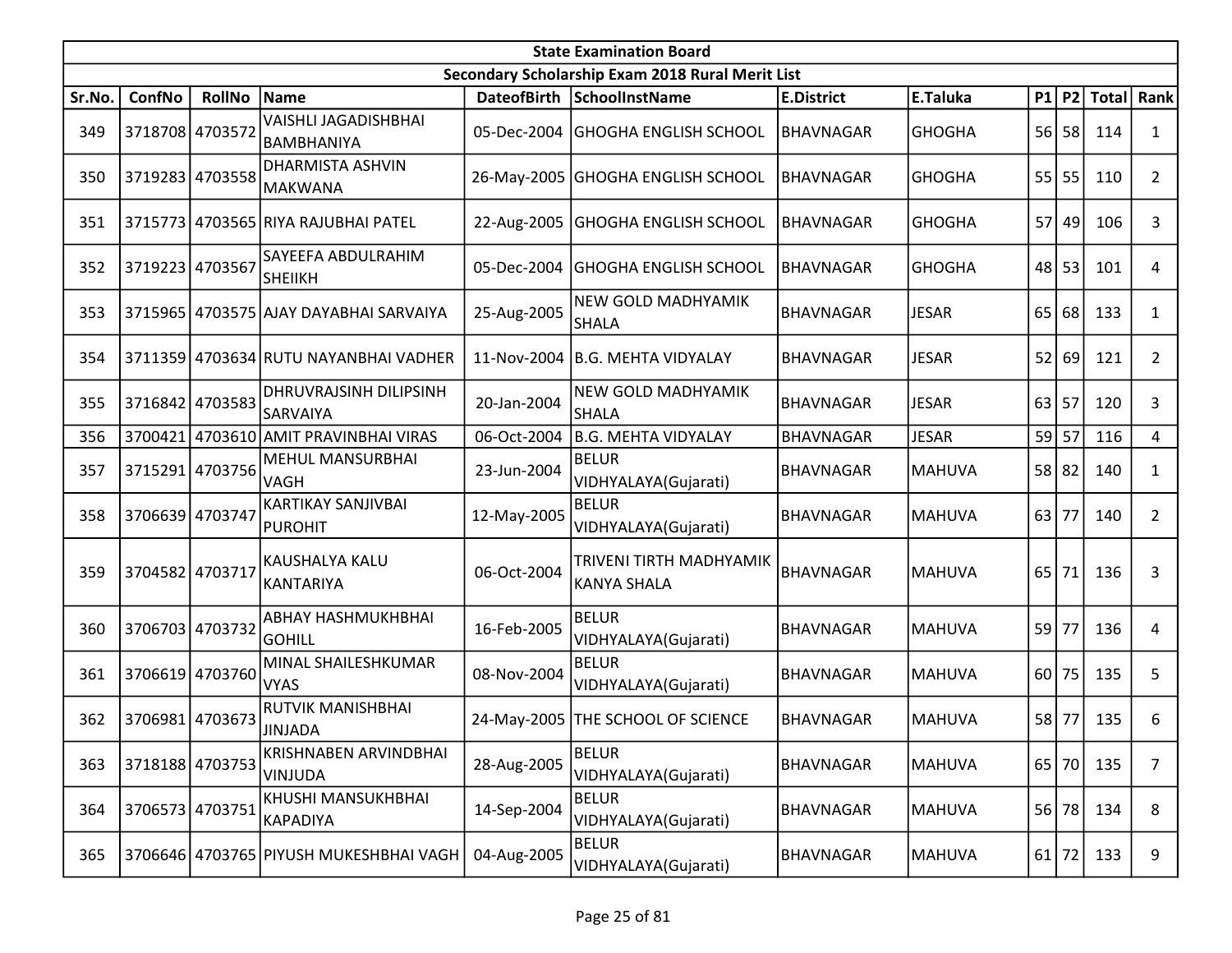|        | <b>State Examination Board</b> |                 |                                               |                    |                                                  |                   |               |    |           |              |                |  |  |
|--------|--------------------------------|-----------------|-----------------------------------------------|--------------------|--------------------------------------------------|-------------------|---------------|----|-----------|--------------|----------------|--|--|
|        |                                |                 |                                               |                    | Secondary Scholarship Exam 2018 Rural Merit List |                   |               |    |           |              |                |  |  |
| Sr.No. | ConfNo                         | <b>RollNo</b>   | Name                                          | <b>DateofBirth</b> | SchoolInstName                                   | <b>E.District</b> | E.Taluka      |    | $P1$ $P2$ | <b>Total</b> | Rank           |  |  |
| 366    |                                | 3707002 4703665 | <b>GAURANG VIRAJIBHAI</b><br>KATARIYA         | 04-Apr-2005        | THE SCHOOL OF SCIENCE                            | <b>BHAVNAGAR</b>  | <b>MAHUVA</b> | 58 | 74        | 132          | 10             |  |  |
| 367    |                                | 3716648 4703652 | PARIMAL NARESHBHAI<br><b>VALA</b>             | 22-Apr-2005        | JIVAN JYOT VIDYALAY                              | <b>BHAVNAGAR</b>  | <b>MAHUVA</b> | 55 | 77        | 132          | 11             |  |  |
| 368    | 3706625 4703742                |                 | <b>DRASHTI HARESHBHAI</b><br><b>HADIYA</b>    | 29-Sep-2004        | <b>BELUR</b><br>VIDHYALAYA(Gujarati)             | <b>BHAVNAGAR</b>  | <b>MAHUVA</b> | 58 | 72        | 130          | 12             |  |  |
| 369    |                                | 3715340 4703779 | <b>VISHALBHAI DHIRUBHAI</b><br><b>BARAIYA</b> | 10-Mar-2005        | <b>BELUR</b><br>VIDHYALAYA(Gujarati)             | BHAVNAGAR         | <b>MAHUVA</b> | 62 | 67        | 129          | 13             |  |  |
| 370    |                                |                 | 3706651 4703775 SUMIT NITINBHAI SETA          | 25-Jul-2005        | <b>BELUR</b><br>VIDHYALAYA(Gujarati)             | <b>BHAVNAGAR</b>  | <b>MAHUVA</b> |    | 55 73     | 128          | 14             |  |  |
| 371    |                                |                 | 3705886 4703903 KRISH KISHORBHAI VALA         | 06-Jul-2005        | ADARSH VIDHYALAY P.<br><b>SCHOOL</b>             | <b>BHAVNAGAR</b>  | PALITANA      |    | $68$   85 | 153          | $\mathbf{1}$   |  |  |
| 372    |                                | 3710202 4703893 | MEHULBHAI VINUBHAI<br>RATHOD                  | 25-Jun-2005        | SATUABABA SCHOOL                                 | BHAVNAGAR         | PALITANA      | 72 | 73        | 145          | $\overline{2}$ |  |  |
| 373    |                                | 3713698 4703899 | RUTURAJKUMAR VAJESIH<br>SINOL                 | 14-Jul-2005        | SATUABABA SCHOOL                                 | <b>BHAVNAGAR</b>  | PALITANA      |    | $67$   75 | 142          | 3              |  |  |
| 374    | 3710496 4703897                |                 | PIYUSH PRPHULBHAI<br><b>HARMANI</b>           | 21-Apr-2005        | SATUABABA SCHOOL                                 | <b>BHAVNAGAR</b>  | PALITANA      | 64 | 76        | 140          | 4              |  |  |
| 375    |                                | 3713803 4703894 | MIHIRKUMAR SANJAYBHAI<br>DHAKECHA             | 19-Apr-2005        | SATUABABA SCHOOL                                 | BHAVNAGAR         | PALITANA      | 59 | 71        | 130          | 5              |  |  |
| 376    | 3711523 4703937                |                 | HARSH KAMALESHBHAI<br><b>DODIYA</b>           | 03-Dec-2004        | <b>GURUKUL MITRA MANDAL</b><br>VANIJYA H.S.      | <b>BHAVNAGAR</b>  | PALITANA      |    | 56 70     | 126          | 6              |  |  |
| 377    |                                | 3703297 4704329 | SHRUTIBEN NARENDRABHAI<br><b>RATHOD</b>       | 22-Oct-2004        | NILKANTH VIDHYAPITH                              | <b>BHAVNAGAR</b>  | <b>TALAJA</b> | 87 | 95        | 182          | 1              |  |  |
| 378    | 3703301                        | 4704332         | VANDNABEN MOHANBHAI<br>SARAVAIYA              | 10-Aug-2004        | NILKANTH VIDHYAPITH                              | BHAVNAGAR         | <b>TALAJA</b> | 87 | 94        | 181          | $\overline{2}$ |  |  |
| 379    |                                | 3703203 4704314 | DARSHAN NATUBHAI<br><b>PARMAR</b>             |                    | 11-May-2005 NILKANTH VIDHYAPITH                  | <b>BHAVNAGAR</b>  | <b>TALAJA</b> |    | $88$  93  | 181          | 3              |  |  |
| 380    |                                | 3702553 4704316 | DHRUVISHA HIMATBHAI<br>BALDANIYA              | 25-Nov-2000        | NILKANTH VIDHYAPITH                              | <b>BHAVNAGAR</b>  | <b>TALAJA</b> |    | 83 95     | 178          | 4              |  |  |
| 381    |                                | 3703178 4704336 | VISHVA VISHNUBHAI<br>GONDALIYA                | 17-Feb-2005        | <b>NILKANTH VIDHYAPITH</b>                       | <b>BHAVNAGAR</b>  | <b>TALAJA</b> |    | $84$ 94   | 178          | 5              |  |  |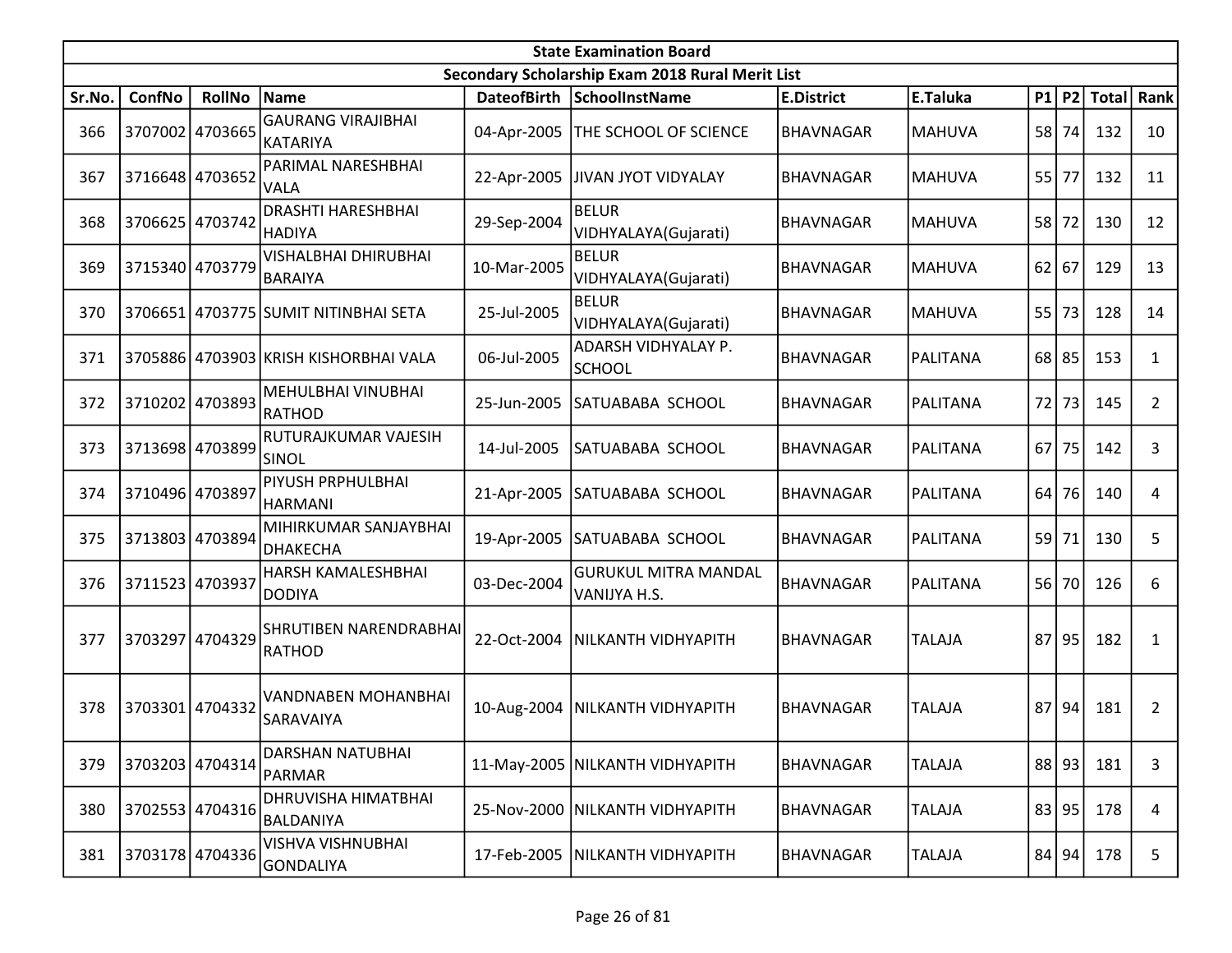|        | <b>State Examination Board</b><br>Secondary Scholarship Exam 2018 Rural Merit List |                 |                                             |             |                                                                         |                   |               |    |           |              |                |  |  |
|--------|------------------------------------------------------------------------------------|-----------------|---------------------------------------------|-------------|-------------------------------------------------------------------------|-------------------|---------------|----|-----------|--------------|----------------|--|--|
|        |                                                                                    |                 |                                             |             |                                                                         |                   |               |    |           |              |                |  |  |
| Sr.No. | <b>ConfNo</b>                                                                      | <b>RollNo</b>   | Name                                        |             | DateofBirth SchoolInstName                                              | <b>E.District</b> | E.Taluka      | P1 | <b>P2</b> | <b>Total</b> | Rank           |  |  |
| 382    |                                                                                    | 3707945 4704335 | <b>VIDHIBEN HARESHKUMAR</b><br><b>JADAV</b> |             | 01-Aug-2005   NILKANTH VIDHYAPITH                                       | <b>BHAVNAGAR</b>  | <b>TALAJA</b> |    | $82$  96  | 178          | 6              |  |  |
| 383    |                                                                                    | 3703304 4704334 | <b>VATSAL SUDHIRBHAI</b><br>PANDYA          | 04-Oct-2004 | NILKANTH VIDHYAPITH                                                     | <b>BHAVNAGAR</b>  | <b>TALAJA</b> | 82 | 95        | 177          | $\overline{7}$ |  |  |
| 384    |                                                                                    | 3703180 4704312 | ADITYASINH JAYENDRASINH<br><b>ZALA</b>      |             | 15-Sep-2003   NILKANTH VIDHYAPITH                                       | <b>BHAVNAGAR</b>  | <b>TALAJA</b> | 79 | 96        | 175          | 8              |  |  |
| 385    |                                                                                    | 3708141 4704318 | HARDIKBHAI LAKHABHAI<br><b>CHUDASMA</b>     | 25-Jan-2005 | NILKANTH VIDHYAPITH                                                     | <b>BHAVNAGAR</b>  | <b>TALAJA</b> | 79 | 96        | 175          | 9              |  |  |
| 386    | 3703183 4704320                                                                    |                 | KANJEEBHAI<br>HARGOVINDBHAI RAMANA          | 28-Jul-2005 | NILKANTH VIDHYAPITH                                                     | <b>BHAVNAGAR</b>  | <b>TALAJA</b> |    | 79 96     | 175          | 10             |  |  |
| 387    |                                                                                    | 3703095 4704330 | <b>SUMITABEN CHUNILAL</b><br><b>BARAIYA</b> | 25-Mar-2005 | <b>NILKANTH VIDHYAPITH</b>                                              | <b>BHAVNAGAR</b>  | <b>TALAJA</b> | 85 | 89        | 174          | 11             |  |  |
| 388    | 3703122 4704322                                                                    |                 | <b>MIHIR MAHESHGIRI</b><br>GAUSWAMI         | 06-Aug-2005 | NILKANTH VIDHYAPITH                                                     | <b>BHAVNAGAR</b>  | <b>TALAJA</b> |    | 79 93     | 172          | 12             |  |  |
| 389    |                                                                                    | 3715084 4704550 | <b>SRUSHTI RASIKBHAI</b><br><b>CHAUHAN</b>  | 03-Dec-2004 | <b>GOVT HIGH SCHOOL</b><br>(CHOGATH)                                    | <b>BHAVNAGAR</b>  | <b>UMRALA</b> |    | 76 84     | 160          | $\mathbf{1}$   |  |  |
| 390    | 3714569 4704551                                                                    |                 | <b>VISHAL HIMATBHAI</b><br>MAKWANA          | 16-Feb-2005 | <b>GOVT HIGH SCHOOL</b><br>(CHOGATH)                                    | <b>BHAVNAGAR</b>  | <b>UMRALA</b> |    | $60$   78 | 138          | $\overline{2}$ |  |  |
| 391    |                                                                                    |                 | 3715105 4704541 JANKI JAYSUKHBHAI DABHI     | 23-Nov-2004 | <b>GOVT HIGH SCHOOL</b><br>(CHOGATH)                                    | <b>BHAVNAGAR</b>  | <b>UMRALA</b> | 57 | 45        | 102          | 3              |  |  |
| 392    |                                                                                    |                 | 3715086 4704549 SHITAL GABHABHAI BALA       | 30-Mar-2005 | <b>GOVT HIGH SCHOOL</b><br>(CHOGATH)                                    | <b>BHAVNAGAR</b>  | <b>UMRALA</b> | 54 | 47        | 101          | $\overline{4}$ |  |  |
| 393    | 3717895 4704587                                                                    |                 | NIKUNJ GHANSHYAMBHAI<br>KANZARIYA           | 17-Oct-2004 | Shantimanglam pri.(M.s<br>delivala & J.n bagadiya high)   BOTAD<br>sch. |                   | <b>BOTAD</b>  | 59 | 84        | 143          | $\mathbf{1}$   |  |  |
| 394    | 3714699 4704592                                                                    |                 | PARTHBHAI JITENDRABHAI<br>GOL               | 07-Dec-2004 | Shantimanglam pri.(M.s<br>delivala & J.n bagadiya high) BOTAD<br>sch.   |                   | <b>BOTAD</b>  | 64 | 73        | 137          | $\overline{2}$ |  |  |
| 395    |                                                                                    |                 | 3714744 4704589 NIL RAJESHBHAI PATEL        | 04-Mar-2007 | Shantimanglam pri.(M.s<br>delivala & J.n bagadiya high) BOTAD<br>sch.   |                   | <b>BOTAD</b>  |    | $57$ 77   | 134          | 3              |  |  |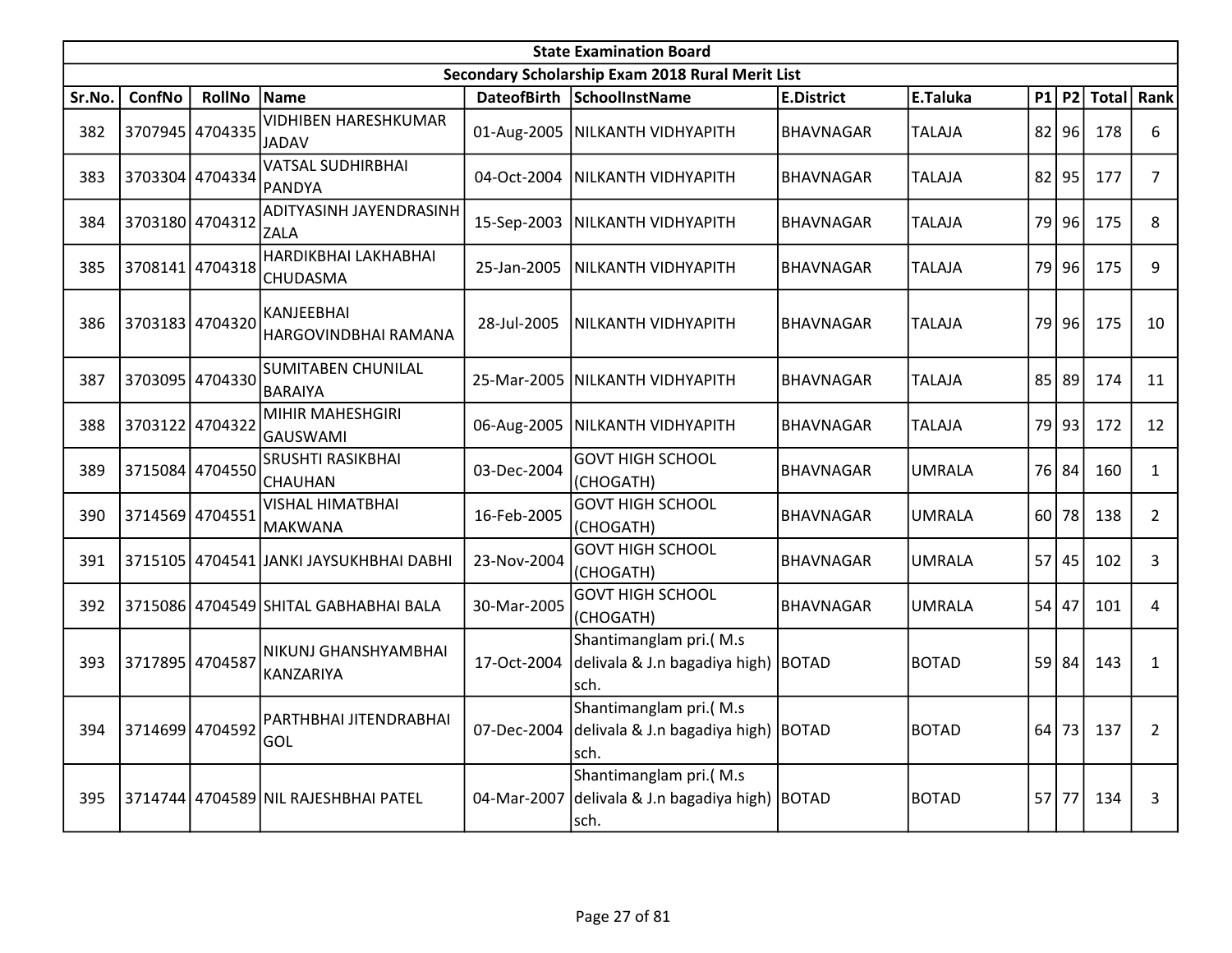|        | <b>State Examination Board</b><br>Secondary Scholarship Exam 2018 Rural Merit List |                 |                                            |                    |                                                                         |                   |                |    |           |              |                |  |  |
|--------|------------------------------------------------------------------------------------|-----------------|--------------------------------------------|--------------------|-------------------------------------------------------------------------|-------------------|----------------|----|-----------|--------------|----------------|--|--|
|        |                                                                                    |                 |                                            |                    |                                                                         |                   |                |    |           |              |                |  |  |
| Sr.No. | ConfNo                                                                             | <b>RollNo</b>   | Name                                       | <b>DateofBirth</b> | <b>SchoolInstName</b>                                                   | <b>E.District</b> | E.Taluka       |    | P1 P2     | <b>Total</b> | Rank           |  |  |
| 396    |                                                                                    | 3714710 4704570 | <b>DARSHITABEN KARANSINH</b><br>PARMAR     | 16-Jan-2005        | Shantimanglam pri.(M.s<br>delivala & J.n bagadiya high) BOTAD<br>sch.   |                   | <b>BOTAD</b>   | 63 | 70        | 133          | 4              |  |  |
| 397    |                                                                                    | 3714783 4704568 | CHIRAG ASHOKBHAI<br>HALAVADIYA             | 09-Apr-2005        | Shantimanglam pri.(M.s<br>delivala & J.n bagadiya high) BOTAD<br>sch.   |                   | <b>BOTAD</b>   | 51 | 82        | 133          | 5              |  |  |
| 398    | 3714815 4704591                                                                    |                 | PARTH MUKESHBHAI<br><b>DHOLA</b>           | 14-Jul-2005        | Shantimanglam pri.(M.s<br>delivala & J.n bagadiya high) BOTAD<br>sch.   |                   | <b>BOTAD</b>   | 56 | 77        | 133          | 6              |  |  |
| 399    |                                                                                    | 3703892 4704606 | ANJALI RAMESHBHAI<br><b>SITAPARA</b>       | 07-Jul-2005        | LAXMINARAYAN DEV. SEC.<br>AND HIGHER SCHOOL                             | <b>BOTAD</b>      | <b>BOTAD</b>   | 62 | 70        | 132          | $\overline{7}$ |  |  |
| 400    |                                                                                    |                 | 3714721 4704579 JINAL ALPESHBHAI PARMAR    | 22-Jul-2005        | Shantimanglam pri.(M.s<br>delivala & J.n bagadiya high)   BOTAD<br>sch. |                   | <b>BOTAD</b>   | 64 | 67        | 131          | 8              |  |  |
| 401    | 3717205                                                                            | 4704958         | NAYAN MANSUKHBHAI<br><b>PARMAR</b>         | 14-Feb-2005        | <b>VIVEKANAND P. SCHOOL</b>                                             | BOTAD             | <b>GADHADA</b> |    | 74 88     | 162          | $\mathbf{1}$   |  |  |
| 402    |                                                                                    | 3712772 4704926 | <b>HELI BHAVESHBHAI</b><br><b>SOLANKI</b>  | 15-May-2005        | R.J.H. SECONDARY & HIGH<br><b>SECONDARY SCHOOL</b>                      | <b>BOTAD</b>      | <b>GADHADA</b> |    | 72 88     | 160          | 2              |  |  |
| 403    | 3701722                                                                            | 4704938         | <b>KRISH JAGDISHBHAI</b><br><b>KAKDIYA</b> | 28-Dec-2004        | R.R. VAGHASIYA SANSKAR<br><b>BHARTI</b>                                 | <b>BOTAD</b>      | <b>GADHADA</b> |    | $67$   85 | 152          | 3              |  |  |
| 404    | 3712771                                                                            | 4704925         | <b>BHUMIKA DINESHBHAI</b><br><b>GOHIL</b>  | 22-Jun-2005        | R.J.H. SECONDARY & HIGH<br><b>SECONDARY SCHOOL</b>                      | <b>BOTAD</b>      | <b>GADHADA</b> | 65 | 79        | 144          | 4              |  |  |
| 405    |                                                                                    | 3701773 4704939 | MAHESHVARI BHAYLALBHAI<br><b>RATHOD</b>    | 17-May-2005        | R.R. VAGHASIYA SANSKAR<br><b>BHARTI</b>                                 | <b>BOTAD</b>      | <b>GADHADA</b> | 64 | 77        | 141          | 5              |  |  |
| 406    |                                                                                    |                 | 3701784 4704937 JANAKIBA JEMBHA JADEJA     | 11-Jan-2005        | R.R. VAGHASIYA SANSKAR<br><b>BHARTI</b>                                 | <b>BOTAD</b>      | <b>GADHADA</b> |    |           | 65 72 137    | 6              |  |  |
| 407    |                                                                                    | 3717219 4704948 | AYUSHKUMAR<br>HIMMATBHAI PARMAR            | 02-Oct-2004        | VIVEKANAND P. SCHOOL                                                    | <b>BOTAD</b>      | <b>GADHADA</b> |    | 57 74     | 131          | $\overline{7}$ |  |  |
| 408    |                                                                                    | 3703980 4704923 | SANTOSH VITHALBHAI<br>PARANALIYA           | 12-Apr-2005        | VATSALYADHAM LOKSHALA   BOTAD                                           |                   | <b>GADHADA</b> | 57 | 73        | 130          | 8              |  |  |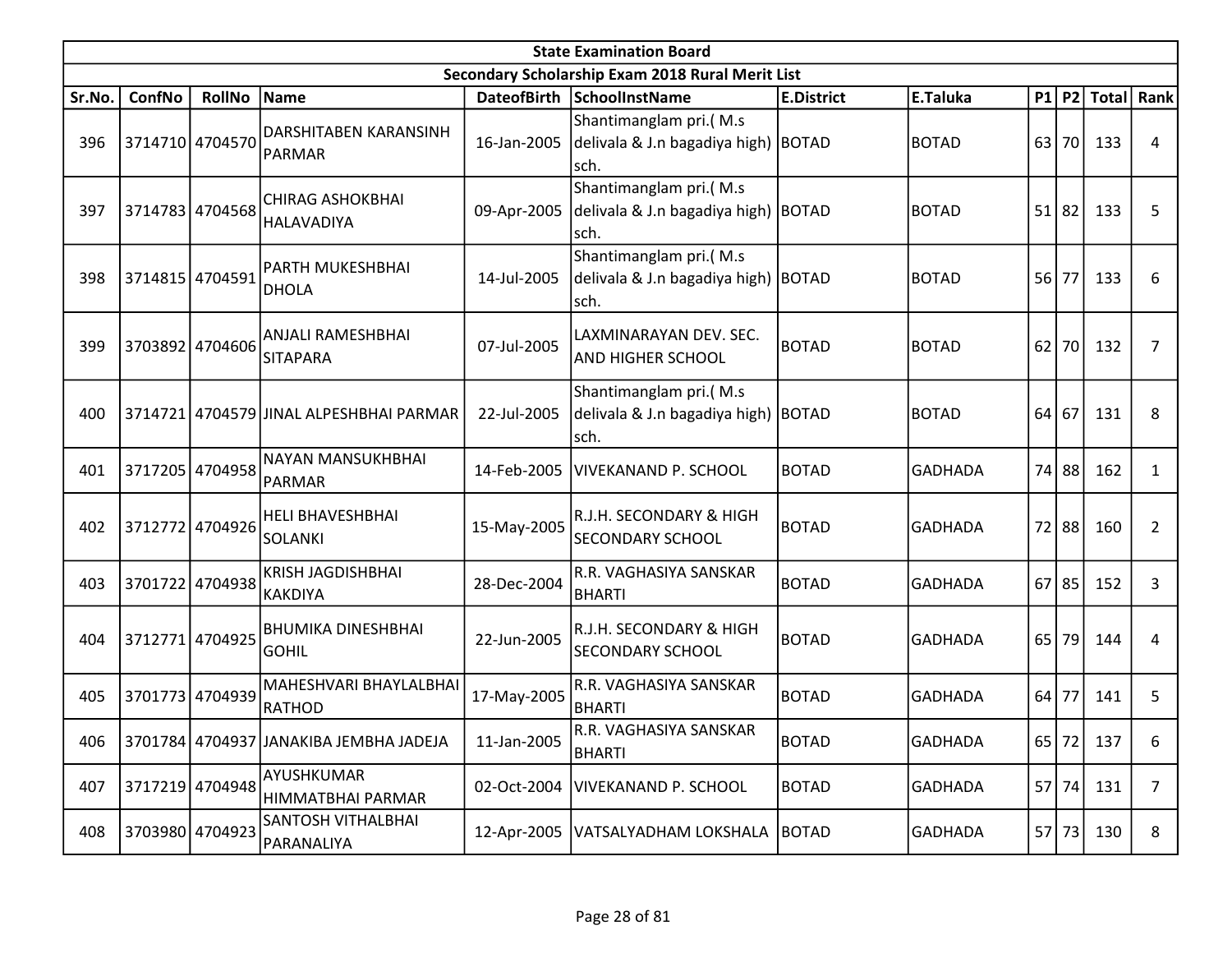|        | <b>State Examination Board</b><br>Secondary Scholarship Exam 2018 Rural Merit List |                 |                                          |             |                                                                        |                            |                          |    |       |             |                |  |
|--------|------------------------------------------------------------------------------------|-----------------|------------------------------------------|-------------|------------------------------------------------------------------------|----------------------------|--------------------------|----|-------|-------------|----------------|--|
|        |                                                                                    |                 |                                          |             |                                                                        |                            |                          |    |       |             |                |  |
| Sr.No. | ConfNo                                                                             | <b>RollNo</b>   | Name                                     |             | DateofBirth SchoolInstName                                             | <b>E.District</b>          | E.Taluka                 |    |       | P1 P2 Total | Rank           |  |
| 409    |                                                                                    | 3706304 4704988 | PALLAVIBA JAYDEVSINH<br><b>ZALA</b>      | 15-Jun-2005 | S. K.ZOBALIYA VIDHYALAY,<br><b>NAGNESH</b>                             | <b>BOTAD</b>               | <b>RANPUR</b>            | 46 | 51    | 97          | 1              |  |
| 410    |                                                                                    | 3702322 4704990 | PRADIP BALADEVBHAI<br>VANANI             | 13-Jul-2005 | S. K.ZOBALIYA VIDHYALAY,<br><b>NAGNESH</b>                             | <b>BOTAD</b>               | <b>RANPUR</b>            | 42 | 46    | 88          | $\overline{2}$ |  |
| 411    | 3702307                                                                            | 4704980         | DHAVAL RAMESBHAI<br><b>VANANI</b>        | 01-Feb-2005 | S. K.ZOBALIYA VIDHYALAY,<br><b>NAGNESH</b>                             | <b>BOTAD</b>               | <b>RANPUR</b>            | 42 | 44    | 86          | 3              |  |
| 412    |                                                                                    | 3702299 4704989 | PIYUSH LAXAMANBHAI<br>VASOYA             | 11-Aug-2005 | S. K.ZOBALIYA VIDHYALAY,<br><b>NAGNESH</b>                             | <b>BOTAD</b>               | <b>RANPUR</b>            | 39 | 46    | 85          | 4              |  |
| 413    |                                                                                    | 3718520 4705033 | <b>ANCHALBEN</b><br>SANTOSHKUMAR PANDE   | 03-Jan-2004 | SHETH H SHIROLAVALA<br><b>HIGH SCHOOL</b>                              | <b>CHHOTAUDEPUR</b>        | <b>BODELI</b>            | 56 | 74    | 130         | 1              |  |
| 414    |                                                                                    | 3718523 4705035 | KAJALBEN SANTOSHKUMAR<br><b>PANDE</b>    | 26-Jan-2004 | SHETH H SHIROLAVALA<br><b>HIGH SCHOOL</b>                              | <b>CHHOTAUDEPUR</b>        | <b>BODELI</b>            | 54 | 74    | 128         | $\overline{2}$ |  |
| 415    | 3718838 4705031                                                                    |                 | YUVRAJKUMAR<br><b>IIPESHKUMAR RATHVA</b> | 01-Jan-2005 | MODEL SCHOOL JETPUR<br>PAVI                                            | CHHOTAUDEPUR BODELI        |                          | 42 | 58    | 100         | 3              |  |
| 416    |                                                                                    | 3712047 4704998 | JAYMINIBEN ARJUNSING<br><b>THAKOR</b>    | 15-Feb-2005 | <b>SHRI AMBABEN</b><br><b>BHAILALBHAI PATEL</b><br>VIDHYALAY KASHIPURA | CHHOTAUDEPUR BODELI        |                          | 47 | 49    | 96          | 4              |  |
| 417    |                                                                                    | 3715120 4705032 | SEJALBEN UMESHABHAI<br><b>RATHVA</b>     | 15-Dec-2004 | NIVASHI KENDRIYA KANYA<br>VIDHYALAY-BHIKHAPURA                         | CHHOTAUDEPUR BODELI        |                          |    | 43 51 | 94          | 5              |  |
| 418    | 3718056 4705007                                                                    |                 | <b>DARSHNBHAI</b><br>HIMSHINGBHAI RATHVA | 05-Dec-2004 | MODEL SCHOOL JETPUR<br>PAVI                                            | <b>CHHOTAUDEPUR</b>        | BODELI                   | 41 | 50    | 91          | 6              |  |
| 419    | 3719604 4705037                                                                    |                 | RAHULBHAI RAYSINGBHAI<br>RATHVA          | 01-Feb-2005 | <b>DON BOSCO HIGH SCHOOL</b>                                           | <b>CHHOTAUDEPUR</b>        | СННОТА-<br><b>UDEPUR</b> | 55 | 80    | 135         | 1              |  |
| 420    |                                                                                    | 3712078 4705036 | HARMITABEN NAGINBHAI<br><b>RATHVA</b>    | 05-Jul-2005 | <b>DON BOSCO HIGH SCHOOL</b>                                           | CHHOTAUDEPUR               | CHHOTA-<br><b>UDEPUR</b> | 54 | 73    | 127         | $\overline{2}$ |  |
| 421    |                                                                                    | 3708609 4705042 | TRUSALIBEN SUDHIRBHAI<br>KANOJIYA        | 15-Oct-2004 | HARIOM VIDHYAMANDIR<br><b>BHIKHAPURA</b>                               | CHHOTAUDEPUR   JETPUR-PAVI |                          | 61 | 77    | 138         | $\mathbf{1}$   |  |
| 422    |                                                                                    | 3708615 4705043 | <b>VAISHALIBEN MAHESHBHAI</b><br>RATHVA  | 20-Jul-2005 | HARIOM VIDHYAMANDIR<br><b>BHIKHAPURA</b>                               | CHHOTAUDEPUR   JETPUR-PAVI |                          |    | 55 67 | 122         | $\overline{2}$ |  |
| 423    |                                                                                    | 3708623 4705038 | BHAVINIKUMARI RATILAL<br><b>LUHARIA</b>  | 19-Jul-2005 | HARIOM VIDHYAMANDIR<br><b>BHIKHAPURA</b>                               | <b>CHHOTAUDEPUR</b>        | <b>JETPUR-PAVI</b>       | 57 | 64    | 121         | 3              |  |
| 424    |                                                                                    | 3712946 4705039 | HARSHKUMAR ARJUNSINH<br>LUHAR            | 08-Jul-2004 | HARIOM VIDHYAMANDIR<br><b>BHIKHAPURA</b>                               | CHHOTAUDEPUR   JETPUR-PAVI |                          |    | 70 50 | 120         | 4              |  |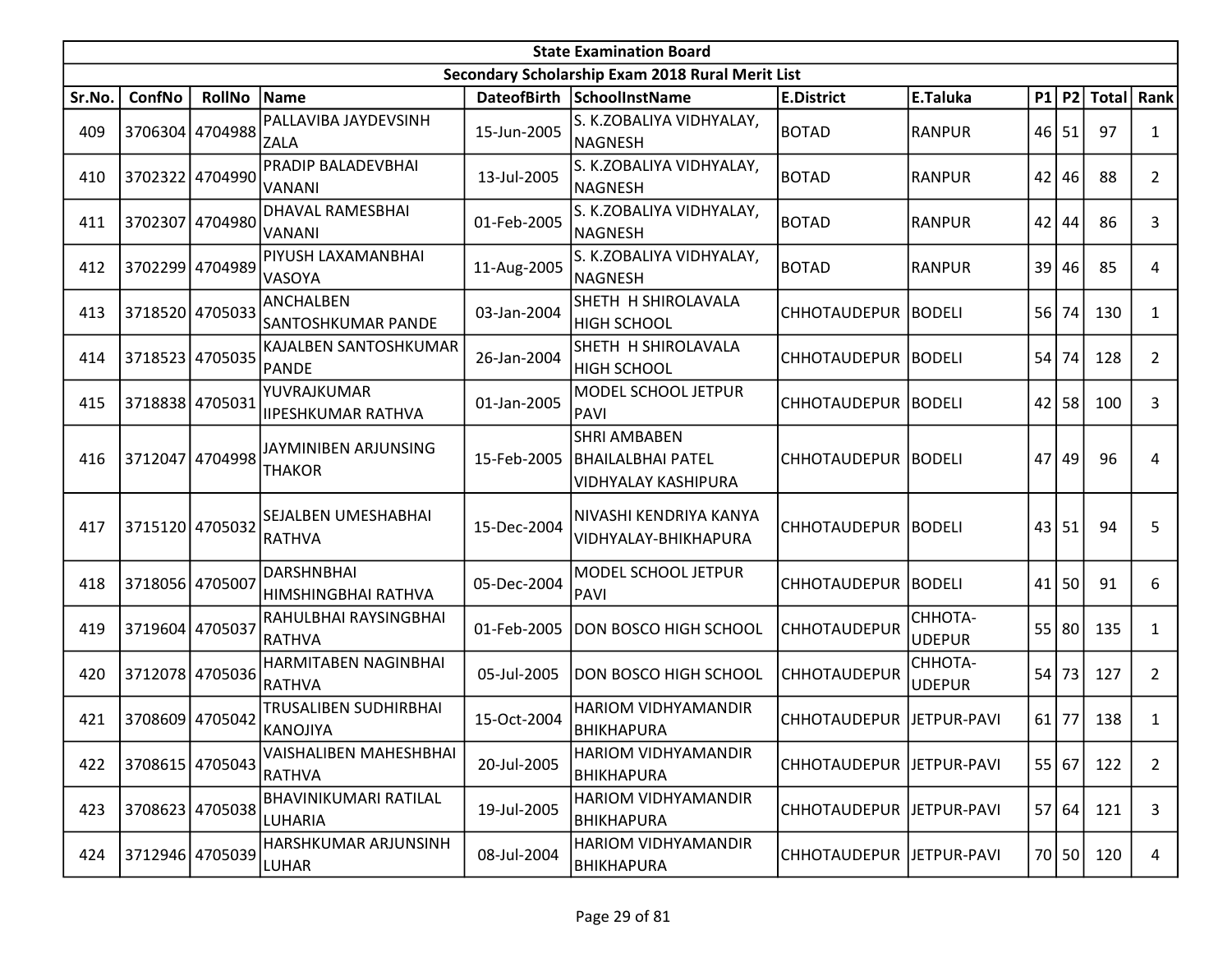|        | <b>State Examination Board</b><br>Secondary Scholarship Exam 2018 Rural Merit List |                 |                                                        |                    |                                                              |                                   |                |                 |         |              |                |  |  |
|--------|------------------------------------------------------------------------------------|-----------------|--------------------------------------------------------|--------------------|--------------------------------------------------------------|-----------------------------------|----------------|-----------------|---------|--------------|----------------|--|--|
|        |                                                                                    |                 |                                                        |                    |                                                              |                                   |                |                 |         |              |                |  |  |
| Sr.No. | ConfNo                                                                             | <b>RollNo</b>   | Name                                                   | <b>DateofBirth</b> | <b>SchoolInstName</b>                                        | <b>E.District</b>                 | E.Taluka       |                 | $P1$ P2 | <b>Total</b> | Rank           |  |  |
| 425    |                                                                                    | 3716220 4705049 | PUSHPABEN NARESHBHAI<br><b>TADVI</b>                   | 20-Jan-2005        | SHRI SWAMI VIVEKANAND<br>Hi.Sc.KARALI                        | CHHOTAUDEPUR   JETPUR-PAVI        |                |                 | $54$ 59 | 113          | 5              |  |  |
| 426    |                                                                                    |                 | APEXABEN<br>3715735 4705045 DHARMENDRABHAI<br>KOLIDHOR | 07-Aug-2004        | SHRI SWAMI VIVEKANAND<br>Hi.Sc.KARALI                        | CHHOTAUDEPUR   JETPUR-PAVI        |                | 41 <sub>1</sub> | 67      | 108          | 6              |  |  |
| 427    |                                                                                    |                 | 3704091 4705054 ARJUN MAHESH RATHWA                    | 31-Oct-2002        | <b>GOVERMENT MADHYAMIK</b><br>SHALA SAIDIVASAN               | CHHOTAUDEPUR KAWANT               |                | 73 I            | 60      | 133          | $\mathbf{1}$   |  |  |
| 428    |                                                                                    | 3712183 4705073 | ASMITABEN AMARUBHAI<br><b>RATHWA</b>                   | 10-May-2004        | <b>GOVT SECONDARY SCHOOL</b><br><b>DEVADH</b>                | CHHOTAUDEPUR KAWANT               |                |                 | 76 56   | 132          | $\mathbf{2}$   |  |  |
| 429    |                                                                                    |                 | 3704142 4705062 JYOTIKA VESTA RATHWA                   | 25-Jan-2005        | <b>GOVERMENT MADHYAMIK</b><br>SHALA SAIDIVASAN               | CHHOTAUDEPUR KAWANT               |                | 73              | 57      | 130          | 3              |  |  |
| 430    | 3704882 4705061                                                                    |                 | HITESHBHAI NAVSINGBHAI<br> RATHWA                      | 11-Nov-2004        | <b>GOVERMENT MADHYAMIK</b><br>SHALA SAIDIVASAN               | CHHOTAUDEPUR KAWANT               |                | 76 I            | 51      | 127          | 4              |  |  |
| 431    |                                                                                    |                 | 3704137 4705055 ARPITA SURESH RATHWA                   | 14-Mar-2005        | <b>GOVERMENT MADHYAMIK</b><br><b>SHALA SAIDIVASAN</b>        | CHHOTAUDEPUR KAWANT               |                | 67              | 58      | 125          | 5              |  |  |
| 432    | 3712207                                                                            | 4705079         | KUMITABEN RAYMALBHAI<br>RATHWA                         | 29-Mar-2004        | <b>GOVT SECONDARY SCHOOL</b><br><b>DEVADH</b>                | CHHOTAUDEPUR KAWANT               |                | 60              | 64      | 124          | 6              |  |  |
| 433    |                                                                                    | 3704933 4705091 | JEENALBEN BHARATBHAI<br>PRAJAPATI                      | 18-Nov-2004        | JAY AMBEVIDHYALAY<br><b>DHAMASIYA</b>                        | CHHOTAUDEPUR   NASWADI            |                | 66              | 73      | 139          | 1              |  |  |
| 434    |                                                                                    |                 | 3701989 4705092 JAYRAJBHAI MANAHAR BHIL                | 27-Jan-2005        | ADARSH NIVASI SHALA<br>(KUMAR)                               | CHHOTAUDEPUR   NASWADI            |                | 40 l            | 64      | 104          | $\overline{2}$ |  |  |
|        | 435 3703579 4705093                                                                |                 | <b>RAJKUMAR</b><br>HIMANSHUKUMAR RANA                  |                    | 15-Jul-2005   D.B.PAREKH HIGH SCHOOL   CHHOTAUDEPUR SANKHEDA |                                   |                |                 |         | 78 69 147    | 1              |  |  |
| 436    |                                                                                    |                 | 3718264 4705168 MUSKAN AMAD NAY                        | 23-Mar-2005        | <b>GRAM PANCHAYAT</b><br><b>SNCHALIT HIGH S</b>              | <b>DEVBHOOMI</b><br><b>DWARKA</b> | <b>BHANVAD</b> |                 | 52 53   | 105          | $\mathbf{1}$   |  |  |
| 437    |                                                                                    | 3700791 4705173 | RUCHITA MANOJGIRI<br>GOSWAMI                           | 02-Jul-2004        | <b>VIDYA JYOTI PRIMARY</b><br><b>SCHOOL</b>                  | <b>DEVBHOOMI</b><br><b>DWARKA</b> | <b>DWARKA</b>  |                 | 63 64   | 127          | $\mathbf{1}$   |  |  |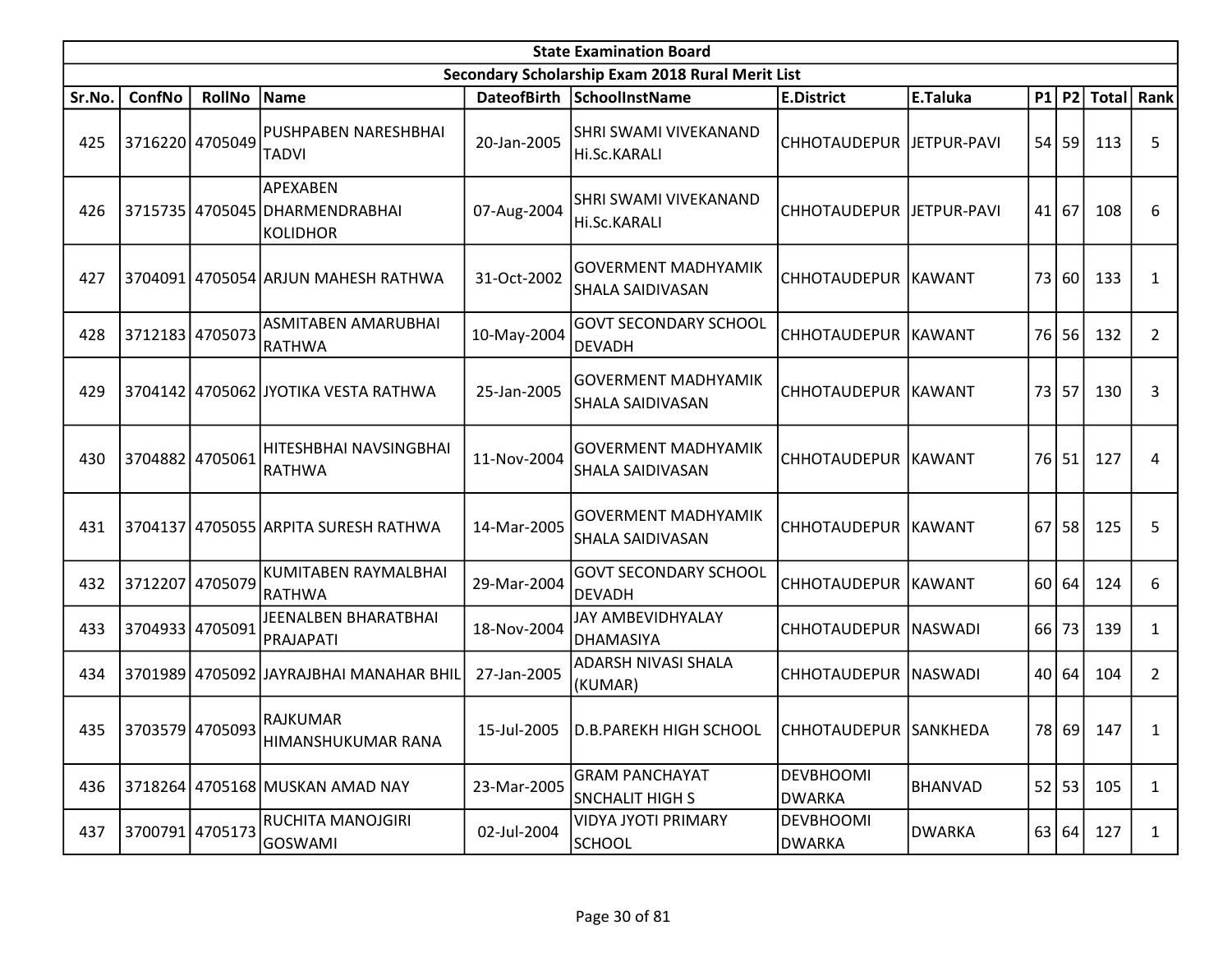|        | <b>State Examination Board</b> |                 |                                            |             |                                                        |                                   |                                  |    |         |                        |                |
|--------|--------------------------------|-----------------|--------------------------------------------|-------------|--------------------------------------------------------|-----------------------------------|----------------------------------|----|---------|------------------------|----------------|
|        |                                |                 |                                            |             | Secondary Scholarship Exam 2018 Rural Merit List       |                                   |                                  |    |         |                        |                |
| Sr.No. | ConfNo                         | <b>RollNo</b>   | Name                                       |             | DateofBirth SchoolInstName                             | <b>E.District</b>                 | E.Taluka                         |    |         | P1   P2   Total   Rank |                |
| 438    |                                |                 | 3701123 4705170 ISHITA RAMBHA SUMANIYA     | 23-Jun-2004 | <b>VIDYA JYOTI PRIMARY</b><br><b>SCHOOL</b>            | <b>DEVBHOOMI</b><br><b>DWARKA</b> | <b>DWARKA</b>                    |    | 58 61   | 119                    | $\overline{2}$ |
| 439    |                                |                 | 3717613 4705198 KRISHNA NARAN BHOCHIYA     | 07-Oct-2004 | <b>SHREE UCHCHATAR</b><br>MADHYAMIK SHALA-<br>RAJAPARA | <b>DEVBHOOMI</b><br>DWARKA        | JAMKALYANPUR 68 65               |    |         | 133                    | 1              |
| 440    |                                |                 | 3709831 4705191 RAVI MALADE AMBALIYA       | 04-Apr-2005 | SARVODAY VIDHYALAY                                     | <b>DEVBHOOMI</b><br><b>DWARKA</b> | JAMKALYANPUR 58 65               |    |         | 123                    | $\overline{2}$ |
| 441    |                                |                 | 3715444 4705175 AANAND KHIMMBHAI VARU      | 24-Nov-2004 | <b>SARVODAY VIDHYALAY</b>                              | <b>DEVBHOOMI</b><br><b>DWARKA</b> | JAMKALYANPUR 52 60               |    |         | 112                    | 3              |
| 442    |                                | 3715823 4705196 | TEJASH CHANDUBHAI<br><b>ASWAR</b>          |             | 29-Mar-2005   SARVODAY VIDHYALAY                       | <b>DEVBHOOMI</b><br><b>DWARKA</b> | JAMKALYANPUR  51   59            |    |         | 110                    | 4              |
| 443    |                                | 3715503 4705194 | <b>SAGAR PABABHAI</b><br>KAMBARIYA         | 23-Jul-2005 | SARVODAY VIDHYALAY                                     | <b>DEVBHOOMI</b><br><b>DWARKA</b> | JAMKALYANPUR 48 60               |    |         | 108                    | 5              |
| 444    |                                |                 | 3714929 4705185 NIRALI BHARATBHAI GOSAI    | 09-Dec-2004 | <b>SARVODAY VIDHYALAY</b>                              | <b>DEVBHOOMI</b><br><b>DWARKA</b> | JAMKALYANPUR 49 57               |    |         | 106                    | 6              |
| 445    | 3714873 4705189                |                 | RADHIKA PALABHAI<br>BHATIYA                | 08-Apr-2005 | <b>SARVODAY VIDHYALAY</b>                              | <b>DEVBHOOMI</b><br><b>DWARKA</b> | JAMKALYANPUR 49   57             |    |         | 106                    | 7              |
| 446    | 3715902 4705177                |                 | <b>DHARMESH DADUBHAI</b><br><b>GORIYA</b>  | 28-Apr-2005 | SARVODAY VIDHYALAY                                     | <b>DEVBHOOMI</b><br><b>DWARKA</b> | JAMKALYANPUR 56 50               |    |         | 106                    | 8              |
| 447    |                                |                 | 3701360 4705310 JYOTI CHANDU CHAVDA        | 06-Dec-2004 | MODEL SCHOOL VINJALPAR                                 | <b>DEVBHOOMI</b><br>DWARKA        | <b>JAMKHAMBHAL</b><br><b>IYA</b> |    | $69$ 84 | 153                    | 1              |
| 448    |                                |                 | 3701358 4705313 TORAL DEVASHI CHAVDA       |             | 18-Dec-2003   MODEL SCHOOL VINJALPAR                   | <b>DEVBHOOMI</b><br><b>DWARKA</b> | <b>JAMKHAMBHAL</b><br><b>IYA</b> |    | $69$ 69 | 138                    | $\overline{2}$ |
| 449    |                                |                 | 3706881 4705272 DEEP KETAN KHANDHAR        |             | 06-May-2005 S N D T HIGH SCHOOL                        | <b>DEVBHOOMI</b><br><b>DWARKA</b> | <b>JAMKHAMBHAL</b><br><b>IYA</b> | 65 | 73      | 138                    | 3              |
| 450    |                                |                 | 3701356 4705312 ROHIT MALDE CHUCHAR        | 17-Jan-2005 | MODEL SCHOOL VINJALPAR                                 | <b>DEVBHOOMI</b><br><b>DWARKA</b> | <b>JAMKHAMBHAL</b><br><b>IYA</b> | 56 | 76      | 132                    | 4              |
| 451    |                                |                 | 3701361 4705311 KOMAL AMBA KANZARIA        |             | 27-Dec-2004   MODEL SCHOOL VINJALPAR                   | DEVBHOOMI<br><b>DWARKA</b>        | <b>JAMKHAMBHAL</b><br><b>IYA</b> |    |         | 56 69 125              | 5              |
| 452    | 3701765 4705257                |                 | <b>ARCHI ASHVINBHAI</b><br><b>CHAUDHRI</b> | 28-Oct-2004 | SHREE PANCHAM DREAM<br><b>SCHOOL</b>                   | <b>DEVBHOOMI</b><br><b>DWARKA</b> | <b>JAMKHAMBHAL</b><br><b>IYA</b> |    | 58 63   | 121                    | 6              |
| 453    |                                | 3706817 4705270 | <b>AAYUSH AMRUTLAL</b><br><b>GOKANI</b>    |             | 07-May-2005 S N D T HIGH SCHOOL                        | <b>DEVBHOOMI</b><br>DWARKA        | JAMKHAMBHAL<br><b>IYA</b>        |    | 58 63   | 121                    | $7^{\circ}$    |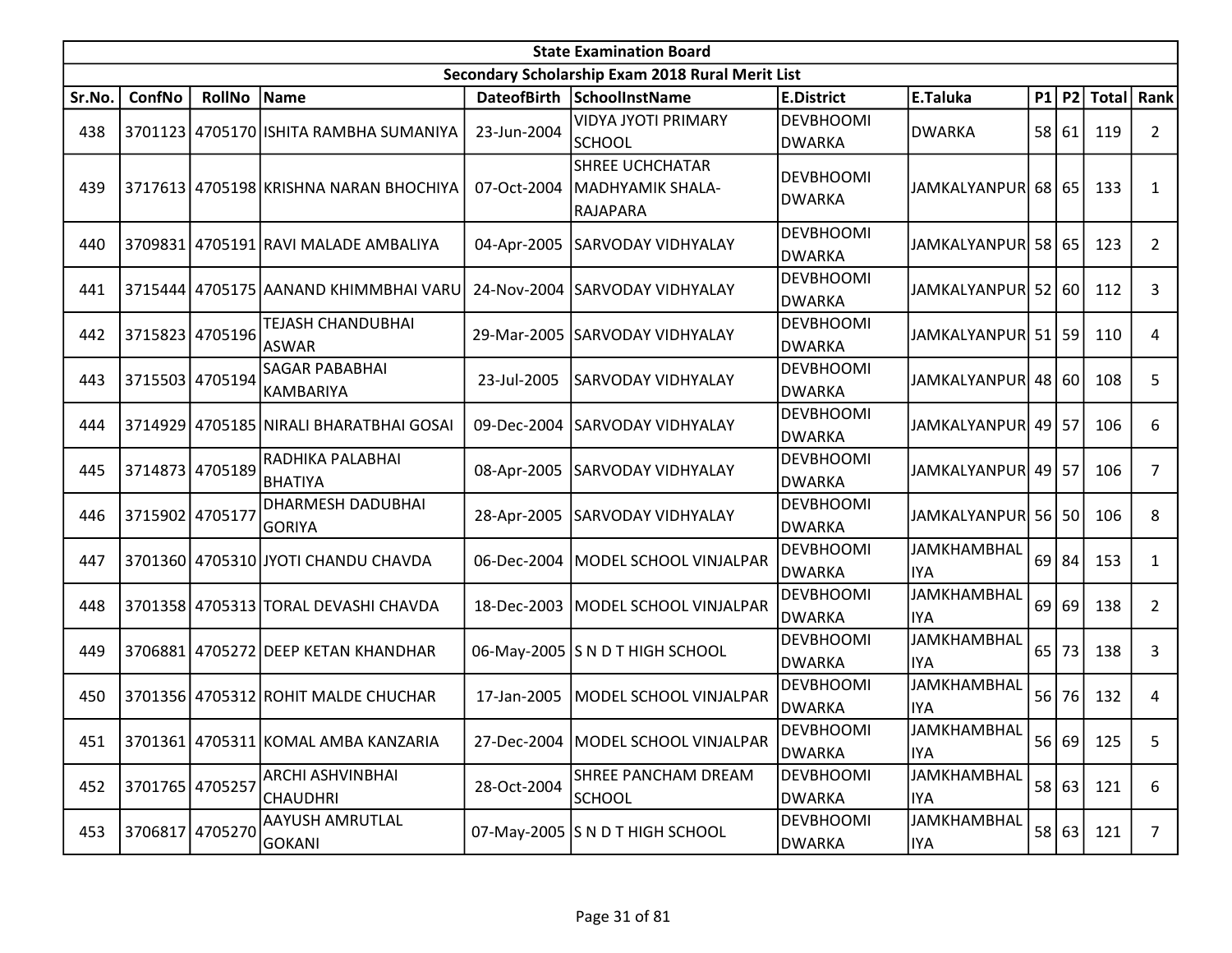|        | <b>State Examination Board</b><br>Secondary Scholarship Exam 2018 Rural Merit List |                 |                                                |             |                                                       |                            |                                  |    |         |              |                |  |
|--------|------------------------------------------------------------------------------------|-----------------|------------------------------------------------|-------------|-------------------------------------------------------|----------------------------|----------------------------------|----|---------|--------------|----------------|--|
|        |                                                                                    |                 |                                                |             |                                                       |                            |                                  |    |         |              |                |  |
| Sr.No. | ConfNo                                                                             | <b>RollNo</b>   | Name                                           |             | DateofBirth SchoolInstName                            | <b>E.District</b>          | E.Taluka                         |    | P1 P2   | <b>Total</b> | Rank           |  |
| 454    |                                                                                    |                 | 3706815 4705279 PARTH SUNILBHAI MARU           |             | 13-Oct-2004 S N D T HIGH SCHOOL                       | <b>DEVBHOOMI</b><br>DWARKA | <b>JAMKHAMBHAL</b><br><b>IYA</b> | 50 | 64      | 114          | 8              |  |
| 455    |                                                                                    | 3717564 4705414 | KISHANKUMAR KAMALSINH<br><b>PATEL</b>          | 13-Aug-2005 | K.M.L.HIGH<br>SCHOOL&SMT.M.B.SETH<br><b>HSC</b>       | DOHAD                      | DEV.BARIA                        | 47 | 52      | 99           | 1              |  |
| 456    |                                                                                    | 3717336 4705509 | PUNAMSINGHBHAI<br>KAMLESHBHAI RATHWA           | 24-Jun-2005 | <b>SHRI RAMKABIR</b><br>ASHRAMSHALA                   | DOHAD                      | DEV.BARIA                        | 44 | 43      | 87           | $\overline{2}$ |  |
| 457    |                                                                                    | 3720243 4705415 | <b>KRUPALIBEN DINESHBHAI</b><br><b>BHATIYA</b> | 20-Feb-2005 | K.M.L.HIGH<br>SCHOOL&SMT.M.B.SETH<br><b>HSC</b>       | DOHAD                      | DEV.BARIA                        | 41 | 45      | 86           | 3              |  |
| 458    |                                                                                    | 3717533 4705508 | <b>MAYURBHAI</b><br>SAKALSINGBHAI RATHVA       | 24-Aug-2005 | <b>SHRI RAMKABIR</b><br>ASHRAMSHALA                   | DOHAD                      | DEV.BARIA                        | 40 | 40      | 80           | 4              |  |
| 459    |                                                                                    | 3715116 4705519 | RAVINDRAKUMAR<br>PARSOTAMBHAI PARMAR           | 30-Jul-2003 | EKLAVAY RESIDENCIALY<br><b>MODEL SCHOOL LAKHUDIYS</b> | DOHAD                      | <b>DHANPUR</b>                   | 67 | 73      | 140          | 1              |  |
| 460    |                                                                                    |                 | 3715119 4705520 SANJAY LALA KAMLI              | 05-Jan-2004 | EKLAVAY RESIDENCIALY<br>MODEL SCHOOL LAKHUDIYS        | <b>DOHAD</b>               | <b>DHANPUR</b>                   | 68 | 69      | 137          | 2              |  |
| 461    | 3709150 4705521                                                                    |                 | SUMITRABEN RIMABHAI<br>RATHVA                  | 16-Jun-2002 | EKLAVAY RESIDENCIALY<br>MODEL SCHOOL LAKHUDIYS        | <b>DOHAD</b>               | <b>DHANPUR</b>                   | 63 | 67      | 130          | 3              |  |
| 462    |                                                                                    |                 | 3715541 4705514 BHAVANA DIPSINH BARIA          | 29-Dec-2004 | SARVAJANIK HIGH SCHOOL<br><b>DHANPUR</b>              | DOHAD                      | <b>DHANPUR</b>                   | 62 | 63      | 125          | 4              |  |
| 463    |                                                                                    | 3713181 4705518 | KANTABEN SATTARBHAI<br><b>PARMAR</b>           | 08-Dec-2003 | EKLAVAY RESIDENCIALY<br>MODEL SCHOOL LAKHUDIYS        | <b>DOHAD</b>               | <b>DHANPUR</b>                   | 59 | 65      | 124          | 5              |  |
| 464    |                                                                                    | 3715876 4705516 | PRAKASHKUMAR<br><b>GAMIRBHAI CHAUHAN</b>       | 17-Jul-2004 | SARVAJANIK HIGH SCHOOL<br><b>DHANPUR</b>              | DOHAD                      | <b>DHANPUR</b>                   | 66 | 58      | 124          | 6              |  |
| 465    | 3715197                                                                            | 4705533         | <b>KOMALBEN MANISBHAI</b><br><b>CHARPOT</b>    | 27-Dec-2004 | VATSALYA SCHOOL OF<br>KNOWLEDGE                       | DOHAD                      | <b>FATEPURA</b>                  | 67 | 74      | 141          | 1              |  |
| 466    |                                                                                    | 3700128 4705534 | ANKURBHAI MANOJBHAI<br><b>RATHOD</b>           | 21-Mar-2005 | MADHAYAMIK SHALA<br><b>GARBADA</b>                    | DOHAD                      | <b>GARBADA</b>                   | 41 | 49      | 90           | 1              |  |
| 467    |                                                                                    | 3707251 4705564 | KARUNABEN ABHESINH<br>VADELIYA                 | 10-Jun-2005 | SHRI DUDHIYA MADH SHALA DOHAD                         |                            | <b>LIMKHEDA</b>                  |    | $49$ 57 | 106          | 1              |  |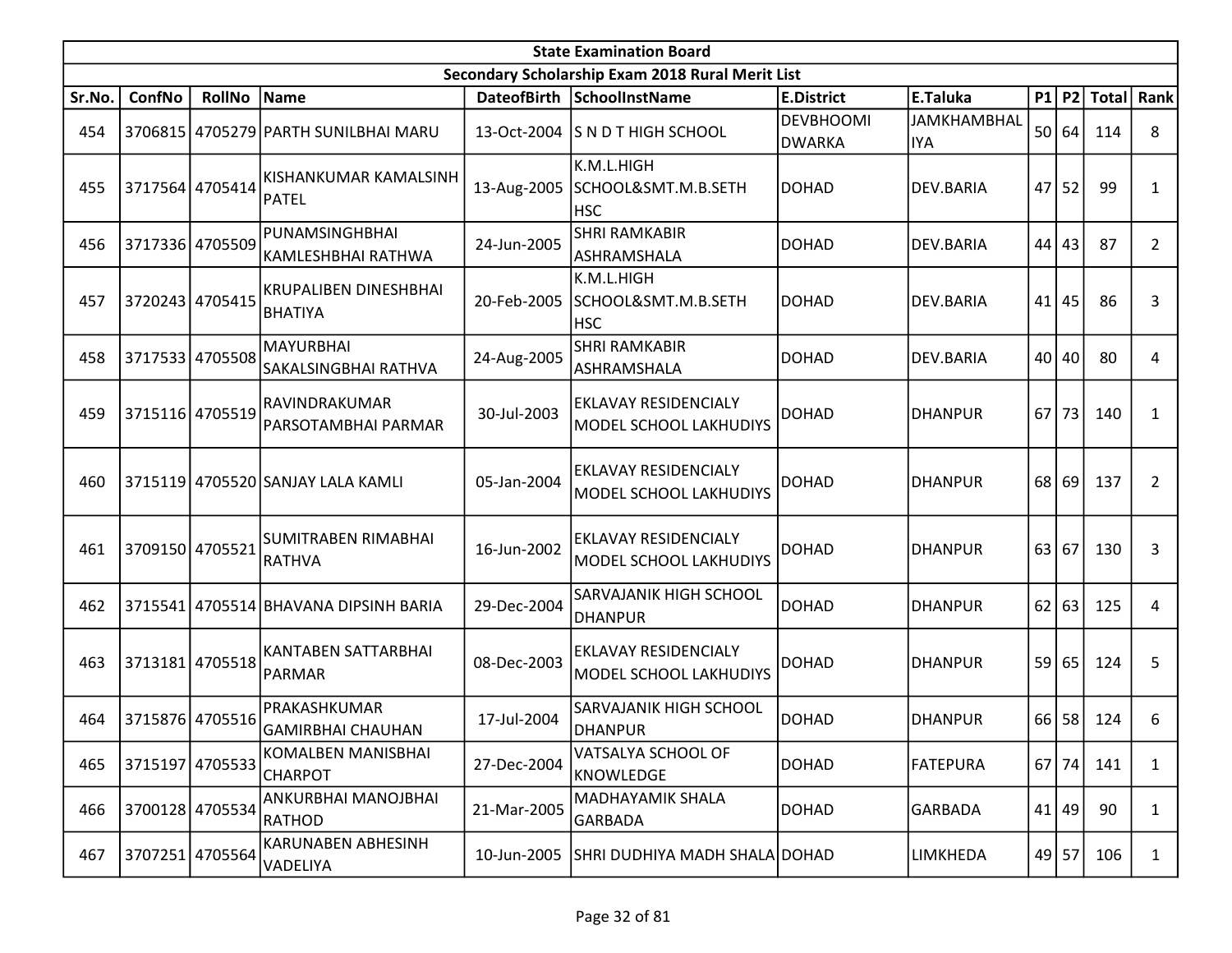|        | <b>State Examination Board</b><br>Secondary Scholarship Exam 2018 Rural Merit List |                 |                                                              |             |                                                                   |                   |                 |    |           |              |                |  |  |
|--------|------------------------------------------------------------------------------------|-----------------|--------------------------------------------------------------|-------------|-------------------------------------------------------------------|-------------------|-----------------|----|-----------|--------------|----------------|--|--|
|        |                                                                                    |                 |                                                              |             |                                                                   |                   |                 |    |           |              |                |  |  |
| Sr.No. | ConfNo                                                                             | <b>RollNo</b>   | Name                                                         |             | DateofBirth SchoolInstName                                        | <b>E.District</b> | E.Taluka        | P1 | <b>P2</b> | <b>Total</b> | Rank           |  |  |
| 468    |                                                                                    | 3704071 4705606 | ASHABEN JASVANTBHAI<br><b>PATEL</b>                          | 16-Dec-2004 | <b>SHRI RATENSWAR U.B.&amp;</b><br>U.MA.SHALA KESHARPUR           | DOHAD             | <b>LIMKHEDA</b> |    | $46$ 59   | 105          | $\overline{2}$ |  |  |
| 469    |                                                                                    | 3707258 4705553 | AKSHAYKUMAR RAYJIBHAI<br><b>PATEL</b>                        |             | 25-Aug-2004 SHRI DUDHIYA MADH SHALA DOHAD                         |                   | LIMKHEDA        | 47 | 50        | 97           | 3              |  |  |
| 470    |                                                                                    | 3707546 4705559 | <b>DRUVAKUMAR</b><br><b>JITENDRABHAI PATEL</b>               |             | 15-Nov-2004 SHRI DUDHIYA MADH SHALA DOHAD                         |                   | LIMKHEDA        | 44 | 47        | 91           | 4              |  |  |
| 471    | 3702640 4705555                                                                    |                 | <b>BHAGAVATIBEN</b><br>MUKESHBHAI BHARAVAD                   | 21-Dec-2003 | SHRI DUDHIYA MADH SHALA DOHAD                                     |                   | LIMKHEDA        |    | 48 42     | 90           | 5              |  |  |
| 472    |                                                                                    | 3707240 4705569 | MEGHABEN BABALKUMAR<br><b>JATAVA</b>                         | 27-Jan-2005 | ISHRI DUDHIYA MADH SHALAIDOHAD                                    |                   | LIMKHEDA        |    | 40 46     | 86           | 6              |  |  |
| 473    |                                                                                    | 3707253 4705568 | <b>MANOJBHAI PISHUBHAI</b><br><b>BARIA</b>                   | 28-Apr-2004 | SHRI DUDHIYA MADH SHALA DOHAD                                     |                   | LIMKHEDA        | 41 | 44        | 85           | $\overline{7}$ |  |  |
| 474    |                                                                                    | 3709062 4705579 | RINKALBEN DINESHBHAI<br><b>BHARAVD</b>                       | 02-Jul-2004 | SHRI DUDHIYA MADH SHALAIDOHAD                                     |                   | LIMKHEDA        | 41 | 44        | 85           | 8              |  |  |
| 475    |                                                                                    | 3707275 4705582 | SATISHKUMAR DEVLABHAI<br><b>DAMOR</b>                        | 14-Jan-2005 | SHRI DUDHIYA MADH SHALA DOHAD                                     |                   | LIMKHEDA        | 37 | 47        | 84           | 9              |  |  |
| 476    |                                                                                    | 3707525 4705554 | ALKESHBHAI KANJIBHAI<br><b>MUNIYA</b>                        | 02-Jun-2005 | ISHRI DUDHIYA MADH SHALAIDOHAD                                    |                   | LIMKHEDA        |    | 38 45     | 83           | 10             |  |  |
| 477    | 3707270 4705572                                                                    |                 | PRITIBEN MAGANBHAI<br><b>MAKWANA</b>                         | 15-Jan-2005 | SHRI DUDHIYA MADH SHALA DOHAD                                     |                   | LIMKHEDA        | 40 | 42        | 82           | 11             |  |  |
| 478    |                                                                                    |                 | YASHKUMAR<br>3707257 4705594 PRAHALADKUMAR<br><b>PANCHAL</b> |             | 28-Oct-2003 SHRI DUDHIYA MADH SHALA DOHAD                         |                   | LIMKHEDA        | 37 | 42        | 79           | 12             |  |  |
| 479    |                                                                                    | 3708522 4705610 | KARTIKKUMAR<br>JAGDISHBHAI PRAJAPATI                         | 04-Oct-2004 | DR.S.R.JOSHI MEMO<br>HI.SCHOOL                                    | DOHAD             | SANJELI         | 49 | 75        | 124          | $\mathbf{1}$   |  |  |
| 480    |                                                                                    |                 | 3712228 4705657 PRIT CHETANBHAI PATEL                        | 16-Jun-2005 | SMT R.M.DEVDA<br><b>MADHAYAMIK SCHOOL</b><br>LIMADI               | DOHAD             | <b>ZALOD</b>    | 67 | 84        | 151          | $\mathbf{1}$   |  |  |
| 481    | 3712262 4705652                                                                    |                 | HIRALBEN CHHATRASINH<br><b>THAKOR</b>                        | 29-Nov-2004 | <b>SMT R.M.DEVDA</b><br><b>MADHAYAMIK SCHOOL</b><br><b>LIMADI</b> | <b>IDOHAD</b>     | <b>ZALOD</b>    |    | $65$ 85   | 150          | 2              |  |  |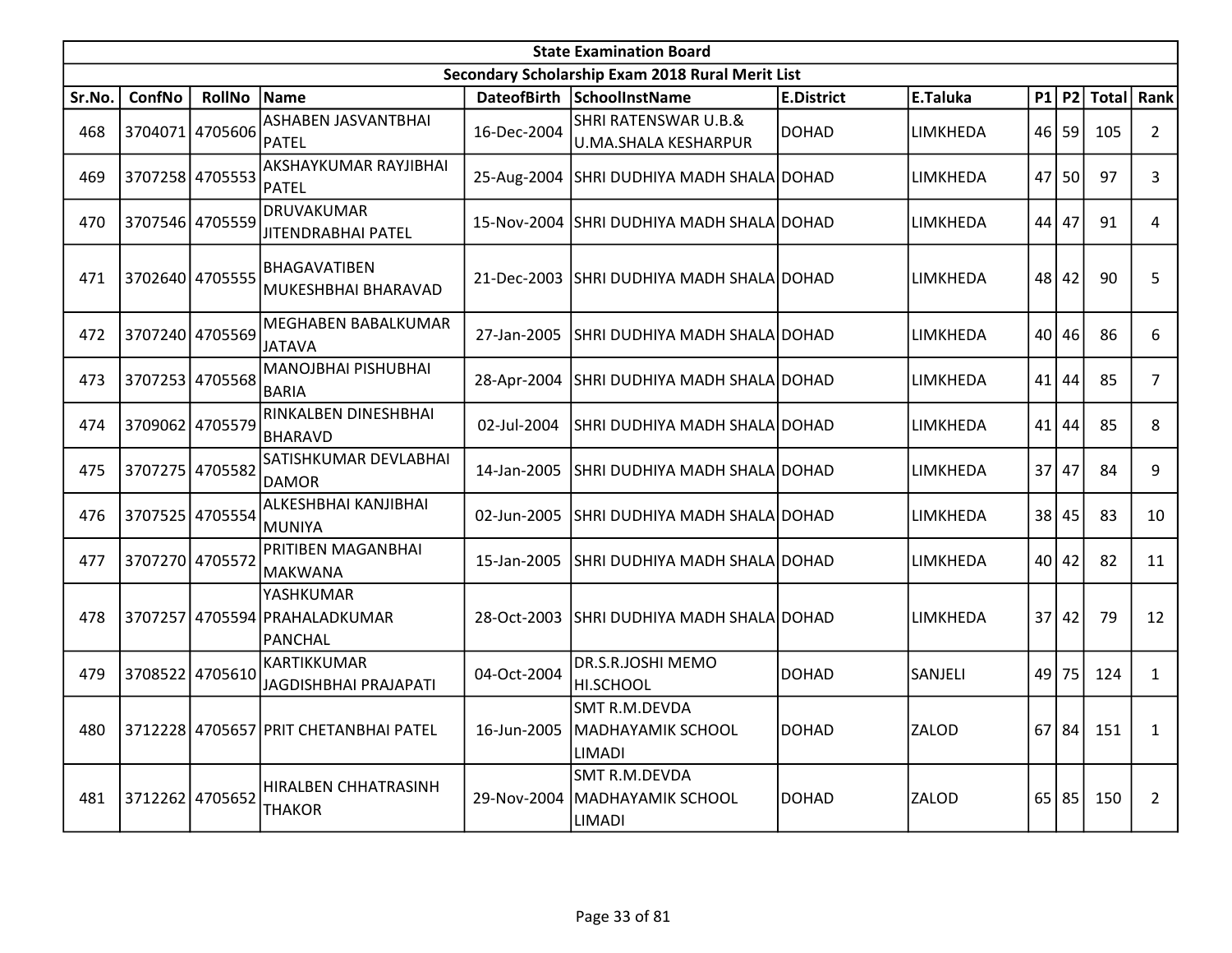|        | <b>State Examination Board</b><br>Secondary Scholarship Exam 2018 Rural Merit List |                 |                                                          |             |                                                                          |                   |              |      |       |               |                      |  |  |
|--------|------------------------------------------------------------------------------------|-----------------|----------------------------------------------------------|-------------|--------------------------------------------------------------------------|-------------------|--------------|------|-------|---------------|----------------------|--|--|
|        |                                                                                    |                 |                                                          |             |                                                                          |                   |              |      |       |               |                      |  |  |
| Sr.No. | ConfNo                                                                             | <b>RollNo</b>   | Name                                                     |             | DateofBirth SchoolInstName                                               | <b>E.District</b> | E.Taluka     |      |       | $P1$ P2 Total | $\vert$ Rank $\vert$ |  |  |
| 482    |                                                                                    | 3716270 4705650 | <b>ASHRUTIBEN RISINGBHAI</b><br><b>DAMOR</b>             | 03-Jun-2004 | <b>SMT R.M.DEVDA</b><br><b>MADHAYAMIK SCHOOL</b><br><b>LIMADI</b>        | DOHAD             | <b>ZALOD</b> | 65   | 83    | 148           | 3                    |  |  |
| 483    |                                                                                    | 3716224 4705658 | TRUSTIBEN RAMESHBHAI<br><b>SANGADA</b>                   | 01-Sep-2004 | <b>SMT R.M.DEVDA</b><br>MADHAYAMIK SCHOOL<br><b>LIMADI</b>               | <b>DOHAD</b>      | <b>ZALOD</b> | 68   | 80    | 148           | 4                    |  |  |
| 484    | 3714612 4705653                                                                    |                 | MONIKABEN SURMALBHAI<br><b>BHEDI</b>                     |             | <b>SMT R.M.DEVDA</b><br>10-Mar-2004   MADHAYAMIK SCHOOL<br><b>LIMADI</b> | DOHAD             | <b>ZALOD</b> | 67   | 80    | 147           | 5                    |  |  |
| 485    | 3714595 4705651                                                                    |                 | DHRUV RAKESHBHAI<br>SHIDDAPURIYA                         |             | <b>SMT R.M.DEVDA</b><br>26-Aug-2004   MADHAYAMIK SCHOOL<br>LIMADI        | <b>DOHAD</b>      | <b>ZALOD</b> | 63 l | 83    | 146           | 6                    |  |  |
| 486    |                                                                                    | 3714619 4705656 | PRASHANTKUMAR<br>KALPESHBHAI DAMOR                       | 02-Jan-2005 | <b>SMT R.M.DEVDA</b><br>MADHAYAMIK SCHOOL<br><b>LIMADI</b>               | DOHAD             | <b>ZALOD</b> | 60   | 82    | 142           | 7                    |  |  |
| 487    |                                                                                    | 3717318 4705649 | <b>MILAN KHUMANSINH</b><br>KAMOL                         | 02-Jan-2005 | SHRI SWAMI VIVEKND VIDH<br>and U.MADH                                    | <b>DOHAD</b>      | <b>ZALOD</b> | 63   | 77    | 140           | 8                    |  |  |
| 488    | 3717357                                                                            | 4705659         | <b>VAISHALIBEN RAMESHBHAI</b><br>MUNIYA                  | 20-Jun-2004 | <b>SMT R.M.DEVDA</b><br><b>MADHAYAMIK SCHOOL</b><br>LIMADI               | <b>DOHAD</b>      | <b>ZALOD</b> |      | 51 76 | 127           | 9                    |  |  |
| 489    |                                                                                    |                 | MAYURIBEN<br>3708966 4705626 SUBHASHCHANDRA<br>PRAJAPATI | 13-Sep-2004 | SHRI B.P.AGRAVAL<br><b>HIGHSCHOOL</b>                                    | <b>DOHAD</b>      | <b>ZALOD</b> | 48   | 75    | 123           | 10                   |  |  |
| 490    | 3708982                                                                            | 4705629         | PAYALBEN DINESHBHAI<br>PRAJAPATI                         | 12-Oct-2004 | SHRI B.P.AGRAVAL<br><b>HIGHSCHOOL</b>                                    | <b>DOHAD</b>      | <b>ZALOD</b> | 46   | 76    | 122           | 11                   |  |  |
| 491    | 3710312                                                                            | 4705637         | SMITBHAI MAHESHBHAI<br><b>DAMOR</b>                      | 03-Jun-2004 | SHRI B.P.AGRAVAL<br><b>HIGHSCHOOL</b>                                    | <b>DOHAD</b>      | <b>ZALOD</b> | 51   | 70    | 121           | 12                   |  |  |
| 492    |                                                                                    | 3708934 4705616 | DIVYAKUMARI]<br><b>GORANGKUMAR DAMAMI</b>                | 10-Mar-2005 | SHRI B.P.AGRAVAL<br><b>HIGHSCHOOL</b>                                    | <b>DOHAD</b>      | <b>ZALOD</b> |      | 43 78 | 121           | 13                   |  |  |
| 493    |                                                                                    | 3719995 4705643 | AVINASHBHAI MAHESHBHAI<br>LABANA                         | 07-Apr-2005 | SHRI SWAMI VIVEKND VIDH<br>and U.MADH                                    | <b>DOHAD</b>      | <b>ZALOD</b> |      | 43 78 | 121           | 14                   |  |  |
| 494    |                                                                                    | 3713231 4705625 | KUNJAN SHUBHASHBHAI<br><b>DHADUK</b>                     | 30-Nov-2004 | SHRI B.P.AGRAVAL<br><b>HIGHSCHOOL</b>                                    | <b>DOHAD</b>      | ZALOD        |      | 48 71 | 119           | 15                   |  |  |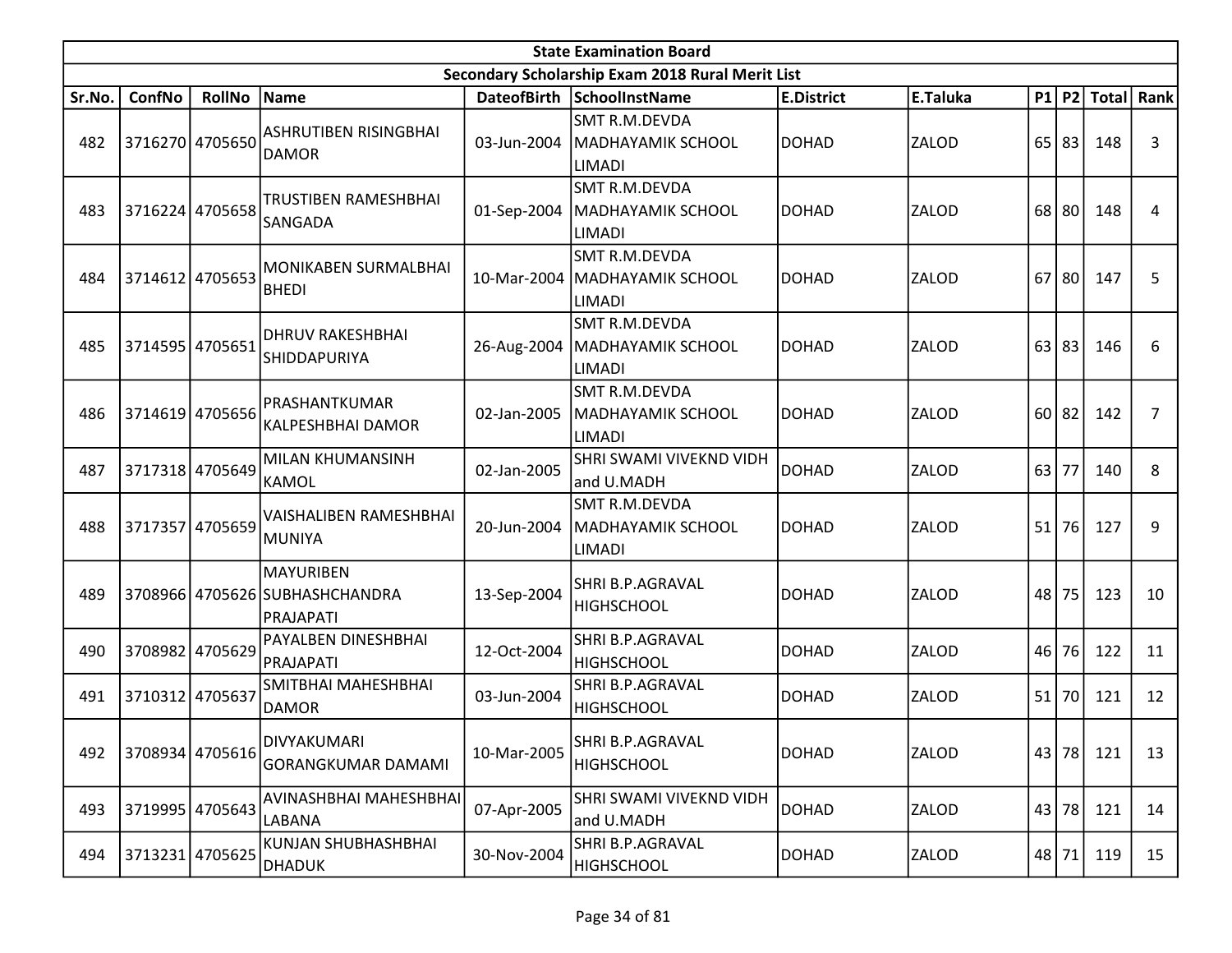|        | <b>State Examination Board</b><br>Secondary Scholarship Exam 2018 Rural Merit List |                 |                                            |             |                                                      |                    |                       |       |           |                 |                |  |  |
|--------|------------------------------------------------------------------------------------|-----------------|--------------------------------------------|-------------|------------------------------------------------------|--------------------|-----------------------|-------|-----------|-----------------|----------------|--|--|
|        |                                                                                    |                 |                                            |             |                                                      |                    |                       |       |           |                 |                |  |  |
| Sr.No. | ConfNo                                                                             | <b>RollNo</b>   | Name                                       |             | DateofBirth SchoolInstName                           | <b>E.District</b>  | E.Taluka              |       |           | P1   P2   Total | Rank           |  |  |
| 495    |                                                                                    | 3708864 4705613 | <b>BADAL SHUBHASHBHAI</b><br><b>VALAND</b> | 11-Nov-2004 | SHRI B.P.AGRAVAL<br><b>HIGHSCHOOL</b>                | <b>DOHAD</b>       | ZALOD                 | 44    | 74        | 118             | 16             |  |  |
| 496    |                                                                                    |                 | 3719835 4705679 KIRTISINH ASHOKSINH ZALA   | 27-Mar-2004 | SHRI KADJODARA<br>VIDHYALAY, KADJODARA               | GANDHINAGAR        | <b>DEHGAM</b>         |       | 70 81     | 151             | 1              |  |  |
| 497    |                                                                                    |                 | 3705932 4705707 APAL RAKESHBHAI PATEL      | 30-Aug-2005 | SHREE J.C.JOSHI HIGH<br><b>SCHOOL</b>                | <b>GANDHINAGAR</b> | <b>DEHGAM</b>         | 58    | 75        | 133             | $\overline{2}$ |  |  |
| 498    |                                                                                    | 3711465 4705702 | <b>JANAVI HARSHADBHAI</b><br><b>PATEL</b>  | 22-Oct-2004 | REVABA VIDHYA MANDIR<br>(SEC & HIGH SEC.)            | <b>GANDHINAGAR</b> | <b>DEHGAM</b>         | 60    | 71        | 131             | 3              |  |  |
| 499    |                                                                                    |                 | 3719749 4705678 DEVANG DINESH SOLANKI      | 20-Dec-2004 | SARVODAY VIDHYAMANDIR<br><b>JINDAVA</b>              | GANDHINAGAR        | <b>DEHGAM</b>         | 62    | 67        | 129             | 4              |  |  |
| 500    |                                                                                    |                 | 3720512 4705685 GAUTAMJI BAKAJI THAKOR     | 30-Jul-2005 | SHAH K.H.HIGHSCHOOL &<br>SMT C.M.PATEL H.S.SCHOOL    | GANDHINAGAR        | <b>DEHGAM</b>         |       | 58 61     | 119             | 5              |  |  |
| 501    |                                                                                    | 3715001 4705693 | PINKIBEN RAMESHBHAI<br>DAMOR               | 04-Feb-2004 | SHAH K.H.HIGHSCHOOL &<br>SMT C.M.PATEL H.S.SCHOOL    | GANDHINAGAR        | <b>DEHGAM</b>         | 59    | 51        | 110             | 6              |  |  |
| 502    |                                                                                    |                 | 3711546 4705703 NEHA GANPATSINH ZALA       | 26-Dec-2004 | REVABA VIDHYA MANDIR<br>(SEC & HIGH SEC.)            | <b>GANDHINAGAR</b> | <b>DEHGAM</b>         | 51    | 58        | 109             | 7              |  |  |
| 503    |                                                                                    | 3714998 4705689 | KAJALBEN JAGDISBHAI<br>RAVAL               | 29-Dec-2004 | SHAH K.H.HIGHSCHOOL &<br>SMT C.M.PATEL H.S.SCHOOL    | GANDHINAGAR        | <b>DEHGAM</b>         | 51    | 58        | 109             | 8              |  |  |
| 504    |                                                                                    | 3710175 4705826 | PRINCEKUMAR DIPAK<br><b>KUMAR PATEL</b>    | 15-Sep-2004 | <b>SCHOOL OF ACHIEVER</b><br>KUDASAN (9-12)          | <b>GANDHINAGAR</b> | <b>GANDHINAGAR</b>    |       | $65$   91 | 156             | $\mathbf{1}$   |  |  |
| 505    |                                                                                    |                 | 3708192 4705819 DIYA RASKINBHAI PATEL      | 22-Nov-2004 | <b>SCHOOL OF ACHIEVER</b><br>KUDASAN (9-12)          | <b>GANDHINAGAR</b> | <b>GANDHINAGAR</b>    |       | 70 82     | 152             | $\overline{2}$ |  |  |
| 506    |                                                                                    |                 | 3709781 4705829 TIRTH VIPULKUMAR PATEL     | 25-Jul-2004 | <b>SCHOOL OF ACHIEVER</b><br>KUDASAN (9-12)          | GANDHINAGAR        | GANDHINAGAR           | 63 87 |           | 150             | 3              |  |  |
| 507    | 3710621 4705827                                                                    |                 | TEJAS RAJENDRABHAI<br>PATEL                | 16-Jan-2004 | <b>SCHOOL OF ACHIEVER</b><br>KUDASAN (9-12)          | <b>GANDHINAGAR</b> | GANDHINAGAR           |       | 73   76   | 149             | 4              |  |  |
| 508    |                                                                                    | 3716271 4705739 | DARSHEEL BHARATKUMAR<br><b>AANAND</b>      | 15-Jan-2005 | <b>MANI PRABHU HIGH</b><br>SCHOOL (9-12) (ARTS-COM.) | GANDHINAGAR        | GANDHINAGAR   68   78 |       |           | 146             | 5              |  |  |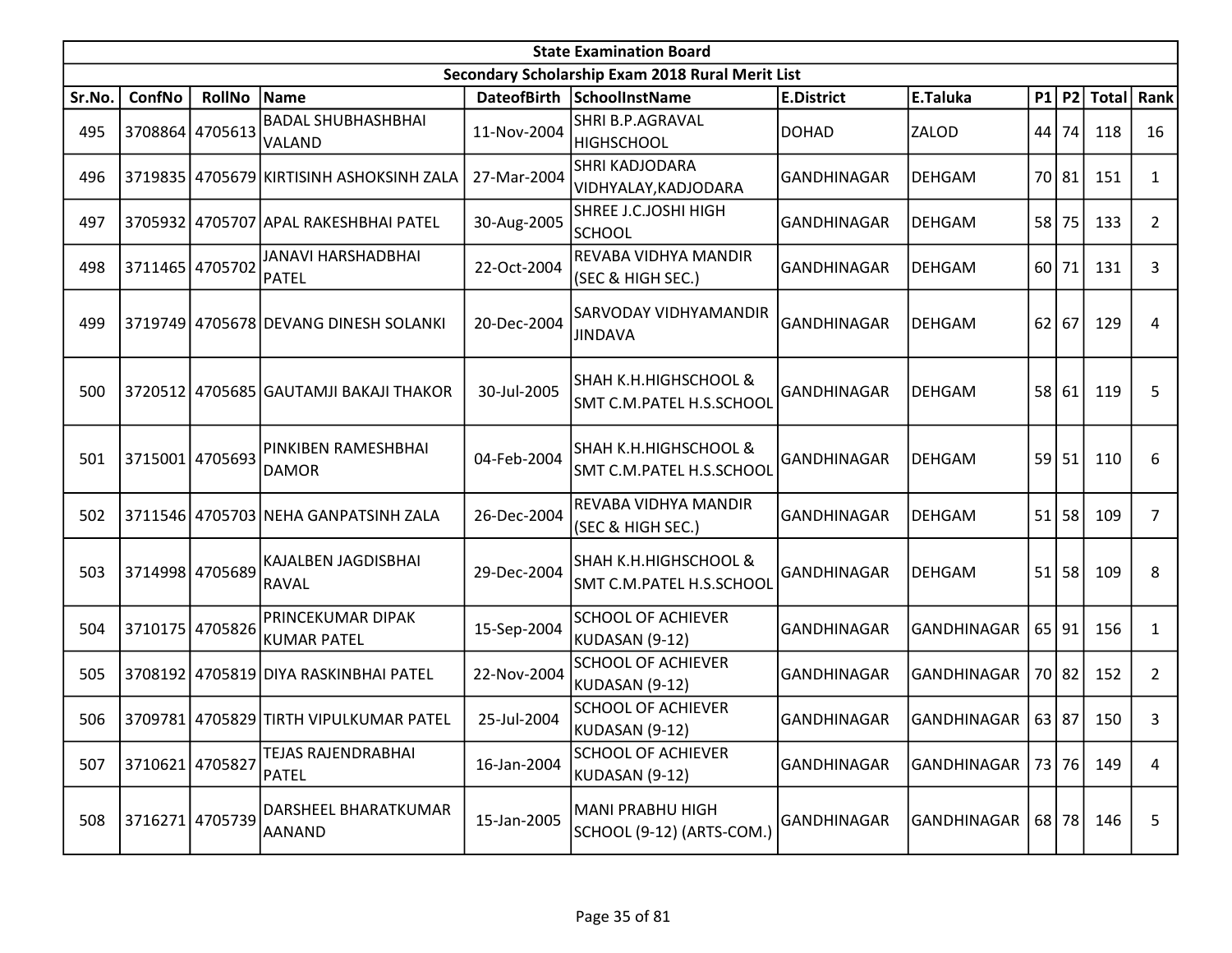|        | <b>State Examination Board</b> |                 |                                           |             |                                                  |                    |                    |           |         |                  |                |  |
|--------|--------------------------------|-----------------|-------------------------------------------|-------------|--------------------------------------------------|--------------------|--------------------|-----------|---------|------------------|----------------|--|
|        |                                |                 |                                           |             | Secondary Scholarship Exam 2018 Rural Merit List |                    |                    |           |         |                  |                |  |
| Sr.No. | ConfNo                         | <b>RollNo</b>   | Name                                      |             | DateofBirth SchoolInstName                       | <b>E.District</b>  | E.Taluka           |           |         | P1 P2 Total Rank |                |  |
| 509    |                                |                 | 3706694 4705860 JANKI HITESHKUMAR PATEL   | 25-Sep-2004 | P.R.THAKKAR VIDHYAVIHAR<br><b>MAGODI</b>         | GANDHINAGAR        | <b>GANDHINAGAR</b> | $62$   81 |         | 143              | 6              |  |
| 510    |                                | 3706702 4705825 | PRASHIL SURENDRASINH<br><b>RAV</b>        | 28-Nov-2004 | <b>SCHOOL OF ACHIEVER</b><br>KUDASAN (9-12)      | <b>GANDHINAGAR</b> | <b>GANDHINAGAR</b> | $59$   84 |         | 143              | $\overline{7}$ |  |
| 511    | 3704503 4705751                |                 | MANASI PRAVINBHAI<br> SADHU               | 11-Jul-2005 | SHETH BHIKHABHAI HIGH<br><b>SCHOOL (9-12)</b>    | <b>GANDHINAGAR</b> | <b>GANDHINAGAR</b> | 62        | 79      | 141              | 8              |  |
| 512    | 3704289                        |                 | 4705753 MEGHAL PRATAPJI THAKOR            | 11-Jul-2005 | SHETH BHIKHABHAI HIGH<br><b>SCHOOL (9-12)</b>    | <b>GANDHINAGAR</b> | <b>GANDHINAGAR</b> | 69 l      | 71      | 140              | 9              |  |
| 513    | 3710185 4705833                |                 | PRANJAL DINESHCHANDRA<br>PANCHAL          | 19-May-2005 | RADIANT SCHOOL OF<br><b>SCIENCE</b>              | GANDHINAGAR        | <b>GANDHINAGAR</b> | $57$   79 |         | 136              | 10             |  |
| 514    | 3707515                        |                 | 4705828 TIRTH MUKESHBHAI PATEL            | 22-May-2005 | <b>SCHOOL OF ACHIEVER</b><br>KUDASAN (9-12)      | <b>GANDHINAGAR</b> | <b>GANDHINAGAR</b> | <b>58</b> | 74      | 132              | 11             |  |
| 515    | 3706741                        | 4705763         | DHRUVI GHANSHYAMBHAI<br>PRAJAPATI         | 21-Sep-2004 | MADHURI MANSUKHLAL<br>VASA (9-12)                | <b>GANDHINAGAR</b> | <b>GANDHINAGAR</b> | 54        | 77      | 131              | 12             |  |
| 516    |                                |                 | 3704358 4705749 JAY KANUBHAI PATEL        | 21-Oct-2004 | SHETH BHIKHABHAI HIGH<br><b>SCHOOL (9-12)</b>    | <b>GANDHINAGAR</b> | <b>GANDHINAGAR</b> |           | $68$ 63 | 131              | 13             |  |
| 517    | 3704421                        |                 | 4705747 ARYAN SANJAYBHAI PATEL            | 28-Oct-2004 | SHETH BHIKHABHAI HIGH<br><b>SCHOOL (9-12)</b>    | GANDHINAGAR        | <b>GANDHINAGAR</b> | 59        | 72      | 131              | 14             |  |
| 518    |                                |                 | 3707033 4705772 NILESH JIVANBHAI OD       | 28-Aug-2005 | MADHURI MANSUKHLAL<br>VASA (9-12)                | <b>GANDHINAGAR</b> | <b>GANDHINAGAR</b> | 62 69     |         | 131              | 15             |  |
| 519    |                                | 3704404 4705754 | MIHIR PANKAJBHAI<br>PRAJAPATI             | 14-Sep-2004 | SHETH BHIKHABHAI HIGH<br><b>SCHOOL (9-12)</b>    | GANDHINAGAR        | <b>GANDHINAGAR</b> | $57$ 71   |         | 128              | 16             |  |
| 520    |                                | 3707498 4705820 | <b>GAUTAM SARDARJI</b><br>VANJHARA        | 20-Jun-2003 | <b>SCHOOL OF ACHIEVER</b><br>KUDASAN (9-12)      | <b>GANDHINAGAR</b> | <b>GANDHINAGAR</b> | 61        | 66      | 127              | 17             |  |
| 521    |                                | 3706692 4705830 | <b>VISHVA GAUTAMBHAI</b><br>PATEL         | 10-Aug-2004 | <b>SCHOOL OF ACHIEVER</b><br>KUDASAN (9-12)      | GANDHINAGAR        | <b>GANDHINAGAR</b> | 56        | 71      | 127              | 18             |  |
| 522    |                                |                 | 3707511 4705822 JEMIL KANUBHAI PATEL      | 01-Aug-2004 | <b>SCHOOL OF ACHIEVER</b><br>KUDASAN (9-12)      | GANDHINAGAR        | GANDHINAGAR        | 49 77     |         | 126              | 19             |  |
| 523    | 3707510 4705831                |                 | <b>ZEEL NARENDRAKUMAR</b><br><b>PATEL</b> | 28-Sep-2004 | <b>SCHOOL OF ACHIEVER</b><br>KUDASAN (9-12)      | GANDHINAGAR        | GANDHINAGAR        |           | $49$ 74 | 123              | 20             |  |
| 524    |                                | 3703859 4705764 | HARSHIL RAJESHBHAI<br>VAGHASIYA           | 01-Apr-2004 | MADHURI MANSUKHLAL<br>VASA (9-12)                | GANDHINAGAR        | GANDHINAGAR        |           | 59 63   | 122              | 21             |  |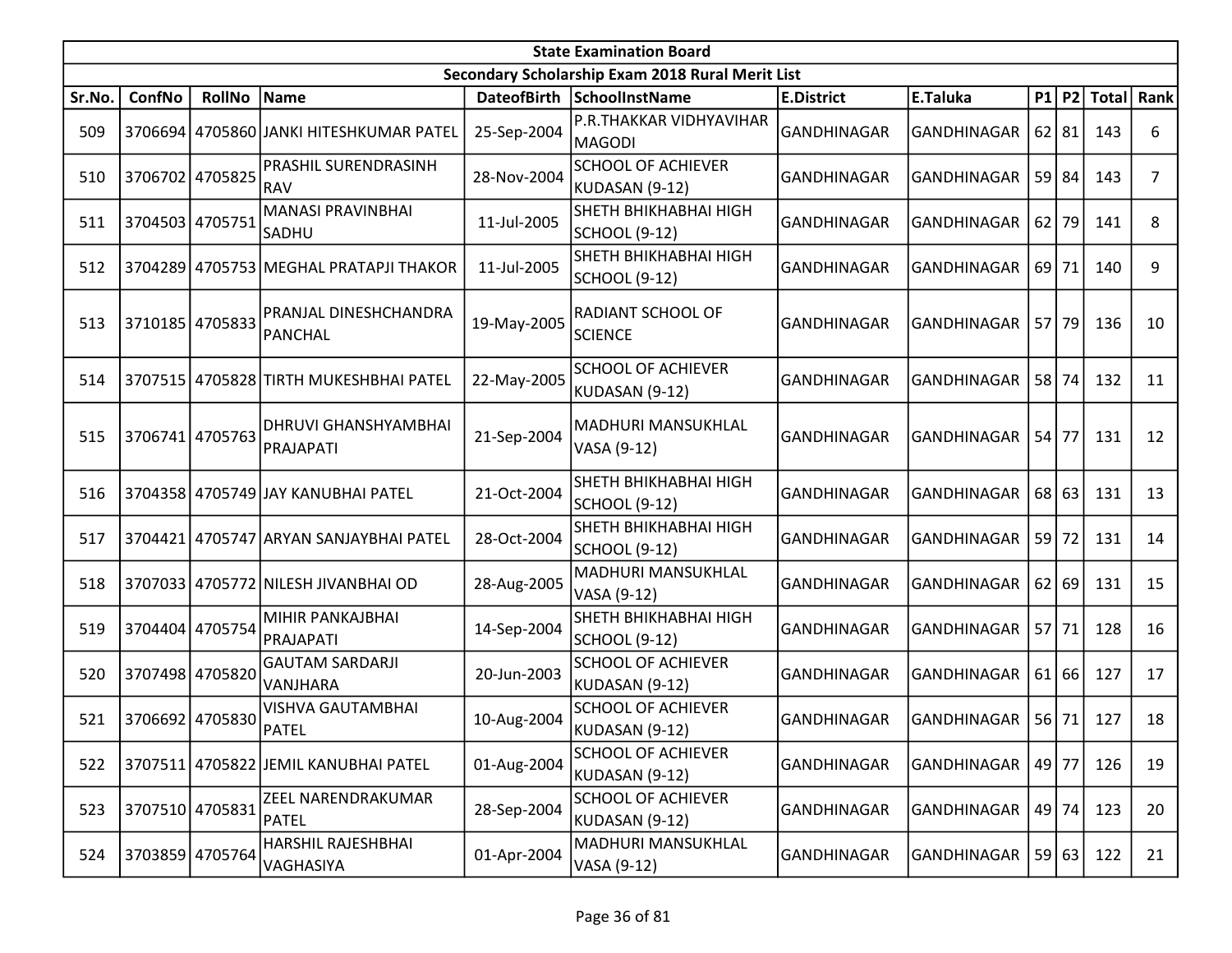|        | <b>State Examination Board</b> |                 |                                            |             |                                                  |                    |                    |      |           |                  |                |  |  |  |
|--------|--------------------------------|-----------------|--------------------------------------------|-------------|--------------------------------------------------|--------------------|--------------------|------|-----------|------------------|----------------|--|--|--|
|        |                                |                 |                                            |             | Secondary Scholarship Exam 2018 Rural Merit List |                    |                    |      |           |                  |                |  |  |  |
| Sr.No. | ConfNo                         | <b>RollNo</b>   | Name                                       | DateofBirth | <b>SchoolInstName</b>                            | <b>E.District</b>  | E.Taluka           |      |           | P1 P2 Total Rank |                |  |  |  |
| 525    | 3706709 4705817                |                 | DEVAMKUMAR<br><b>TEJASKUMAR SANGHVI</b>    | 08-Apr-2005 | <b>SCHOOL OF ACHIEVER</b><br>KUDASAN (9-12)      | <b>GANDHINAGAR</b> | <b>GANDHINAGAR</b> | 51   | 71        | 122              | 22             |  |  |  |
| 526    |                                | 3713914 4705969 | TANVI SARADKUMAR<br>PRAJAPATI              | 08-Dec-2004 | HOLY CHILD SCHOOL (9-12<br>GUJARATI)             | GANDHINAGAR        | <b>KALOL</b>       |      | $66$   82 | 148              | $\mathbf{1}$   |  |  |  |
| 527    |                                |                 | 3714094 4705941 BHUMI MANUBHAI RAVAL       | 05-Jun-2004 | HOLY CHILD SCHOOL (9-12<br>GUJARATI)             | <b>GANDHINAGAR</b> | <b>KALOL</b>       | 64   | 81        | 145              | $\mathbf{2}$   |  |  |  |
| 528    |                                |                 | 3716071 4705954 KRUTIKA HITESH SONI        | 09-Jun-2005 | HOLY CHILD SCHOOL (9-12<br>GUJARATI)             | <b>GANDHINAGAR</b> | <b>KALOL</b>       | 66   | 77        | 143              | 3              |  |  |  |
| 529    |                                | 3714043 4705960 | PRINCE BHAVESHKUMAR<br>PATEL               | 25-Mar-2005 | HOLY CHILD SCHOOL (9-12<br><b>GUJARATI)</b>      | <b>GANDHINAGAR</b> | <b>KALOL</b>       |      | 58 83     | 141              | 4              |  |  |  |
| 530    |                                | 3715878 4705946 | HEET JIGNESHKUMAR<br>PATEL                 | 05-Nov-2004 | HOLY CHILD SCHOOL (9-12<br>GUJARATI)             | GANDHINAGAR        | <b>KALOL</b>       | 57   | 81        | 138              | 5              |  |  |  |
| 531    |                                |                 | 3713998 4705971 VAIDI BHIKHABHAI PATEL     | 10-Aug-2004 | HOLY CHILD SCHOOL (9-12<br>GUJARATI)             | <b>GANDHINAGAR</b> | <b>KALOL</b>       | 57   | 75        | 132              | 6              |  |  |  |
| 532    |                                |                 | 3713939 4705943 DIYA HITESHBHAI SUTHAR     | 12-Feb-2005 | HOLY CHILD SCHOOL (9-12<br>GUJARATI)             | GANDHINAGAR        | <b>KALOL</b>       | 60 l | 72        | 132              | 7              |  |  |  |
| 533    | 3713958 4705964                |                 | PRIYANSHI RAKESHKUMAR<br><b>PATEL</b>      | 24-Jul-2004 | HOLY CHILD SCHOOL (9-12<br>GUJARATI)             | GANDHINAGAR        | <b>KALOL</b>       | 62   | 68        | 130              | 8              |  |  |  |
| 534    | 3713893 4705957                |                 | MESHVA SHAILESHBHAI<br>PATEL               | 14-Jun-2005 | HOLY CHILD SCHOOL (9-12<br>GUJARATI)             | <b>GANDHINAGAR</b> | <b>KALOL</b>       | 53   | 73        | 126              | 9              |  |  |  |
| 535    | 3714079 4705962                |                 | PRITESH BRIJESHBHAI<br>PRAJAPATI           | 27-Sep-2003 | HOLY CHILD SCHOOL (9-12<br><b>GUJARATI)</b>      | <b>GANDHINAGAR</b> | <b>KALOL</b>       |      | 43 76     | 119              | 10             |  |  |  |
| 536    |                                | 3704336 4706083 | <b>CHHAYABEN</b><br>MAHENDRABHAI PRAJAPATI | 30-Aug-2005 | SHETH C M HIGH SCHOOL                            | GANDHINAGAR        | <b>MANSA</b>       |      | 66 81     | 147              | 1              |  |  |  |
| 537    | 3708341                        | 4706081         | SRUSHTIBEN NARAYANJI<br><b>THAKOR</b>      | 11-May-2005 | JYOTI VIDYALAYA (GRANTED<br>$9-12)$              | <b>GANDHINAGAR</b> | <b>MANSA</b>       | 66   | 74        | 140              | $\overline{2}$ |  |  |  |
| 538    |                                | 3704332 4706084 | DEEPKUMAR SANJAYBHAI<br>PRAJAPATI          |             | 30-Jul-2004 SHETH C M HIGH SCHOOL                | GANDHINAGAR        | <b>MANSA</b>       |      |           | 65 74 139        | 3              |  |  |  |
| 539    | 3707894 4706071                |                 | <b>DRASHTI PANKAJBHAI</b><br><b>PATEL</b>  | 23-Nov-2004 | JYOTI VIDYALAYA (GRANTED<br>$9-12)$              | <b>GANDHINAGAR</b> | <b>MANSA</b>       |      | 59 64     | 123              | 4              |  |  |  |
| 540    |                                |                 | 3716974 4706005 GIRDHAR LALABHAI YOGEE     | 16-Oct-2002 | <b>GRAM SHALA GRAMBHARTI</b>                     | <b>GANDHINAGAR</b> | <b>MANSA</b>       |      | 58 64     | 122              | 5              |  |  |  |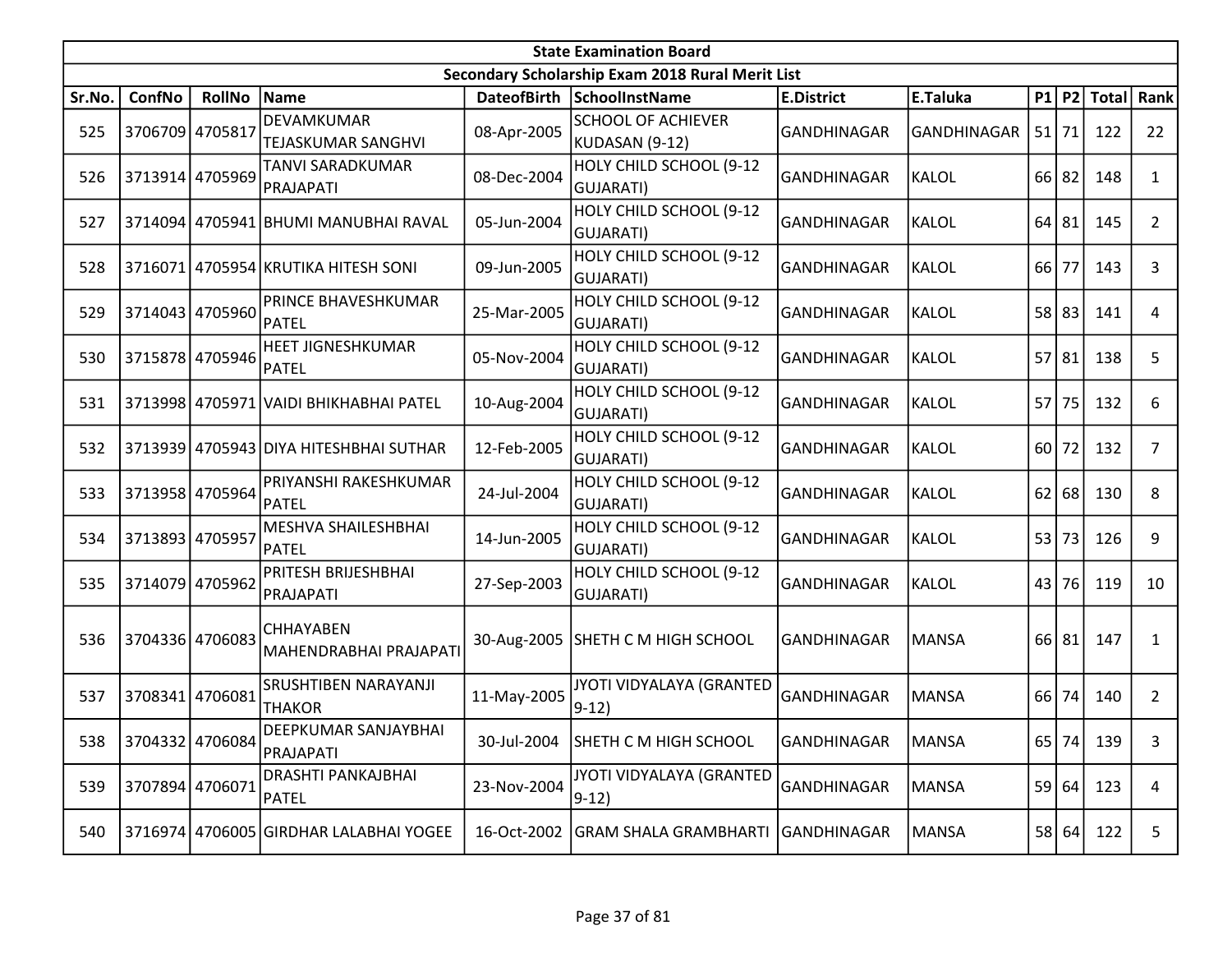|        | <b>State Examination Board</b><br>Secondary Scholarship Exam 2018 Rural Merit List |                 |                                           |             |                                                |                    |                   |           |         |          |                |  |  |
|--------|------------------------------------------------------------------------------------|-----------------|-------------------------------------------|-------------|------------------------------------------------|--------------------|-------------------|-----------|---------|----------|----------------|--|--|
|        |                                                                                    |                 |                                           |             |                                                |                    |                   |           |         |          |                |  |  |
| Sr.No. | ConfNo                                                                             | <b>RollNo</b>   | Name                                      |             | DateofBirth SchoolInstName                     | <b>E.District</b>  | E.Taluka          | P1        |         | P2 Total | Rank           |  |  |
| 541    |                                                                                    |                 | 3708392 4706080 SMIT PRAVINBHAI PATEL     | 26-Sep-2004 | JYOTI VIDYALAYA (GRANTED<br>$9-12)$            | <b>GANDHINAGAR</b> | <b>MANSA</b>      | 56 65     |         | 121      | 6              |  |  |
| 542    |                                                                                    |                 | 3717606 4706118 RAJ KANTIBHAI POKIYA      | 09-Dec-2004 | SWAMINARAYAN GURUKUL<br><b>KUMAR VIDHYALAY</b> | <b>GIR SOMNATH</b> | <b>GIRGADHADA</b> | 66        | 66      | 132      | 1              |  |  |
| 543    | 3717631 4706112                                                                    |                 | JAYENDRA MADHUBHAI<br><b>MEVADA</b>       | 11-Jan-2005 | SWAMINARAYAN GURUKUL<br><b>KUMAR VIDHYALAY</b> | <b>GIR SOMNATH</b> | <b>GIRGADHADA</b> | <b>56</b> | 70      | 126      | $\overline{2}$ |  |  |
| 544    | 3717700 4706111                                                                    |                 | <b>DEEP GHANSHYAMBHAI</b><br><b>DESAI</b> | 01-Oct-2004 | SWAMINARAYAN GURUKUL<br><b>KUMAR VIDHYALAY</b> | <b>GIR SOMNATH</b> | <b>GIRGADHADA</b> | 56        | 66      | 122      | 3              |  |  |
| 545    |                                                                                    | 3709032 4706120 | <b>CHHAYA KESHUBHAI</b><br>VARSADIYA      | 01-Jun-2004 | <b>GOV SEC-SCHOOL KODIYA</b>                   | <b>GIR SOMNATH</b> | <b>GIRGADHADA</b> | 63        | 58      | 121      | 4              |  |  |
| 546    | 3702983 4706203                                                                    |                 | BIRENDRASINH<br>RAVESINGBHAI VAINSH       | 20-Jan-2005 | <b>MADYAMIK SHALA -</b><br><b>AALIDAR</b>      | <b>GIR SOMNATH</b> | <b>KODINAR</b>    | 68        | 85      | 153      | $\mathbf{1}$   |  |  |
| 547    | 3702847                                                                            |                 | 4706204 CHINTAN JITUBHAI PARMAR           | 08-Apr-2005 | MADYAMIK SHALA -<br><b>AALIDAR</b>             | <b>GIR SOMNATH</b> | <b>KODINAR</b>    | $67$   81 |         | 148      | $\overline{2}$ |  |  |
| 548    |                                                                                    |                 | 3714463 4706156 PARAM KANAKSHINH MORI     | 12-Oct-2004 | UCHCHATAR MADHYMIK<br>SHALA - DOLASA           | <b>GIR SOMNATH</b> | <b>KODINAR</b>    | 71        | 76      | 147      | 3              |  |  |
| 549    |                                                                                    | 3713814 4706143 | PAYALBEN PUNJABHAI<br>BAMBHANIYA          | 26-Nov-2004 | <b>INSPIRE ACADAMY OF</b><br><b>SCIENCE</b>    | <b>GIR SOMNATH</b> | <b>KODINAR</b>    | 68        | 77      | 145      | 4              |  |  |
| 550    |                                                                                    | 3710279 4706210 | KAMINIBEN DEVDASBHAI<br>RATHOD            | 06-Jul-2005 | MADYAMIK SHALA -<br><b>AALIDAR</b>             | <b>GIR SOMNATH</b> | <b>KODINAR</b>    | 63        | 71      | 134      | 5              |  |  |
| 551    |                                                                                    | 3712823 4706136 | HEMANGKUMAR<br><b>BHARATBHAI JETHAVA</b>  | 16-May-2005 | <b>INSPIRE ACADAMY OF</b><br><b>SCIENCE</b>    | <b>GIR SOMNATH</b> | <b>KODINAR</b>    | 71        | 62      | 133      | 6              |  |  |
| 552    | 3715414 4706149                                                                    |                 | <b>RAKESH VAJUGIRI</b><br>GAUSHWAMI       | 04-Jan-2005 | MADHYAMIK SHALA ARNEJ                          | <b>GIR SOMNATH</b> | <b>KODINAR</b>    | 61        | 71      | 132      | $\overline{7}$ |  |  |
| 553    | 3704835 4706213 VAISH                                                              |                 | KRINALBEN PRATAPBHAI                      | 12-Jun-2005 | <b>MADYAMIK SHALA -</b><br><b>AALIDAR</b>      | <b>GIR SOMNATH</b> | KODINAR           |           | 67 62   | 129      | 8              |  |  |
| 554    |                                                                                    |                 | 3711172 4706238 KRINAL VAJU GOHIL         | 27-Apr-2005 | RMSA SEC SCHOOL RAKHEJ                         | <b>GIR SOMNATH</b> | <b>SUTRAPADA</b>  | 73 77     |         | 150      | $\mathbf{1}$   |  |  |
| 555    |                                                                                    |                 | 3711209 4706231 APARNA JESING ZALA        | 22-Jul-2005 | RMSA SEC SCHOOL RAKHEJ                         | <b>GIR SOMNATH</b> | <b>SUTRAPADA</b>  |           | $61$ 71 | 132      | $\mathbf{2}$   |  |  |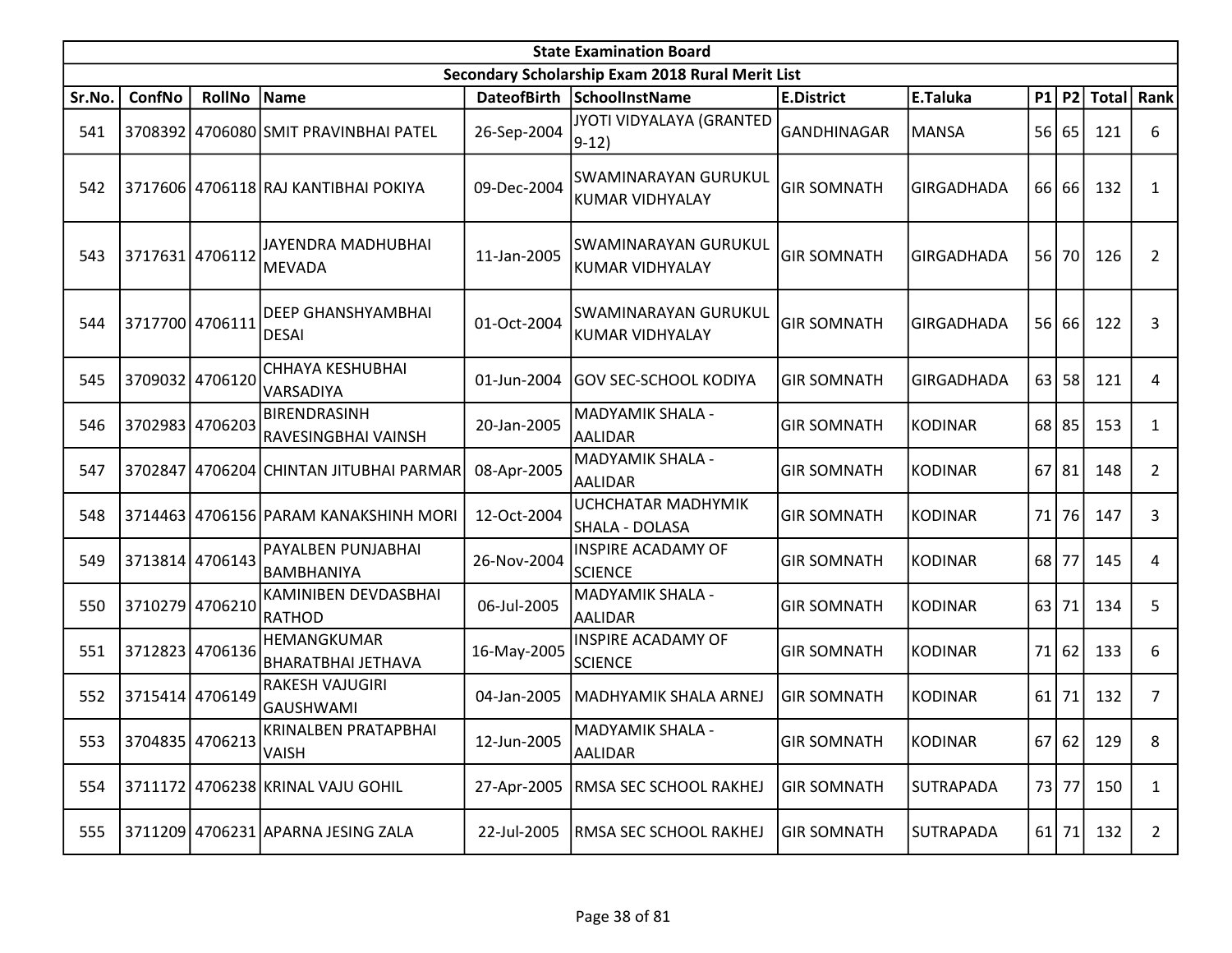|        | <b>State Examination Board</b><br>Secondary Scholarship Exam 2018 Rural Merit List |                 |                                          |             |                                                  |                    |               |    |         |                  |                |  |  |
|--------|------------------------------------------------------------------------------------|-----------------|------------------------------------------|-------------|--------------------------------------------------|--------------------|---------------|----|---------|------------------|----------------|--|--|
|        |                                                                                    |                 |                                          |             |                                                  |                    |               |    |         |                  |                |  |  |
| Sr.No. | ConfNo                                                                             | <b>RollNo</b>   | Name                                     |             | DateofBirth SchoolInstName                       | <b>E.District</b>  | E.Taluka      |    |         | P1 P2 Total Rank |                |  |  |
| 556    |                                                                                    |                 | 3711244 4706240 MANASHVI KADU PARMAR     |             | 15-May-2005   RMSA SEC SCHOOL RAKHEJ             | <b>GIR SOMNATH</b> | SUTRAPADA     |    | 60 70   | 130              | 3              |  |  |
| 557    |                                                                                    |                 | 3711220 4706235 DIPAL RAYSING ZALA       |             | 04-Aug-2004   RMSA SEC SCHOOL RAKHEJ             | <b>GIR SOMNATH</b> | SUTRAPADA     | 58 | 70      | 128              | 4              |  |  |
| 558    |                                                                                    |                 | 3711620 4706232 ASMITA MOHAN GOHIL       |             | 15-Nov-2004   RMSA SEC SCHOOL RAKHEJ             | <b>GIR SOMNATH</b> | SUTRAPADA     | 55 | 66      | 121              | 5              |  |  |
| 559    |                                                                                    |                 | 3711186 4706237 KOMAL JITU VADHEL        |             | 19-Nov-2004   RMSA SEC SCHOOL RAKHEJ             | <b>GIR SOMNATH</b> | SUTRAPADA     | 62 | 59      | 121              | 6              |  |  |
| 560    |                                                                                    |                 | 3700591 4706251 CHARMI SANJAY DAKI       | 22-Aug-2005 | THE PLAZMA<br>INTERNATIONAL SCHOOL<br><b>PVT</b> | <b>GIR SOMNATH</b> | <b>TALALA</b> | 55 | 72      | 127              | 1              |  |  |
| 561    | 3714153 4706270                                                                    |                 | <b>SANGITABEN KISHORBHAI</b><br>PARMAR   | 05-Nov-2004 | SHREE GOVT SEC-SCHOOL<br><b>CHIKHLI</b>          | <b>GIR SOMNATH</b> | <b>UNA</b>    |    | 76 86   | 162              | $\mathbf{1}$   |  |  |
| 562    |                                                                                    | 3714136 4706266 | <b>DIPAKKUMAR</b><br>RAMSINGBHAI BORICHA | 26-Oct-2004 | SHREE GOVT SEC-SCHOOL<br><b>CHIKHLI</b>          | <b>GIR SOMNATH</b> | <b>UNA</b>    |    | 76 84   | 160              | $\overline{2}$ |  |  |
| 563    | 3714171                                                                            | 4706268         | PARTHKUMAR<br>RAMESHBHAI VALA            | 21-Apr-2005 | SHREE GOVT SEC-SCHOOL<br><b>CHIKHLI</b>          | <b>GIR SOMNATH</b> | <b>UNA</b>    | 72 | 74      | 146              | 3              |  |  |
| 564    |                                                                                    | 3709019 4706264 | <b>VIDHYASHREE ARVIDBHAI</b><br>PARMAR   | 24-Apr-2004 | SHREE MODEL SCHOOL<br><b>KHAPAT</b>              | <b>GIR SOMNATH</b> | <b>UNA</b>    | 62 | 68      | 130              | 4              |  |  |
| 565    |                                                                                    |                 | 3714186 4706269 PUJABEN VAJUBHAI DODIYA  | 10-Aug-2005 | SHREE GOVT SEC-SCHOOL<br><b>CHIKHLI</b>          | <b>GIR SOMNATH</b> | <b>UNA</b>    |    | 60 68   | 128              | 5              |  |  |
| 566    |                                                                                    | 3713859 4706252 | <b>BHARAT SIDIBHAI</b><br>BAMBHANIYA     | 23-May-2005 | SHREE MODEL SCHOOL<br><b>KHAPAT</b>              | <b>GIR SOMNATH</b> | <b>UNA</b>    | 57 | 62      | 119              | 6              |  |  |
| 567    |                                                                                    | 3708891 4706255 | JAGDISH BHAGVANBHAI<br>MEVADA            | 13-Feb-2005 | SHREE MODEL SCHOOL<br><b>KHAPAT</b>              | <b>GIR SOMNATH</b> | <b>UNA</b>    |    | 48 68   | 116              | 7              |  |  |
| 568    |                                                                                    |                 | 3708979 4706254 HIRALBEN BALUBHAI GOHIL  | 19-Jan-2005 | SHREE MODEL SCHOOL<br><b>KHAPAT</b>              | <b>GIR SOMNATH</b> | <b>UNA</b>    | 55 | 54      | 109              | 8              |  |  |
| 569    | 3714126 4706267 VADHEL                                                             |                 | IMANSIBEN RANJITBHAI                     | 13-Jun-2005 | SHREE GOVT SEC-SCHOOL<br><b>CHIKHLI</b>          | <b>GIR SOMNATH</b> | <b>UNA</b>    |    | 43 65   | 108              | 9              |  |  |
| 570    |                                                                                    |                 | 3709890 4706262 PRIYA BABUBHAI RAMAU     | 18-Jul-2005 | SHREE MODEL SCHOOL<br><b>KHAPAT</b>              | <b>GIR SOMNATH</b> | <b>UNA</b>    |    | $51$ 56 | 107              | 10             |  |  |
| 571    |                                                                                    |                 | 3717735 4706327 JJJGISHA DHANA SOLANKI   | 03-Apr-2005 | LATE.D.M. BARAD HIGH<br>SCHOOL-AJOTHA            | <b>GIR SOMNATH</b> | VERAVAL       |    | 72 63   | 135              | $\mathbf{1}$   |  |  |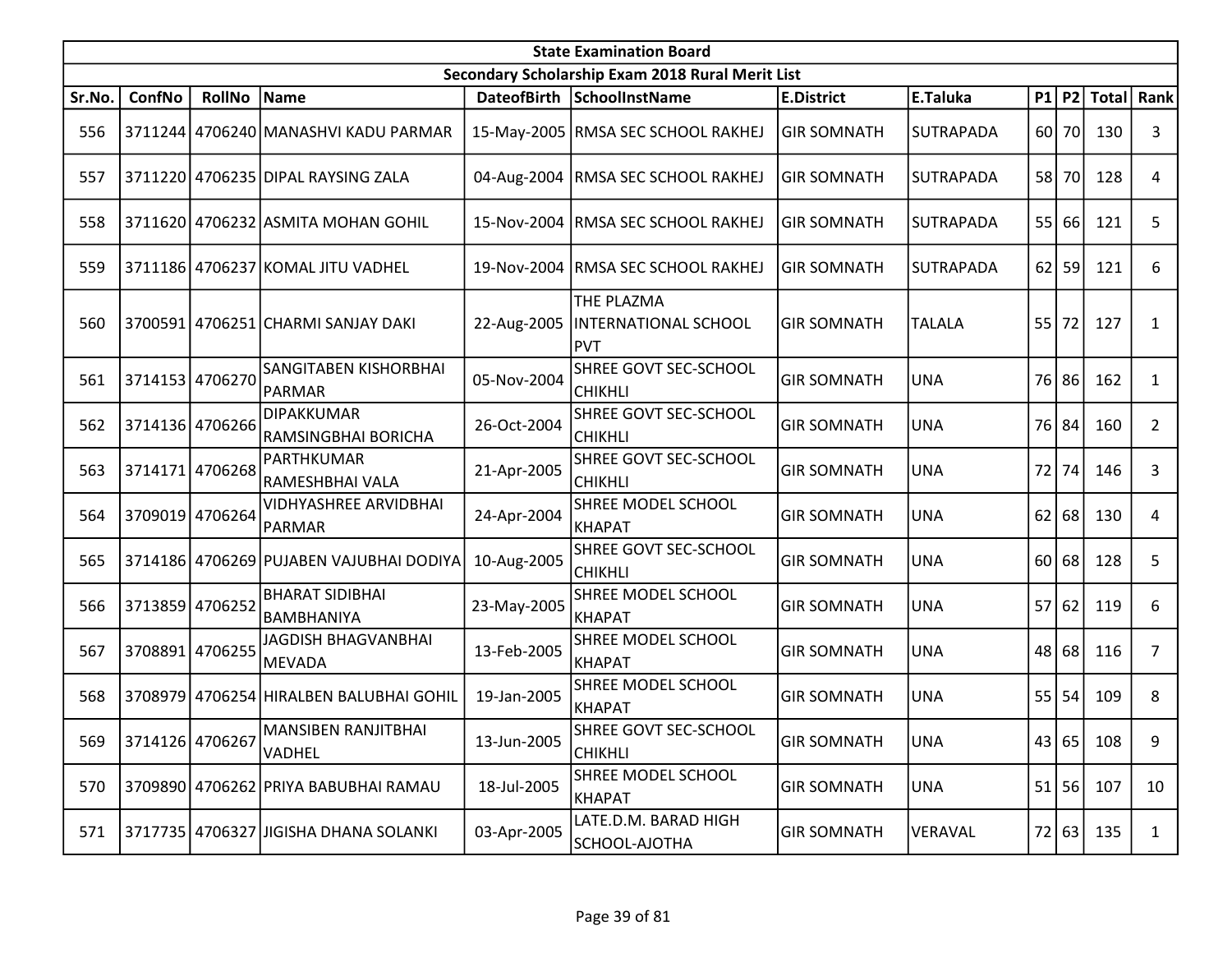|        | <b>State Examination Board</b> |                 |                                               |                    |                                                  |                    |                   |    |           |              |                |  |  |
|--------|--------------------------------|-----------------|-----------------------------------------------|--------------------|--------------------------------------------------|--------------------|-------------------|----|-----------|--------------|----------------|--|--|
|        |                                |                 |                                               |                    | Secondary Scholarship Exam 2018 Rural Merit List |                    |                   |    |           |              |                |  |  |
| Sr.No. | ConfNo                         | <b>RollNo</b>   | Name                                          | <b>DateofBirth</b> | <b>SchoolInstName</b>                            | <b>E.District</b>  | E.Taluka          |    | P1 P2     | <b>Total</b> | Rank           |  |  |
| 572    |                                |                 | 3713558 4706283 PURI JINA JETHVA              | 12-Jul-2004        | SHREE MODEL SCHOOL -<br><b>DARI</b>              | <b>GIR SOMNATH</b> | VERAVAL           | 60 | 73        | 133          | $\overline{2}$ |  |  |
| 573    | 3711085 4706287                |                 | HARSH JAYANTSINH<br><b>CHAUHAN</b>            |                    | 05-Aug-2005   LATE.V.P. ZALA SECON SCHL          | <b>GIR SOMNATH</b> | VERAVAL           | 65 | 68        | 133          | 3              |  |  |
| 574    |                                | 3708456 4706290 | <b>NISHANT RAMSINH</b><br><b>CHAUHAN</b>      | 17-Oct-2004        | LATE.V.P. ZALA SECON SCHL  GIR SOMNATH           |                    | VERAVAL           | 60 | 66        | 126          | 4              |  |  |
| 575    |                                |                 | 3719393 4706321 ANIKET JAYANTI DEVLIYA        | 05-Jun-2005        | LATE.D.M. BARAD HIGH<br>SCHOOL-AJOTHA            | <b>GIR SOMNATH</b> | VERAVAL           | 53 | 73        | 126          | 5              |  |  |
| 576    |                                |                 | 3717698 4706325 BHUMI DHANA BARAD             | 14-Dec-2004        | LATE.D.M. BARAD HIGH<br>SCHOOL-AJOTHA            | <b>GIR SOMNATH</b> | VERAVAL           |    | 62 60     | 122          | 6              |  |  |
| 577    | 3712045                        | 4706391         | NAYAN RAMNIKBHAI<br><b>KANJARIYA</b>          | 21-Sep-2004        | DELTA PRIMARY SCHOOL                             | JAMNAGAR           | <b>DHROL</b>      | 85 | 90        | 175          | 1              |  |  |
| 578    |                                | 3712431 4706390 | <b>MEHULBHAI MOHANBHAI</b><br> HADIYAL        | 29-Jan-2005        | <b>DELTA PRIMARY SCHOOL</b>                      | <b>JAMNAGAR</b>    | <b>DHROL</b>      | 83 | 92        | 175          | $\overline{2}$ |  |  |
| 579    |                                | 3705768 4706546 | <b>MAHEKBEN SHAILESHBHAI</b><br><b>GARALA</b> |                    | 07-Aug-2005 SMT R M TILVA SE SCHOOL              | JAMNAGAR           | <b>JAMJODHPUR</b> |    | 70 84     | 154          | $\mathbf{1}$   |  |  |
| 580    | 3705753 4706527                |                 | HETKUMAR BHAVESHBHAI<br><b>DADHANIA</b>       |                    | 20-Oct-2003 SMT R M TILVA SE SCHOOL              | JAMNAGAR           | <b>JAMJODHPUR</b> |    | $65$   85 | 150          | $\overline{2}$ |  |  |
| 581    |                                |                 | 3716756 4706500 VIDHI RAKESH KARIA            | 15-Mar-2005        | SANSKAR VIDHYALAY                                | <b>JAMNAGAR</b>    | <b>JAMJODHPUR</b> |    | 68 81     | 149          | 3              |  |  |
| 582    | 3706547                        | 4706551         | MEERTA VIKASH BHAI<br>DHARSANDIYA             | 26-Jan-2005        | SMT R M TILVA SE SCHOOL                          | JAMNAGAR           | <b>JAMJODHPUR</b> |    | $64$   83 | 147          | 4              |  |  |
| 583    |                                | 3714881 4706611 | HIMALI NILESHBHAI<br>PATANVADIYA              | 31-Mar-2004        | SHRI SARSVATI VIDHYA<br><b>MANDIR</b>            | <b>JAMNAGAR</b>    | <b>JAMNAGAR</b>   | 67 | 81        | 148          | $\mathbf{1}$   |  |  |
| 584    |                                | 3713010 4706655 | <b>JAYOTI NARESH</b><br>SOMESVARA             | 31-Jul-2004        | SMT. LAXMIBEN U.B.SHALA<br><b>JAMBUDA</b>        | <b>JAMNAGAR</b>    | <b>JAMNAGAR</b>   | 64 | 81        | 145          | $\overline{2}$ |  |  |
| 585    |                                | 3714425 4706608 | <b>DISHEN MUKESHBHAI</b><br><b>GAJERA</b>     | 09-Apr-2005        | SHRI SARSVATI VIDHYA<br><b>MANDIR</b>            | <b>JAMNAGAR</b>    | <b>JAMNAGAR</b>   |    | $67$   74 | 141          | 3              |  |  |
| 586    | 3715350 4706621                |                 | JINAL MAHESHBHAI<br><b>BORASADIYA</b>         | 21-Jul-2005        | SHRI SARSVATI VIDHYA<br><b>MANDIR</b>            | JAMNAGAR           | JAMNAGAR          | 71 | 70        | 141          | 4              |  |  |
| 587    |                                |                 | 3702502 4706647 DARSHAN SANJAY PARMAR         | 26-Jul-2005        | SRI B.D.KALARIYA HIGH<br><b>SCHOOL</b>           | JAMNAGAR           | <b>JAMNAGAR</b>   |    | 56 80     | 136          | 5              |  |  |
| 588    |                                | 3716138 4706609 | HARDIKA JAYENDARSIH<br><b>JADEJA</b>          | 30-Nov-2004        | SHRI SARSVATI VIDHYA<br><b>MANDIR</b>            | JAMNAGAR           | JAMNAGAR          |    | $61$   70 | 131          | 6              |  |  |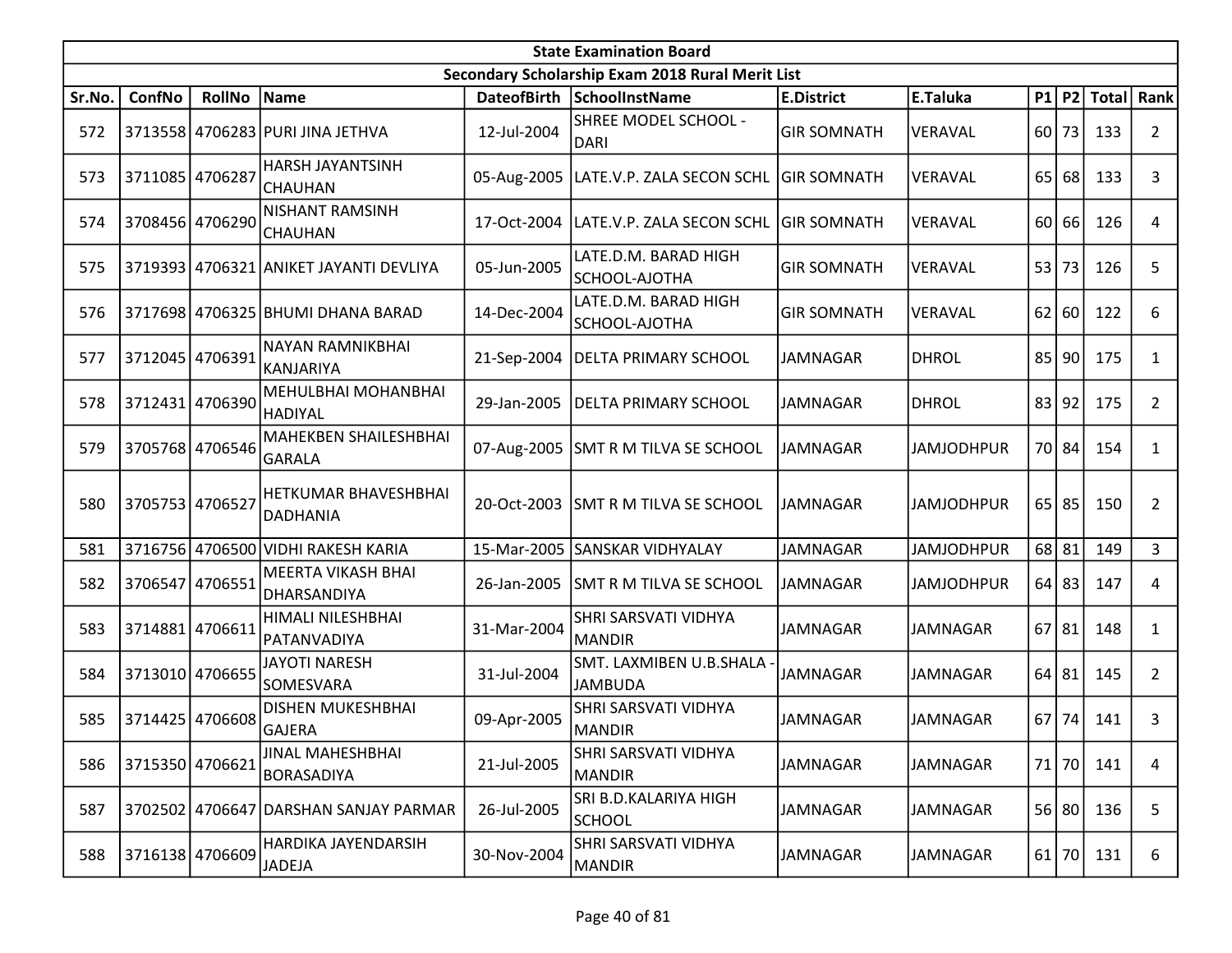|        | <b>State Examination Board</b> |                 |                                              |             |                                                         |                   |                 |    |           |             |                |  |  |
|--------|--------------------------------|-----------------|----------------------------------------------|-------------|---------------------------------------------------------|-------------------|-----------------|----|-----------|-------------|----------------|--|--|
|        |                                |                 |                                              |             | Secondary Scholarship Exam 2018 Rural Merit List        |                   |                 |    |           |             |                |  |  |
| Sr.No. | ConfNo                         | <b>RollNo</b>   | Name                                         |             | DateofBirth SchoolInstName                              | <b>E.District</b> | E.Taluka        |    |           | P1 P2 Total | Rank           |  |  |
| 589    | 3715486 4706627                |                 | <b>KRISH ARVINDBHAI</b><br>BHANDERI          | 11-May-2005 | SHRI SARSVATI VIDHYA<br><b>MANDIR</b>                   | <b>JAMNAGAR</b>   | <b>JAMNAGAR</b> |    | 57 74     | 131         | 7              |  |  |
| 590    | 3715635 4706607                |                 | <b>DHRUVI MAHESHBHAI</b><br><b>DUDHAGARA</b> | 12-Feb-2005 | SHRI SARSVATI VIDHYA<br><b>MANDIR</b>                   | <b>JAMNAGAR</b>   | <b>JAMNAGAR</b> | 51 | 72        | 123         | 8              |  |  |
| 591    |                                |                 | 3717381 4706615 JAY LAVJIBHAI PEDHADIYA      | 04-Jul-2004 | <b>SHRI SARSVATI VIDHYA</b><br><b>MANDIR</b>            | JAMNAGAR          | <b>JAMNAGAR</b> | 47 | 74        | 121         | 9              |  |  |
| 592    |                                |                 | 3715220 4706601 ANISH VIRAMBHAI PARMAR       | 23-May-2005 | SHRI SARSVATI VIDHYA<br><b>MANDIR</b>                   | <b>JAMNAGAR</b>   | <b>JAMNAGAR</b> | 52 | 67        | 119         | 10             |  |  |
| 593    | 3709087                        |                 | 4706832 MADHVI RAMNIK GOHEL                  | 14-Jun-2005 | <b>SHRI HIRAMAN HIGH</b><br><b>SCHOOL</b>               | <b>JAMNAGAR</b>   | <b>JODIYA</b>   | 61 | 71        | 132         | $\mathbf{1}$   |  |  |
| 594    |                                |                 | 3709146 4706831 DEVSHI SURA TOYATA           | 10-Nov-2004 | SHRI HIRAMAN HIGH<br><b>SCHOOL</b>                      | JAMNAGAR          | <b>JODIYA</b>   | 47 | 52        | 99          | $\overline{2}$ |  |  |
| 595    | 3701478 4706847                |                 | JEELKUMAR HARESHBHAI<br>PATEL                | 07-Feb-2005 | <b>SHREE VIDHYADEEP</b><br>SHEKSHANIK SANKUL-<br>LALPUR | JAMNAGAR          | <b>LALPUR</b>   | 67 | 81        | 148         | 1              |  |  |
| 596    |                                | 3716438 4706848 | SHRUTI RAMESHBHAI<br><b>DOBARIYA</b>         | 13-Jan-2005 | <b>SHRI VIVEKANAND</b><br><b>SECONDARY SCHOOL</b>       | <b>JAMNAGAR</b>   | <b>LALPUR</b>   | 68 | 79        | 147         | $\overline{2}$ |  |  |
| 597    |                                |                 | 3705008 4706836 KIRAN GOVINDBHAI JOGAL       | 14-Oct-2004 | SMT P.M.BG HIGH SCHOOL                                  | <b>JAMNAGAR</b>   | <b>LALPUR</b>   | 66 | 68        | 134         | 3              |  |  |
| 598    | 3700309                        |                 | 4706846   ARYA SURESH PRAJAPATI              | 01-Jul-2005 | <b>SHREE VIDHYADEEP</b><br>SHEKSHANIK SANKUL-<br>LALPUR | <b>JAMNAGAR</b>   | <b>LALPUR</b>   | 47 | 58        | 105         | 4              |  |  |
| 599    | 3712031 4706852                |                 | ANKITGIRI ARVINGIRI<br><b>GUAVSAVAMI</b>     | 15-Mar-2005 | MADHAV PRI SCHOOL PVT                                   | <b>JUNAGADH</b>   | <b>BHESAN</b>   | 63 | 78        | 141         | $\mathbf{1}$   |  |  |
| 600    |                                | 3714264 4706882 | <b>MANTHAN VIJAYBHAI</b><br><b>USADAD</b>    | 18-Apr-2005 | MADHAV PRI SCHOOL PVT                                   | JUNAGADH          | <b>BHESAN</b>   |    | $60$   80 | 140         | $\overline{2}$ |  |  |
| 601    |                                |                 | 3700489 4706955 KENISHA MANSING MORI         | 06-Jul-2005 | M.J. BABARIYA HIGH<br><b>SCHOOL ZALANSAR</b>            | JUNAGADH          | <b>JUNAGADH</b> |    | 77 81     | 158         | 1              |  |  |
| 602    | 3700547                        | 4706957         | <b>NEHA NANUGIRI</b><br>APARANATHI           | 03-Feb-2005 | M.J. BABARIYA HIGH<br><b>SCHOOL ZALANSAR</b>            | <b>JUNAGADH</b>   | <b>JUNAGADH</b> |    | 73 79     | 152         | $\overline{2}$ |  |  |
| 603    |                                | 3700606 4706956 | MIRVABEN VINODBHAI<br><b>KORAT</b>           | 14-Sep-2005 | M.J. BABARIYA HIGH<br><b>SCHOOL ZALANSAR</b>            | JUNAGADH          | <b>JUNAGADH</b> |    | 70 81     | 151         | 3              |  |  |
| 604    |                                |                 | 3707284 4706978 MEET SANJAYBHAI DUDHAT       | 13-Sep-2004 | <b>VISHV GRAM VIDHYAPIDH</b><br>PVT                     | JUNAGADH          | <b>JUNAGADH</b> |    | 60 82     | 142         | 4              |  |  |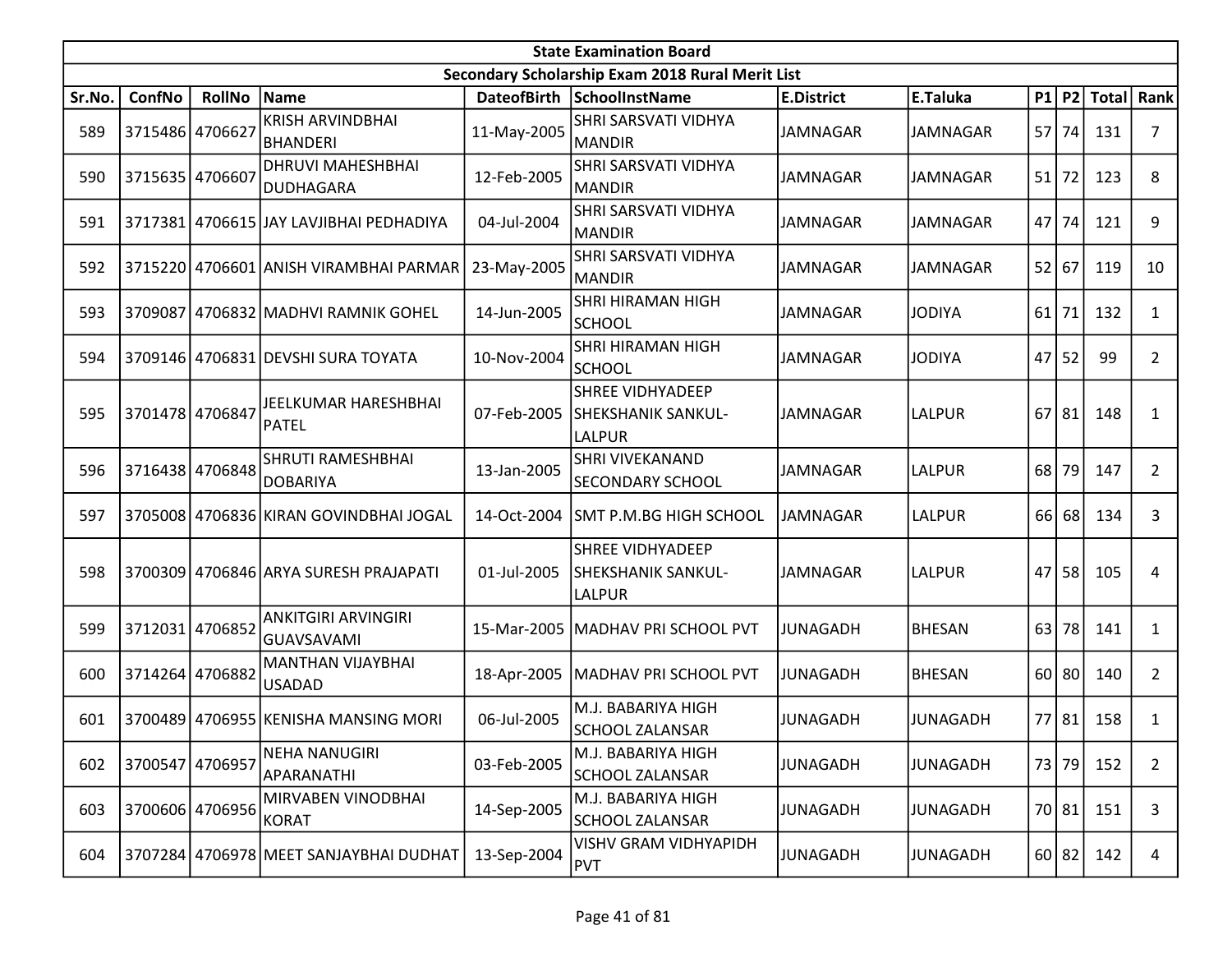|        | <b>State Examination Board</b><br>Secondary Scholarship Exam 2018 Rural Merit List |                 |                                          |                    |                                             |                   |                         |           |         |       |                |  |  |
|--------|------------------------------------------------------------------------------------|-----------------|------------------------------------------|--------------------|---------------------------------------------|-------------------|-------------------------|-----------|---------|-------|----------------|--|--|
|        |                                                                                    |                 |                                          |                    |                                             |                   |                         |           |         |       |                |  |  |
| Sr.No. | ConfNo                                                                             | <b>RollNo</b>   | Name                                     | <b>DateofBirth</b> | SchoolInstName                              | <b>E.District</b> | E.Taluka                |           | P1 P2   | Total | Rank           |  |  |
| 605    |                                                                                    | 3714413 4707262 | PRAVINA MANOJ<br><b>CHHELAVADA</b>       |                    | 09-Sep-2004 SHREE KANYA VIDHYALAYA          | <b>JUNAGADH</b>   | <b>KESHOD</b>           | 56        | 63      | 119   | 1              |  |  |
| 606    |                                                                                    |                 | 3702225   4707253   MAULIK DINESH BALASH | 17-May-2005        | AIMA SONAL VINAY MANDIR<br><b>HS-KANERI</b> | <b>JUNAGADH</b>   | <b>KESHOD</b>           | <b>56</b> | 51      | 107   | $\overline{2}$ |  |  |
| 607    | 3702257                                                                            |                 | 4707258 SATISH BHIKHA JADAV              | 30-May-2005        | AIMA SONAL VINAY MANDIR<br><b>HS-KANERI</b> | JUNAGADH          | <b>KESHOD</b>           | 38        | 60      | 98    | 3              |  |  |
| 608    | 3702221                                                                            | 4707254         | PRADUMAN PRAVIN<br>MAKKA                 | 08-Jul-2005        | AIMA SONAL VINAY MANDIR<br><b>HS-KANERI</b> | <b>JUNAGADH</b>   | <b>KESHOD</b>           | 39        | 57      | 96    | 4              |  |  |
| 609    |                                                                                    |                 | 3714381 4707377 ANKITA PRATAP KACHHELA   | 17-Aug-2005        | ANKUR PRA SHALA PVT                         | <b>JUNAGADH</b>   | <b>MALIYA HATINA</b>    |           | 49 72   | 121   | $\mathbf{1}$   |  |  |
| 610    | 3714414                                                                            |                 | 4707386 MANASI NATHABHAI KHER            | 15-Aug-2005        | ANKUR PRA SHALA PVT                         | JUNAGADH          | <b>MALIYA HATINA</b>    | 49        | 68      | 117   | $\overline{2}$ |  |  |
| 611    |                                                                                    |                 | 3714314 4707384 KHUSHI KANJIBHAI MORI    | 08-Feb-2005        | ANKUR PRA SHALA PVT                         | <b>JUNAGADH</b>   | MALIYA HATINA 60 53     |           |         | 113   | 3              |  |  |
| 612    |                                                                                    |                 | 3713687 4707383 JAYDIP PRAVIN VADHIYA    | 21-Oct-2004        | <b>ANKUR PRA SHALA PVT</b>                  | JUNAGADH          | MALIYA HATINA 58 53     |           |         | 111   | 4              |  |  |
| 613    |                                                                                    |                 | 3714369 4707396 VIRAL HAJABHAI PARAMAR   |                    | 09-May-2005 ANKUR PRA SHALA PVT             | <b>JUNAGADH</b>   | MALIYA HATINA   43   60 |           |         | 103   | 5              |  |  |
| 614    | 3714407                                                                            |                 | 4707389 NIKITA DILIPBHAI DAYATAR         | 24-Dec-2004        | ANKUR PRA SHALA PVT                         | <b>JUNAGADH</b>   | <b>MALIYA HATINA</b>    |           | 44 57   | 101   | 6              |  |  |
| 615    | 3701387                                                                            | 4707413         | PRIYANKA KANTIBHAI<br><b>CHAVDA</b>      | 28-Aug-2005        | MADHYAMIK SHALA-<br>CHIKHALODRA             | JUNAGADH          | MANAVADAR               | 51        | 66      | 117   | 1              |  |  |
| 616    |                                                                                    | 3712731 4707418 | DISHABEN BHAVESHBHAI<br>PARMAR           | 23-Feb-2005        | SHRI NAVYUG VINAY<br>MANDIR-NANADIYA        | <b>JUNAGADH</b>   | <b>MANAVADAR</b>        |           | $56$ 56 | 112   | $\overline{2}$ |  |  |
| 617    |                                                                                    | 3710046 4707473 | KAMLESH DHAIYABHAI<br>KODIYATAR          | 14-Nov-2004        | DR.R.D. GARDI HIGH<br>SCHOOL-DIVASA         | <b>JUNAGADH</b>   | <b>MANGROL</b>          | 74        | 72      | 146   | $\mathbf{1}$   |  |  |
| 618    |                                                                                    | 3708263 4707496 | SHREYA BHANABHAI<br>PARMAR               | 25-Jul-2005        | PARISHRAM MADHYAMIK<br><b>SHALA</b>         | <b>JUNAGADH</b>   | <b>MANGROL</b>          | 69 67     |         | 136   | $\overline{2}$ |  |  |
| 619    |                                                                                    |                 | 3708753 4707497 VIDISHA VARAJANG PITHIYA | 20-Jan-2005        | PARISHRAM MADHYAMIK<br><b>SHALA</b>         | <b>JUNAGADH</b>   | <b>MANGROL</b>          |           | 66 62   | 128   | 3              |  |  |
| 620    |                                                                                    | 3708232 4707482 | DIPUBA RAJENDRASINGH<br>CHUDASMA         | 26-Jul-2003        | PARISHRAM MADHYAMIK<br><b>SHALA</b>         | <b>JUNAGADH</b>   | <b>MANGROL</b>          |           | 61 64   | 125   | 4              |  |  |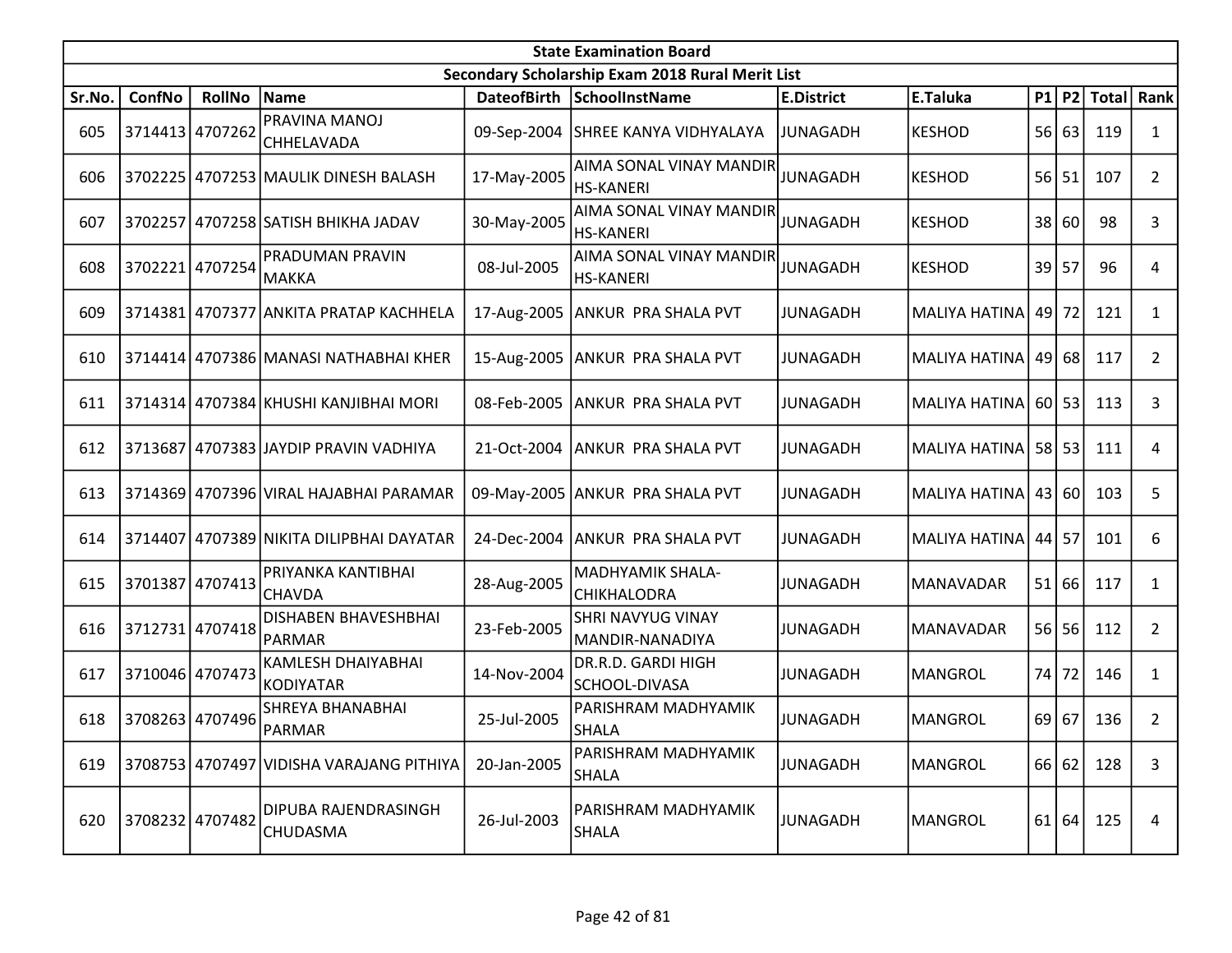|        | <b>State Examination Board</b> |                 |                                             |             |                                                       |                   |                 |       |           |               |                |  |  |
|--------|--------------------------------|-----------------|---------------------------------------------|-------------|-------------------------------------------------------|-------------------|-----------------|-------|-----------|---------------|----------------|--|--|
|        |                                |                 |                                             |             | Secondary Scholarship Exam 2018 Rural Merit List      |                   |                 |       |           |               |                |  |  |
| Sr.No. | <b>ConfNo</b>                  | <b>RollNo</b>   | Name                                        |             | DateofBirth SchoolInstName                            | <b>E.District</b> | E.Taluka        | P1    |           | P2 Total Rank |                |  |  |
| 621    |                                | 3707824 4707553 | JAYSHREE PRAFUL BHAI<br>KHUNT               | 28-May-2005 | SHREE SARASWATI VIDYA<br><b>MANDIR</b>                | <b>JUNAGADH</b>   | MENDARDA        | 52    | 74        | 126           | 1              |  |  |
| 622    | 3707923 4707552                |                 | DUSHYANT DIPAK<br>BAGTHARIYA                | 22-Nov-2004 | SHREE SARASWATI VIDYA<br><b>MANDIR</b>                | <b>JUNAGADH</b>   | MENDARDA        | 54    | 57        | 111           | $\overline{2}$ |  |  |
| 623    |                                |                 | 3713171 4707555 MAMTA JITENDRA SOLANKI      | 27-Jul-2005 | SH SARVODAYA VIDYA HI<br><b>SCHL TIKAR</b>            | <b>JUNAGADH</b>   | <b>VANTHALI</b> | 41    | 42        | 83            | $\mathbf{1}$   |  |  |
| 624    | 3710861                        | 4707557         | <b>HEMANG RAMBHAI</b><br><b>MAKADIYA</b>    | 10-Jun-2005 | SIR P.P.VIDYALAYA-SHAPUR                              | <b>JUNAGADH</b>   | <b>VANTHALI</b> | 36    | 41        | 77            | $\overline{2}$ |  |  |
| 625    | 3711827                        | 4707566         | IRIDDHI RAMESHBHAI<br>MAHESWARI             | 25-Apr-2005 | SARSWATM SANCHALIT<br><b>GIRLS HIGH SCHOOL NALIYA</b> | <b>КАСНСНН</b>    | <b>ABDASA</b>   | 44    | 54        | 98            | 1              |  |  |
| 626    |                                |                 | 3700142 4707577 SANTI RAMJI DAFDA           | 17-Mar-2002 | SHRI GOVERNMENT HIGH<br>SCHOOL, TUNA                  | КАСНСНН           | <b>ANJAR</b>    | 44    | 52        | 96            | 1              |  |  |
| 627    | 3700027                        |                 | 4707576 SANTI GANGA HUMBAL                  | 27-Mar-2004 | SHRI GOVERNMENT HIGH<br>SCHOOL, TUNA                  | КАСНСНН           | <b>ANJAR</b>    | 48    | 47        | 95            | $\overline{2}$ |  |  |
| 628    | 3706217                        | 4707603         | <b>DEVRAJ PACHANBHAI</b><br>VARCHAND        | 01-Jun-2004 | <b>GOVT HIGHSCHOOL</b><br><b>MOMAYMORA</b>            | КАСНСНН           | <b>BHACHAU</b>  | 74 90 |           | 164           | 1              |  |  |
| 629    |                                |                 | 3700299 4707598 JENSI HARSHADBHAI DARJI     | 25-Jun-2005 | <b>GURUKUL MADHYAMIK</b><br><b>SCHOOL BHACHAU</b>     | KACHCHH           | <b>BHACHAU</b>  | 65    | 84        | 149           | $\overline{2}$ |  |  |
| 630    | 3702987                        |                 | 4707599 RAHI MAHESHKUMAR YOGI               | 18-Sep-2004 | <b>GURUKUL MADHYAMIK</b><br><b>SCHOOL BHACHAU</b>     | КАСНСНН           | <b>BHACHAU</b>  | 68    | 80        | 148           | 3              |  |  |
| 631    |                                |                 | 3719614 4707584 KHUSHI SANJAYBHAI PATEL     | 21-Oct-2004 | LAKADIA KELVANI MANDAL<br><b>HIGH SCHOOL</b>          | <b>КАСНСНН</b>    | <b>BHACHAU</b>  | 56    | 71        | 127           | 4              |  |  |
| 632    |                                |                 | 3706189 4707607 NITA VELA MANVAR            | 29-Aug-2004 | <b>GOVT HIGHSCHOOL</b><br><b>MOMAYMORA</b>            | КАСНСНН           | <b>BHACHAU</b>  | 49    | 73        | 122           | 5              |  |  |
| 633    |                                | 3703872 4707586 | AARATI BHARATBHAI<br><b>THAKKAR</b>         | 10-Apr-2005 | MODEL DAY SCHOOL                                      | КАСНСНН           | <b>BHACHAU</b>  | 56 64 |           | 120           | 6              |  |  |
| 634    |                                |                 | 3712524 4707616 DHANJI JIVA RABARI          |             | 14-Mar-2004   VIVEKANAND HIGH SCHOOL   KACHCHH        |                   | <b>BHUJ</b>     |       |           | 67 70 137     | 1              |  |  |
| 635    | 3703146 4707713                |                 | KASHYAPGIRI<br><b>BHUPENDRAGIRI GOSWAMI</b> | 06-Oct-2004 | M.S.V.HIGH SCHOOL                                     | KACHCHH           | <b>BHUJ</b>     |       | 59 73     | 132           | $\overline{2}$ |  |  |
| 636    | 3707379                        | 500834          | NEHABEN KARAMSHIBHAI<br><b>AYAR</b>         | 15-Jan-2005 | SWAMINARAYAN GURUKUL<br><b>BHUJODI</b>                | КАСНСНН           | BHUJ            |       | $61$   70 | 131           | 3              |  |  |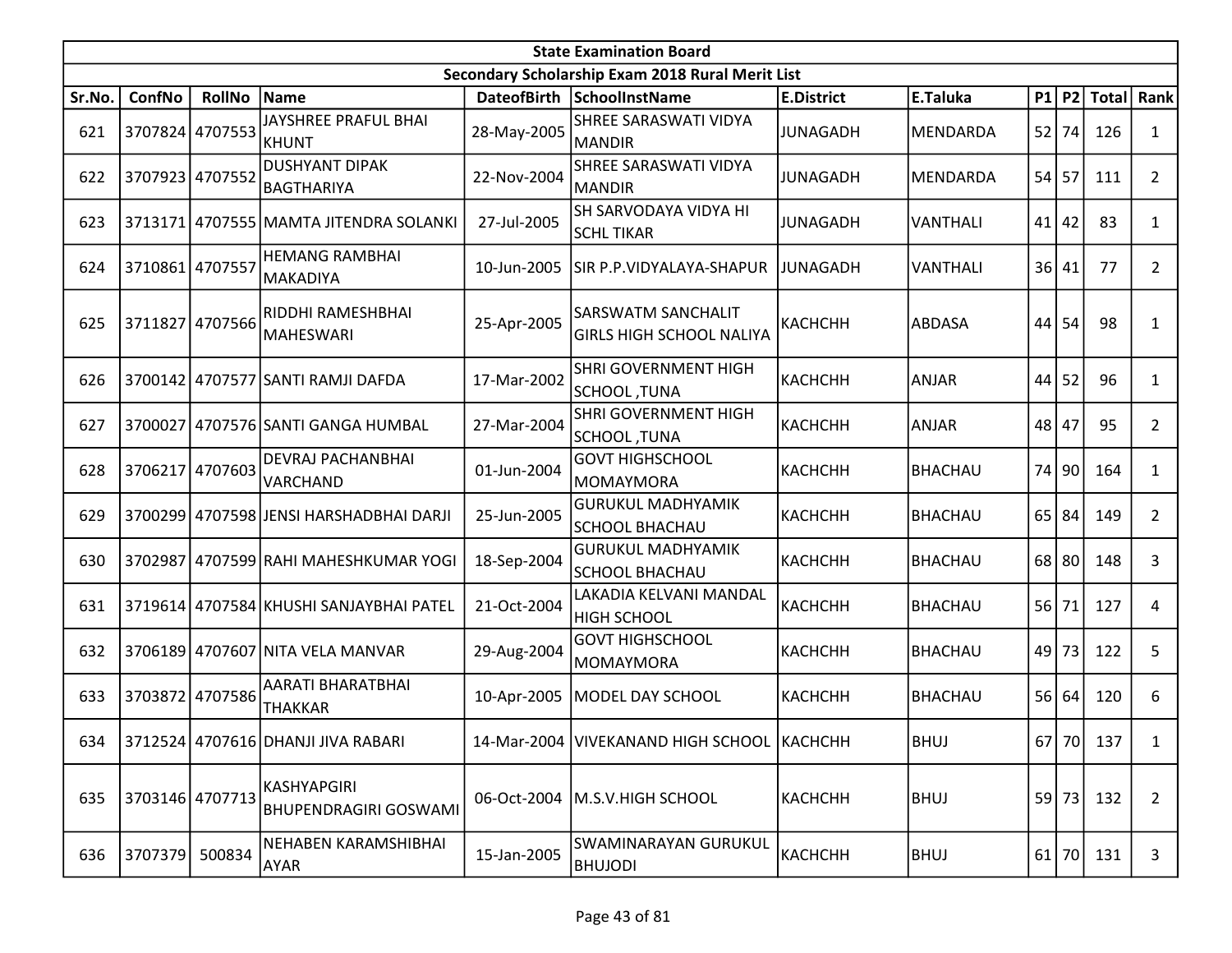|        | <b>State Examination Board</b> |                 |                                               |                    |                                                  |                   |                 |           |       |              |                |  |  |
|--------|--------------------------------|-----------------|-----------------------------------------------|--------------------|--------------------------------------------------|-------------------|-----------------|-----------|-------|--------------|----------------|--|--|
|        |                                |                 |                                               |                    | Secondary Scholarship Exam 2018 Rural Merit List |                   |                 |           |       |              |                |  |  |
| Sr.No. | ConfNo                         | <b>RollNo</b>   | Name                                          | <b>DateofBirth</b> | SchoolInstName                                   | <b>E.District</b> | E.Taluka        |           | P1 P2 | <b>Total</b> | Rank           |  |  |
| 637    |                                | 3707359 4707636 | SHRADHDHA RADHUBHAI<br> AHIR                  | 28-May-2005        | SWAMINARAYAN GURUKUL<br><b>BHUJODI</b>           | КАСНСНН           | <b>BHUJ</b>     | 60 l      | 69    | 129          | 4              |  |  |
| 638    |                                | 3711706 4707614 | AJABHAI LADHABHAI<br>RABARI                   | 15-Jul-1998        | <b>VIVEKANAND HIGH SCHOOL KACHCHH</b>            |                   | <b>BHUJ</b>     | 59        | 68    | 127          | 5              |  |  |
| 639    |                                |                 | 3707342 4707633 PAYAL SAMBHU JARU             | 20-Oct-2004        | SWAMINARAYAN GURUKUL<br><b>BHUJODI</b>           | Ікаснснн          | <b>BHUJ</b>     | 55        | 67    | 122          | 6              |  |  |
| 640    |                                | 3706186 4707705 | SOHILKHAN DOLATKHAN<br><b>BALOCH</b>          | 06-Aug-2005        | <b>GOV HIGH SCHOOL</b><br><b>DAHISARA</b>        | KACHCHH           | <b>BHUJ</b>     | 59        | 62    | 121          | $\overline{7}$ |  |  |
| 641    |                                |                 | 3704698 4707623 LAXMI BAVA FAFAL              | 20-Nov-2004        | VIVEKANAND HIGH SCHOOL                           | KACHCHH           | <b>BHUJ</b>     | <b>56</b> | 63    | 119          | 8              |  |  |
| 642    |                                |                 | 3707392 4707637 SHREE DEVJIBHAI GOYAL         | 20-May-2005        | SWAMINARAYAN GURUKUL<br><b>BHUJODI</b>           | КАСНСНН           | <b>BHUJ</b>     | 48        | 65    | 113          | 9              |  |  |
| 643    |                                | 3703175 4707716 | <b>KRUPALI HITESHBHAI</b><br><b>CHOUTHANI</b> |                    | 06-Oct-2004 M.S.V.HIGH SCHOOL                    | KACHCHH           | <b>BHUJ</b>     | 47        | 64    | 111          | 10             |  |  |
| 644    |                                |                 | 3705636 4707622 KANA NARANBHAI AHIR           |                    | 28-Nov-2004   VIVEKANAND HIGH SCHOOL             | KACHCHH           | <b>BHUJ</b>     | 54        | 57    | 111          | 11             |  |  |
| 645    |                                | 3703201 4707718 | <b>MANSI DIPAKBHAI</b><br><b>CHAUHAN</b>      |                    | 06-Nov-2004 M.S.V.HIGH SCHOOL                    | КАСНСНН           | <b>BHUJ</b>     | 55        | 55    | 110          | 12             |  |  |
| 646    |                                |                 | 3707362 4707632 NANDNI NARSIH CHAD            | 01-Jun-2005        | SWAMINARAYAN GURUKUL<br><b>BHUJODI</b>           | КАСНСНН           | <b>BHUJ</b>     | 60        | 49    | 109          | 13             |  |  |
| 647    | 3707887                        | 4707689         | KRUPALIBA VAKHUBHA<br><b>JADEJA</b>           | 02-Mar-2004        | <b>GOV HIGH SCHOOL</b><br><b>DAHISARA</b>        | KACHCHH           | <b>BHUJ</b>     |           | 43 64 | 107          | 14             |  |  |
| 648    | 3710597 4707815                |                 | SIKANDAR RAMADHAN<br>RAYAMA                   | 01-Jun-2005        | AMIR FAISAL U.B. HIGH<br><b>SCHOOL NARA</b>      | KACHCHH           | <b>LAKHAPAT</b> | 41        | 66    | 107          | $\mathbf{1}$   |  |  |
| 649    |                                |                 | 3710628 4707813 ISMAIL MOD RAYAMA             | 16-Nov-2005        | AMIR FAISAL U.B. HIGH<br><b>SCHOOL NARA</b>      | КАСНСНН           | <b>LAKHAPAT</b> | 45        | 58    | 103          | $\overline{2}$ |  |  |
| 650    |                                |                 | 3713906 4707819 MESHVA KIRTIBHAI THAKOR       |                    | 25-Feb-2005 GOV HIGH SCHOOL RAMPAR KACHCHH       |                   | <b>MANDVI</b>   | 64        | -69   | 133          | $\mathbf{1}$   |  |  |
| 651    |                                |                 | 3717087 4707834 NIKHIL PREMJIBHAI BHARYA      | 19-Jul-2005        | SARASWATAM SANCHALIT<br><b>BADAHS</b>            | КАСНСНН           | <b>MANDVI</b>   |           | 50 73 | 123          | $\overline{2}$ |  |  |
| 652    |                                |                 | 3700508 4707851 UDAY PRAVIN DHORIYA           | 09-May-2005        | <b>GOV HIGH SCHOOL MOTI</b><br><b>RAYAN</b>      | <b>КАСНСНН</b>    | <b>MANDVI</b>   | 54        | 66    | 120          | 3              |  |  |
| 653    |                                | 3718690 4707830 | JANNATBANU IBRAHIM<br>KURESHI                 | 06-Dec-2004        | SARASWATAM SANCHALIT<br><b>BADAHS</b>            | <b>КАСНСНН</b>    | <b>MANDVI</b>   |           | 45 66 | 111          | 4              |  |  |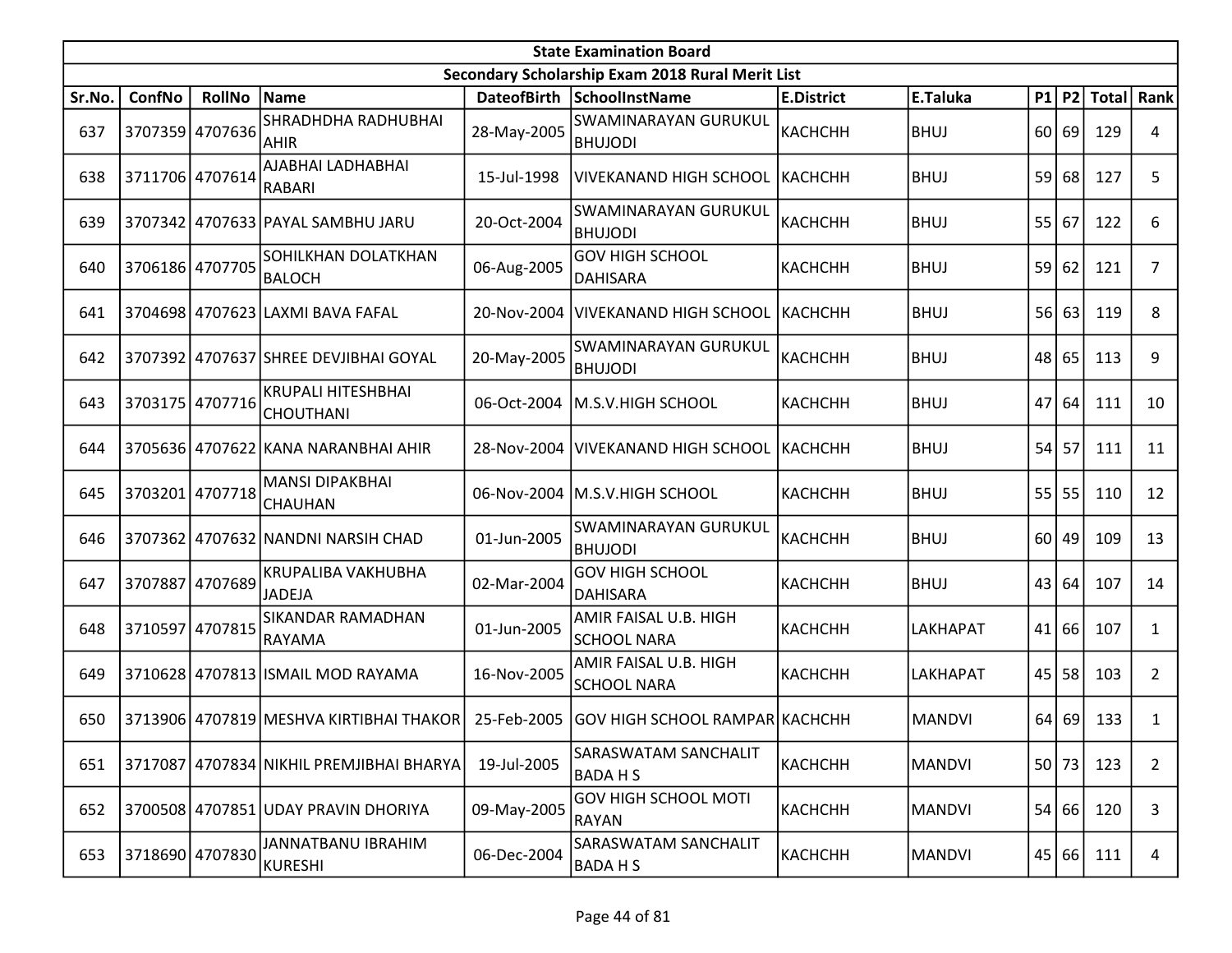|        | <b>State Examination Board</b> |                 |                                                                  |             |                                                  |                   |                   |      |           |             |                |  |  |
|--------|--------------------------------|-----------------|------------------------------------------------------------------|-------------|--------------------------------------------------|-------------------|-------------------|------|-----------|-------------|----------------|--|--|
|        |                                |                 |                                                                  |             | Secondary Scholarship Exam 2018 Rural Merit List |                   |                   |      |           |             |                |  |  |
| Sr.No. | ConfNo                         | <b>RollNo</b>   | Name                                                             |             | DateofBirth SchoolInstName                       | <b>E.District</b> | E.Taluka          |      |           | P1 P2 Total | Rank           |  |  |
| 654    |                                |                 | 3718246 4707852 AKSIN ABDULKADAR NODE                            | 14-Jun-2005 | <b>GOVT. HIGH SCHOOL</b><br><b>DURGAPUR</b>      | KACHCHH           | <b>MANDVI</b>     | 54   | 55        | 109         | 5              |  |  |
| 655    |                                |                 | 3719658 4707833 MOHAN VIRAM GADHAVI                              | 13-Sep-2004 | SARASWATAM SANCHALIT<br><b>BADAHS</b>            | КАСНСНН           | <b>MANDVI</b>     |      | 50 57     | 107         | 6              |  |  |
| 656    |                                |                 | 3703410 4707870 KISHOR HARIBHAI KANANI                           | 20-Feb-2005 | SHREE A.J.S.HIGH SCHOOL<br><b>BHUJPUR</b>        | КАСНСНН           | MUNDRA            | 70   | 78        | 148         | $\mathbf{1}$   |  |  |
| 657    |                                | 3703349 4707878 | TAHESINBANU AASHIF<br><b>KHATRI</b>                              | 08-Aug-2005 | SHREE A.J.S.HIGH SCHOOL<br><b>BHUJPUR</b>        | KACHCHH           | MUNDRA            | 64   | 78        | 142         | $\overline{2}$ |  |  |
| 658    |                                |                 | <b>MOHMMAD TAHIR</b><br>3703364 4707873 MOHMMAD RASHID<br>KHATRI | 23-Jul-2005 | SHREE A.J.S.HIGH SCHOOL<br><b>BHUJPUR</b>        | KACHCHH           | MUNDRA            | 56   | 81        | 137         | 3              |  |  |
| 659    | 3703156 4707877                |                 | <b>SANJAY BHARATBHAI</b><br>PARAMAR                              | 19-Dec-2004 | SHREE A.J.S.HIGH SCHOOL<br><b>BHUJPUR</b>        | КАСНСНН           | MUNDRA            | 70 l | 64        | 134         | 4              |  |  |
| 660    |                                |                 | 3703218 4707868 HIRAL RATAN SAKHRA                               | 20-Mar-2005 | SHREE A.J.S.HIGH SCHOOL<br><b>BHUJPUR</b>        | КАСНСНН           | <b>MUNDRA</b>     | 60   | 69        | 129         | 5              |  |  |
| 661    |                                |                 | 3703186 4707867 GUNJAN VISHNUBHAI PATEL                          | 10-Jan-2004 | SHREE A.J.S.HIGH SCHOOL<br><b>BHUJPUR</b>        | KACHCHH           | MUNDRA            |      | 59 61     | 120         | 6              |  |  |
| 662    |                                | 3708113 4707895 | TARUNABEN NATVARSINH<br><b>SODHA</b>                             | 21-Oct-2004 | PATEL BHIMAJI KESHARA<br>VIDHYALAY               | КАСНСНН           | NAKHATRANA        | 71   | 72        | 143         | 1              |  |  |
| 663    |                                | 3715257 4707903 | DIPAKKUMAR JAYNTILAL<br><b>CHIKANI</b>                           | 08-Aug-2005 | SETH K V HIGH SCHOOL<br>NAKHATRANA               | KACHCHH           | NAKHATRANA        |      | 57 68     | 125         | $\overline{2}$ |  |  |
| 664    |                                |                 | 3711095   4707886 KARAN SHAILESHBHAI DARJI                       | 29-Nov-2004 | PATEL BHIMAJI KESHARA<br><b>VIDHYALAY</b>        | KACHCHH           | NAKHATRANA        |      | 56 67     | 123         | 3              |  |  |
| 665    | 3709825                        | 4707890         | NILESHKUMAR DINESHBHAI<br><b>NAYAK</b>                           | 14-Oct-2002 | PATEL BHIMAJI KESHARA<br><b>VIDHYALAY</b>        | КАСНСНН           | NAKHATRANA        |      | 52 69     | 121         | 4              |  |  |
| 666    |                                |                 | 3711125 4707888 KAVITA RAVJI BHADRU                              | 30-Mar-2004 | PATEL BHIMAJI KESHARA<br>VIDHYALAY               | KACHCHH           | NAKHATRANA        |      | $65$   55 | 120         | 5              |  |  |
| 667    |                                | 3709774 4707882 | DHRUV RAJESHBHAI<br><b>LIMBANI</b>                               | 16-Jun-2005 | PATEL BHIMAJI KESHARA<br>VIDHYALAY               | КАСНСНН           | <b>NAKHATRANA</b> |      |           | 54 56 110   | 6              |  |  |
| 668    |                                |                 | 3720524 4707944 TITHI RAJALKUMAR PATEL                           | 14-Oct-2004 | <b>VIDHUT BOARD VIDHYALAY</b>                    | KHEDA             | <b>GALTESHWAR</b> |      | 67 83     | 150         | $\mathbf{1}$   |  |  |
| 669    |                                | 3705599 4707959 | HETVI SANDEEPBHAI<br><b>UPADHYAY</b>                             | 03-Nov-2004 | SAHJANAND GLOBAL<br>SCHOOL GUJ. MED.             | KHEDA             | <b>GALTESHWAR</b> |      | 68 81     | 149         | $\overline{2}$ |  |  |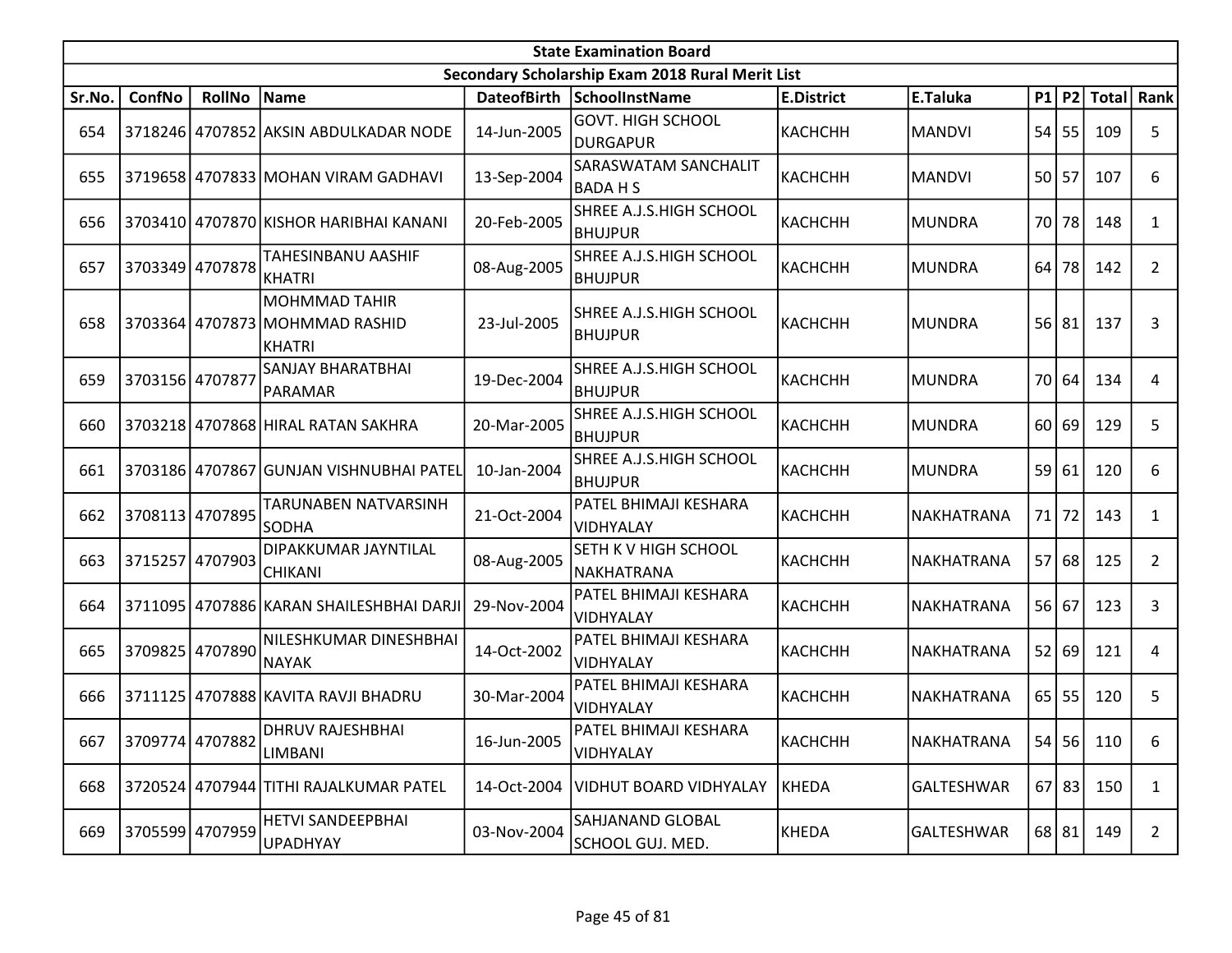|        | <b>State Examination Board</b> |                 |                                                 |             |                                                     |                   |                   |      |           |               |                |  |  |
|--------|--------------------------------|-----------------|-------------------------------------------------|-------------|-----------------------------------------------------|-------------------|-------------------|------|-----------|---------------|----------------|--|--|
|        |                                |                 |                                                 |             | Secondary Scholarship Exam 2018 Rural Merit List    |                   |                   |      |           |               |                |  |  |
| Sr.No. | ConfNo                         | <b>RollNo</b>   | <b>Name</b>                                     |             | DateofBirth SchoolInstName                          | <b>E.District</b> | E.Taluka          |      |           | $P1$ P2 Total | Rank           |  |  |
| 670    |                                | 3720467 4707939 | RACHIT ASHOKBHAI<br>SHARMA                      |             | 19-Sep-2004   VIDHUT BOARD VIDHYALAY                | KHEDA             | GALTESHWAR        | 61 l | 86        | 147           | 3              |  |  |
| 671    |                                | 3705758 4707972 | <b>VRAJ AMITKUMAR</b><br><b>SATHVARA</b>        | 10-May-2005 | SAHJANAND GLOBAL<br>SCHOOL GUJ. MED.                | KHEDA             | <b>GALTESHWAR</b> |      | $54$ 83   | 137           | 4              |  |  |
| 672    |                                |                 | 3705702 4707958 HET SAMIRKUMAR PATEL            | 21-Mar-2005 | <b>SAHJANAND GLOBAL</b><br>SCHOOL GUJ. MED.         | KHEDA             | <b>GALTESHWAR</b> | 61   | 72        | 133           | 5              |  |  |
| 673    |                                |                 | 3712232 4707947 DEV RAKESHBHAI PATEL            | 22-Nov-2004 | <b>JAY JALARAM</b><br>INTERNATIONAL (GUJ            | KHEDA             | <b>GALTESHWAR</b> |      | $49$   82 | 131           | 6              |  |  |
| 674    |                                |                 | 3717189 4708014 VISHAL DIPAKBHAI PATEL          | 03-Jan-2004 | SHREE C N VIDYALAY                                  | KHEDA             | KAPADVANJ         |      | 72 84     | 156           | $\mathbf{1}$   |  |  |
| 675    | 3705747                        | 4707996         | <b>JIGNESHKUMAR</b><br>DAHYABHAI PARMAR         | 01-Mar-2004 | <b>SHREE SHREYAS</b><br>VIDYAMANDIR                 | KHEDA             | <b>KAPADVANJ</b>  | 77   | 75        | 152           | $\overline{2}$ |  |  |
| 676    |                                | 3714292 4708004 | <b>GURUKUMAR</b><br>JIGNESHKUMAR PATEL          |             | 19-Nov-2004 SHREE C N VIDYALAY                      | KHEDA             | KAPADVANJ         | 55   | 84        | 139           | 3              |  |  |
| 677    | 3716152 4708007                |                 | <b>KALPKUMAR</b><br><b>BHADRESHBHAI PANCHAL</b> | 06-Oct-2004 | <b>SHREE C N VIDYALAY</b>                           | KHEDA             | KAPADVANJ         | 62   | 76        | 138           | 4              |  |  |
| 678    | 3715791 4707997                |                 | KUNJA DASHARATHBHAI<br><b>PATEL</b>             | 02-Aug-2005 | <b>SHREE SHREYAS</b><br><b>VIDYAMANDIR</b>          | KHEDA             | KAPADVANJ         | 62   | 73        | 135           | 5              |  |  |
| 679    |                                | 3708587 4707993 | AMISHABEN SURESHBHAI<br><b>PATEL</b>            | 25-Aug-2005 | <b>SHREE SHREYAS</b><br>VIDYAMANDIR                 | KHEDA             | <b>KAPADVANJ</b>  |      | 59 74     | 133           | 6              |  |  |
| 680    |                                | 3700305 4708009 | <b>MANAV DHARMENDRABHAI</b><br>SONI             | 18-Aug-2004 | SHREE C N VIDYALAY                                  | KHEDA             | KAPADVANJ         |      | $60$   71 | 131           | $\overline{7}$ |  |  |
| 681    |                                | 3705775 4708002 | <b>VIJAYKUMAR MANHARBHAI</b><br>PARMAR          | 21-Dec-2004 | <b>SHREE SHREYAS</b><br>VIDYAMANDIR                 | KHEDA             | <b>KAPADVANJ</b>  | 65   | 65        | 130           | 8              |  |  |
| 682    |                                |                 | 3713156 4708047 JAY PUNAMCHAND PATEL            | 12-Jan-2005 | SRI. SARASWATI MANDIR                               | <b>KHEDA</b>      | <b>KATHLAL</b>    |      | $62$   87 | 149           | 1              |  |  |
| 683    |                                |                 | 3718850 4708050 HET PRAVINBHAI PATEL            | 03-Aug-2005 | <b>SHREE G H PATEL HIGH</b><br><b>SCHOOL- BIDAJ</b> | KHEDA             | <b>KHEDA</b>      |      | 63 69     | 132           | $\mathbf{1}$   |  |  |
| 684    | 3718866 4708055                |                 | RANJANBEN GOPALBHAI<br><b>TADAVI</b>            | 03-Oct-2004 | SHREE G H PATEL HIGH<br><b>SCHOOL- BIDAJ</b>        | KHEDA             | <b>KHEDA</b>      |      | 56 62     | 118           | $\overline{2}$ |  |  |
| 685    |                                | 3718878 4708056 | SHRATHVI SAILESHBHAI<br><b>PATEL</b>            | 02-May-2005 | SHREE G H PATEL HIGH<br><b>SCHOOL-BIDAJ</b>         | KHEDA             | <b>KHEDA</b>      |      | 57 59     | 116           | 3              |  |  |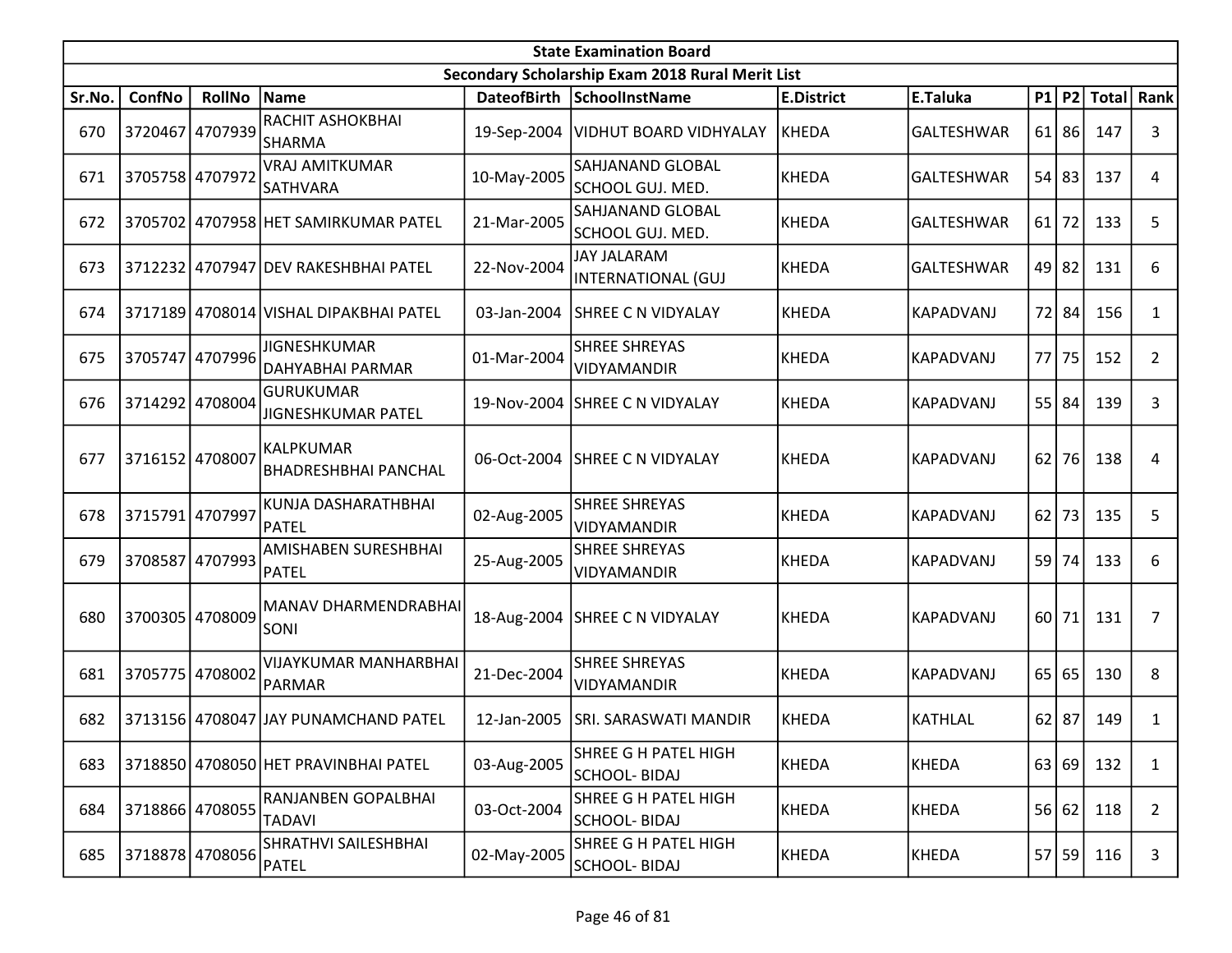|        | <b>State Examination Board</b> |                 |                                              |                    |                                                     |                   |                   |    |           |              |                |  |  |
|--------|--------------------------------|-----------------|----------------------------------------------|--------------------|-----------------------------------------------------|-------------------|-------------------|----|-----------|--------------|----------------|--|--|
|        |                                |                 |                                              |                    | Secondary Scholarship Exam 2018 Rural Merit List    |                   |                   |    |           |              |                |  |  |
| Sr.No. | <b>ConfNo</b>                  | <b>RollNo</b>   | <b>Name</b>                                  | <b>DateofBirth</b> | <b>SchoolInstName</b>                               | <b>E.District</b> | E.Taluka          |    | $P1$ $P2$ | <b>Total</b> | Rank           |  |  |
| 686    |                                | 3718860 4708054 | RADHIKABEN<br>MAHENDRASINH SOLANKI           | 24-Apr-2005        | SHREE G H PATEL HIGH<br><b>SCHOOL- BIDAJ</b>        | KHEDA             | <b>KHEDA</b>      |    | 50 59     | 109          | 4              |  |  |
| 687    | 3711437 4708092                |                 | POOJABEN VINUBHAI<br>CHAUHAN                 | 21-Oct-2004        | SARVODAY VIDYA MANDIR,<br>MODAJ.                    | KHEDA             | MAHEMDAVAD        |    | $61$   61 | 122          | 1              |  |  |
| 688    |                                | 3711392 4708100 | SMITABEN ASHOKBHAI<br><b>VALMIKI</b>         | 24-Oct-2004        | SARVODAY VIDYA MANDIR,<br>MODAJ.                    | KHEDA             | MAHEMDAVAD        |    | 52 61     | 113          | $\overline{2}$ |  |  |
| 689    | 3717577                        | 4708091         | PANKAJKUMAR<br>RAJENDRABHAI CHAUHAN          | 15-Sep-2004        | SARVODAY VIDYA MANDIR,<br>MODAJ.                    | KHEDA             | MAHEMDAVAD        |    | 53 57     | 110          | 3              |  |  |
| 690    | 3711605                        | 4708083         | KAJALBEN SANKARBHAI<br><b>CHAUHAN</b>        | 02-Nov-2004        | SARVODAY VIDYA MANDIR,<br>MODAJ.                    | KHEDA             | MAHEMDAVAD        |    | 50 46     | 96           | 4              |  |  |
| 691    |                                | 3717729 4708102 | TUSHARKUMAR VINUBHAI<br><b>CHAUHAN</b>       | 22-May-2005        | SARVODAY VIDYA MANDIR,<br>MODAJ.                    | KHEDA             | MAHEMDAVAD        | 41 | 55        | 96           | 5              |  |  |
| 692    |                                | 3715820 4708084 | KAMLESHKUMAR<br><b>BHARATBHAI RAVAD</b>      | 23-Oct-2004        | SARVODAY VIDYA MANDIR,<br>MODAJ.                    | KHEDA             | <b>MAHEMDAVAD</b> | 45 | 49        | 94           | 6              |  |  |
| 693    |                                | 3713012 4708074 | <b>ARTIBEN DILIPSINH</b><br><b>CHAUHAN</b>   | 28-Oct-2004        | SARVODAY VIDYA MANDIR,<br>MODAJ.                    | KHEDA             | MAHEMDAVAD        | 41 | 48        | 89           | 7              |  |  |
| 694    |                                | 3712938 4708088 | <b>KOMALBEN GANPATSINH</b><br><b>CHAUHAN</b> | 30-Nov-2004        | SARVODAY VIDYA MANDIR,<br>MODAJ.                    | KHEDA             | MAHEMDAVAD        |    | 48 41     | 89           | 8              |  |  |
| 695    |                                | 3712766 4708120 | ANITABEN MAGANBHAI<br><b>GOHEL</b>           | 02-Nov-2004        | <b>GOVERNMENT SECONDARY</b><br>SCHOOL-MANGALPUR     | KHEDA             | <b>MAHUDHA</b>    | 61 | 80        | 141          | 1              |  |  |
| 696    |                                | 3700983 4708113 | <b>AYESHABEN SIRAJBHAI</b><br><b>MANSURI</b> | 22-Oct-2004        | M.K.PATEL HIGH SCHOOL &<br><b>B.B.PATEL</b>         | KHEDA             | <b>MAHUDHA</b>    | 59 | 77        | 136          | $\overline{2}$ |  |  |
| 697    | 3712779                        | 4708121         | HARDIKKUMAR BABUBHAI<br><b>BHOJANI</b>       | 05-Nov-2004        | <b>GOVERNMENT SECONDARY</b><br>SCHOOL-MANGALPUR     | KHEDA             | <b>MAHUDHA</b>    | 37 | 83        | 120          | 3              |  |  |
| 698    | 3705333 4708115                |                 | PALLAVIBEN<br>SURESHKUMAR TALPADA            | 25-Jul-2004        | M.K.PATEL HIGH SCHOOL &<br><b>B.B.PATEL</b>         | KHEDA             | <b>MAHUDHA</b>    |    | $41$   77 | 118          | $\overline{4}$ |  |  |
| 699    |                                | 3720510 4708132 | NILESHKUMAR ROHITBHAI<br><b>SOLANKI</b>      | 16-Jun-2005        | <b>C.H&amp;M.S MITHAIWALA</b><br><b>HIGH SCHOOL</b> | KHEDA             | <b>MATAR</b>      | 64 | 50        | 114          | $\mathbf{1}$   |  |  |
| 700    |                                | 3704472 4708131 | TAUHIDMOH NAJIMMOH<br>MALEK                  | 20-Dec-2004        | <b>SHREE SARVODAY</b><br><b>MADHYAMIK SHALA</b>     | KHEDA             | <b>MATAR</b>      |    | 60 44     | 104          | $\overline{2}$ |  |  |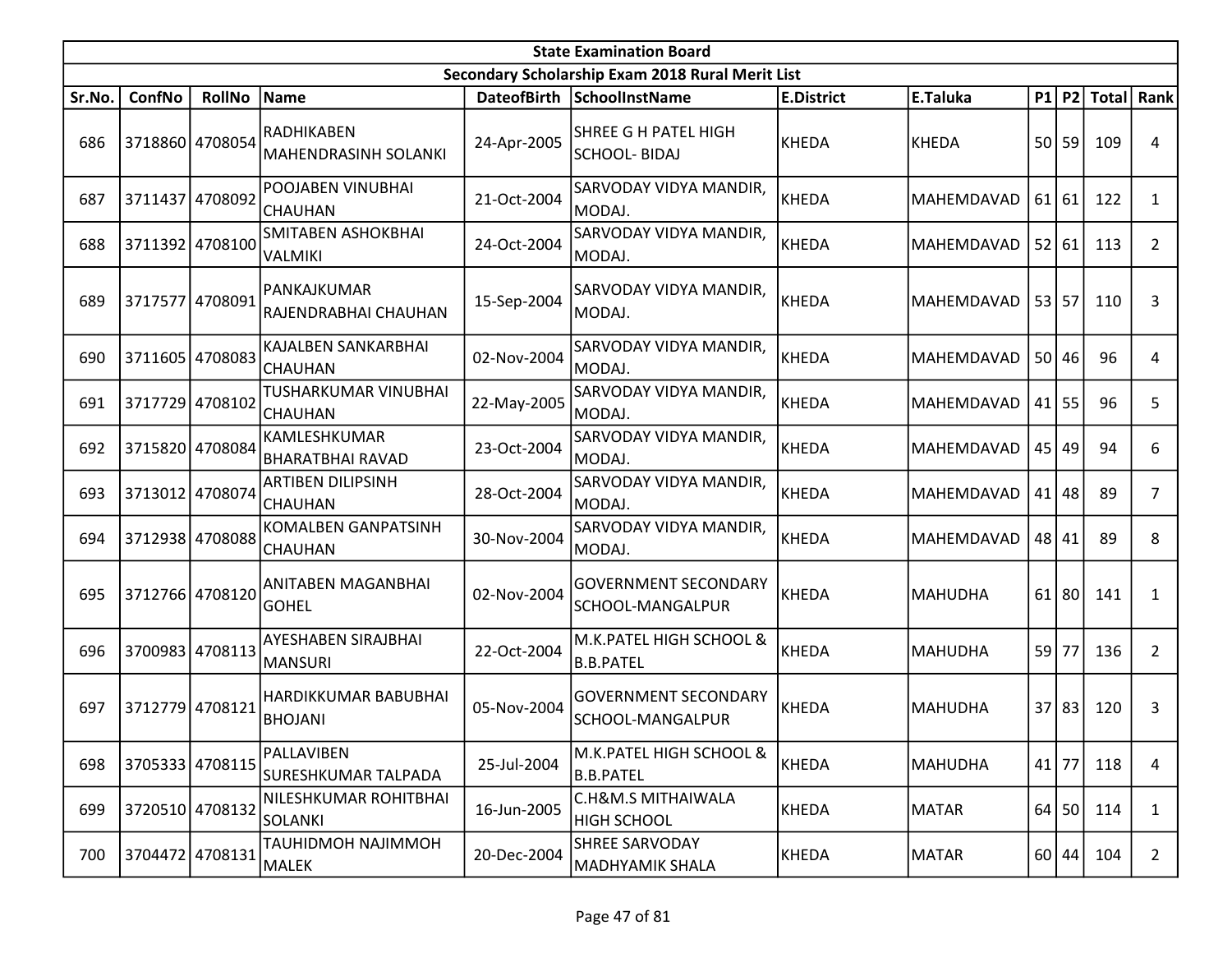|        | <b>State Examination Board</b> |                 |                                               |             |                                                  |                   |                |                 |           |              |                |  |  |
|--------|--------------------------------|-----------------|-----------------------------------------------|-------------|--------------------------------------------------|-------------------|----------------|-----------------|-----------|--------------|----------------|--|--|
|        |                                |                 |                                               |             | Secondary Scholarship Exam 2018 Rural Merit List |                   |                |                 |           |              |                |  |  |
| Sr.No. | ConfNo                         | <b>RollNo</b>   | Name                                          |             | DateofBirth SchoolInstName                       | <b>E.District</b> | E.Taluka       |                 | P1 P2     | <b>Total</b> | Rank           |  |  |
| 701    |                                | 3718914 4708136 | PAYALBEN RAMESHBHAI                           |             | 15-Sep-2004 KIRAN VIDYAVIHAR                     | KHEDA             | <b>NADIAD</b>  | 60 l            | 69        | 129          | $\mathbf{1}$   |  |  |
|        |                                |                 | <b>TADPADA</b>                                |             |                                                  |                   |                |                 |           |              |                |  |  |
| 702    |                                | 3718909 4708134 | <b>DISHABEN VIJAYSINH</b><br>PARMAR           |             | 04-May-2005 KIRAN VIDYAVIHAR                     | KHEDA             | <b>NADIAD</b>  | 46              | 77        | 123          | $\overline{2}$ |  |  |
| 703    |                                | 3719279 4708162 | ARYANKUMAR BHARATBHAI<br><b>CHAVDA</b>        | 01-Jul-2005 | SHRI LAXMINARAYAN HIGH<br><b>SCHOOL</b>          | KHEDA             | <b>NADIAD</b>  | 56              | 56        | 112          | 3              |  |  |
| 704    | 3718911                        | 4708133         | AAFRINBANU IRSHADKHAN<br><b>PATHAN</b>        | 08-Jun-2005 | KIRAN VIDYAVIHAR                                 | KHEDA             | <b>NADIAD</b>  | 42              | 62        | 104          | 4              |  |  |
| 705    |                                | 3718917 4708135 | DIVYABEN MUKESHBHAI<br><b>PARMAR</b>          | 13-Jul-2004 | KIRAN VIDYAVIHAR                                 | KHEDA             | <b>NADIAD</b>  | 37              | 60        | 97           | 5              |  |  |
| 706    |                                | 3718724 4708140 | <b>ARYAN KIRTIKUMAR</b><br><b>BHRAMBHATT</b>  | 10-Mar-2005 | BHARAT HIGHSCHOOL                                | KHEDA             | <b>NADIAD</b>  | 35              | 57        | 92           | 6              |  |  |
| 707    |                                | 3718680 4708160 | VISHALBHAI MAHESHBHAI<br><b>PARMAR</b>        |             | 12-Apr-2005   BHARAT HIGHSCHOOL                  | <b>KHEDA</b>      | <b>NADIAD</b>  | 42              | 48        | 90           | 7              |  |  |
| 708    |                                | 3714332 4708139 | SWAYAM JIGARKUMAR<br><b>SHAH</b>              | 27-Jun-2005 | MOTHER CARE P.S.                                 | KHEDA             | <b>NADIAD</b>  | 37 <sup>1</sup> | 52        | 89           | 8              |  |  |
| 709    | 3718918 4708137                |                 | URVISHABEN MAHESHBHAI<br><b>ROHIT</b>         | 30-Jul-2005 | KIRAN VIDYAVIHAR                                 | KHEDA             | <b>NADIAD</b>  | 47              | 42        | 89           | 9              |  |  |
| 710    | 3718551                        | 4708153         | MOHAMADSHAFIL<br>SAMIRHUSASEN SHEKH           | 06-Dec-2004 | <b>BHARAT HIGHSCHOOL</b>                         | KHEDA             | <b>NADIAD</b>  | 38              | 46        | 84           | 10             |  |  |
| 711    |                                |                 | 3715429 4708189 ESHA PRITESHBHAI SEVAK        | 09-Apr-2005 | <b>G.N.SCHOOL OF SCIENCE</b>                     | KHEDA             | <b>THASARA</b> |                 | $54$ 71   | 125          | $\mathbf{1}$   |  |  |
| 712    |                                | 3715525 4708191 | PRUTHVI KALPESHBHAI<br><b>SOLANKI</b>         | 13-Oct-2004 | <b>G.N.SCHOOL OF SCIENCE</b>                     | KHEDA             | <b>THASARA</b> | 47              | 66        | 113          | $\overline{2}$ |  |  |
| 713    |                                | 3715476 4708190 | FARZANA AAIYUBBHAI<br>SHAIKH                  | 31-Dec-2003 | <b>G.N.SCHOOL OF SCIENCE</b>                     | KHEDA             | <b>THASARA</b> | 49              | 56        | 105          | 3              |  |  |
| 714    |                                |                 | 3720237 4708188 DARSH RUPESHBHAI KALANI       |             | 28-Sep-2004 G.N.SCHOOL OF SCIENCE                | KHEDA             | <b>THASARA</b> |                 | 43 60     | 103          | 4              |  |  |
| 715    |                                | 3720219 4708193 | <b>VRAJKUMAR HEMANTBHAI</b><br><b>BHATIYA</b> |             | 07-Sep-2004 G.N.SCHOOL OF SCIENCE                | KHEDA             | <b>THASARA</b> |                 | 35 56     | 91           | 5              |  |  |
| 716    | 3713997                        | 4708192         | SAHITABEN AJAYBHAI<br>PANDIYA                 | 24-Oct-2004 | <b>G.N.SCHOOL OF SCIENCE</b>                     | <b>KHEDA</b>      | <b>THASARA</b> |                 | $41$   45 | 86           | 6              |  |  |
| 717    |                                | 3717062 4708203 | SHWETABEN NAVINBHAI<br>PARAMAR                | 10-Feb-2005 | MAHATMA GANDHI VINAY<br><b>MANDIR</b>            | KHEDA             | VASO           |                 | $61$ 78   | 139          | $\mathbf{1}$   |  |  |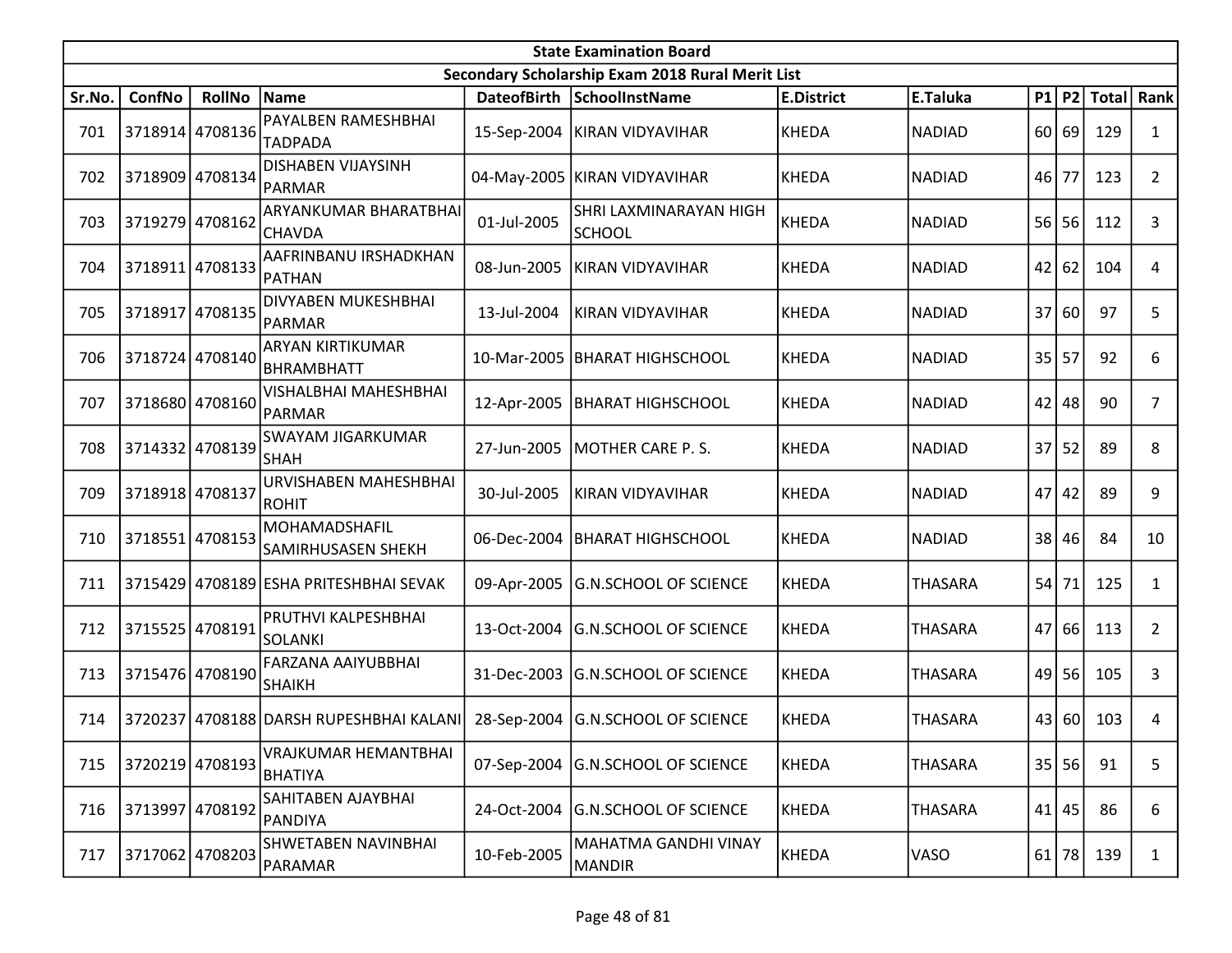|        | <b>State Examination Board</b><br>Secondary Scholarship Exam 2018 Rural Merit List |                 |                                                |             |                                              |                   |                  |       |         |              |                |  |  |
|--------|------------------------------------------------------------------------------------|-----------------|------------------------------------------------|-------------|----------------------------------------------|-------------------|------------------|-------|---------|--------------|----------------|--|--|
|        |                                                                                    |                 |                                                |             |                                              |                   |                  |       |         |              |                |  |  |
| Sr.No. | ConfNo                                                                             | <b>RollNo</b>   | Name                                           |             | DateofBirth SchoolInstName                   | <b>E.District</b> | E.Taluka         | P1    |         | $ P2 $ Total | Rank           |  |  |
| 718    |                                                                                    | 3717050 4708204 | YASHVIBEN RAMESHBHAI<br><b>ROHIT</b>           | 05-Feb-2005 | <b>MAHATMA GANDHI VINAY</b><br><b>MANDIR</b> | <b>KHEDA</b>      | <b>VASO</b>      | 57    | 74      | 131          | $\overline{2}$ |  |  |
| 719    | 3711633 4708222                                                                    |                 | <b>NIRAV SANJAYBHAI</b><br><b>BHAVAYA</b>      |             | 24-May-2005 ADITYA VIDHYALAYA                | <b>MAHESANA</b>   | <b>BECHARAJI</b> | 54    | 69      | 123          | $\mathbf{1}$   |  |  |
| 720    |                                                                                    | 3711689 4708223 | PRIYABEN JAYESHKUMAR<br><b>NAYAK</b>           |             | 27-Aug-2005 ADITYA VIDHYALAYA                | <b>MAHESANA</b>   | <b>BECHARAJI</b> | 61    | 58      | 119          | $\overline{2}$ |  |  |
| 721    |                                                                                    | 3701537 4708225 | AKSHAY AMARSANGJI<br><b>THAKOR</b>             | 01-Aug-2005 | UTTAR BUNIYADI<br>VIDHYALAYA                 | <b>MAHESANA</b>   | <b>BECHARAJI</b> | 52    | 60      | 112          | 3              |  |  |
| 722    |                                                                                    |                 | 3717006 4708220 SHREY VISHNUBHAI PATEL         | 20-Nov-2004 | SHARDA VIDHY MANDIR Sec<br>& H.Sec           | <b>MAHESANA</b>   | <b>BECHARAJI</b> | 43 65 |         | 108          | 4              |  |  |
| 723    | 3713220                                                                            | 4708286         | <b>KENA HARSHADKUMAR</b><br><b>JOSHI</b>       | 05-Oct-2004 | P.M.G THAKAR ADARSH<br><b>HIGH SCHOOL</b>    | <b>MAHESANA</b>   | <b>KADI</b>      | 83    | 84      | 167          | $\mathbf{1}$   |  |  |
| 724    | 3711439 4708352                                                                    |                 | <b>CHANDRIKA GOVINDBHAI</b><br><b>SADHU</b>    | 02-Jun-2003 | SHRI KALYAN VIDHYALAYA                       | <b>MAHESANA</b>   | <b>KADI</b>      | 73    | 77      | 150          | $\overline{2}$ |  |  |
| 725    |                                                                                    |                 | 3714605 4708283 KARAN DILIPSINH ZALA           | 29-Aug-2005 | P.M.G THAKAR ADARSH<br><b>HIGH SCHOOL</b>    | <b>MAHESANA</b>   | <b>KADI</b>      | 74    | 76      | 150          | 3              |  |  |
| 726    | 3715260 4708292                                                                    |                 | KRUNAL MAHENDRABHAI<br><b>PATEL</b>            | 14-Apr-2005 | P.M.G THAKAR ADARSH<br><b>HIGH SCHOOL</b>    | <b>MAHESANA</b>   | <b>KADI</b>      | 67    | 77      | 144          | 4              |  |  |
| 727    |                                                                                    |                 | 3714616 4708282 JJITU VINAJI THAKOR            | 26-Jul-2003 | P.M.G THAKAR ADARSH<br><b>HIGH SCHOOL</b>    | <b>MAHESANA</b>   | <b>KADI</b>      | 73    | 70      | 143          | 5              |  |  |
| 728    |                                                                                    | 3713276 4708348 | VISVESH MITTALKUMAR<br>PANDYA                  | 20-May-2004 | P.M.G THAKAR ADARSH<br><b>HIGH SCHOOL</b>    | <b>MAHESANA</b>   | <b>KADI</b>      | 66    | 77      | 143          | 6              |  |  |
| 729    |                                                                                    | 3711253 4708279 | JANKI BHAGVATPURI<br><b>GOSHWAMI</b>           | 15-Jan-2005 | P.M.G THAKAR ADARSH<br><b>HIGH SCHOOL</b>    | <b>MAHESANA</b>   | <b>KADI</b>      | 66    | 76      | 142          | $\overline{7}$ |  |  |
| 730    | 3712529                                                                            | 4708314         | POOJA RAMESHBHAI<br><b>PRAJAPATI</b>           | 15-Sep-2004 | P.M.G THAKAR ADARSH<br><b>HIGH SCHOOL</b>    | <b>MAHESANA</b>   | <b>KADI</b>      | 69    | 72      | 141          | 8              |  |  |
| 731    |                                                                                    | 3713315 4708260 | <b>DHRUVPURI ANANDPURI</b><br><b>GAUSHWAMI</b> | 08-May-2004 | P.M.G THAKAR ADARSH<br><b>HIGH SCHOOL</b>    | <b>MAHESANA</b>   | <b>KADI</b>      | 66    | 74      | 140          | 9              |  |  |
| 732    |                                                                                    | 3714476 4708263 | DISHABEN JAGADEESHBHAI<br><b>NADIYA</b>        | 19-Dec-2004 | P.M.G THAKAR ADARSH<br>HIGH SCHOOL           | <b>MAHESANA</b>   | <b>KADI</b>      |       | $65$ 72 | 137          | 10             |  |  |
| 733    |                                                                                    | 3706498 4708375 | <b>DIYABEN GANDABHAI</b><br>PRAJAPATI          | 27-Jul-2005 | SMT M.M.C SARVAJANIK<br>VIDHYALAYA           | <b>MAHESANA</b>   | KHERALU          | 71    | 82      | 153          | $\mathbf{1}$   |  |  |
| 734    |                                                                                    | 3705796 4708358 | YATRIBEN DILIPBHAI<br>BRAHMBHATT               |             | 14-Aug-2005 S.S.P SARVA VIDYALAY             | <b>MAHESANA</b>   | KHERALU          |       | 65 80   | 145          | $\overline{2}$ |  |  |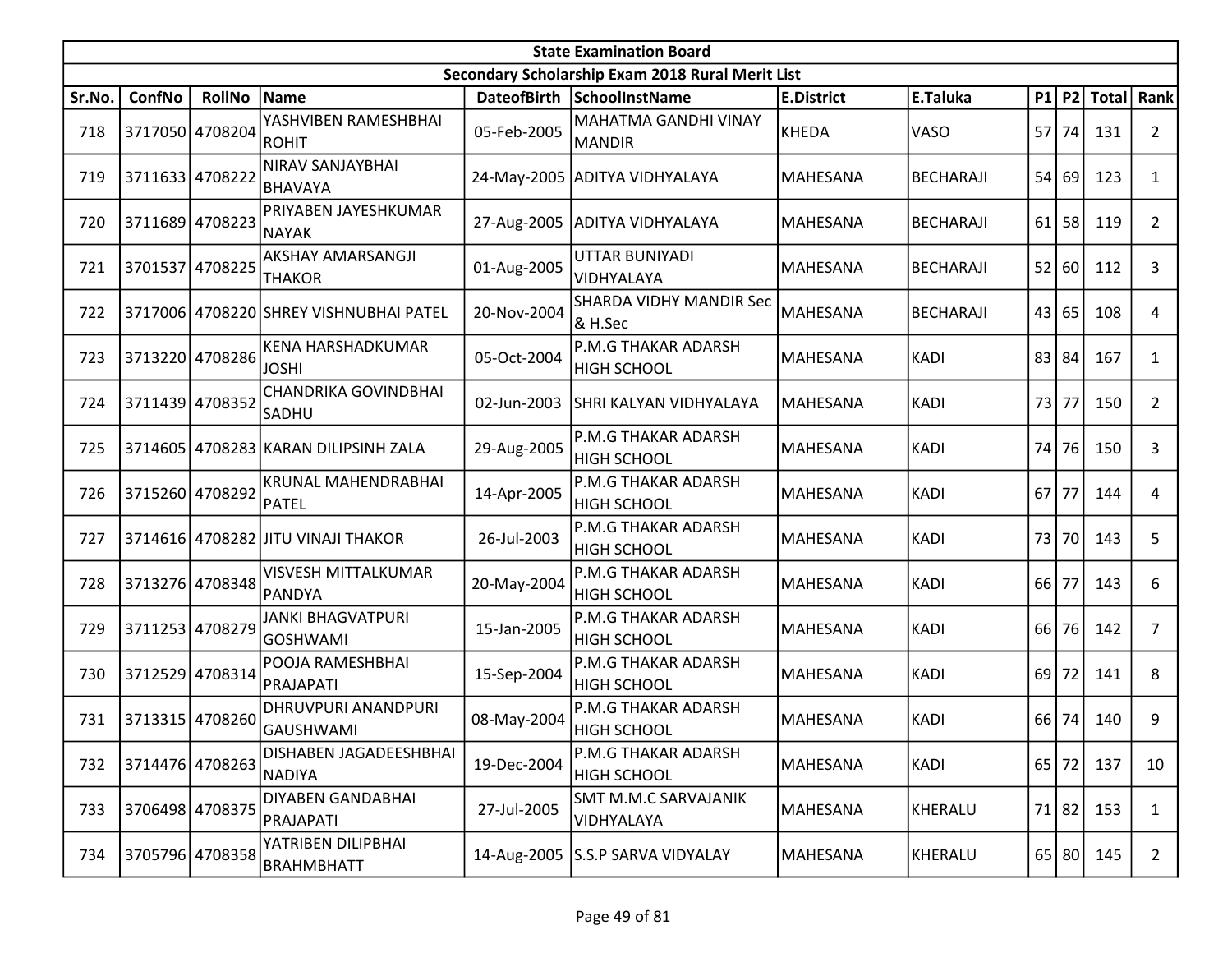|        | <b>State Examination Board</b> |                 |                                            |                    |                                                      |                   |                |           |       |           |                |  |  |
|--------|--------------------------------|-----------------|--------------------------------------------|--------------------|------------------------------------------------------|-------------------|----------------|-----------|-------|-----------|----------------|--|--|
|        |                                |                 |                                            |                    | Secondary Scholarship Exam 2018 Rural Merit List     |                   |                |           |       |           |                |  |  |
| Sr.No. | ConfNo                         | <b>RollNo</b>   | Name                                       | <b>DateofBirth</b> | SchoolInstName                                       | <b>E.District</b> | E.Taluka       |           | P1 P2 |           | Total Rank     |  |  |
| 735    |                                |                 | 3715868 4708371 BHAVANJI DIVANJI THAKOR    | 01-Aug-2003        | <b>SMT M.M.C SARVAJANIK</b><br>VIDHYALAYA            | MAHESANA          | <b>KHERALU</b> | 54        | 71    | 125       | 3              |  |  |
| 736    |                                | 3706543 4708385 | <b>VISHVA VINODBHAI</b><br>CHAUDHARI       | 28-Aug-2005        | <b>SMT M.M.C SARVAJANIK</b><br>VIDHYALAYA            | <b>MAHESANA</b>   | <b>KHERALU</b> | 63        | 58    | 121       | 4              |  |  |
| 737    | 3713571 4708723                |                 | KHUSHI DHARMENDRABHAI<br>PATEL             | 13-Apr-2004        | <b>EXOTICA SECONDARY</b><br><b>SCHOOL</b>            | MAHESANA          | <b>MEHSANA</b> | 76 l      | 80    | 156       | 1              |  |  |
| 738    |                                |                 | 3707756 4708718 JAIMI VISHNUBHAI PATEL     | 04-Jul-2004        | <b>EXOTICA SECONDARY</b><br><b>SCHOOL</b>            | MAHESANA          | <b>MEHSANA</b> | 731       | 81    | 154       | $\overline{2}$ |  |  |
| 739    | 3706467                        | 4708416         | JINAL MAHESHBHAI<br>PRAJAPATI              | 23-Aug-2005        | SHREE GEETA DARSHAN<br><b>HIGH SCHOOL</b>            | <b>MAHESANA</b>   | <b>MEHSANA</b> | 67        | 82    | 149       | 3              |  |  |
| 740    |                                | 3710214 4708729 | <b>VANSH JAYESHBHAI</b><br>PRAJAPATI       | 06-Sep-2004        | <b>EXOTICA SECONDARY</b><br><b>SCHOOL</b>            | <b>MAHESANA</b>   | <b>MEHSANA</b> | 64        | 83    | 147       | 4              |  |  |
| 741    | 3708897                        | 4708417         | <b>NAIMISH SURESHBHAI</b><br><b>VANKAR</b> | 21-Sep-2004        | <b>SHREE GEETA DARSHAN</b><br><b>HIGH SCHOOL</b>     | MAHESANA          | <b>MEHSANA</b> | 64        | 81    | 145       | 5              |  |  |
| 742    |                                |                 | 3714724 4708692 MAN SATISHKUMAR PATEL      | 01-Jan-2005        | UTKARSH VIDYALAYA                                    | <b>MAHESANA</b>   | <b>MEHSANA</b> | 63        | 75    | 138       | 6              |  |  |
| 743    |                                | 3714708 4708689 | <b>BANSIKUMAR SANJAYBHAI</b><br>PATEL      | 13-Oct-2003        | UTKARSH VIDYALAYA                                    | <b>MAHESANA</b>   | MEHSANA        | 63        | 74    | 137       | $\overline{7}$ |  |  |
| 744    | 3711036 4708727                |                 | POOJAN SURESHKUMAR<br><b>PATEL</b>         | 14-Jul-2005        | <b>EXOTICA SECONDARY</b><br><b>SCHOOL</b>            | MAHESANA          | <b>MEHSANA</b> | 65        | 72    | 137       | 8              |  |  |
| 745    |                                | 3707418 4708724 | <b>KREYA BHAVESHKUMAR</b><br>PATEL         | 15-Jul-2004        | <b>EXOTICA SECONDARY</b><br><b>SCHOOL</b>            | MAHESANA          | <b>MEHSANA</b> | 61        | 70    | 131       | 9              |  |  |
| 746    | 3714741                        | 4708691         | <b>KRISHNA DIPAKKUMAR</b><br>PATEL         | 15-Jul-2004        | UTKARSH VIDYALAYA                                    | <b>MAHESANA</b>   | MEHSANA        | 61        | 69    | 130       | 10             |  |  |
| 747    |                                |                 | 3714703 4708721 JINESH ASHOKBHAI PATEL     | 12-Jan-2005        | <b>EXOTICA SECONDARY</b><br><b>SCHOOL</b>            | MAHESANA          | <b>MEHSANA</b> | <b>56</b> | 73    | 129       | 11             |  |  |
| 748    |                                |                 | 3713074 4708690 JANVI RAMESH CHAUDHARI     | 25-Jun-2005        | <b>UTKARSH VIDYALAYA</b>                             | <b>MAHESANA</b>   | MEHSANA        |           |       | 56 70 126 | 12             |  |  |
| 749    | 3704778 4708742                |                 | AKSHAITA JAGDISHKUMAR<br>PARJAPATI         | 27-Oct-2004        | SHETH C.N. H.S. SCHOOL &<br>K.M. KOTHARI HIGH SCHOOL | MAHESANA          | SATLASANA      |           |       | 64 83 147 | $\mathbf{1}$   |  |  |
| 750    |                                | 3708693 4708762 | ASHA KANJIBHAI<br><b>CHAUDHARY</b>         | 09-Dec-2005        | SHRI NAVDEEP VIDYA<br><b>MANDIR</b>                  | <b>MAHESANA</b>   | SATLASANA      |           | 59 72 | 131       | $\overline{2}$ |  |  |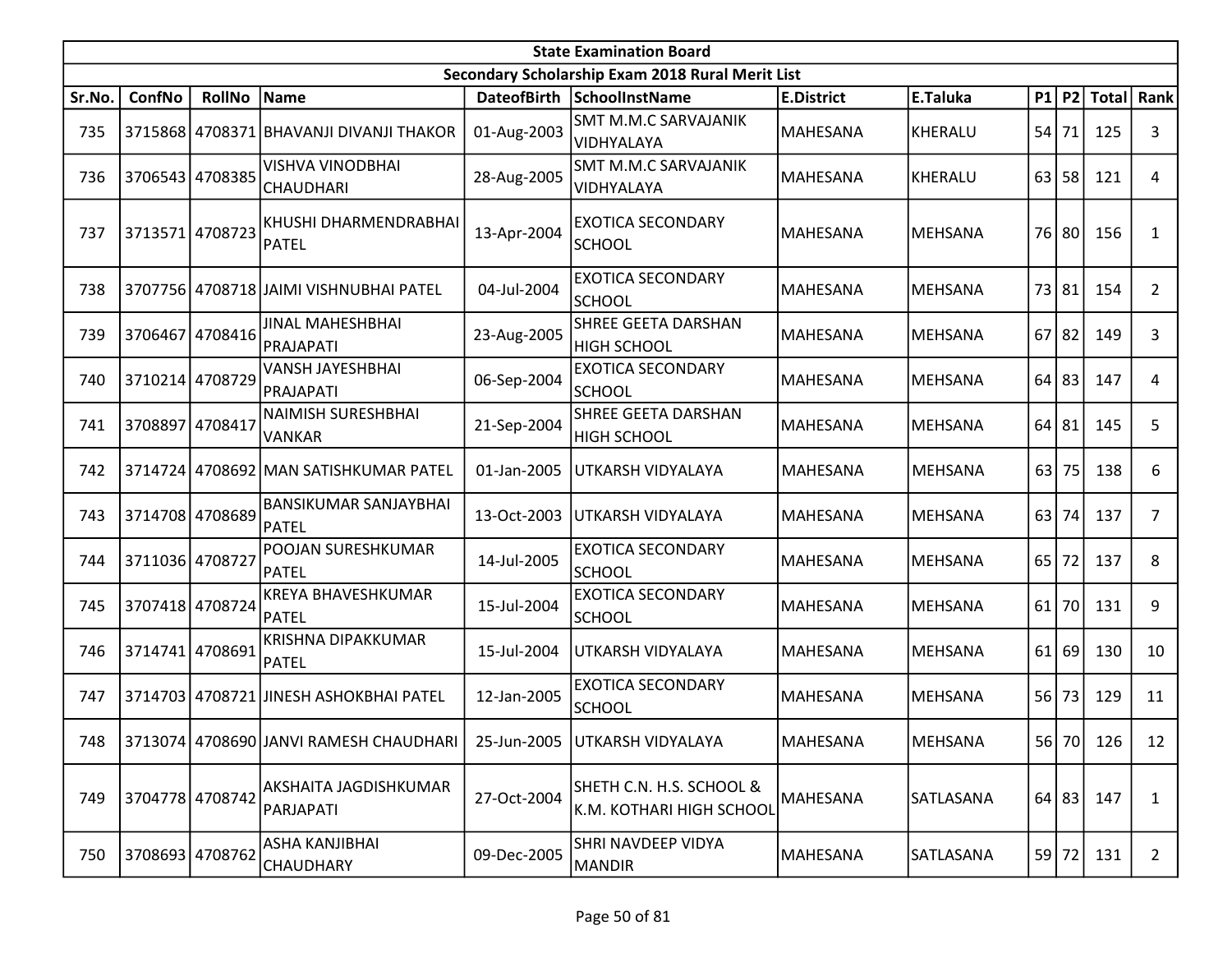|        | <b>State Examination Board</b><br>Secondary Scholarship Exam 2018 Rural Merit List |                 |                                             |             |                                                        |                   |                |    |       |              |                |  |  |
|--------|------------------------------------------------------------------------------------|-----------------|---------------------------------------------|-------------|--------------------------------------------------------|-------------------|----------------|----|-------|--------------|----------------|--|--|
|        |                                                                                    |                 |                                             |             |                                                        |                   |                |    |       |              |                |  |  |
| Sr.No. | ConfNo                                                                             | <b>RollNo</b>   | Name                                        |             | DateofBirth SchoolInstName                             | <b>E.District</b> | E.Taluka       |    | P1 P2 | <b>Total</b> | Rank           |  |  |
| 751    |                                                                                    |                 | 3704998 4708743 ASHVINJI DINESHJI THAKOR    | 27-Jan-2005 | <b>ARADHANA KANYA</b><br>VIDYALAYA                     | MAHESANA          | SATLASANA      | 52 | 62    | 114          | 3              |  |  |
| 752    |                                                                                    |                 | 3717052 4708740 SONAL DAHYAJI THAKOR        | 17-Dec-2004 | SMT. N. T. PANCHAL<br>VIDYAMANDIR                      | MAHESANA          | SATLASANA      | 62 | 48    | 110          | 4              |  |  |
| 753    | 3705471 4708782                                                                    |                 | <b>GREHABEN JIGNESHKUMAR</b><br>PATEL       | 22-Oct-2004 | SHREE J.N.PATEL HIGH<br>SCHOOL, KAMLI                  | MAHESANA          | <b>UNJHA</b>   | 59 | 72    | 131          | $\mathbf{1}$   |  |  |
| 754    | 3707177                                                                            | 4708786         | KASHISH PRAKASHKUMAR<br><b>PATEL</b>        | 01-Aug-2005 | SHREE J.N.PATEL HIGH<br><b>SCHOOL, KAMLI</b>           | MAHESANA          | <b>UNJHA</b>   | 56 | 73    | 129          | $\overline{2}$ |  |  |
| 755    | 3714671                                                                            |                 | 4708791 KRISH YOGESHBHAI PATEL              | 22-May-2004 | U.N.S.B. NAVJIVAN<br>VIDHYAMANDIR, UNJHA               | MAHESANA          | <b>UNJHA</b>   |    | 58 70 | 128          | 3              |  |  |
| 756    | 3709513 4708773                                                                    |                 | KISHANKUMAR BHARATLAL<br>PATEL              | 11-Oct-2004 | SHRI SARASWATI<br>VIDHYALAYA                           | MAHESANA          | <b>UNJHA</b>   | 56 | 71    | 127          | 4              |  |  |
| 757    |                                                                                    | 3710553 4708830 | <b>BHAVDIPKUMAR</b><br>BHIKHABHAI PRAJAPATI | 13-Dec-2004 | B.D. RATHOD VIDHYALAYA                                 | MAHESANA          | VADNAGAR       | 86 | 94    | 180          | $\mathbf{1}$   |  |  |
| 758    | 3720522 4708811                                                                    |                 | SHRAVAN PRAKASHBHAI<br><b>PATEL</b>         | 18-Jul-2004 | SHREE ANAND VIDHYALAYA                                 | MAHESANA          | VADNAGAR       |    | 71 80 | 151          | $\overline{2}$ |  |  |
| 759    | 3714920 4708813                                                                    |                 | ABIDHUSAIN JAFARALI<br><b>CHAMPA</b>        |             | 09-Mar-2005   MAHER HIGH SCHOOL                        | MAHESANA          | VADNAGAR       | 67 | 69    | 136          | 3              |  |  |
| 760    |                                                                                    | 3715775 4708814 | NAJAMAFATEMA BAKARALI<br>DOLIYA             | 07-Jun-2005 | <b>MAHER HIGH SCHOOL</b>                               | <b>MAHESANA</b>   | VADNAGAR       | 64 | 63    | 127          | 4              |  |  |
| 761    | 3715605 4708815                                                                    |                 | SAKERAFATEMA<br><b>IMADADALI PANIYA</b>     | 16-Dec-2004 | MAHER HIGH SCHOOL                                      | MAHESANA          | VADNAGAR       |    | 63 62 | 125          | 5              |  |  |
| 762    |                                                                                    |                 | 3719656 4708812 VRAJ MUKESHBHAI PATEL       | 18-Jun-2005 | <b>SHREE ANAND VIDHYALAYA</b>                          | <b>MAHESANA</b>   | VADNAGAR       |    | 52 70 | 122          | 6              |  |  |
| 763    |                                                                                    | 3708907 4708881 | SHITALBEN TANKUBHAI<br>PRADHAN              | 14-Jul-2005 | P.R.PATEL S.V & B.M.PATEL<br>H.S.SCHOOL HIRPURA        | MAHESANA          | <b>VIJAPUR</b> |    | 70 87 | 157          | $\mathbf{1}$   |  |  |
| 764    |                                                                                    |                 | 3701332 4708908 HELI PARESHBHAI THAKAR      | 04-Nov-2004 | SMT S.T. PATEL U.B.<br>VIDHYALAYA                      | MAHESANA          | <b>VIJAPUR</b> |    |       | 65 90 155    | $\overline{2}$ |  |  |
| 765    |                                                                                    |                 | 3701924 4708927 UTTAM ARVINDBHAI PATEL      | 02-Oct-2004 | SMT S.T. PATEL U.B.<br>VIDHYALAYA                      | MAHESANA          | <b>VIJAPUR</b> |    | 66 84 | 150          | 3              |  |  |
| 766    |                                                                                    | 3711278 4708851 | HISU HITENDRAKUMAR<br>PATEL                 | 08-Oct-2004 | P.R.PATEL S.V & B.M.PATEL<br><b>H.S.SCHOOL HIRPURA</b> | MAHESANA          | <b>VIJAPUR</b> |    | 66 84 | 150          | 4              |  |  |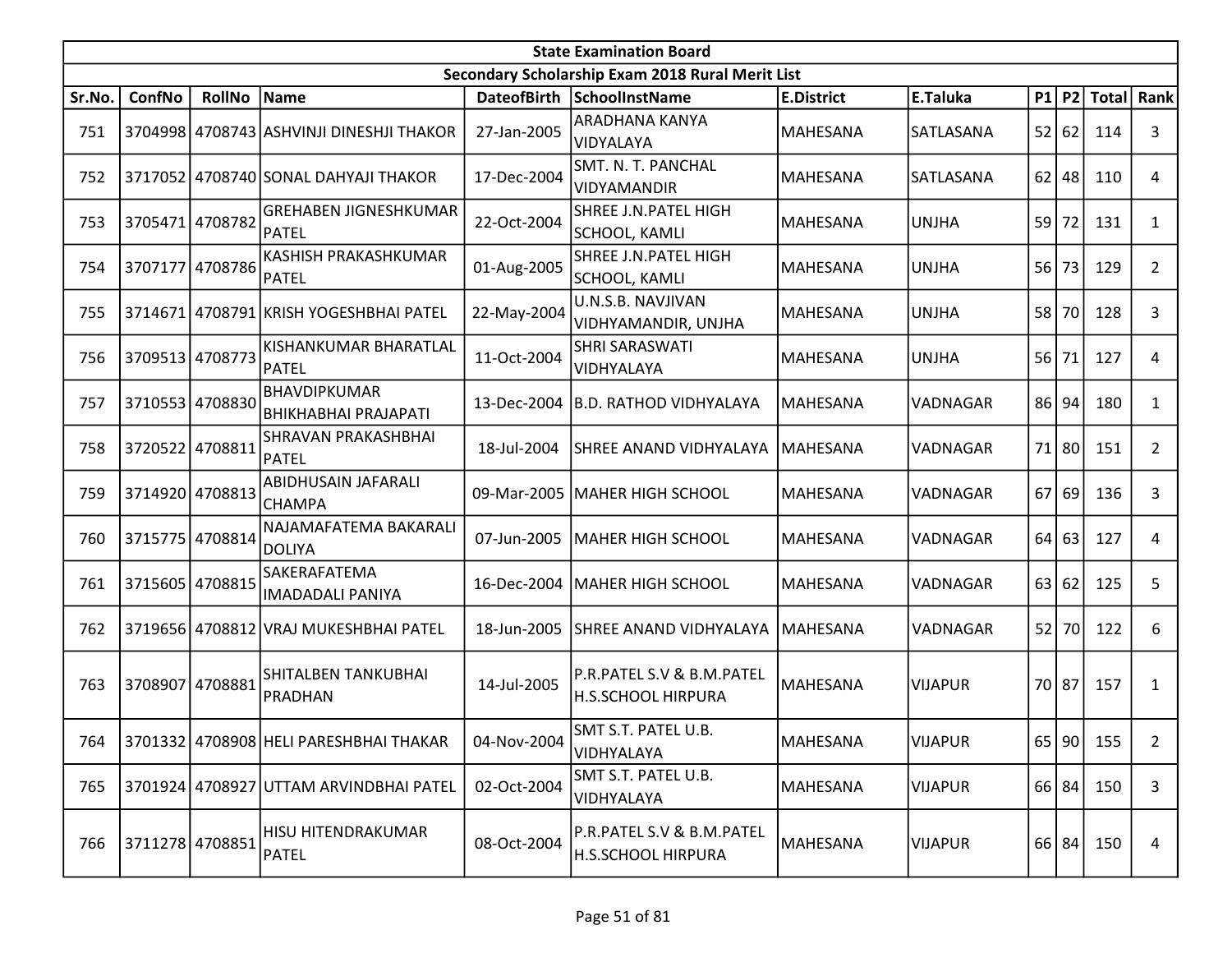|        | <b>State Examination Board</b><br>Secondary Scholarship Exam 2018 Rural Merit List |                 |                                             |             |                                                    |                   |                  |    |           |             |                |  |  |
|--------|------------------------------------------------------------------------------------|-----------------|---------------------------------------------|-------------|----------------------------------------------------|-------------------|------------------|----|-----------|-------------|----------------|--|--|
|        |                                                                                    |                 |                                             |             |                                                    |                   |                  |    |           |             |                |  |  |
| Sr.No. | ConfNo                                                                             | <b>RollNo</b>   | Name                                        |             | DateofBirth SchoolInstName                         | <b>E.District</b> | E.Taluka         |    |           | P1 P2 Total | Rank           |  |  |
| 767    |                                                                                    |                 | 3701343 4708920 NIYA KETANBHAI PATEL        | 07-Jan-2005 | SMT S.T. PATEL U.B.<br>VIDHYALAYA                  | MAHESANA          | <b>VIJAPUR</b>   |    | 70 79     | 149         | 5              |  |  |
| 768    |                                                                                    | 3701900 4708930 | YASH NARENDRABHAI<br><b>SUTHAR</b>          | 04-Mar-2005 | SMT S.T. PATEL U.B.<br>VIDHYALAYA                  | <b>MAHESANA</b>   | <b>VIJAPUR</b>   |    | $65$ 83   | 148         | 6              |  |  |
| 769    |                                                                                    |                 | 3718960 4709025 SAHIL ASHOKBHAI PATEL       | 13-Jan-2005 | K.P.PATEL SEC & S.U.PATEL<br>UCHHA. MADYAMIK SHALA | MAHESANA          | <b>VIJAPUR</b>   |    | 63 83     | 146         | 7              |  |  |
| 770    | 3712248 4708967                                                                    |                 | <b>MOHIT SURESHBHAI</b><br>PRAJAPATI        | 18-Aug-2004 | PATEL R.K. HIGH SCHOOL<br>Sec. & H.Sec             | MAHESANA          | <b>VIJAPUR</b>   | 69 | 76        | 145         | 8              |  |  |
| 771    |                                                                                    | 3708549 4709097 | HARSHITKUMAR<br>MAHENDRABHAI PRAJAPATI      | 25-Jan-2005 | <b>SHRI SARASWATI</b><br>VIDHAYALAYA               | MAHESANA          | <b>VISNAGAR</b>  | 86 | 90        | 176         | 1              |  |  |
| 772    |                                                                                    | 3707658 4709052 | DHRUVKUMAR SATISHBHAI<br><b>PATEL</b>       | 14-Dec-2004 | <b>BHARTI VIDHYALAYA</b>                           | MAHESANA          | <b>VISNAGAR</b>  |    | 77 87     | 164         | $\overline{2}$ |  |  |
| 773    |                                                                                    | 3710606 4709108 | RUTUL PRAKASHBHAI<br>PRAJAPATI              | 30-May-2004 | SHRI SARASWATI<br>VIDHAYALAYA                      | MAHESANA          | <b>VISNAGAR</b>  |    | 72 81     | 153         | 3              |  |  |
| 774    | 3707649                                                                            | 4709051         | <b>BHAGYAKUMAR ANILBHAI</b><br><b>PATEL</b> | 18-Oct-2004 | <b>BHARTI VIDHYALAYA</b>                           | MAHESANA          | <b>VISNAGAR</b>  |    | $57$   82 | 139         | 4              |  |  |
| 775    |                                                                                    | 3712990 4709041 | HARDIKKUMAR<br> MAHESHBHAI VAGHARI          |             | 05-Nov-2004 L.S PATWA HIGH SCHOOL                  | MAHESANA          | <b>VISNAGAR</b>  |    | $59$ 80   | 139         | 5              |  |  |
| 776    |                                                                                    |                 | 3709290 4709058 OM DINESHBHAI PATEL         | 02-Oct-2004 | BHARTI VIDHYALAYA                                  | <b>MAHESANA</b>   | <b>VISNAGAR</b>  | 60 | 78        | 138         | 6              |  |  |
| 777    |                                                                                    | 3708290 4709205 | KRUNALKUMAR<br>RAJESHBHAI BACHANI           | 26-Dec-2004 | NAVGUJARAT SEC/HIGHER<br>SEC. SCHOOL               | MAHISAGAR         | <b>BALASINOR</b> |    | 72 76     | 148         | $\mathbf{1}$   |  |  |
| 778    | 3707622                                                                            | 4709203         | KAMALSINH RAMSINH<br>RATHOD                 | 08-Jun-2005 | NAVGUJARAT SEC/HIGHER<br>SEC. SCHOOL               | <b>MAHISAGAR</b>  | <b>BALASINOR</b> | 38 | 75        | 113         | $\overline{2}$ |  |  |
| 779    |                                                                                    | 3708150 4709206 | <b>RONAKKUMAR</b><br>RAMESHBHAI THAKOR      | 16-Jul-2004 | NAVGUJARAT SEC/ HIGHER<br>SEC. SCHOOL              | MAHISAGAR         | <b>BALASINOR</b> | 52 | 46        | 98          | 3              |  |  |
| 780    |                                                                                    |                 | 3720075   4709204 KRISH ISHWARBHAI AMIN     | 01-Aug-2005 | NAVGUJARAT SEC/HIGHER<br>SEC. SCHOOL               | MAHISAGAR         | <b>BALASINOR</b> |    | 37 49     | 86          | 4              |  |  |
| 781    | 3719099 4709237                                                                    |                 | KHUSHBUBEN SHANABHAI<br><b>VAGADIA</b>      | 08-May-2005 | SHRI U.H. BHATT MEMORIAL<br>HIGH SCH.              | <b>MAHISAGAR</b>  | <b>KADANA</b>    |    | $64$ 74   | 138         | 1              |  |  |
| 782    |                                                                                    | 3716744 4709231 | ARVINDBHAI KANUBHAI<br><b>BARIYA</b>        | 10-Jul-2004 | SHRI U.H. BHATT MEMORIAL<br>HIGH SCH.              | MAHISAGAR         | <b>KADANA</b>    |    | 55 78     | 133         | $\overline{2}$ |  |  |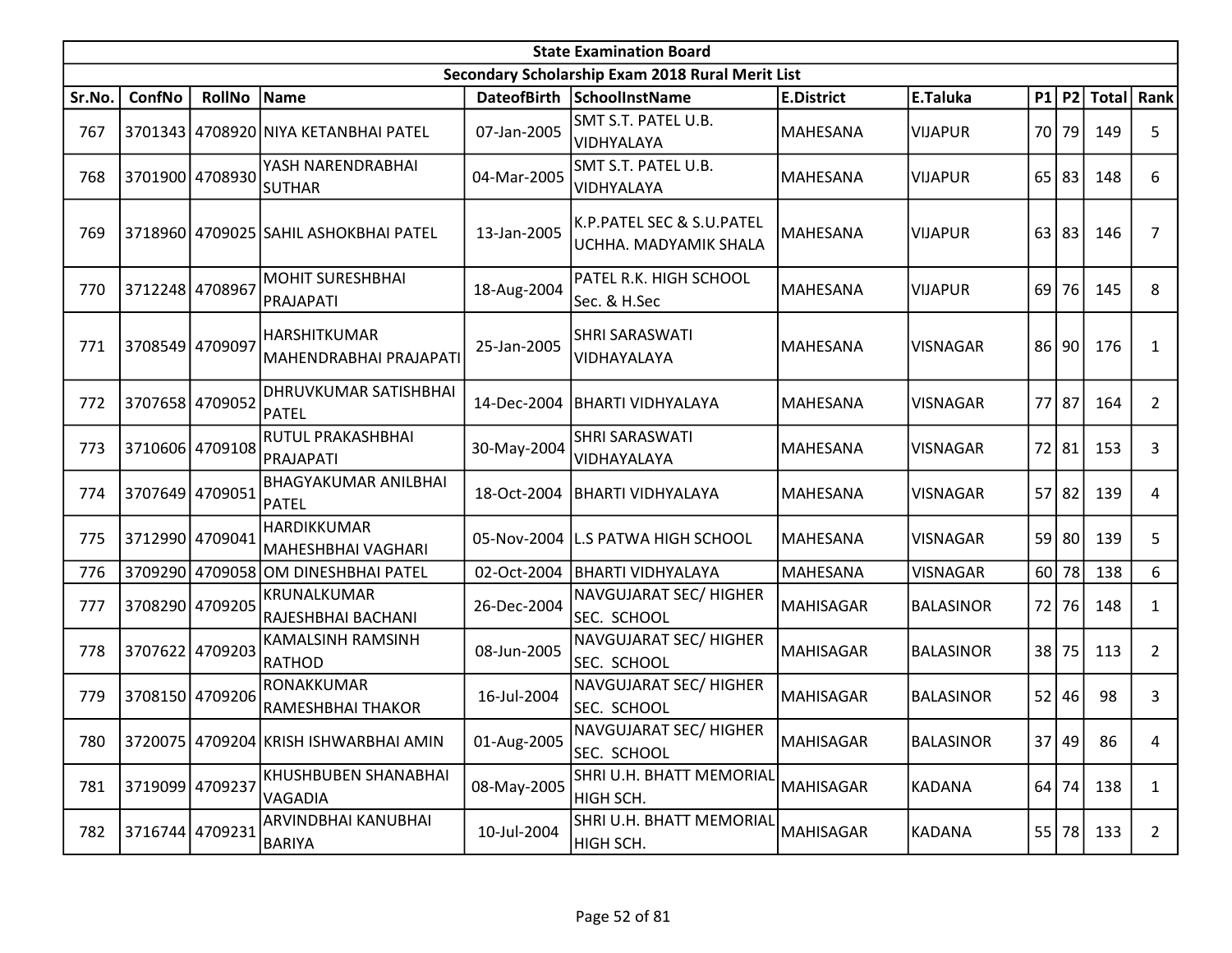|        | <b>State Examination Board</b><br>Secondary Scholarship Exam 2018 Rural Merit List |                 |                                            |                    |                                        |                   |                |      |       |              |                |  |  |
|--------|------------------------------------------------------------------------------------|-----------------|--------------------------------------------|--------------------|----------------------------------------|-------------------|----------------|------|-------|--------------|----------------|--|--|
|        |                                                                                    |                 |                                            |                    |                                        |                   |                |      |       |              |                |  |  |
| Sr.No. | ConfNo                                                                             | <b>RollNo</b>   | Name                                       | <b>DateofBirth</b> | SchoolInstName                         | <b>E.District</b> | E.Taluka       | P1   | P2    | <b>Total</b> | Rank           |  |  |
| 783    |                                                                                    | 3719229 4709238 | <b>KHUSHIBEN MAHESHBHAI</b><br>BARIYA      | 21-Aug-2005        | SHRI U.H. BHATT MEMORIAL<br>HIGH SCH.  | <b>MAHISAGAR</b>  | <b>KADANA</b>  | 59   | 74    | 133          | 3              |  |  |
| 784    |                                                                                    | 3719174 4709248 | SHITALBEN KANTILAL<br><b>DAMOR</b>         | 25-Jun-2005        | SHRI U.H. BHATT MEMORIAL<br>HIGH SCH.  | <b>MAHISAGAR</b>  | <b>KADANA</b>  | 57   | 75    | 132          | 4              |  |  |
| 785    |                                                                                    | 3719300 4709243 | NIRAVKUMAR<br>LALCHANDBHAI PRAJAPATI       | 11-Dec-2004        | SHRI U.H. BHATT MEMORIAL<br>HIGH SCH.  | <b>MAHISAGAR</b>  | <b>KADANA</b>  | 57   | 74    | 131          | 5              |  |  |
| 786    |                                                                                    | 3719133 4709239 | MUSKAN MAHAMADASFAK<br><b>GHANCHI</b>      | 01-Apr-2005        | SHRI U.H. BHATT MEMORIAL<br>HIGH SCH.  | <b>MAHISAGAR</b>  | <b>KADANA</b>  | 58   | 72    | 130          | 6              |  |  |
| 787    |                                                                                    | 3705969 4709275 | ANJIBEN RAMESHBHAI<br><b>DAMOR</b>         | 18-Sep-2004        | MODEL SCHOOL BAKOR                     | <b>MAHISAGAR</b>  | <b>KHANPUR</b> | 65   | 72    | 137          | $\mathbf{1}$   |  |  |
| 788    | 3707285 4709303                                                                    |                 | RITESHKUMAR SURMABHAI<br>DAMOR             | 18-Jul-2005        | <b>MODEL SCHOOL BAKOR</b>              | <b>MAHISAGAR</b>  | <b>KHANPUR</b> | 59   | 78    | 137          | 2              |  |  |
| 789    |                                                                                    | 3707789 4709310 | VINAYBHAI SOMABHAI<br>DAMOR                | 15-Mar-2005        | MODEL SCHOOL BAKOR                     | <b>MAHISAGAR</b>  | <b>KHANPUR</b> | 62   | 68    | 130          | 3              |  |  |
| 790    | 3719188 4709299                                                                    |                 | NIKITABEN BABUBHAI<br><b>DAMOR</b>         | 28-Jul-2004        | <b>MODEL SCHOOL BAKOR</b>              | <b>MAHISAGAR</b>  | <b>KHANPUR</b> | 64   | 59    | 123          | 4              |  |  |
| 791    | 3713599 4709551                                                                    |                 | PARTHKUMAR<br> BHAGVANDAS PATEL            | 04-Jan-2005        | SHRI NAVJIVAN HIGH<br><b>SCHOOL</b>    | <b>MAHISAGAR</b>  | LUNAWADA       | 69   | 86    | 155          | $\mathbf{1}$   |  |  |
| 792    |                                                                                    | 3701860 4709410 | <b>BHAVINKUMAR</b><br>RAMESHBHAI PRAJAPATI | 22-Sep-2004        | PRAGATI HIGH SCHOOL<br><b>DHESHIYA</b> | <b>MAHISAGAR</b>  | LUNAWADA       | 67 I | 74    | 141          | $\overline{2}$ |  |  |
| 793    |                                                                                    | 3702517 4709378 | <b>AVIKUMAR</b><br>MAHENDRABHAI PRAJAPATI  | 13-Mar-2005        | SHREYAS MADHYAMIK<br><b>SHALA</b>      | <b>MAHISAGAR</b>  | LUNAWADA       | 58   | 73    | 131          | 3              |  |  |
| 794    | 3702585 4709377                                                                    |                 | <b>ANKITKUMAR SHANILAL</b><br>PRAJAPATI    | 12-Mar-2005        | SHREYAS MADHYAMIK<br><b>SHALA</b>      | <b>MAHISAGAR</b>  | LUNAWADA       | 52   | 71    | 123          | 4              |  |  |
| 795    |                                                                                    | 3702569 4709381 | UMANGBHAI JAYANTIBHAI<br>PRAJAPATI         | 24-Dec-2004        | SHREYAS MADHYAMIK<br><b>SHALA</b>      | <b>MAHISAGAR</b>  | LUNAWADA       |      |       | 52 69 121    | 5              |  |  |
| 796    |                                                                                    | 3713831 4709549 | ARAYNKUMAR<br><b>SHURENDRBHAI PATEL</b>    | 07-May-2005        | SHRI NAVJIVAN HIGH<br><b>SCHOOL</b>    | <b>MAHISAGAR</b>  | LUNAWADA       |      | 52 62 | 114          | 6              |  |  |
| 797    |                                                                                    | 3702598 4709380 | PARTIKKUMAR BHIKHABHAI<br>PRAJAPATI        | 27-Feb-2005        | SHREYAS MADHYAMIK<br><b>SHALA</b>      | <b>MAHISAGAR</b>  | LUNAWADA       |      | 49 64 | 113          | $\overline{7}$ |  |  |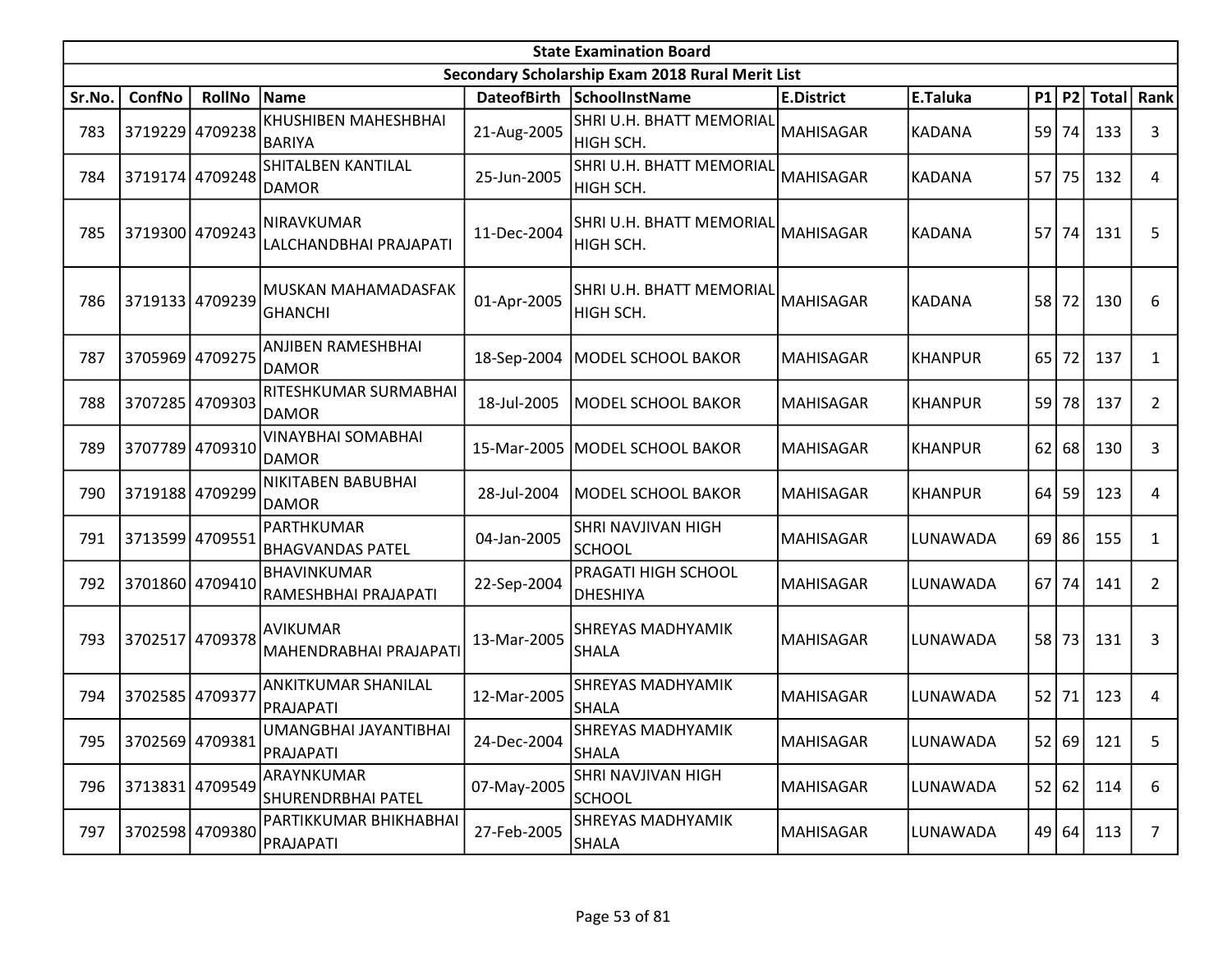|        | <b>State Examination Board</b><br>Secondary Scholarship Exam 2018 Rural Merit List |                 |                                         |                    |                                              |                   |                   |    |           |              |                |  |  |
|--------|------------------------------------------------------------------------------------|-----------------|-----------------------------------------|--------------------|----------------------------------------------|-------------------|-------------------|----|-----------|--------------|----------------|--|--|
|        |                                                                                    |                 |                                         |                    |                                              |                   |                   |    |           |              |                |  |  |
| Sr.No. | ConfNo                                                                             | <b>RollNo</b>   | Name                                    | <b>DateofBirth</b> | <b>SchoolInstName</b>                        | <b>E.District</b> | E.Taluka          |    | $P1$ P2   | <b>Total</b> | Rank           |  |  |
| 798    | 3709222                                                                            | 4709379         | GAURAVKUMAR<br>İRAMESHBHAI PRAJAPATI    | 04-Aug-2000        | <b>SHREYAS MADHYAMIK</b><br><b>SHALA</b>     | <b>MAHISAGAR</b>  | LUNAWADA          |    | 39 73     | 112          | 8              |  |  |
| 799    |                                                                                    | 3712376 4709578 | MEHULKUMR TERSINGBHAI<br>SANGAD         |                    | 23-May-2005 SHRIJI HIGH SCHOOL               | <b>MAHISAGAR</b>  | SANTRAMPUR        |    | 75 81     | 156          | $\mathbf{1}$   |  |  |
| 800    |                                                                                    | 3703025 4709609 | <b>JIGESHA DILIPBHAI</b><br>PATELIYA    |                    | 15-Mar-2005   U.R.PATEL VIDHYALAY            | <b>MAHISAGAR</b>  | SANTRAMPUR        |    | $65$   87 | 152          | $\overline{2}$ |  |  |
| 801    | 3714839                                                                            | 4709611         | KAMINIBEN JASVANTBHAI<br>DAMOR          |                    | 05-Nov-2004   U.R. PATEL VIDHYALAY           | <b>MAHISAGAR</b>  | SANTRAMPUR        |    | 63 87     | 150          | 3              |  |  |
| 802    |                                                                                    |                 | 3703004 4709617 PAYALBEN PUJABHAI TALAR | 12-Jun-2005        | <b>U.R.PATEL VIDHYALAY</b>                   | <b>MAHISAGAR</b>  | SANTRAMPUR        |    | $62$   87 | 149          | 4              |  |  |
| 803    | 3703001                                                                            | 4709606         | ARTIBEN RAYSHINGBHAI<br><b>BARIA</b>    |                    | 08-May-2005 U.R.PATEL VIDHYALAY              | <b>MAHISAGAR</b>  | SANTRAMPUR        |    | $57$   87 | 144          | 5              |  |  |
| 804    | 3719884                                                                            | 4709571         | HIRENBHAI SALUBHAI<br><b>DAMOR</b>      | 22-Jun-2005        | <b>SHRI CHITVA MADHYAMIK</b><br><b>SHALA</b> | <b>MAHISAGAR</b>  | SANTRAMPUR        |    | 55 89     | 144          | 6              |  |  |
| 805    |                                                                                    | 3703018 4709607 | HIRALBEN RAMESHBHAI<br>BARIA            | 01-Jun-2004        | U.R.PATEL VIDHYALAY                          | <b>MAHISAGAR</b>  | <b>SANTRAMPUR</b> |    | $59$ 83   | 142          | $\overline{7}$ |  |  |
| 806    |                                                                                    | 3703014 4709621 | SANJANABEN RAMESHBHAI<br><b>GARAVAL</b> | 18-Dec-2004        | U.R.PATEL VIDHYALAY                          | <b>MAHISAGAR</b>  | <b>SANTRAMPUR</b> |    | 58 83     | 141          | 8              |  |  |
| 807    |                                                                                    | 3703003 4709623 | TARLIKABEN<br>DHARMENDRABHAI BARIYA     | 17-Oct-2004        | U.R.PATEL VIDHYALAY                          | <b>MAHISAGAR</b>  | SANTRAMPUR        |    | $58$ 82   | 140          | 9              |  |  |
| 808    |                                                                                    | 3719834 4709573 | VIPULBHAI JAYANTIBHAI<br><b>DAMOR</b>   | 27-Nov-2004        | SHRI CHITVA MADHYAMIK<br><b>SHALA</b>        | <b>MAHISAGAR</b>  | <b>SANTRAMPUR</b> |    | 51 89     | 140          | 10             |  |  |
| 809    |                                                                                    | 3717168 4709719 | MAITRIBEN BHAILALBHAI<br>PATEL          | 05-Dec-2004        | C.M. DESAI HIGH SCHOOL                       | <b>MAHISAGAR</b>  | <b>VIRPUR</b>     |    | 70 81     | 151          | 1              |  |  |
| 810    | 3709980 4709714                                                                    |                 | SHREYKUMAR KAUSHIKBHAI<br>CHAUDHARI     | 28-Dec-2004        | UMIYA EDU.TRUST<br>PRI/UPR/SEC/HSEC          | <b>MAHISAGAR</b>  | <b>VIRPUR</b>     | 69 | 79        | 148          | $\overline{2}$ |  |  |
| 811    |                                                                                    | 3708626 4709683 | <b>SIDHDHIBEN</b><br>CHINTUKUMAR VALAND | 25-Jun-2005        | SHRI NOOTAN HIGH SCHOOL MAHISAGAR            |                   | <b>VIRPUR</b>     |    | 68 78     | 146          | 3              |  |  |
| 812    | 3716949 4709717                                                                    |                 | HAPPIBEN DEVANANDBHAI<br><b>JINAGAR</b> | 22-Feb-2005        | C.M. DESAI HIGH SCHOOL                       | <b>MAHISAGAR</b>  | <b>VIRPUR</b>     |    | 63 79     | 142          | 4              |  |  |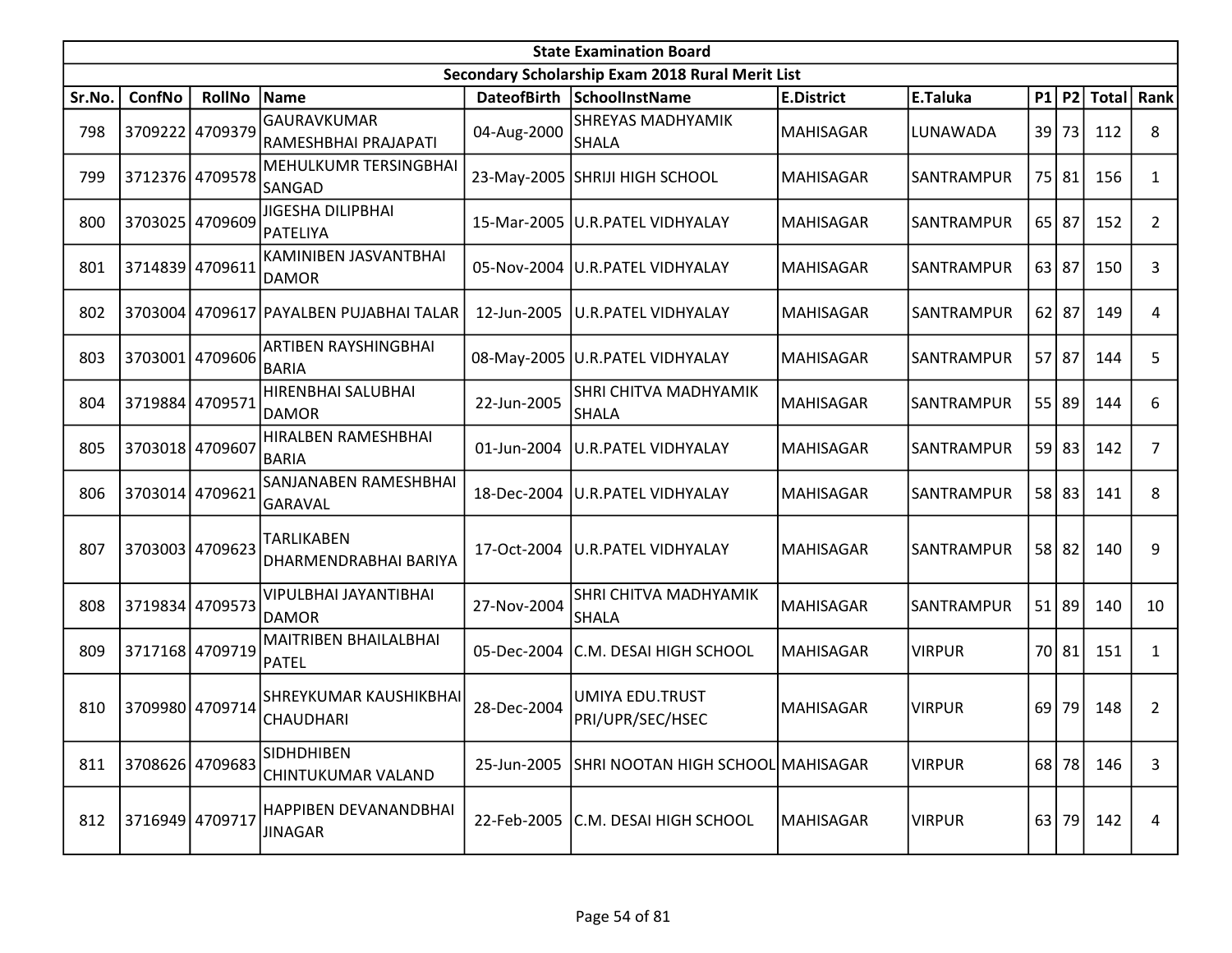|        | <b>State Examination Board</b><br>Secondary Scholarship Exam 2018 Rural Merit List |                 |                                          |             |                                               |                   |                |    |           |             |                |  |  |
|--------|------------------------------------------------------------------------------------|-----------------|------------------------------------------|-------------|-----------------------------------------------|-------------------|----------------|----|-----------|-------------|----------------|--|--|
|        |                                                                                    |                 |                                          |             |                                               |                   |                |    |           |             |                |  |  |
| Sr.No. | ConfNo                                                                             | RollNo Name     |                                          |             | DateofBirth SchoolInstName                    | <b>E.District</b> | E.Taluka       |    |           | P1 P2 Total | Rank           |  |  |
| 813    |                                                                                    | 3700278 4709760 | KASAKBEN RAJESHBHAI<br>PARMAR            |             | 26-Sep-2005   MADHYAMIK SHALA                 | <b>MORBI</b>      | <b>HALVAD</b>  |    | $62$   86 | 148         | $\mathbf{1}$   |  |  |
| 814    |                                                                                    | 3701155 4709762 | <b>MANISH PITAMBAR</b><br><b>RATHOD</b>  | 01-Jan-2005 | <b>MADHYAMIK SHALA</b>                        | MORBI             | <b>HALVAD</b>  | 64 | 72        | 136         | $\overline{2}$ |  |  |
| 815    |                                                                                    |                 | 3701122 4709763 RAHUL GHANSHYAM KOLI     | 06-Apr-2004 | <b>MADHYAMIK SHALA</b>                        | MORBI             | <b>HALVAD</b>  | 56 | 79        | 135         | 3              |  |  |
| 816    |                                                                                    | 3700659 4709759 | HIMANSI JAGJIVANBHAI<br>SARAVADIYA       | 26-Mar-2005 | MADHYAMIK SHALA                               | <b>MORBI</b>      | <b>HALVAD</b>  | 58 | 72        | 130         | 4              |  |  |
| 817    |                                                                                    | 3701116 4709764 | RAJKUMAR DURLABHJIBHAI<br><b>KALRIYA</b> | 18-Jun-2005 | <b>MADHYAMIK SHALA</b>                        | <b>MORBI</b>      | <b>HALVAD</b>  |    | 43 79     | 122         | 5              |  |  |
| 818    | 3700812 4709757                                                                    |                 | <b>FORAMBEN MAHESHBHAI</b><br>KACHROLA   | 06-Mar-2005 | <b>MADHYAMIK SHALA</b>                        | MORBI             | <b>HALVAD</b>  | 48 | 69        | 117         | 6              |  |  |
| 819    | 3712907 4709772                                                                    |                 | RASILA DARIYABHAI<br><b>KATARA</b>       | 18-Jun-2002 | UTTAR BUNIYADI<br>VIDHYALAY                   | <b>MORBI</b>      | <b>MALIYA</b>  | 61 | 69        | 130         | 1              |  |  |
| 820    |                                                                                    |                 | 3706081 4709768 MONIKA MANJI BAHOPIYA    | 04-Feb-2005 | UTTAR BUNIYADI<br><b>VIDHYALAY</b>            | MORBI             | <b>MALIYA</b>  | 45 | 68        | 113         | $\overline{2}$ |  |  |
| 821    |                                                                                    | 3713319 4709935 | <b>SWATI MUKESH</b><br>PADSUMBIYA        | 20-Nov-2004 | VINAY VIDHYA MANDIR                           | MORBI             | <b>MORBI</b>   |    | 76 85     | 161         | 1              |  |  |
| 822    | 3714469 4709911                                                                    |                 | <b>MEET RAMESHBHAI</b><br>ZALARIYA       |             | 13-Sep-2004   VINAY VIDHYA MANDIR             | <b>MORBI</b>      | <b>MORBI</b>   | 65 | 86        | 151         | $\overline{2}$ |  |  |
| 823    |                                                                                    | 3714018 4709921 | RAHUL MANSUKHABHAI<br><b>DETROJA</b>     | 06-Jan-2005 | VINAY VIDHYA MANDIR                           | MORBI             | <b>MORBI</b>   |    | 70 81     | 151         | 3              |  |  |
| 824    |                                                                                    |                 | 3703561 4709777 DARSH PRAKASHBHAI BHILA  | 28-Jun-2005 | <b>SHREE HARI NAKLANK</b><br>VIDHYALAY        | <b>MORBI</b>      | <b>MORBI</b>   | 65 | 82        | 147         | 4              |  |  |
| 825    |                                                                                    |                 | 3703529 4709780 RAJ SHANTILAL SURELIYA   | 19-Sep-2004 | <b>SHREE HARI NAKLANK</b><br><b>VIDHYALAY</b> | <b>MORBI</b>      | <b>MORBI</b>   | 59 | 76        | 135         | 5              |  |  |
| 826    |                                                                                    |                 | 3703603 4709775 BANSI DILIPGIRI GAUSVAMI | 19-Feb-2005 | <b>SHREE HARI NAKLANK</b><br>VIDHYALAY        | <b>MORBI</b>      | <b>MORBI</b>   | 59 | 76        | 135         | 6              |  |  |
| 827    |                                                                                    | 3714518 4709926 | RUTVI BALAVANTBHA<br><b>VILAPARA</b>     |             | 25-Apr-2005   VINAY VIDHYA MANDIR             | <b>MORBI</b>      | <b>MORBI</b>   | 57 | 76        | 133         | $\overline{7}$ |  |  |
| 828    |                                                                                    |                 | 3716146 4709941 UTAM RAMANIKBHAI GAMI    | 31-Oct-2004 | <b>VINAY VIDHYA MANDIR</b>                    | MORBI             | <b>MORBI</b>   |    | 60 70     | 130         | 8              |  |  |
| 829    | 3704621                                                                            | 4709996         | DARSHAN RAJEHSBHAI<br>RANGPARIYA         |             | 29-Sep-2004   NALANDA VIDHYALAY               | MORBI             | <b>TANKARA</b> |    | 73 82     | 155         | $\mathbf{1}$   |  |  |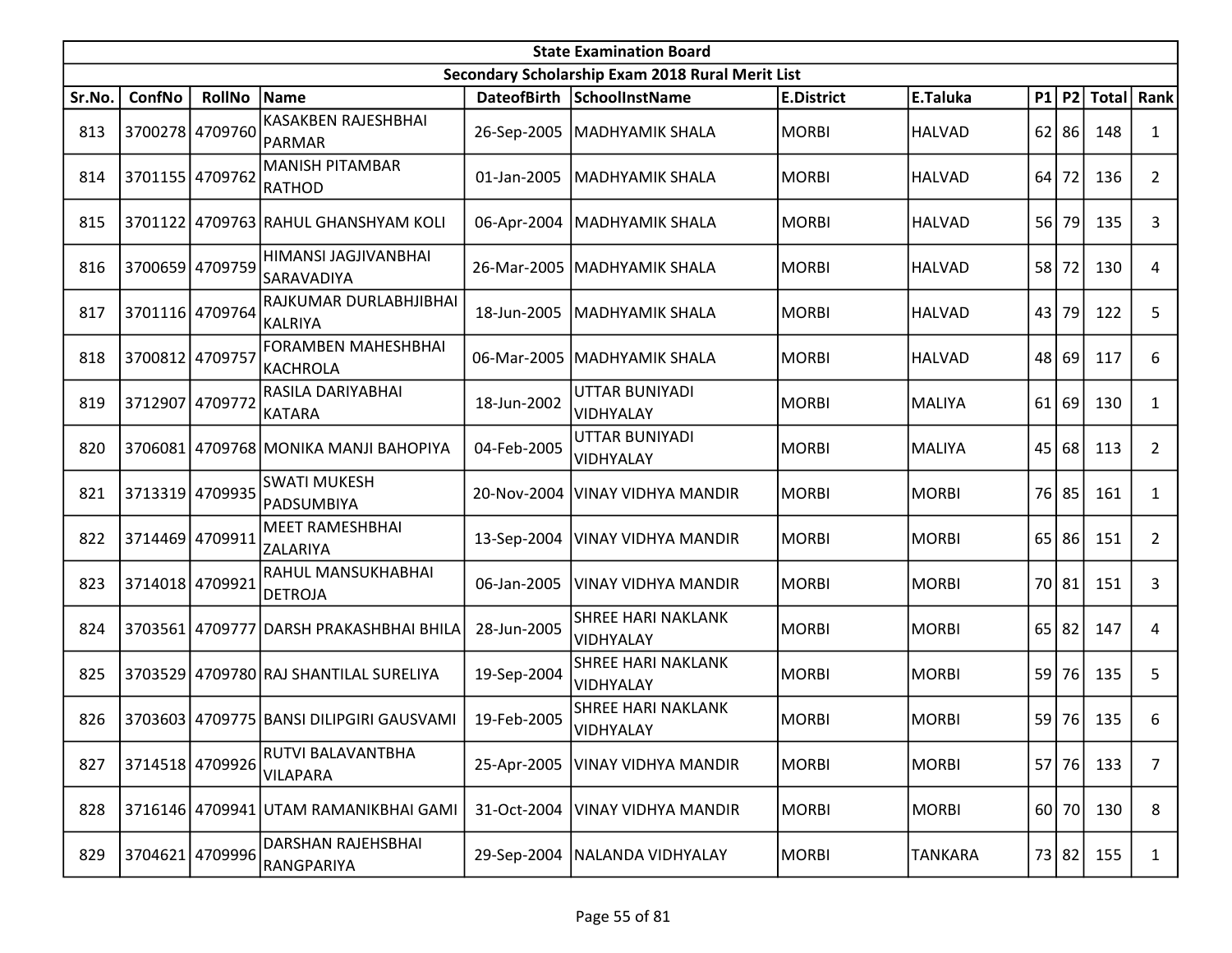|        | <b>State Examination Board</b> |                 |                                              |             |                                                                                    |                   |                |    |           |              |                |  |  |
|--------|--------------------------------|-----------------|----------------------------------------------|-------------|------------------------------------------------------------------------------------|-------------------|----------------|----|-----------|--------------|----------------|--|--|
|        |                                |                 |                                              |             | Secondary Scholarship Exam 2018 Rural Merit List                                   |                   |                |    |           |              |                |  |  |
| Sr.No. | ConfNo                         | <b>RollNo</b>   | Name                                         |             | DateofBirth SchoolInstName                                                         | <b>E.District</b> | E.Taluka       |    | $P1$ P2   | <b>Total</b> | <b>Rank</b>    |  |  |
| 830    |                                | 3704615 4710016 | KISHAN RAVINDRAKUMAR<br>RAMANUJ              | 03-Aug-2005 | NALANDA VIDHYALAY                                                                  | <b>MORBI</b>      | TANKARA        | 73 | 82        | 155          | $\overline{2}$ |  |  |
| 831    | 3704651                        | 4709999         | <b>DHRUV MANISHKUMAR</b><br><b>VANRA</b>     | 05-Mar-2005 | NALANDA VIDHYALAY                                                                  | <b>MORBI</b>      | <b>TANKARA</b> | 70 | 84        | 154          | 3              |  |  |
| 832    |                                | 3703658 4709994 | BHAVYAKUMAR<br><b>DINESHBHAI BHENSDADIYA</b> | 09-Jan-2005 | NALANDA VIDHYALAY                                                                  | <b>MORBI</b>      | <b>TANKARA</b> |    | $68$   82 | 150          | 4              |  |  |
| 833    |                                | 3701094 4710114 | YUVRAJKUMAR<br>GOVINDBHAI VASAVA             | 16-Aug-2005 | MODEL DAY SCHOOL<br><b>CHIKDA</b>                                                  | <b>NARMADA</b>    | DEDIYAPADA     | 56 | 48        | 104          | $\mathbf{1}$   |  |  |
| 834    |                                | 3705010 4710119 | DHRUVINKUMAR SANTILAL<br>RABARI              | 02-Aug-2005 | <b>GOVT SECONDARY SCHOOL</b><br><b>JEORPATI</b>                                    | <b>NARMADA</b>    | <b>NANDOD</b>  | 64 | 56        | 120          | $\mathbf{1}$   |  |  |
| 835    | 3705005 4710122                |                 | YUVRAJBHAI ARVINDBHAI<br><b>BARIA</b>        | 03-Mar-2005 | <b>GOVT SECONDARY SCHOOL</b><br><b>JEORPATI</b>                                    | <b>NARMADA</b>    | <b>NANDOD</b>  | 42 | 53        | 95           | 2              |  |  |
| 836    |                                |                 | 3720376 4710280 PRITI KISHORBHAI DHOOM       | 16-Jul-2002 | SHANTABA VIDHYALAYA<br><b>VEER AJAY BHARTIY</b><br><b>HIGHSCHOOL KUKERI</b>        | <b>NAVSARI</b>    | <b>CHIKHLI</b> | 76 | 82        | 158          | 1              |  |  |
| 837    | 3720381                        |                 | 4710320 KRISH DINESHBHAI PATEL               | 19-Mar-2005 | I.C DESAI & R.D PATEL HIGH<br><b>SCHOOL</b>                                        | <b>NAVSARI</b>    | <b>CHIKHLI</b> | 66 | 92        | 158          | $\overline{2}$ |  |  |
| 838    |                                | 3720273 4710270 | KRISHNA BIPINCHANDRA<br>PATEL                | 21-Aug-2005 | SHARDA NIKETAN SCHOOL<br><b>KHUNDH</b>                                             | <b>NAVSARI</b>    | <b>CHIKHLI</b> | 70 | 85        | 155          | 3              |  |  |
| 839    |                                | 3720171 4710319 | <b>GNEYA CHANDRAKANT</b><br>PATEL            | 23-Sep-2004 | I.C DESAI & R.D PATEL HIGH<br><b>SCHOOL</b>                                        | <b>NAVSARI</b>    | <b>CHIKHLI</b> | 66 | 81        | 147          | 4              |  |  |
| 840    |                                |                 | 3706678 4710268 RAHUL JAYESHBHAI PATEL       | 12-Aug-2005 | <b>SMT D.L CONTRACTOR</b><br>VIDHY. BALWADA                                        | <b>NAVSARI</b>    | <b>CHIKHLI</b> | 59 | 74        | 133          | 5              |  |  |
| 841    | 3720302                        |                 | 4710323 PRIYA SURESHBHAI PATEL               | 26-Feb-2005 | I.C DESAI & R.D PATEL HIGH<br><b>SCHOOL</b>                                        | <b>NAVSARI</b>    | <b>CHIKHLI</b> | 57 | 75        | 132          | 6              |  |  |
| 842    | 3720377                        | 4710278         | NANESHVARI<br>RAVINDRABHAI PATEL             |             | SHANTABA VIDHYALAYA<br>26-Mar-2005   VEER AJAY BHARTIY<br><b>HIGHSCHOOL KUKERI</b> | <b>NAVSARI</b>    | <b>CHIKHLI</b> |    | 59 72     | 131          | $\overline{7}$ |  |  |
| 843    |                                |                 | 3700333 4710331 AYUSH ANILKUMAR PATEL        | 29-Sep-2004 | SHRI SADGURU R.M.M<br>VIDHYALAY VANKAL                                             | <b>NAVSARI</b>    | <b>CHIKHLI</b> | 54 | 76        | 130          | 8              |  |  |
| 844    |                                | 3704406 4710354 | ABHAY HITESHKUMAR<br>TANDEL                  | 01-Jan-2004 | H.D.S.M HIGH SCHOOL<br>AMALSAD                                                     | NAVSARI           | <b>GANDEVI</b> |    | $61$ 78   | 139          | 1              |  |  |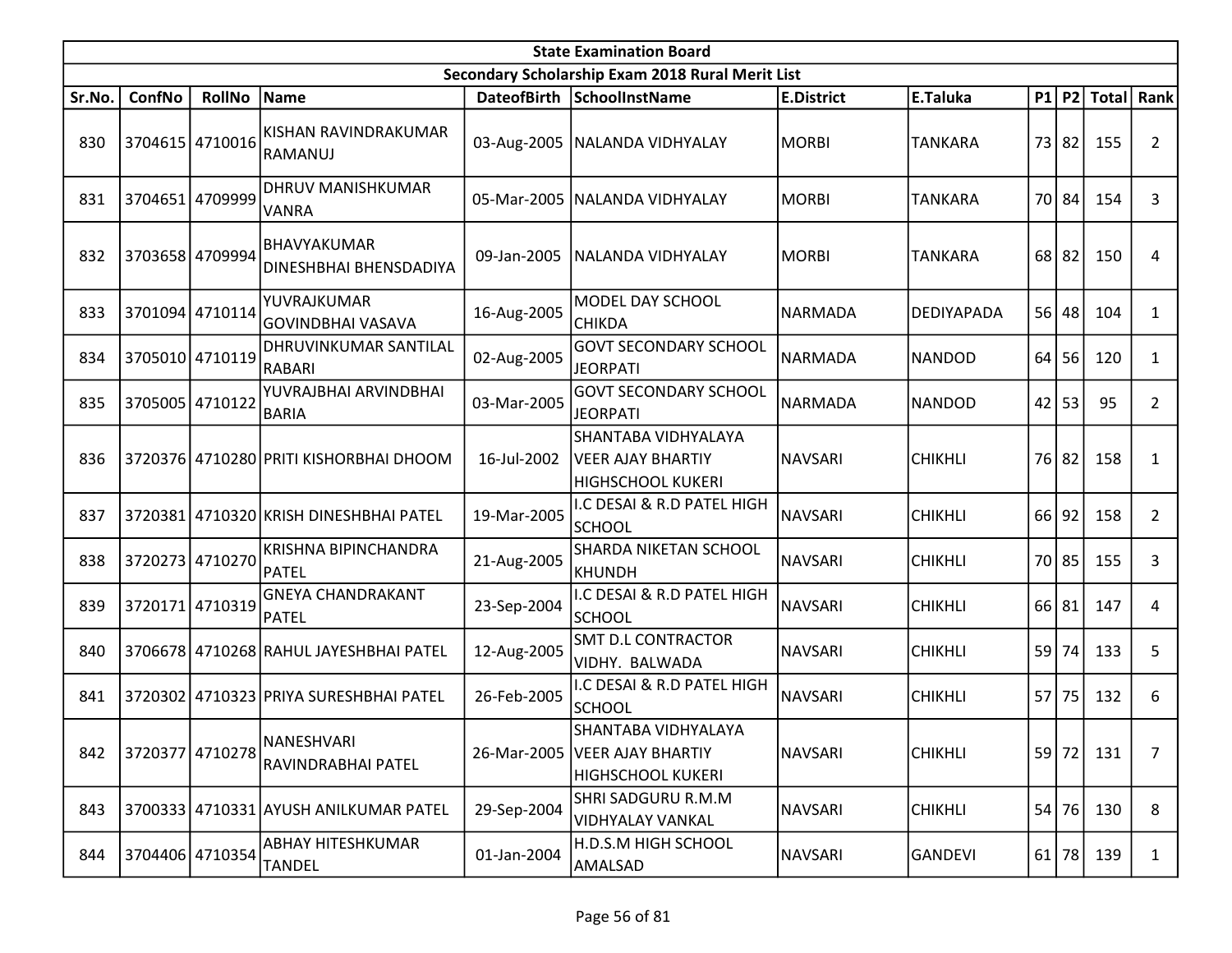|        | <b>State Examination Board</b><br>Secondary Scholarship Exam 2018 Rural Merit List |                 |                                              |                    |                                                    |                   |                 |       |         |                 |                |  |  |
|--------|------------------------------------------------------------------------------------|-----------------|----------------------------------------------|--------------------|----------------------------------------------------|-------------------|-----------------|-------|---------|-----------------|----------------|--|--|
|        |                                                                                    |                 |                                              |                    |                                                    |                   |                 |       |         |                 |                |  |  |
| Sr.No. | ConfNo                                                                             | <b>RollNo</b>   | Name                                         | <b>DateofBirth</b> | <b>SchoolInstName</b>                              | <b>E.District</b> | E.Taluka        | P1    | P2      | <b>Total</b>    | Rank           |  |  |
| 845    |                                                                                    | 3704284 4710365 | PRATHAM KETANBHAI<br><b>PATEL</b>            | 31-Jan-2005        | H.D.S.M HIGH SCHOOL<br>AMALSAD                     | <b>NAVSARI</b>    | <b>GANDEVI</b>  | 61    | 78      | 139             | $\mathbf{2}$   |  |  |
| 846    |                                                                                    |                 | 3704291 4710368 TEJ PARESHKUMAR PATEL        | 11-Mar-2004        | H.D.S.M HIGH SCHOOL<br>AMALSAD                     | <b>NAVSARI</b>    | <b>GANDEVI</b>  | 61    | 76      | 137             | 3              |  |  |
| 847    |                                                                                    |                 | 3704402 4710366 PREM HEMANTBHAI PATEL        | 15-Sep-2004        | H.D.S.M HIGH SCHOOL<br>AMALSAD                     | <b>NAVSARI</b>    | <b>GANDEVI</b>  | 63    | 74      | 137             | 4              |  |  |
| 848    | 3703231 4710374                                                                    |                 | <b>TANVIBEN BHAGVANDAS</b><br><b>PATEL</b>   | 24-Apr-2005        | <b>GOVERMENT SECONDARY</b><br><b>SCHOOL ENDHEL</b> | <b>NAVSARI</b>    | <b>GANDEVI</b>  | 65    | 72      | 137             | 5              |  |  |
| 849    |                                                                                    |                 | 3704274 4710363 NILA PYUSKUMAR PATEL         | 27-Apr-2005        | H.D.S.M HIGH SCHOOL<br>AMALSAD                     | <b>NAVSARI</b>    | <b>GANDEVI</b>  | 60 l  | 75      | 135             | 6              |  |  |
| 850    |                                                                                    | 3704225 4710528 | SANTOSHBHAI BACHUBHAI<br>RATHOD              | 20-Feb-2005        | J.M PATEL& R.G.K NAIK<br>SARV.HIGH                 | <b>NAVSARI</b>    | <b>JALALPOR</b> | 62    | 71      | 133             | $\mathbf{1}$   |  |  |
| 851    | 3719925 4710487                                                                    |                 | MEGHABEN DIPAKKUMAR<br><b>TANDEL</b>         | 27-Jul-2005        | NARANLALA SCHOOL(GUJ.<br>MEDIUM)                   | <b>NAVSARI</b>    | <b>JALALPOR</b> | 60    | 72      | 132             | $\overline{2}$ |  |  |
| 852    |                                                                                    | 3714762 4710483 | DHARAK DHAVALKUMAR<br><b>VASHI</b>           | 14-Dec-2004        | NARANLALA SCHOOL(GUJ.<br>MEDIUM)                   | NAVSARI           | <b>JALALPOR</b> | 56 69 |         | 125             | 3              |  |  |
| 853    |                                                                                    |                 | 3704490 4710520 ISHANI AJITBHAI PATEL        | 13-Mar-2005        | J.M PATEL& R.G.K NAIK<br>SARV.HIGH                 | <b>NAVSARI</b>    | JALALPOR        | 54    | 69      | 123             | 4              |  |  |
| 854    |                                                                                    | 3715866 4710578 | HIRALBEN JAYESHBHAI<br>GAVIT                 | 05-Jun-2005        | JANTA MADHYAMIK HIGH<br><b>SCHOOL KHERGAM</b>      | <b>NAVSARI</b>    | <b>KHERGAM</b>  | 57    | 64      | 121             | $\mathbf{1}$   |  |  |
| 855    |                                                                                    | 3718040 4710581 | NIMISHABEN HARSHADBHAI<br>GANVIT             | 07-Nov-2004        | SANSKAR VIDHYA MANDIR<br>PANIKHADAK                | <b>NAVSARI</b>    | <b>KHERGAM</b>  |       | 60   60 | 120             | $\overline{2}$ |  |  |
| 856    | 3706477                                                                            |                 | 4710613 SWAYAM KAUSHIK DESAI                 | 21-Feb-2004        | DIVINE PUBLIC SCHOOL<br>NAVSARI (GUJ.MED.)         | <b>NAVSARI</b>    | <b>NAVSARI</b>  | 77    | 93      | 170             | $\mathbf{1}$   |  |  |
| 857    |                                                                                    | 3700545 4710619 | <b>DIPGIRI RAJESHGIRI</b><br><b>GAUSWAMI</b> | 05-Aug-2004        | SHRI R.N.G PATEL & J.N.H<br>PATEL VIDHYALAYA       | <b>NAVSARI</b>    | <b>NAVSARI</b>  | 78    | 83      | 161             | $\overline{2}$ |  |  |
| 858    |                                                                                    |                 | 3705988 4710604 PARTH RANJITBHAI PATEL       | 06-Dec-2004        | <b>DIVINE PUBLIC SCHOOL</b><br>NAVSARI (GUJ.MED.)  | NAVSARI           | <b>NAVSARI</b>  |       |         | $67$   92   159 | 3              |  |  |
| 859    |                                                                                    |                 | 3704728 4710730 SNEHAL PARESH SENJALIYA      | 24-Oct-2004        | NILKANTH HIGH SCHOOL                               | <b>NAVSARI</b>    | <b>NAVSARI</b>  |       | 66 90   | 156             | 4              |  |  |
| 860    |                                                                                    | 3706461 4710587 | HARSHILKUMAR<br>MUKESHBHAI CHAUHAN           | 03-Dec-2004        | DIVINE PUBLIC SCHOOL<br>NAVSARI (GUJ.MED.)         | <b>NAVSARI</b>    | <b>NAVSARI</b>  |       | 75   81 | 156             | 5              |  |  |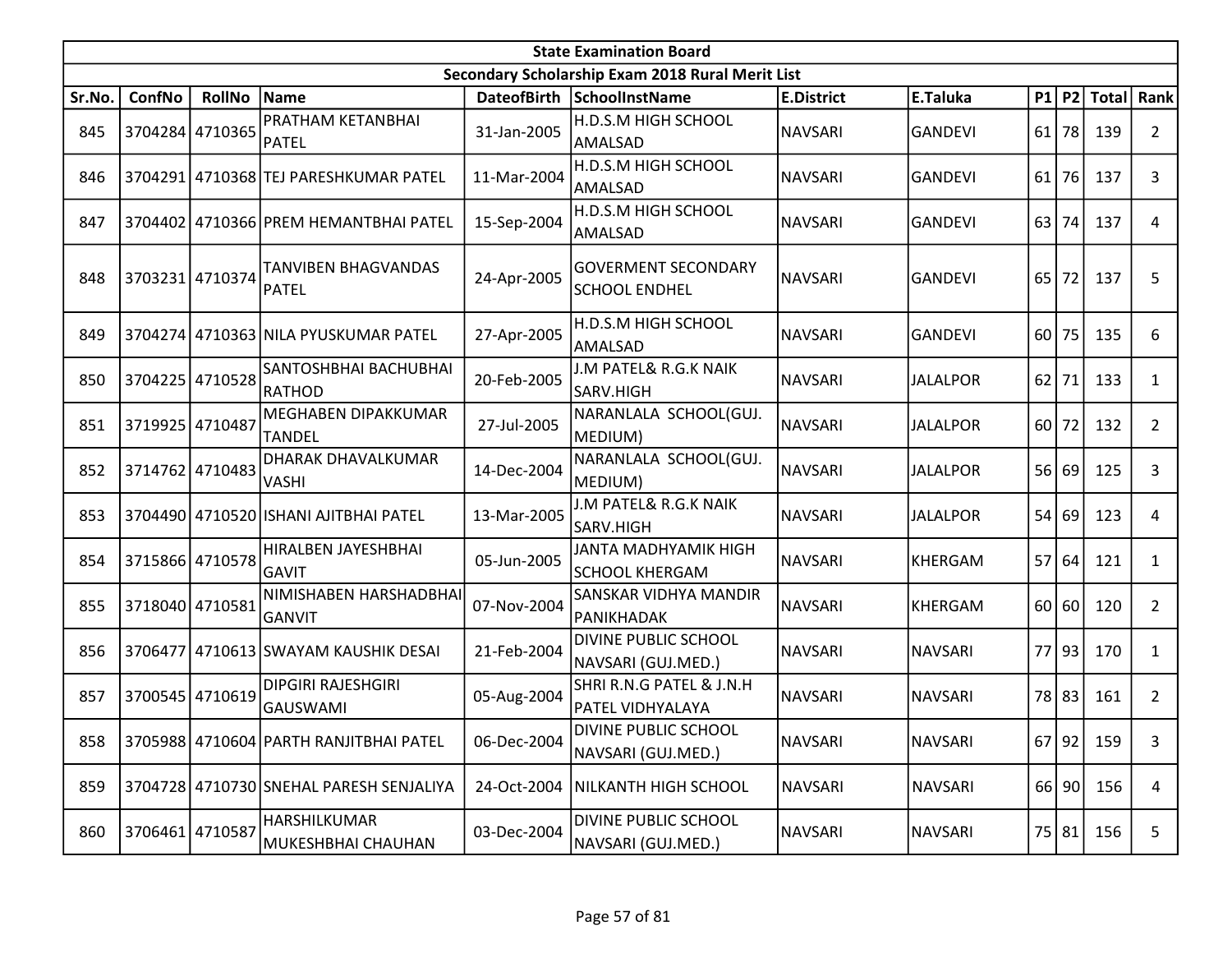|        | <b>State Examination Board</b> |                 |                                                                 |             |                                                  |                     |                |    |          |                 |                |  |  |
|--------|--------------------------------|-----------------|-----------------------------------------------------------------|-------------|--------------------------------------------------|---------------------|----------------|----|----------|-----------------|----------------|--|--|
|        |                                |                 |                                                                 |             | Secondary Scholarship Exam 2018 Rural Merit List |                     |                |    |          |                 |                |  |  |
| Sr.No. | ConfNo                         | <b>RollNo</b>   | Name                                                            |             | DateofBirth SchoolInstName                       | <b>E.District</b>   | E.Taluka       |    |          | P1   P2   Total | Rank           |  |  |
| 861    |                                |                 | 3705875 4710591 JUEE HIREN PATEL                                | 08-Mar-2005 | DIVINE PUBLIC SCHOOL<br>NAVSARI (GUJ.MED.)       | <b>NAVSARI</b>      | <b>NAVSARI</b> | 67 | 89       | 156             | 6              |  |  |
| 862    |                                |                 | 3720001 4710792 KRUTI KANTILAL PATEL                            | 27-Dec-2004 | MADHYAMIK GRAM SHALA<br>PRATAPNAGAR              | <b>NAVSARI</b>      | VANSDA         |    | $81$  90 | 171             | $\mathbf{1}$   |  |  |
| 863    |                                |                 | 3707163 4710805 RIDDHI BIPINBHAI PATEL                          | 18-Sep-2004 | <b>VIDHYA KIRAN HIGH</b><br><b>SCHOOL</b>        | <b>NAVSARI</b>      | VANSDA         | 75 | 89       | 164             | $\mathbf{2}$   |  |  |
| 864    | 3704561                        | 4710804         | <b>MAYTRI BHUPESHBHAI</b><br><b>VAHIYA</b>                      | 29-Jan-2005 | <b>VIDHYA KIRAN HIGH</b><br><b>SCHOOL</b>        | <b>NAVSARI</b>      | VANSDA         | 65 | 73       | 138             | 3              |  |  |
| 865    |                                |                 | 3708704 4710836 VIBHUTI MITESH RANA                             | 23-Dec-2004 | <b>SHRI PRATAP HIGH SCHOOL</b>                   | <b>NAVSARI</b>      | VANSDA         | 59 | 69       | 128             | 4              |  |  |
| 866    |                                | 3708903 4710828 | PRINSKUMAR<br>PRAKASHBHAI KUNVAR                                | 06-Dec-2004 | <b>SHRI PRATAP HIGH SCHOOL</b>                   | <b>NAVSARI</b>      | VANSDA         | 59 | 62       | 121             | 5              |  |  |
| 867    | 3708837 4710831                |                 | RIYA SARDILKUMAR<br><b>SUTHAR</b>                               | 23-Apr-2005 | SHRI PRATAP HIGH SCHOOL                          | <b>NAVSARI</b>      | VANSDA         | 56 | 64       | 120             | 6              |  |  |
| 868    |                                |                 | 3707679 4710803 KHUSHI DIPAKBHAI PATEL                          | 02-Apr-2005 | VIDHYA KIRAN HIGH<br><b>SCHOOL</b>               | <b>NAVSARI</b>      | <b>VANSDA</b>  | 56 | 62       | 118             | 7              |  |  |
| 869    |                                |                 | 3708759 4710823 KOMAL MANOJBHAI PATEL                           | 24-Jan-2005 | <b>SHRI PRATAP HIGH SCHOOL</b>                   | <b>NAVSARI</b>      | VANSDA         | 54 | 63       | 117             | 8              |  |  |
| 870    |                                | 3704844 4710878 | MUKTI JAYDEEPSINH<br><b>CHAUHAN</b>                             | 31-Oct-2004 | JAY JALARAM SCHOOL<br>(GUJARATI MEDIUM)          | <b>PANCH MAHALS</b> | <b>GODHRA</b>  | 73 | 81       | 154             | 1              |  |  |
| 871    | 3715016 4710879                |                 | <b>HEMANGIBEN SURESHBHAI</b><br><b>BARIA</b>                    | 03-Dec-2004 | K.G. PARMAR SEC.& H.S.<br>VIDHYALAY              | <b>PANCH MAHALS</b> | <b>GODHRA</b>  |    | $55$ 54  | 109             | $\overline{2}$ |  |  |
| 872    | 3701375 4710872                |                 | <b>KANCHANBEN SHANTILAL</b><br><b>PATEL</b>                     | 23-Jan-2005 | SHREE GAYATRI U.B.<br><b>MADHYAMIK SHALA</b>     | <b>PANCH MAHALS</b> | <b>GODHRA</b>  | 50 | 57       | 107             | 3              |  |  |
| 873    |                                | 3708567 4710869 | AMISHABEN ANOPSINH<br><b>BARIYA</b>                             | 03-Feb-2005 | <b>GAYATRI VIDHYAMANDIR</b>                      | <b>PANCH MAHALS</b> | <b>GODHRA</b>  | 56 | 50       | 106             | 4              |  |  |
| 874    |                                |                 | <b>DEVIN</b><br>3702043 4710863 DHARMENDRAKUMAR<br><b>BARIA</b> | 12-Jun-2004 | M & M. MAHETA HIGH<br><b>SCHOOL GODHRA</b>       | PANCH MAHALS GODHRA |                |    |          | 44 57 101       | 5              |  |  |
| 875    |                                |                 | 3716311 4710864 MIHIR PRAVINBHAI PATEL                          | 02-Jan-2005 | M & M. MAHETA HIGH<br><b>SCHOOL GODHRA</b>       | <b>PANCH MAHALS</b> | <b>GODHRA</b>  | 48 | 52       | 100             | 6              |  |  |
| 876    |                                | 3716945 4710875 | NEHAKUMARI PRAVIBHAI<br>MAKAVANA                                | 20-Apr-2005 | SARDAR PATEL VIDHYALAY<br>PADHIYAR               | <b>PANCH MAHALS</b> | <b>GODHRA</b>  |    | 56 43    | 99              | $\overline{7}$ |  |  |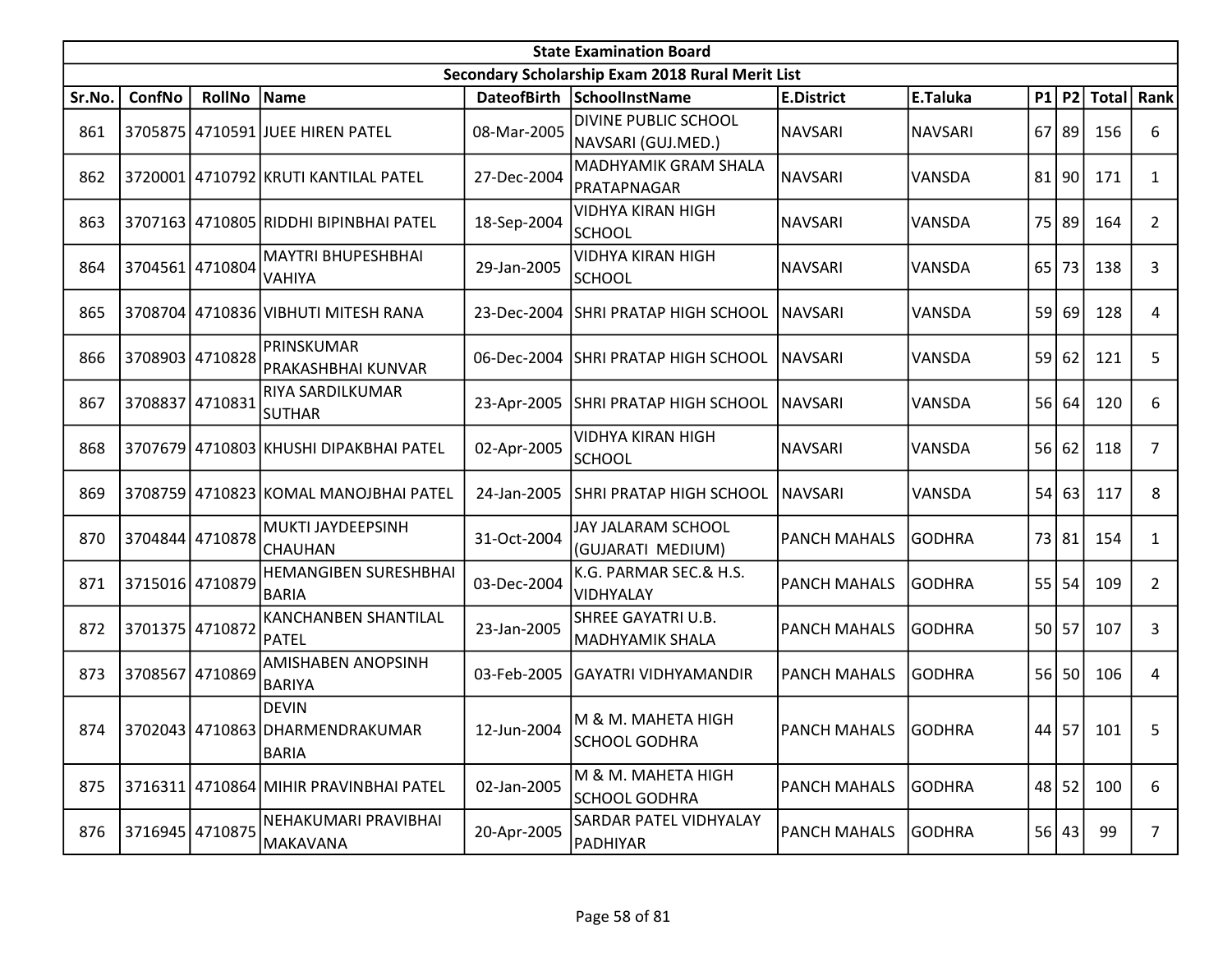|        | <b>State Examination Board</b> |                 |                                                   |                    |                                                  |                     |               |    |           |              |                |  |  |
|--------|--------------------------------|-----------------|---------------------------------------------------|--------------------|--------------------------------------------------|---------------------|---------------|----|-----------|--------------|----------------|--|--|
|        |                                |                 |                                                   |                    | Secondary Scholarship Exam 2018 Rural Merit List |                     |               |    |           |              |                |  |  |
| Sr.No. | ConfNo                         | <b>RollNo</b>   | <b>Name</b>                                       | <b>DateofBirth</b> | <b>SchoolInstName</b>                            | <b>E.District</b>   | E.Taluka      |    | $P1$ $P2$ | <b>Total</b> | Rank           |  |  |
| 877    |                                | 3717778 4710876 | NIDHIBEN NATAVARBHAI<br><b>BAMANIYA</b>           | 06-Feb-2005        | SARDAR PATEL VIDHYALAY<br>PADHIYAR               | PANCH MAHALS        | <b>GODHRA</b> | 49 | 43        | 92           | 8              |  |  |
| 878    | 3704982 4710871                |                 | <b>ANITABEN PRABHATSINH</b><br>PATELIYA           | 20-Feb-2005        | SHREE GAYATRI U.B.<br><b>MADHYAMIK SHALA</b>     | <b>PANCH MAHALS</b> | <b>GODHRA</b> | 44 | 44        | 88           | 9              |  |  |
| 879    | 3711313 4710877                |                 | RITABEN DALPATSINH<br><b>BARIA</b>                | 25-Dec-2004        | SARDAR PATEL VIDHYALAY<br>PADHIYAR               | <b>PANCH MAHALS</b> | <b>GODHRA</b> | 48 | 39        | 87           | 10             |  |  |
| 880    |                                | 3711577 4710964 | <b>MAHAVIRSINH</b><br><b>GAJENDRASINH CHAVADA</b> | 12-Jul-2005        | SHREE NARAYAN HIGH<br><b>SCHOOL TARKHANDA</b>    | <b>PANCH MAHALS</b> | <b>HALOL</b>  | 54 | 76        | 130          | 1              |  |  |
| 881    | 3706611                        | 4710954         | SUJALKUMAR PRAVINBHAI<br><b>SOLANKI</b>           | 26-Sep-2004        | MODEL SCHOOL HALOL                               | PANCH MAHALS        | <b>HALOL</b>  | 54 | 64        | 118          | $\overline{2}$ |  |  |
| 882    |                                | 3708844 4710953 | RUSHIKESHKUMAR<br>LAXAMANBHAI YADAV               |                    | 25-Aug-2004   MODEL SCHOOL HALOL                 | <b>PANCH MAHALS</b> | <b>HALOL</b>  | 45 | 69        | 114          | 3              |  |  |
| 883    |                                | 3706900 4710951 | PRIYANKABEN RAMESHBHAI<br><b>BARI</b>             |                    | 09-Aug-2005   MODEL SCHOOL HALOL                 | <b>PANCH MAHALS</b> | <b>HALOL</b>  |    | $60$   53 | 113          | 4              |  |  |
| 884    |                                | 3706890 4710956 | <b>VAISHALIBEN VIJAYBHAI</b><br><b>BARIA</b>      | 29-Jun-2005        | MODEL SCHOOL HALOL                               | <b>PANCH MAHALS</b> | <b>HALOL</b>  |    | 53 55     | 108          | 5              |  |  |
| 885    |                                | 3709422 4710928 | ARUNBHAI PRAVINBHAI<br><b>CHAUHAN</b>             | 11-Jul-2004        | SARKARI MADHYAMIK<br><b>SHALA</b>                | PANCH MAHALS        | <b>HALOL</b>  | 51 | 55        | 106          | 6              |  |  |
| 886    |                                | 3709246 4711004 | <b>VAIBHAVIBEN MUKESHBHAI</b><br><b>RATHOD</b>    | 16-Mar-2005        | P.K.S. HIGH SCHOOL<br>(SSC/HSC)                  | <b>PANCH MAHALS</b> | KALOL         | 49 | 70        | 119          | 1              |  |  |
| 887    |                                | 3713926 4711012 | ROHINIBEN SURENDRASINH<br>GOHIL                   | 02-Feb-2005        | LATE. M.M.GANDHI HIGH<br><b>SCHOOL</b>           | <b>PANCH MAHALS</b> | KALOL         | 50 | 64        | 114          | $\overline{2}$ |  |  |
| 888    |                                | 3709199 4711005 | <b>VANITABEN BHATHIBHAI</b><br><b>SOLANKI</b>     | 26-Aug-2005        | P.K.S. HIGH SCHOOL<br>(SSC/HSC)                  | <b>PANCH MAHALS</b> | KALOL         | 50 | 59        | 109          | 3              |  |  |
| 889    |                                | 3709239 4710993 | <b>KOMALBEN DILIPBHAI</b><br>PARMAR               | 01-May-2005        | P.K.S. HIGH SCHOOL<br>(SSC/HSC)                  | <b>PANCH MAHALS</b> | KALOL         | 50 | 58        | 108          | 4              |  |  |
| 890    |                                | 3709209 4711003 | TIRTHRAJ MANOJKUMAR<br>VARIA                      | 17-Jul-2005        | P.K.S. HIGH SCHOOL<br>(SSC/HSC)                  | <b>PANCH MAHALS</b> | KALOL         |    | 39 66     | 105          | 5              |  |  |
| 891    |                                | 3709229 4710996 | <b>MAYURKUMAR</b><br><b>GANPATBHAI HARIJAN</b>    | 23-Jun-2004        | P.K.S. HIGH SCHOOL<br>(SSC/HSC)                  | PANCH MAHALS        | KALOL         | 57 | 46        | 103          | 6              |  |  |
| 892    |                                | 3709224 4710988 | AKSH SANJAYKUMAR<br>PRAJAPATI                     | 15-Mar-2005        | P.K.S. HIGH SCHOOL<br>(SSC/HSC)                  | <b>PANCH MAHALS</b> | KALOL         |    | 42 61     | 103          | $\overline{7}$ |  |  |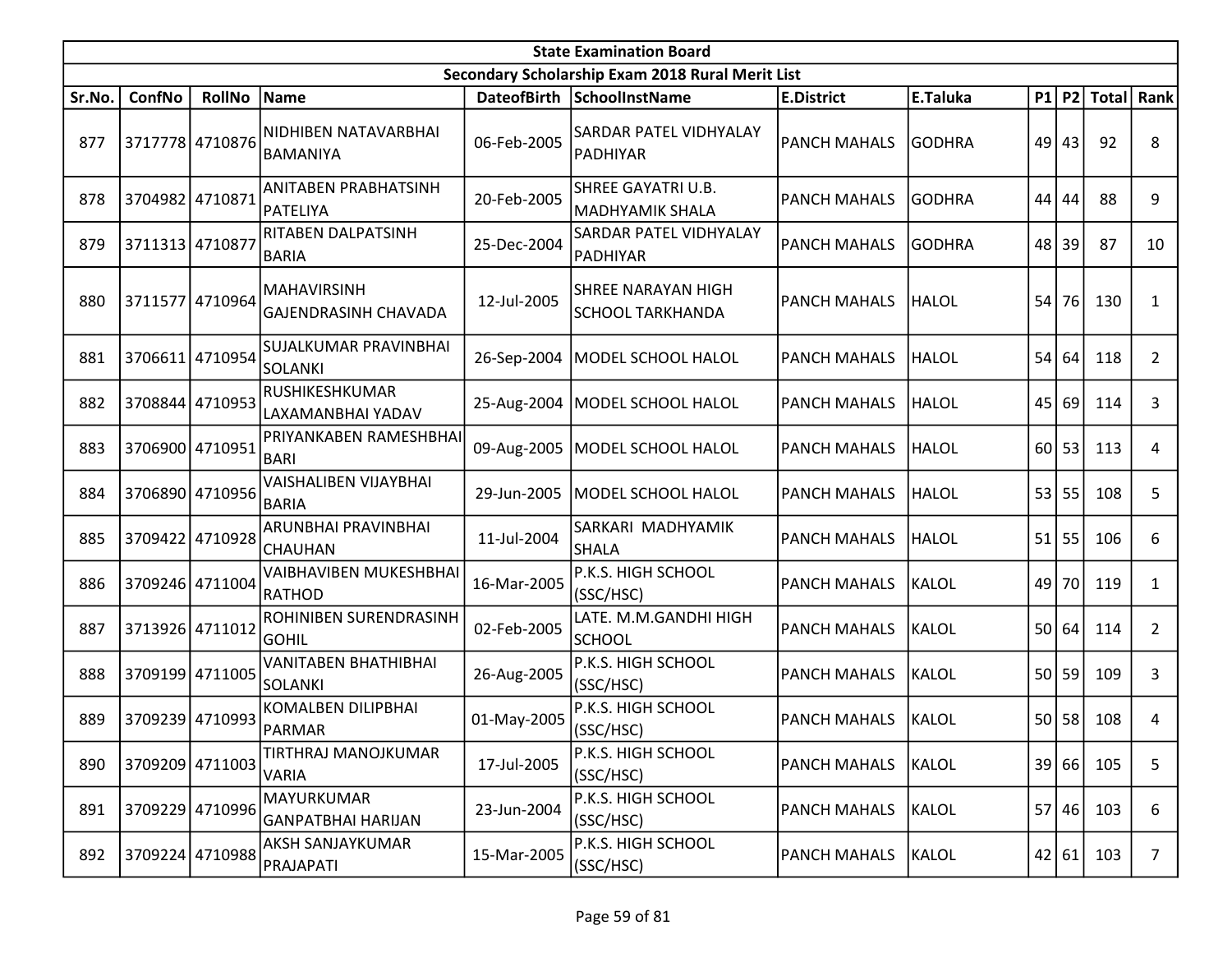|        | <b>State Examination Board</b><br>Secondary Scholarship Exam 2018 Rural Merit List |                 |                                                |                    |                                         |                     |                    |      |           |       |                |  |  |
|--------|------------------------------------------------------------------------------------|-----------------|------------------------------------------------|--------------------|-----------------------------------------|---------------------|--------------------|------|-----------|-------|----------------|--|--|
|        |                                                                                    |                 |                                                |                    |                                         |                     |                    |      |           |       |                |  |  |
| Sr.No. | ConfNo                                                                             | <b>RollNo</b>   | Name                                           | <b>DateofBirth</b> | SchoolInstName                          | <b>E.District</b>   | E.Taluka           |      | P1 P2     | Total | Rank           |  |  |
| 893    | 3718400 4710984                                                                    |                 | VAISHALIBEN<br>HASHMUKHBHAI PARMAR             | 06-Jun-2005        | R & B SARVAJANIOK HIGH<br><b>SCHOOL</b> | <b>PANCH MAHALS</b> | KALOL              |      | $51$   52 | 103   | 8              |  |  |
| 894    |                                                                                    | 3717829 4711051 | PREMJIBHAI SURESHBHAI<br>DAMOR                 |                    | 01-Mar-2005  I. H. SHETH HIGH SCHOOL    | <b>PANCH MAHALS</b> | <b>MORVA HADAF</b> |      | 66 68     | 134   | $\mathbf{1}$   |  |  |
| 895    | 3717794 4711044                                                                    |                 | <b>DIXITKUMAR KHEMSINH</b><br><b>BHABHOR</b>   |                    | 01-May-2005   I. H. SHETH HIGH SCHOOL   | <b>PANCH MAHALS</b> | <b>MORVA HADAF</b> |      | 68 66     | 134   | $\overline{2}$ |  |  |
| 896    |                                                                                    | 3717787 4711042 | CHINTANKUMAR<br><b>BHANABHAI DAMOR</b>         | 08-Apr-2005        | II. H. SHETH HIGH SCHOOL                | <b>PANCH MAHALS</b> | <b>MORVA HADAF</b> | 65   | 65        | 130   | 3              |  |  |
| 897    |                                                                                    | 3717804 4711059 | SATISHKUMAR<br><b>MAHENDRASINH DAMOR</b>       | 07-Jul-2004        | I. H. SHETH HIGH SCHOOL                 | <b>PANCH MAHALS</b> | <b>MORVA HADAF</b> | 60 l | 68        | 128   | 4              |  |  |
| 898    | 3717722 4711047                                                                    |                 | JAHANAVIBEN KISHORBHAI<br><b>LAKHARA</b>       | 08-Feb-2005        | I. H. SHETH HIGH SCHOOL                 | <b>PANCH MAHALS</b> | <b>MORVA HADAF</b> |      | 56 66     | 122   | 5              |  |  |
| 899    |                                                                                    | 3717800 4711056 | SACHINBHAI DINESHBHAI<br>BAMANIYA              | 01-Apr-2005        | I. H. SHETH HIGH SCHOOL                 | <b>PANCH MAHALS</b> | <b>MORVA HADAF</b> |      | 47 70     | 117   | 6              |  |  |
| 900    |                                                                                    | 3717658 4711064 | VRUTANSHIBEN<br><b>BALVANTBHAI RAJAT</b>       |                    | 07-Mar-2005  I. H. SHETH HIGH SCHOOL    | <b>PANCH MAHALS</b> | <b>MORVA HADAF</b> |      | 53 60     | 113   | 7              |  |  |
| 901    |                                                                                    | 3717813 4711054 | <b>RONAKKUMAR</b><br>MAHESHBHAI DAMOR          | 04-Jul-2005        | I. H. SHETH HIGH SCHOOL                 | <b>PANCH MAHALS</b> | <b>MORVA HADAF</b> |      | $52$ 57   | 109   | 8              |  |  |
| 902    |                                                                                    | 3713830 4711094 | <b>SACHINKUAMR</b><br><b>GUNVANTSINH BARIA</b> | 14-Jan-2005        | <b>SHREE SARVODAY</b><br>VIDHYAMANDIR   | <b>PANCH MAHALS</b> | SHAHERA            | 49   | 73        | 122   | 1              |  |  |
| 903    |                                                                                    | 3711262 4711106 | HARSHILKUMAR<br>SARTANBHAI BARIA               | 31-Aug-2005        | MADHYAMIK SHALA<br><b>PADARDI</b>       | <b>PANCH MAHALS</b> | SHAHERA            |      | $59$ 50   | 109   | $\overline{2}$ |  |  |
| 904    | 3711165 4711122                                                                    |                 | MINTESHKUMAR<br>RANJANBHAI BARIA               | 27-Jan-2005        | MADHYAMIK SHALA<br>PADARDI              | <b>PANCH MAHALS</b> | SHAHERA            | 42   | 61        | 103   | 3              |  |  |
| 905    |                                                                                    | 3716060 4711091 | MITAXIBAHEN KIRITBHAI<br><b>BARIA</b>          | 01-Aug-2005        | <b>SHREE SARVODAY</b><br>VIDHYAMANDIR   | <b>PANCH MAHALS</b> | <b>SHAHERA</b>     | 51   | 49        | 100   | 4              |  |  |
| 906    |                                                                                    | 3711281 4711125 | NARENDRAKUMAR<br>LAXAMANSINH MALIVAD           | 18-Oct-2004        | MADHYAMIK SHALA<br>PADARDI              | <b>PANCH MAHALS</b> | SHAHERA            | 47   | 51        | 98    | 5              |  |  |
| 907    | 3712871 4711107                                                                    |                 | HETAL DASHRATHBHAI<br><b>PATEL</b>             | 18-Jul-2005        | MADHYAMIK SHALA<br>PADARDI              | <b>PANCH MAHALS</b> | <b>SHAHERA</b>     | 54   | 44        | 98    | 6              |  |  |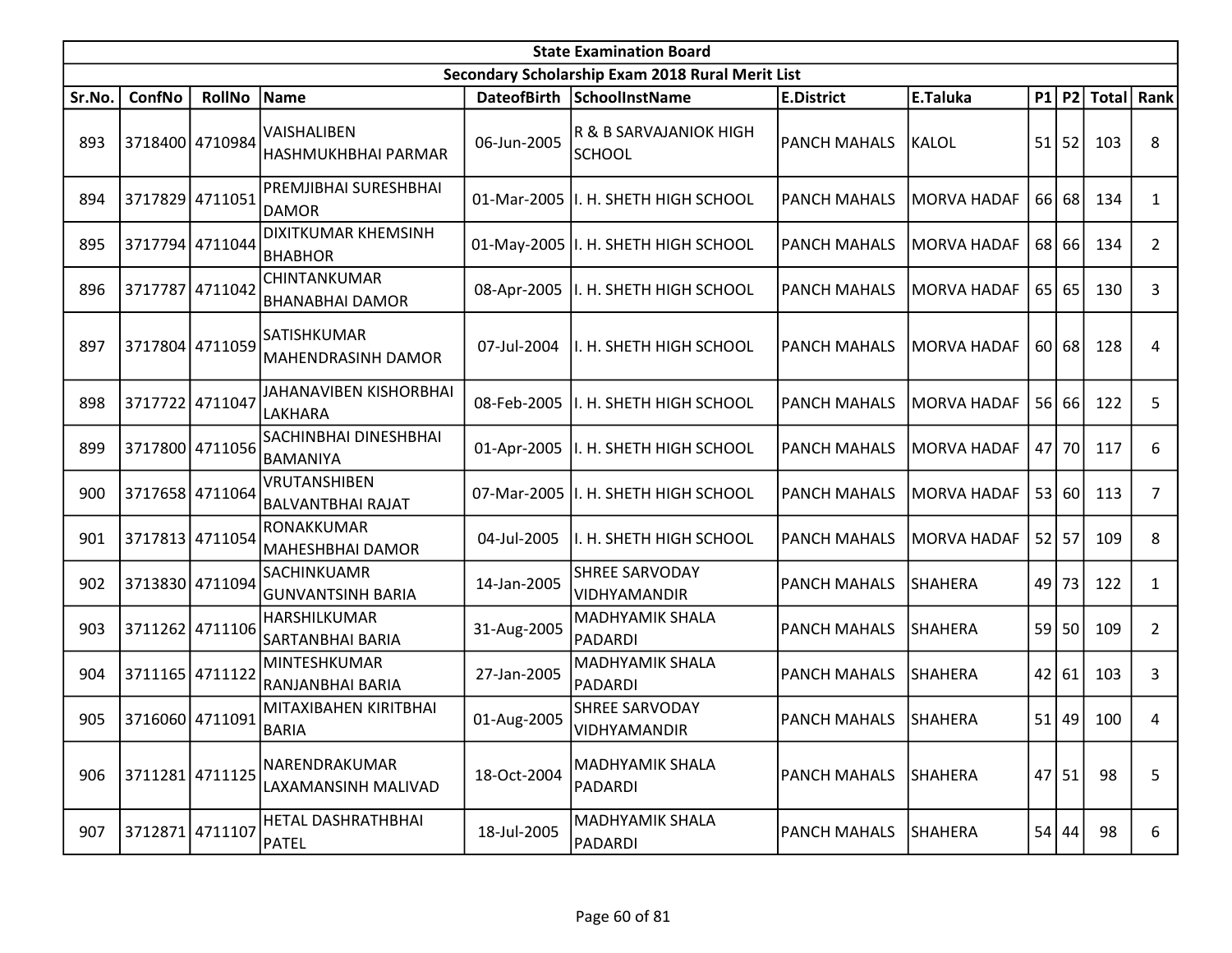|        | <b>State Examination Board</b> |                 |                                               |             |                                                  |                     |                |    |       |                  |                |  |  |
|--------|--------------------------------|-----------------|-----------------------------------------------|-------------|--------------------------------------------------|---------------------|----------------|----|-------|------------------|----------------|--|--|
|        |                                |                 |                                               |             | Secondary Scholarship Exam 2018 Rural Merit List |                     |                |    |       |                  |                |  |  |
| Sr.No. | <b>ConfNo</b>                  | <b>RollNo</b>   | Name                                          |             | DateofBirth SchoolInstName                       | <b>E.District</b>   | E.Taluka       |    |       | P1 P2 Total Rank |                |  |  |
| 908    |                                | 3711424 4711112 | JAYASHRIBEN VIJAYSINH<br> BARIA               | 09-May-2005 | <b>MADHYAMIK SHALA</b><br><b>PADARDI</b>         | <b>PANCH MAHALS</b> | <b>SHAHERA</b> | 49 | 47    | 96               | 7              |  |  |
| 909    |                                | 3712876 4711098 | ANANDIBAHEN<br><b>NARVATSINH BARIA</b>        | 12-Jun-2005 | MADHYAMIK SHALA<br><b>PADARDI</b>                | <b>PANCH MAHALS</b> | <b>SHAHERA</b> | 43 | 52    | 95               | 8              |  |  |
| 910    |                                | 3716106 4711090 | JASHODABAHEN DILIPBHAI<br>PARAMAR             | 05-Jul-2004 | SHREE SARVODAY<br>VIDHYAMANDIR                   | <b>PANCH MAHALS</b> | <b>SHAHERA</b> | 44 | 50    | 94               | 9              |  |  |
| 911    |                                | 3719226 4711141 | URMILABEN HARESHBHAI<br>PAGI                  | 23-Mar-2005 | SHREE SHARDA MANDIR<br><b>HIGH SCHOOL</b>        | <b>PANCH MAHALS</b> | <b>SHAHERA</b> | 48 | 45    | 93               | 10             |  |  |
| 912    |                                | 3716072 4711089 | BHAVISHABAHEN<br> TAKHATSINH PAGI             | 02-Jul-2004 | <b>SHREE SARVODAY</b><br>VIDHYAMANDIR            | <b>PANCH MAHALS</b> | <b>SHAHERA</b> | 43 | 47    | 90               | 11             |  |  |
| 913    | 3716022 4711088                |                 | AMISHABAHEN DAHYABHAI<br>BARIA                | 05-Apr-2005 | <b>SHREE SARVODAY</b><br>VIDHYAMANDIR            | <b>PANCH MAHALS</b> | <b>SHAHERA</b> | 45 | 44    | 89               | 12             |  |  |
| 914    | 3715630 4711222                |                 | <b>RAJAN KUMAR</b><br> MAHENDRABHAI PRAJAPATI | 15-Oct-2004 | TRIBHUVAN VIDHAYALAYA<br>LANVA                   | PATAN               | CHANASMA       | 68 | 68    | 136              | $\mathbf{1}$   |  |  |
| 915    |                                |                 | 3708981 4711193 HELI BHALAJIBHAI SOLANKI      | 06-Nov-2004 | SHRI SARAVJANIK HIGH<br><b>SCHOOL</b>            | PATAN               | CHANASMA       | 59 | 75    | 134              | $\overline{2}$ |  |  |
| 916    | 3715833 4711221                |                 | MITKUMAR AMARATBHAI<br>PRAJAPATI              | 19-Apr-2004 | TRIBHUVAN VIDHAYALAYA<br>LANVA                   | PATAN               | CHANASMA       | 54 | 76    | 130              | 3              |  |  |
| 917    |                                |                 | 3720255 4711207 VISHVABEN ANILBHAI PATEL      | 28-Aug-2005 | <b>JYOTI VIDHAYALAYA</b><br><b>GANGET</b>        | PATAN               | CHANASMA       | 54 | 76    | 130              | 4              |  |  |
| 918    |                                |                 | 3709264 4711271 LEKH JERAMBHAI DESAI          | 30-Jun-2005 | LORD KRISHNA SCHOOLOF<br><b>SCIENCE</b>          | PATAN               | <b>PATAN</b>   | 71 | 76    | 147              | $\mathbf{1}$   |  |  |
| 919    |                                | 3713476 4711269 | <b>JATINKUMAR</b><br>JITENDRAKUMAR NAI        | 14-Dec-2004 | LORD KRISHNA SCHOOLOF<br><b>SCIENCE</b>          | PATAN               | <b>PATAN</b>   | 61 | 78    | 139              | $\overline{2}$ |  |  |
| 920    |                                |                 | 3717327 4711261 HETVI JAYANTIBHAI DESAI       |             | 31-Aug-2005   PIONEER SECO. SCHOOL               | <b>PATAN</b>        | <b>PATAN</b>   | 59 | 77    | 136              | 3              |  |  |
| 921    | 3720492 4711267                |                 | <b>HETVIBEN DINESHBHAI</b><br>PANCHAL         | 11-Sep-2004 | LORD KRISHNA SCHOOLOF<br><b>SCIENCE</b>          | PATAN               | <b>PATAN</b>   | 58 | 77    | 135              | 4              |  |  |
| 922    |                                | 3703463 4711266 | DHRUVIBEN JANAKKUMAR<br><b>PATEL</b>          | 05-Mar-2005 | LORD KRISHNA SCHOOLOF<br><b>SCIENCE</b>          | PATAN               | <b>PATAN</b>   | 58 | 74    | 132              | 5              |  |  |
| 923    |                                |                 | 3717822 4711278 VIKAS PRAKASHBHAI JOSHI       | 31-Oct-2004 | LORD KRISHNA SCHOOLOF<br><b>SCIENCE</b>          | PATAN               | <b>PATAN</b>   |    | 58 72 | 130              | 6              |  |  |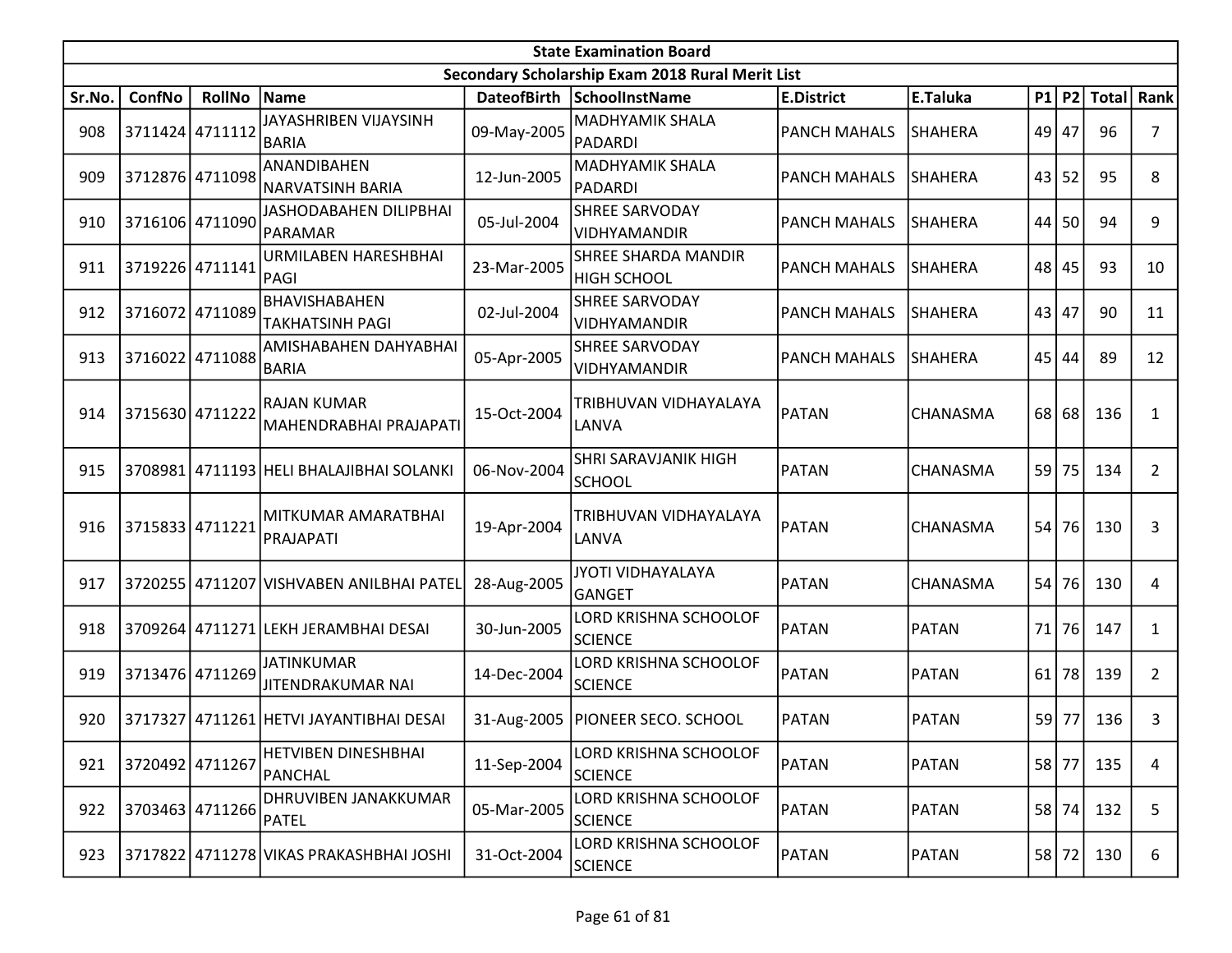|        | <b>State Examination Board</b><br>Secondary Scholarship Exam 2018 Rural Merit List |                 |                                                |             |                                              |                   |                  |    |           |              |                |  |  |
|--------|------------------------------------------------------------------------------------|-----------------|------------------------------------------------|-------------|----------------------------------------------|-------------------|------------------|----|-----------|--------------|----------------|--|--|
|        |                                                                                    |                 |                                                |             |                                              |                   |                  |    |           |              |                |  |  |
| Sr.No. | ConfNo                                                                             | <b>RollNo</b>   | Name                                           |             | DateofBirth SchoolInstName                   | <b>E.District</b> | E.Taluka         | P1 | P2        | <b>Total</b> | Rank           |  |  |
| 924    | 3715606 4711357                                                                    |                 | PRIYANKA RAMANLAL<br><b>PARAMAR</b>            | 30-Jan-2005 | SHETH K B VAKIL V<br>VIDHYALAY               | <b>PATAN</b>      | <b>RADHANPUR</b> | 67 | 88        | 155          | $\mathbf{1}$   |  |  |
| 925    |                                                                                    | 3711842 4711353 | VEDANSI RAMESHBHAI<br><b>PATEL</b>             | 25-Dec-2004 | NALANDA MADHYAMIK<br>VIDHYALAY               | <b>PATAN</b>      | RADHANPUR        | 65 | 73        | 138          | $\overline{2}$ |  |  |
| 926    | 3714257 4711352                                                                    |                 | SHRUTI HITESHBHAI<br><b>THAKKAR</b>            | 17-Aug-2005 | NALANDA MADHYAMIK<br>VIDHYALAY               | <b>PATAN</b>      | <b>RADHANPUR</b> | 58 | 77        | 135          | 3              |  |  |
| 927    | 3717337                                                                            | 4711361         | <b>DRASHTI DILIPBHAI</b><br>PRAJAPATI          | 18-Dec-2004 | <b>SHREE ADARSH VIDHYALAY</b>                | <b>PATAN</b>      | RADHANPUR        | 62 | 69        | 131          | 4              |  |  |
| 928    | 3719839 4711362                                                                    |                 | MAYURBHAI BHOJABHAI<br><b>AAYAR</b>            | 05-Jun-2004 | <b>SHREE ADARSH VIDHYALAY</b>                | PATAN             | RADHANPUR        |    | 53 69     | 122          | 5              |  |  |
| 929    |                                                                                    | 3705094 4711338 | JENAL JAYANTIBHAI<br>PRAJAPATI                 | 23-Sep-2004 | SANSKARDHAM<br><b>MADHYAMIK SHALA</b>        | <b>PATAN</b>      | <b>RADHANPUR</b> |    | $58$   58 | 116          | 6              |  |  |
| 930    |                                                                                    |                 | 3705082 4711379 HARSH KIRITBHAI PANCHAL        | 03-Dec-2004 | SHREE SARVAJANIK HIGHER<br><b>SEC SCHOOL</b> | PATAN             | SANTALPUR        | 55 | 66        | 121          | 1              |  |  |
| 931    |                                                                                    | 3705080 4711382 | KARSHANBHAI VAHJIBHAI<br><b>THAKOR</b>         | 26-Jun-2005 | SHREE SARVAJANIK HIGHER<br>SEC SCHOOL        | PATAN             | SANTALPUR        |    | 49 61     | 110          | $\overline{2}$ |  |  |
| 932    |                                                                                    | 3705091 4711384 | SACHINKUMAR DAYABHAI<br><b>AYAR</b>            | 17-Dec-2004 | SHREE SARVAJANIK HIGHER<br>SEC SCHOOL        | PATAN             | SANTALPUR        |    | $49$   56 | 105          | 3              |  |  |
| 933    |                                                                                    | 3705090 4711386 | VALIKHAN SAHIKHAN JAT<br><b>MALEK</b>          | 27-Aug-2005 | SHREE SARVAJANIK HIGHER<br><b>SEC SCHOOL</b> | PATAN             | SANTALPUR        | 54 | 49        | 103          | 4              |  |  |
| 934    |                                                                                    | 3705089 4711378 | <b>GIRJA JAGDISHBHAI</b><br><b>CHAUDHARI</b>   | 30-May-2005 | SHREE SARVAJANIK HIGHER<br>SEC SCHOOL        | PATAN             | SANTALPUR        |    | 50 52     | 102          | 5              |  |  |
| 935    |                                                                                    | 3705088 4711380 | HETALBEN JALABHAI<br><b>RABARI</b>             | 10-Dec-2004 | SHREE SARVAJANIK HIGHER<br>SEC SCHOOL        | PATAN             | SANTALPUR        |    | $42$   47 | 89           | 6              |  |  |
| 936    | 3701035 4711410                                                                    |                 | <b>DAMINIBEN RAMESHBHAI</b><br>MAFABHAI PARMAR | 25-Oct-2004 | MODEL SCHOOL VAGDOD                          | <b>PATAN</b>      | SARASWATI        |    | 63 67     | 130          | 1              |  |  |
| 937    |                                                                                    | 3714206 4711388 | MEHULBHAI BIJOLBHAI<br><b>BHADANI</b>          | 09-Jul-2004 | SAMANYA VIDHAYALAY<br>HIGHER SEC.            | PATAN             | SARASWATI        |    |           | 60 67 127    | $\overline{2}$ |  |  |
| 938    |                                                                                    | 3700929 4711428 | TINIBEN KAMSHIBHAI<br>RABARI                   | 08-Jun-2003 | MODEL SCHOOL VAGDOD                          | <b>PATAN</b>      | SARASWATI        |    | 59 65     | 124          | 3              |  |  |
| 939    |                                                                                    | 3701050 4711415 | HITENDRASINH RAJUSINH<br>RAJPUT                |             | 09-Feb-2004   MODEL SCHOOL VAGDOD            | PATAN             | SARASWATI        |    | 60 62     | 122          | 4              |  |  |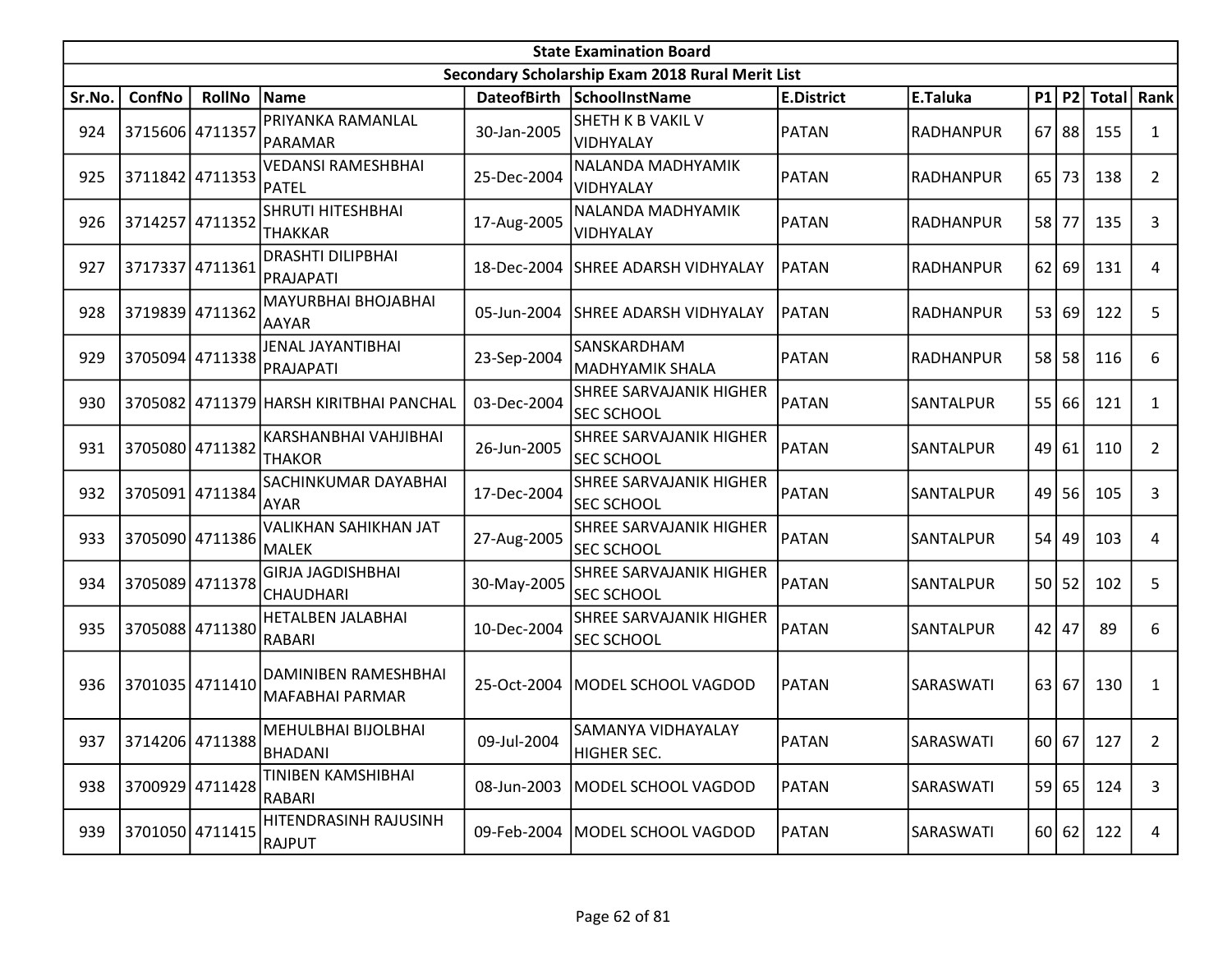|        | <b>State Examination Board</b> |                 |                                                  |             |                                                  |                   |                  |           |       |                        |                |  |
|--------|--------------------------------|-----------------|--------------------------------------------------|-------------|--------------------------------------------------|-------------------|------------------|-----------|-------|------------------------|----------------|--|
|        |                                |                 |                                                  |             | Secondary Scholarship Exam 2018 Rural Merit List |                   |                  |           |       |                        |                |  |
| Sr.No. | ConfNo                         | <b>RollNo</b>   | Name                                             |             | DateofBirth SchoolInstName                       | <b>E.District</b> | E.Taluka         |           |       | P1   P2   Total   Rank |                |  |
| 940    | 3720487                        | 4711389         | <b>SACHINBHAI NATVARBHAI</b><br><b>PRAJAPATI</b> | 12-Aug-2004 | SAMANYA VIDHAYALAY<br>HIGHER SEC.                | PATAN             | SARASWATI        |           | 56 64 | 120                    | 5              |  |
| 941    |                                | 3701055 4711413 | <b>HARSHAD ALPESHBHAI</b><br>PATEL               | 30-Dec-2004 | MODEL SCHOOL VAGDOD                              | PATAN             | SARASWATI        | 47        | 70    | 117                    | 6              |  |
| 942    |                                |                 | 3701053 4711412 HARSH VIJGYKUMAR DARAJI          | 27-Sep-2005 | MODEL SCHOOL VAGDOD                              | <b>PATAN</b>      | SARASWATI        | 45        | 70    | 115                    | 7              |  |
| 943    |                                |                 | 3701060 4711411 DHRUV DINESHBHAI DESAI           | 23-Sep-2004 | MODEL SCHOOL VAGDOD                              | <b>PATAN</b>      | SARASWATI        | 45        | 68    | 113                    | 8              |  |
| 944    |                                | 3712728 4711441 | PRAVIN HARGOVANBHAI<br><b>JADAV</b>              |             | 21-May-2005 SHREE SANSKAR VIDYALAY               | <b>PATAN</b>      | SHANKHESHWA<br>R | 68 63     |       | 131                    | $\mathbf{1}$   |  |
| 945    | 3712738 4711433                |                 | DEVARAJ KANTIBHAI<br><b>THAKOR</b>               | 07-Sep-2003 | SHREE SANSKAR VIDYALAY                           | <b>PATAN</b>      | SHANKHESHWA<br>R |           | 56 66 | 122                    | $\overline{2}$ |  |
| 946    |                                | 3712910 4711430 | <b>BHAVESH RAMESHJI</b><br><b>THAKOR</b>         | 02-Feb-2004 | SHREE SANSKAR VIDYALAY                           | PATAN             | SHANKHESHWA<br>R | 59        | 56    | 115                    | 3              |  |
| 947    |                                |                 | 3712722 4711446 VIPUL PUNAJI THAKOR              | 19-Sep-2002 | SHREE SANSKAR VIDYALAY                           | <b>PATAN</b>      | SHANKHESHWA<br>R |           | 53 58 | 111                    | 4              |  |
| 948    | 3701995 4711463                |                 | NIMESHKUMAR<br>PRAMODBHAI PARMAR                 | 19-Jul-2005 | PRAKASH VIDHYALAY BILIYA   PATAN                 |                   | <b>SIDDHPUR</b>  | 71        | 80    | 151                    | $\mathbf{1}$   |  |
| 949    | 3709321                        | 4711460         | <b>BHAVIKKUMAR KHODABHAI</b><br>lsolkni          | 01-Apr-2005 | PRAKASH VIDHYALAY BILIYA   PATAN                 |                   | <b>SIDDHPUR</b>  | 68        | 80    | 148                    | $\overline{2}$ |  |
| 950    |                                | 3709326 4711461 | <b>BHAVYKUMAR DAHYABHAI</b><br>NAYI              | 04-Nov-2003 | PRAKASH VIDHYALAY BILIYA  PATAN                  |                   | <b>SIDDHPUR</b>  | 70 71     |       | 141                    | 3              |  |
| 951    | 3701460 4711462                |                 | <b>MILANKUMAR</b><br>LALITCHANDRA RAVAL          | 01-Jan-2005 | PRAKASH VIDHYALAY BILIYA   PATAN                 |                   | <b>SIDDHPUR</b>  | 58 82     |       | 140                    | 4              |  |
| 952    |                                |                 | 3702023 4711464 NIRALI NILESHKUMAR DAVE          | 13-Nov-2004 | PRAKASH VIDHYALAY BILIYA   PATAN                 |                   | <b>SIDDHPUR</b>  | 58        | 72    | 130                    | 5              |  |
| 953    |                                |                 | 3701990 4711465 TARK RAKESHBHAI PATEL            |             | 02-Mar-2005   PRAKASH VIDHYALAY BILIYA   PATAN   |                   | <b>SIDDHPUR</b>  | 46        | 69    | 115                    | 6              |  |
| 954    |                                |                 | 3718799 4711484 BHARGAV HAMIR MARU               | 06-Feb-2005 | SHRI BANSIDHAR HIGH<br><b>SCHOOL - CHAUTA</b>    | PORBANDAR         | KUTIYANA         | 57        | 74    | 131                    | $\mathbf{1}$   |  |
| 955    | 3709584 4711477                |                 | ARATI ARAJANBHAI<br>KHISHTARIYA                  | 17-May-2004 | SHREE NEW AERA PRA<br><b>SCHOOL</b>              | PORBANDAR         | <b>KUTIYANA</b>  |           | 60 66 | 126                    | $\mathbf{2}$   |  |
| 956    |                                | 3701150 4711554 | PRADIPKUMAR KESHUBHAI<br>MOKARIYA                | 22-Apr-2005 | PARISHRAM PRIMARY<br>SCHOOL (PVT)                | PORBANDAR         | PORBANDAR        | $65$   81 |       | 146                    | $\mathbf{1}$   |  |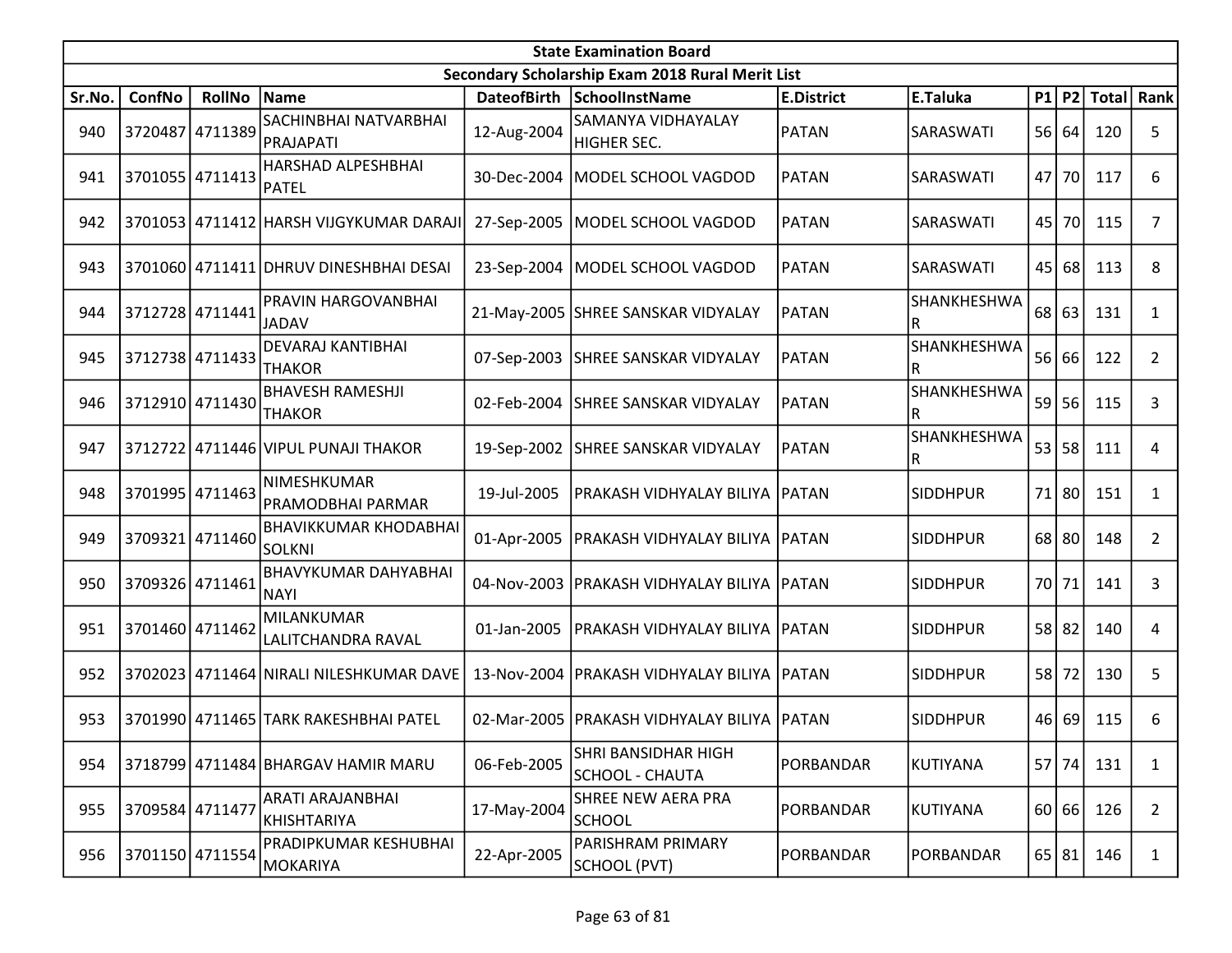|        | <b>State Examination Board</b><br>Secondary Scholarship Exam 2018 Rural Merit List |                 |                                                |                    |                                                |                   |                       |    |       |              |                |  |  |
|--------|------------------------------------------------------------------------------------|-----------------|------------------------------------------------|--------------------|------------------------------------------------|-------------------|-----------------------|----|-------|--------------|----------------|--|--|
|        |                                                                                    |                 |                                                |                    |                                                |                   |                       |    |       |              |                |  |  |
| Sr.No. | ConfNo                                                                             | <b>RollNo</b>   | Name                                           | <b>DateofBirth</b> | SchoolInstName                                 | <b>E.District</b> | E.Taluka              | P1 | P2    | <b>Total</b> | Rank           |  |  |
| 957    | 3700494 4711544                                                                    |                 | KHUSIBEN ANILBHAI<br>HADVANI                   | 12-Aug-2005        | PARISHRAM PRIMARY<br>SCHOOL (PVT)              | PORBANDAR         | PORBANDAR             | 67 | 77    | 144          | $\overline{2}$ |  |  |
| 958    |                                                                                    | 3701047 4711535 | <b>JAGRUTI MERAMANBHAI</b><br><b>DOKAL</b>     | 17-Jun-2005        | PARISHRAM PRIMARY<br>SCHOOL (PVT)              | PORBANDAR         | PORBANDAR             | 61 | 74    | 135          | 3              |  |  |
| 959    |                                                                                    | 3700548 4711565 | <b>VAIBHAV MALADEBHAI</b><br><b>GOSIYA</b>     | 19-May-2005        | PARISHRAM PRIMARY<br>SCHOOL (PVT)              | PORBANDAR         | PORBANDAR             | 53 | 76    | 129          | 4              |  |  |
| 960    |                                                                                    |                 | 3700579 4711561 SANGITA PARABAT VASAN          | 26-Sep-2004        | PARISHRAM PRIMARY<br>SCHOOL (PVT)              | PORBANDAR         | PORBANDAR             | 66 | 61    | 127          | 5              |  |  |
| 961    | 3714845 4711513                                                                    |                 | <b>NAYNA SAVDAS</b><br>KARAVADRA               | 13-Nov-2004        | SHREE M.M.MODHVADIYA<br><b>HIGH SCHOOL</b>     | PORBANDAR         | PORBANDAR             | 63 | 59    | 122          | 6              |  |  |
| 962    | 3714864 4711512                                                                    |                 | <b>MEERA KANA</b><br><b>MODHAWADIYA</b>        | 13-Sep-2004        | SHREE M.M.MODHVADIYA<br><b>HIGH SCHOOL</b>     | PORBANDAR         | PORBANDAR             | 65 | 54    | 119          | 7              |  |  |
| 963    | 3701163 4711532                                                                    |                 | <b>GHANSHYAMBHAI</b><br><b>MERUBHAI PARMAR</b> | 07-Jul-2005        | PARISHRAM PRIMARY<br>SCHOOL (PVT)              | PORBANDAR         | PORBANDAR             | 57 | 62    | 119          | 8              |  |  |
| 964    |                                                                                    |                 | 3708706 4711782 DHRUVI VINODBHAI VADA          | 14-Aug-2005        | SHREE A.J. KANERIA MIDDLE<br><b>SCHOOL</b>     | RAJKOT            | DHORAJI               | 61 | 71    | 132          | $\mathbf{1}$   |  |  |
| 965    |                                                                                    |                 | 3708718 4711785 MITAL KANUBHAI VAGHELA         | 11-Jan-2004        | SHREE A.J. KANERIA MIDDLE<br><b>SCHOOL</b>     | RAJKOT            | <b>DHORAJI</b>        | 61 | 54    | 115          | $\overline{2}$ |  |  |
| 966    |                                                                                    | 3705161 4711790 | PARTH ASHVINBHAI<br>PARMAR                     | 23-Apr-2005        | HARIRAM JALARAM HIGH<br><b>SCHOOL</b>          | RAJKOT            | GONDAL                |    | 55 66 | 121          | 1              |  |  |
| 967    |                                                                                    |                 | 3705078 4711791 VIVEK ASHVINBHAI RATHOD        | 30-Oct-2004        | HARIRAM JALARAM HIGH<br><b>SCHOOL</b>          | RAJKOT            | <b>GONDAL</b>         | 46 | 65    | 111          | $\overline{2}$ |  |  |
| 968    |                                                                                    | 3705065 4711788 | <b>KEVAL BATUKBHAI</b><br><b>SHINGALA</b>      | 29-Aug-2005        | HARIRAM JALARAM HIGH<br><b>SCHOOL</b>          | RAJKOT            | <b>GONDAL</b>         | 49 | 54    | 103          | 3              |  |  |
| 969    | 3705076 4711787                                                                    |                 | <b>AXAY BHARATBHAI</b><br><b>SHEKHDA</b>       | 08-May-2005        | HARIRAM JALARAM HIGH<br><b>SCHOOL</b>          | RAJKOT            | <b>GONDAL</b>         | 40 | 42    | 82           | 4              |  |  |
| 970    |                                                                                    | 3711682 4711796 | MITALBA MOHBATSINH<br><b>GOHIL</b>             | 21-Apr-2005        | <b>SHREE JAMKANDORNA HIGH</b><br><b>SCHOOL</b> | RAJKOT            | JAMKANDORNA   60   58 |    |       | 118          | 1              |  |  |
| 971    | 3711718 4711797                                                                    |                 | PAYALBA DASHARATHSINH<br> GOHIL                | 27-Mar-2005        | SHREE JAMKANDORNA HIGH<br><b>SCHOOL</b>        | RAJKOT            | JAMKANDORNA   53   50 |    |       | 103          | $\overline{2}$ |  |  |
| 972    | 3704072 4711882                                                                    |                 | <b>KENIL MAHESHBHAI</b><br><b>SHINGALA</b>     | 09-Jun-2005        | SHRI SANJIVANI SECONDARY<br><b>SCHOOL</b>      | RAJKOT            | <b>JASDAN</b>         |    | 60 76 | 136          | $\mathbf{1}$   |  |  |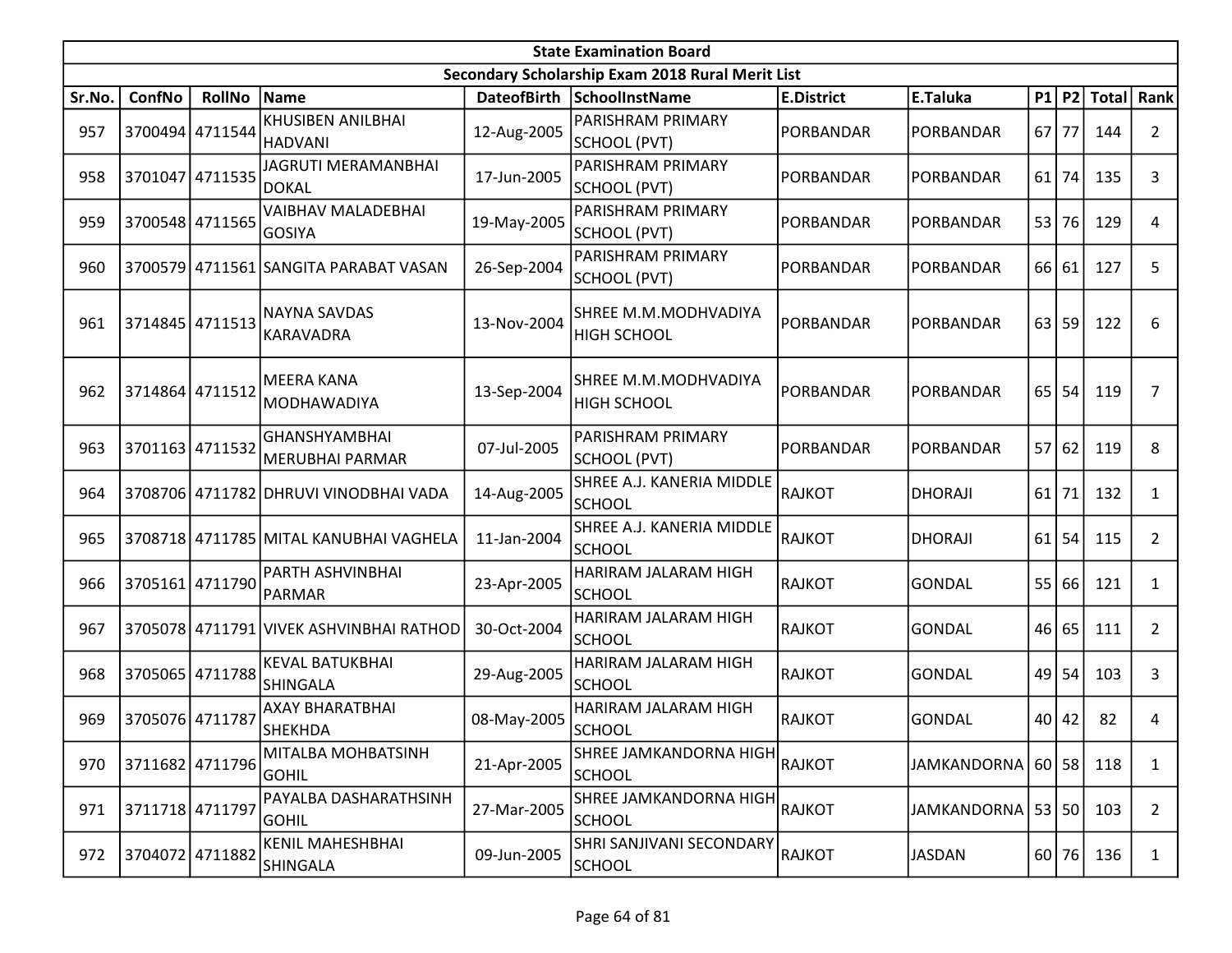|        | <b>State Examination Board</b><br>Secondary Scholarship Exam 2018 Rural Merit List |                 |                                               |             |                                                   |                   |                         |    |           |              |                |  |  |
|--------|------------------------------------------------------------------------------------|-----------------|-----------------------------------------------|-------------|---------------------------------------------------|-------------------|-------------------------|----|-----------|--------------|----------------|--|--|
|        |                                                                                    |                 |                                               |             |                                                   |                   |                         |    |           |              |                |  |  |
| Sr.No. | ConfNo                                                                             | <b>RollNo</b>   | Name                                          |             | DateofBirth SchoolInstName                        | <b>E.District</b> | E.Taluka                |    | P1 P2     | <b>Total</b> | Rank           |  |  |
| 973    |                                                                                    |                 | 3704090 4711885 KRUPA MAGANBHAI POKIYA        | 21-Feb-2005 | SHRI SANJIVANI SECONDARY<br><b>SCHOOL</b>         | RAJKOT            | <b>JASDAN</b>           | 55 | 79        | 134          | $\overline{2}$ |  |  |
| 974    |                                                                                    | 3709554 4711809 | JEET GHANSHYAMBHAI<br><b>KHOKHARIYA</b>       | 01-May-2005 | <b>VIDHYA VIHAR HIGH</b><br><b>SCHOOL</b>         | RAJKOT            | <b>JASDAN</b>           |    | $60$   69 | 129          | 3              |  |  |
| 975    |                                                                                    |                 | 3709613 4711816 MIT RAMESHBHAI JODHANI        | 02-Jan-2005 | <b>VIDHYA VIHAR HIGH</b><br><b>SCHOOL</b>         | RAJKOT            | <b>JASDAN</b>           | 53 | 75        | 128          | 4              |  |  |
| 976    | 3711210 4711818                                                                    |                 | <b>NITIN BHARATBHAI</b><br>BHAGANI            | 30-Mar-2005 | <b>VIDHYA VIHAR HIGH</b><br><b>SCHOOL</b>         | RAJKOT            | <b>JASDAN</b>           |    | 58 69     | 127          | 5              |  |  |
| 977    | 3709705 4711822                                                                    |                 | <b>PRADIP VINUBHAI</b><br>MAKWANA             | 11-Jun-2006 | <b>VIDHYA VIHAR HIGH</b><br><b>SCHOOL</b>         | RAJKOT            | <b>JASDAN</b>           | 64 | 63        | 127          | 6              |  |  |
| 978    | 3704419 4711905                                                                    |                 | SAVAJI MAHESHBHAI<br><b>DHRANGIYA</b>         | 15-Feb-2005 | MAHARANA PRATAP<br><b>VIDHYALAY KOTDA</b>         | RAJKOT            | <b>KOTDA</b><br>SANGANI | 47 | 51        | 98           | 1              |  |  |
| 979    | 3704329 4711907                                                                    |                 | <b>VANVAS RAMESHBHAI</b><br>NAYKA             | 01-Jun-2003 | MAHARANA PRATAP<br><b>VIDHYALAY KOTDA</b>         | RAJKOT            | <b>KOTDA</b><br>SANGANI | 52 | 44        | 96           | $\overline{2}$ |  |  |
| 980    | 3704549 4711897                                                                    |                 | <b>JAGRUTI LAKHAMANBHAI</b><br><b>CHORADA</b> | 10-Aug-2005 | MAHARANA PRATAP<br><b>VIDHYALAY KOTDA</b>         | RAJKOT            | <b>KOTDA</b><br>SANGANI | 41 | 50        | 91           | 3              |  |  |
| 981    | 3704491 4711906                                                                    |                 | TRUSHA DINESHBHAI<br>RATHOD                   | 28-Mar-2005 | MAHARANA PRATAP<br><b>VIDHYALAY KOTDA</b>         | RAJKOT            | <b>KOTDA</b><br>SANGANI | 36 | 53        | 89           | 4              |  |  |
| 982    |                                                                                    |                 | 3701140 4711912 HETAL MULJIBHAI RATHOD        | 16-Jun-2005 | <b>GAYATRI VIDYAMANDIR</b><br><b>METODA</b>       | RAJKOT            | <b>LODHIKA</b>          | 76 | 71        | 147          | 1              |  |  |
| 983    |                                                                                    |                 | 3701666 4711921 VISHAL KANJIBHAI JOSHI        | 30-May-2003 | <b>GAYATRI VIDYAMANDIR</b><br><b>METODA</b>       | RAJKOT            | LODHIKA                 |    | 57 69     | 126          | $\overline{2}$ |  |  |
| 984    |                                                                                    |                 | 3713262 4711922 AAZAD BATUKBHAI THAKOR        | 01-Jul-2005 | <b>SOS SECONDARY SCHOOL -</b><br><b>KHAMBHALA</b> | RAJKOT            | PADDHARI                | 57 | 58        | 115          | $\mathbf{1}$   |  |  |
| 985    |                                                                                    |                 | 3701497 4712111 VIJAY PRATAPBHAI TIMBA        | 21-Mar-2005 | <b>SHREE SAHID SMARAK</b><br>MADHYAMIK SCHOOL     | RAJKOT            | <b>UPLETA</b>           |    | $56$ 84   | 140          | 1              |  |  |
| 986    |                                                                                    | 3701467 4712101 | GAUTAM SURESHBHAI<br>BAGDA                    | 04-May-2005 | <b>SHREE SAHID SMARAK</b><br>MADHYAMIK SCHOOL     | RAJKOT            | <b>UPLETA</b>           |    |           | 45 63 108    | $\overline{2}$ |  |  |
| 987    | 3701479 4712106                                                                    |                 | <b>KOMAL MOHANBHAI</b><br><b>RATHOD</b>       | 26-Nov-2004 | <b>SHREE SAHID SMARAK</b><br>MADHYAMIK SCHOOL     | <b>RAJKOT</b>     | <b>UPLETA</b>           |    | 54 53     | 107          | 3              |  |  |
| 988    |                                                                                    |                 | 3701502 4712098 DEVIBEN KANABHAI JOG          | 21-Sep-2004 | SHREE SAHID SMARAK<br><b>MADHYAMIK SCHOOL</b>     | <b>RAJKOT</b>     | <b>UPLETA</b>           |    | 49 49     | 98           | 4              |  |  |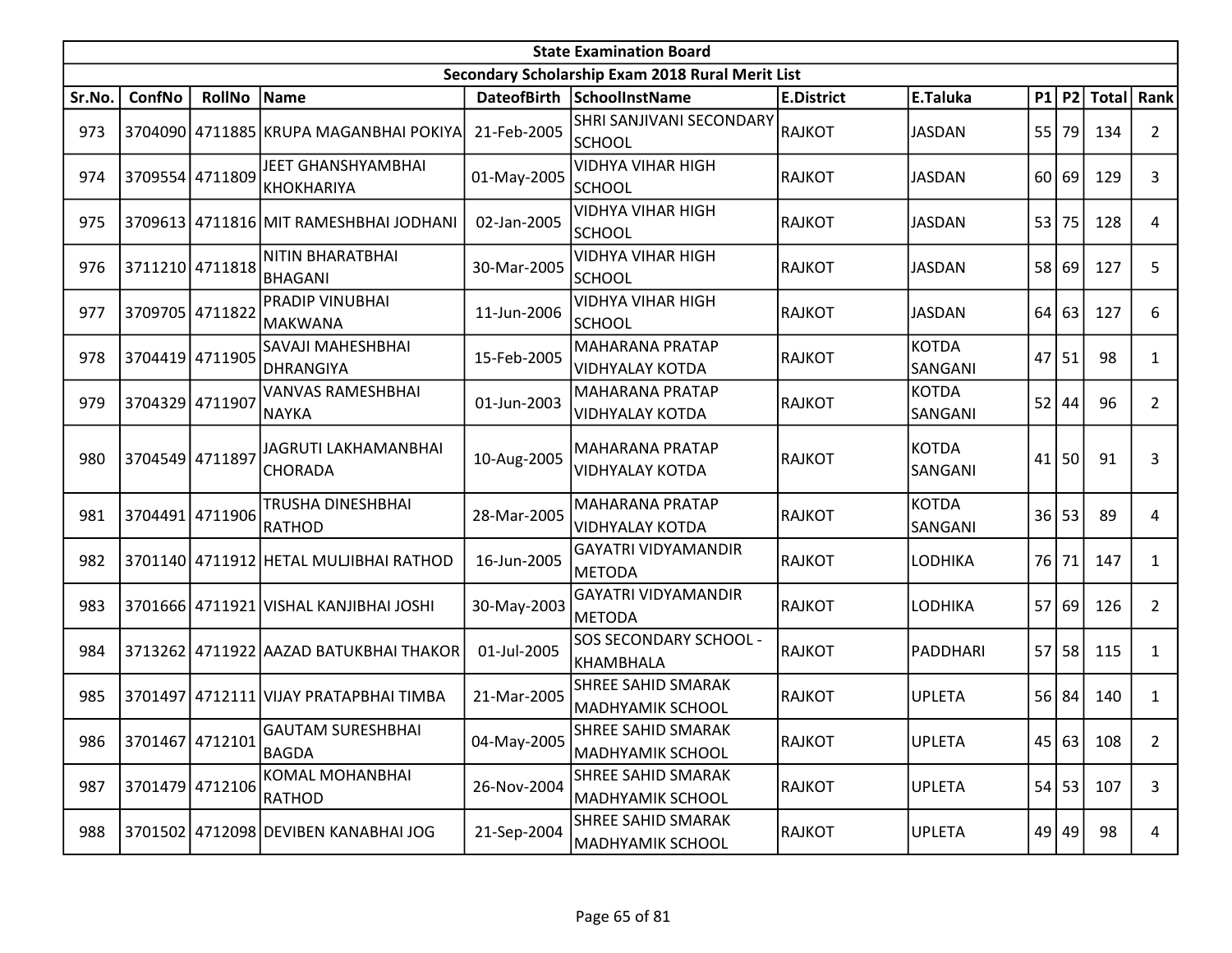|        | <b>State Examination Board</b> |                 |                                           |             |                                                  |                     |                       |    |       |               |                |  |
|--------|--------------------------------|-----------------|-------------------------------------------|-------------|--------------------------------------------------|---------------------|-----------------------|----|-------|---------------|----------------|--|
|        |                                |                 |                                           |             | Secondary Scholarship Exam 2018 Rural Merit List |                     |                       |    |       |               |                |  |
| Sr.No. | ConfNo                         | <b>RollNo</b>   | Name                                      |             | DateofBirth SchoolInstName                       | <b>E.District</b>   | E.Taluka              | P1 |       | P2 Total Rank |                |  |
| 989    | 3707219 4712115                |                 | ASHVINBHAI JILUBHAI<br>BAMBHANIYA         | 29-Feb-2004 | <b>GOVT SECONDARY SCHOOL</b>                     | RAJKOT              | <b>VINCHHIYA</b>      | 47 | 55    | 102           | $\mathbf{1}$   |  |
| 990    |                                |                 | 3709431 4712114 ASHISH JILUBHAI OLAKIYA   | 14-Aug-2005 | <b>GOVT SECONDARY SCHOOL</b>                     | <b>RAJKOT</b>       | <b>VINCHHIYA</b>      | 48 | 54    | 102           | $\overline{2}$ |  |
| 991    | 3707213 4712113                |                 | ANIRUDH NARESHBHAI<br>BAMBHANIYA          | 10-Dec-2004 | <b>GOVT SECONDARY SCHOOL</b>                     | <b>RAJKOT</b>       | <b>VINCHHIYA</b>      | 38 | 59    | 97            | 3              |  |
| 992    |                                |                 | 3707221 4712122 JAYARAJ VINUBHAI VALANI   | 01-Jun-2005 | <b>GOVT SECONDARY SCHOOL</b>                     | <b>RAJKOT</b>       | <b>VINCHHIYA</b>      | 41 | 48    | 89            | 4              |  |
| 993    |                                |                 | 3707201 4712117 EKTA PRABHUBHAI DABHI     | 10-Jun-2005 | <b>GOVT SECONDARY SCHOOL</b>                     | <b>RAJKOT</b>       | <b>VINCHHIYA</b>      | 47 | 42    | 89            | 5              |  |
| 994    |                                | 3707220 4712118 | <b>GAUTAM DHIRUBHAI</b><br>OLAKIYA        | 25-Aug-2005 | <b>GOVT SECONDARY SCHOOL</b>                     | <b>RAJKOT</b>       | <b>VINCHHIYA</b>      | 46 | 42    | 88            | 6              |  |
| 995    |                                |                 | 3714664 4712222 HARSH MUKESHBHAI PATEL    | 08-Oct-2004 | P.N.MAHETA HIGH SCH                              | SABAR KANTHA        | HIMMATNAGAR 82        |    | 83    | 165           | 1              |  |
| 996    |                                |                 | 3711889 4712242 HELEE RAJESHBHAI PATEL    | 09-Oct-2004 | <b>GLORIOUS PUBLIC SCHOOL</b>                    | <b>SABAR KANTHA</b> | HIMMATNAGAR 64 91     |    |       | 155           | $\overline{2}$ |  |
| 997    | 3705246 4712261                |                 | <b>SRUSHTY RAKESHKUMAR</b><br>PRAJAPATI   | 10-Jan-2005 | PANCHSHIL VIDHYAMANDIR SABAR KANTHA              |                     | HIMMATNAGAR 66        |    | 79    | 145           | 3              |  |
| 998    | 3716297                        | 4712134         | TANVI SHAILESHKUMAR<br><b>PATEL</b>       | 15-Jul-2005 | PARFECT SCHOOL                                   | <b>SABAR KANTHA</b> | <b>HIMMATNAGAR</b>    | 64 | 81    | 145           | 4              |  |
| 999    |                                |                 | 3704432 4712276 YASHREE ASHOKBHAI PATEL   | 24-May-2005 | SHRI KHED MADHYAMIK<br><b>SHALA</b>              | <b>SABAR KANTHA</b> | HIMMATNAGAR   65   78 |    |       | 143           | 5              |  |
| 1000   | 3713209 4712203                |                 | JINGALBEN NIMESHBHAI<br><b>MAKVANA</b>    | 11-Jun-2004 | KOTADIYA J M SARVAJANIK<br><b>HIGH SCH</b>       | <b>SABAR KANTHA</b> | HIMMATNAGAR   66   72 |    |       | 138           | 6              |  |
| 1001   | 3705165 4712255                |                 | JAYMEEN DILIPBHAI<br> PRAJAPATI           | 15-Sep-2005 | PANCHSHIL VIDHYAMANDIR SABAR KANTHA              |                     | HIMMATNAGAR 59        |    | 79    | 138           | 7              |  |
| 1002   | 3709606 4712288                |                 | DHRUVIBAHEN UTTAMBHAI<br><b>PRAJAPATI</b> | 23-Sep-2004 | SANGHAVI K K KOTHARI<br>HIGH & PRI (GRT)         | <b>SABAR KANTHA</b> | HIMMATNAGAR   67   70 |    |       | 137           | 8              |  |
| 1003   |                                | 3709680 4712308 | TARNNUMBANU ZAHIRBHAI<br>MANSURI          | 24-Jan-2005 | SANGHAVI K K KOTHARI<br>HIGH & PRI (GRT)         | <b>SABAR KANTHA</b> | HIMMATNAGAR   58   77 |    |       | 135           | 9              |  |
| 1004   | 3704464 4712265                |                 | AYUSHI SANJAYBHAI<br> CHAUDHARI           | 25-Nov-2004 | SHRI KHED MADHYAMIK<br><b>SHALA</b>              | <b>SABAR KANTHA</b> | HIMMATNAGAR   61   73 |    |       | 134           | 10             |  |
| 1005   |                                | 3719080 4712399 | JIYAN SIKANDARBHAI<br>MANSURI             |             | 02-Sep-2004  R H JANI HIGH SCH (GRT)             | <b>SABAR KANTHA</b> | <b>IDAR</b>           |    | 66 85 | 151           | $\mathbf{1}$   |  |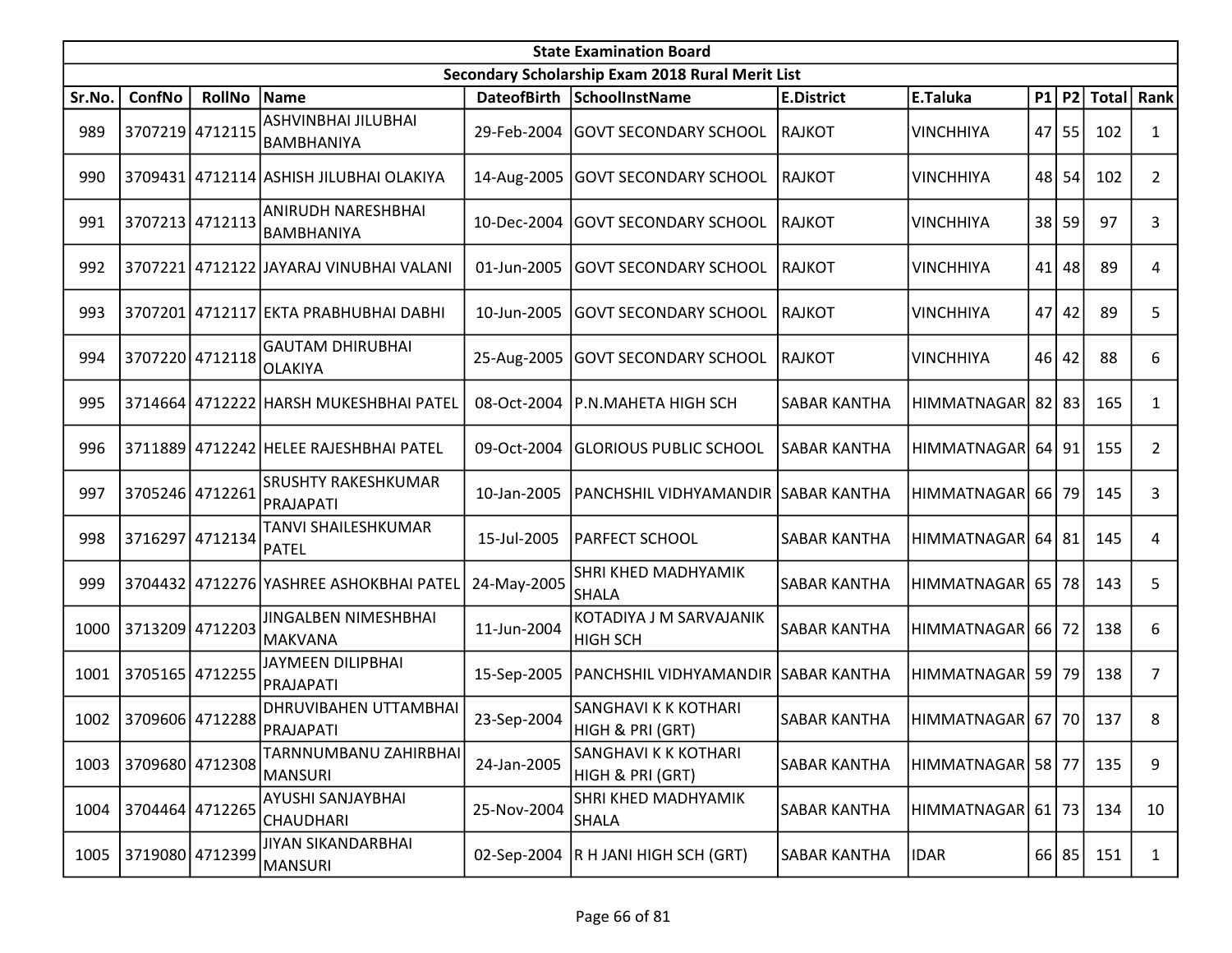|        | <b>State Examination Board</b><br>Secondary Scholarship Exam 2018 Rural Merit List |                 |                                                  |             |                                                                                   |                     |                   |      |         |              |                |  |
|--------|------------------------------------------------------------------------------------|-----------------|--------------------------------------------------|-------------|-----------------------------------------------------------------------------------|---------------------|-------------------|------|---------|--------------|----------------|--|
|        |                                                                                    |                 |                                                  |             |                                                                                   |                     |                   |      |         |              |                |  |
| Sr.No. | ConfNo                                                                             | <b>RollNo</b>   | Name                                             | DateofBirth | <b>SchoolInstName</b>                                                             | <b>E.District</b>   | E.Taluka          |      | $P1$ P2 | <b>Total</b> | Rank           |  |
| 1006   | 3716178 4712434                                                                    |                 | DIMPALBEN RAMESHBHAI<br>RABARI                   | 09-Dec-2004 | NAVJIVAN VIDHYA VIHAR<br>HIGH SCHOOL, GRT<br>DARAMALI                             | <b>SABAR KANTHA</b> | <b>IDAR</b>       | 74 I | 73      | 147          | $\overline{2}$ |  |
| 1007   | 3708766 4712657                                                                    |                 | PURVAKUMAR<br>DHARMENDRABHAI PATEL               | 18-Dec-2004 | <b>SMT C.R GARDI GAYATRI</b><br>HIGH SCHOOL, LEI                                  | <b>SABAR KANTHA</b> | <b>IDAR</b>       | 62   | 83      | 145          | 3              |  |
| 1008   | 3716305 4712674                                                                    |                 | PRANJALKUMAR<br>JITENDRABHAI PAEL                | 10-Nov-2004 | H P UPADHYAY<br>VIDHYAMANDIR, MANIYOR                                             | <b>SABAR KANTHA</b> | <b>IDAR</b>       | 62   | 81      | 143          | 4              |  |
| 1009   |                                                                                    |                 | 3715659 4712419 VISHVA NAYANBHAI PATEL           | 15-Jun-2004 | R H JANI HIGH SCH (GRT)                                                           | <b>SABAR KANTHA</b> | <b>IDAR</b>       |      | 59 83   | 142          | 5              |  |
| 1010   | 3714426 4712710                                                                    |                 | <b>JANVIBEN BHARATBHAI</b><br>PATEL              |             | 28-Aug-2004  H M PATEL HIGH SCH (GRT)                                             | <b>SABAR KANTHA</b> | <b>IDAR</b>       | 72   | 70      | 142          | 6              |  |
| 1011   |                                                                                    | 3708553 4712647 | <b>HARSH YOGESHKUMAR</b><br>PATEL                | 19-Jul-2004 | <b>SMT C.R GARDI GAYATRI</b><br>HIGH SCHOOL, LEI                                  | <b>SABAR KANTHA</b> | <b>IDAR</b>       | 63   | 77      | 140          | 7              |  |
| 1012   |                                                                                    |                 | 3717385 4712714 KISHI SUBHASHBHAI PATEL          | 22-Jan-2005 | H M PATEL HIGH SCH (GRT)                                                          | <b>SABAR KANTHA</b> | <b>IDAR</b>       | 65   | 75      | 140          | 8              |  |
| 1013   |                                                                                    |                 | 3714801 4712760 AJITSIH BHAVASIH VANZARA         | 01-Jun-2005 | SHREE N P DHOLU<br><b>GYANTIRTH VIDH</b>                                          | <b>SABAR KANTHA</b> | KHEDBRAHMA        |      | 63 75   | 138          | 1              |  |
| 1014   | 3701921 4712778                                                                    |                 | IKRUPABEN<br><b>GANGARAMBHAI NAYI</b>            | 01-Jun-2005 | A.S.BAROT SHARDA VIDH. &<br>C.S.BRAHMBHATT HIGH SCH SABAR KANTHA<br><b>GUNDEL</b> |                     | KHEDBRAHMA        |      | $51$ 77 | 128          | $\overline{2}$ |  |
| 1015   | 3701942 4712773                                                                    |                 | HARSH VINODBHAI<br>PARAMAR                       | 03-Dec-2004 | A.S.BAROT SHARDA VIDH. &<br>C.S.BRAHMBHATT HIGH SCH SABAR KANTHA<br><b>GUNDEL</b> |                     | KHEDBRAHMA        |      | 52 70   | 122          | 3              |  |
|        | 1016 3714090 4712762                                                               |                 | JAGRUTI JITENDRABHAI<br>VANJAR                   | 24-May-2004 | SHREE N P DHOLU<br><b>GYANTIRTH VIDH</b>                                          | <b>SABAR KANTHA</b> | KHEDBRAHMA        |      |         | 46 74 120    | 4              |  |
| 1017   | 3701910 4712787                                                                    |                 | <b>SRUSTIBEN VITTHALBHAI</b><br><b>CHAUDHARY</b> | 01-Jun-2005 | A.S.BAROT SHARDA VIDH. &<br>C.S.BRAHMBHATT HIGH SCH SABAR KANTHA<br><b>GUNDEL</b> |                     | <b>KHEDBRAHMA</b> |      | 46 74   | 120          | 5              |  |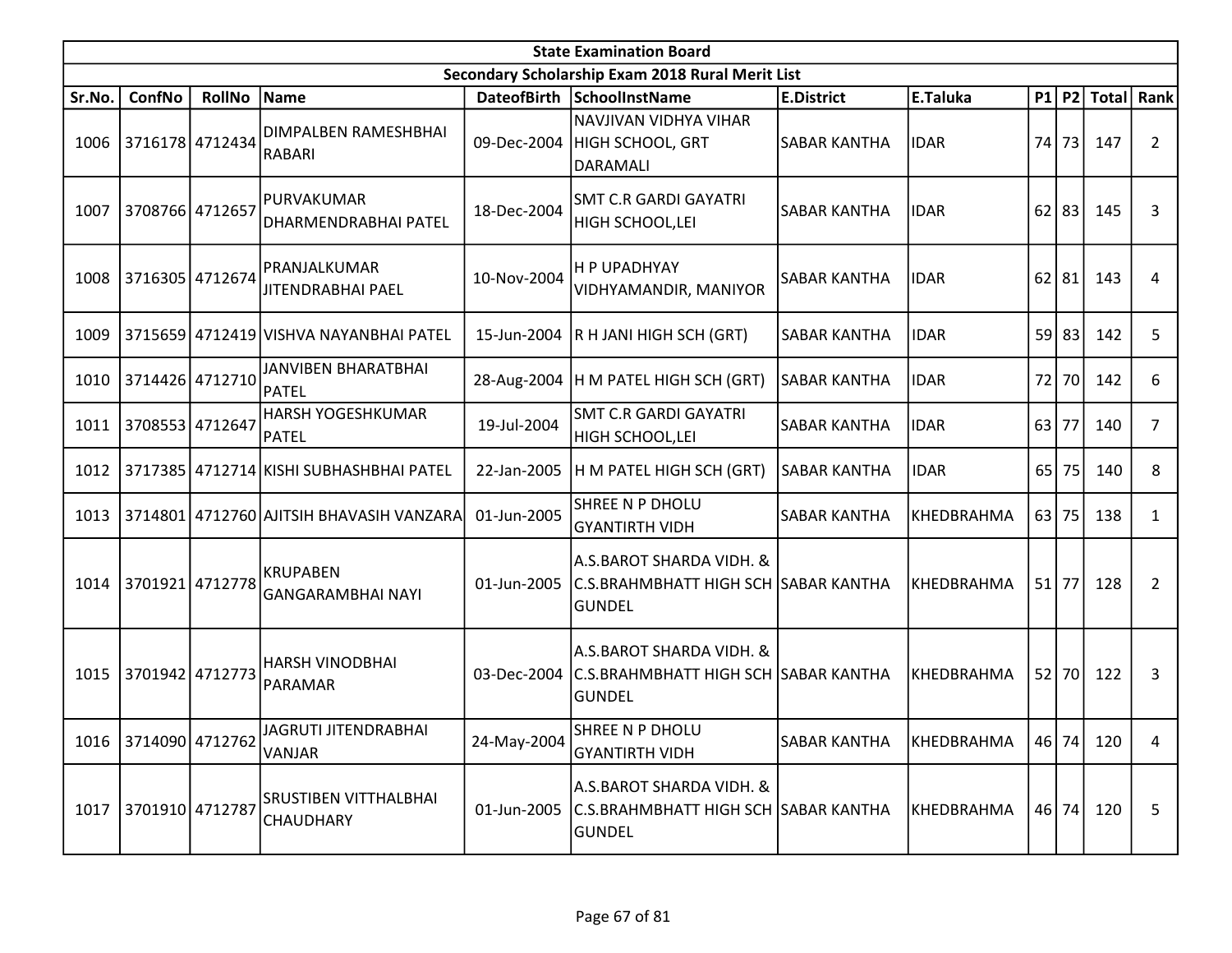|        | <b>State Examination Board</b><br>Secondary Scholarship Exam 2018 Rural Merit List |                 |                                             |             |                                                                                   |                     |                |      |           |              |                |  |  |
|--------|------------------------------------------------------------------------------------|-----------------|---------------------------------------------|-------------|-----------------------------------------------------------------------------------|---------------------|----------------|------|-----------|--------------|----------------|--|--|
|        |                                                                                    |                 |                                             |             |                                                                                   |                     |                |      |           |              |                |  |  |
| Sr.No. | ConfNo                                                                             | <b>RollNo</b>   | Name                                        |             | DateofBirth SchoolInstName                                                        | <b>E.District</b>   | E.Taluka       |      | P1 P2     | <b>Total</b> | <b>Rank</b>    |  |  |
| 1018   | 3701922 4712774                                                                    |                 | <b>ISHAN SURESHBHAI</b><br><b>CHAUDHARY</b> | 01-Jun-2004 | A.S.BAROT SHARDA VIDH. &<br>C.S.BRAHMBHATT HIGH SCH SABAR KANTHA<br><b>GUNDEL</b> |                     | KHEDBRAHMA     |      | $41$   74 | 115          | 6              |  |  |
| 1019   | 3707460 4712810                                                                    |                 | MONIKA TULASEERAM<br>KUMAVAT                |             | 12-Mar-2005   PARAS VIDHYALAY                                                     | <b>SABAR KANTHA</b> | <b>POSHINA</b> | 46   | 58        | 104          | $\mathbf{1}$   |  |  |
| 1020   | 3707397                                                                            | 4712808         | <b>BHAVANA GOPEEBHAI</b><br><b>BUBADIYA</b> |             | 25-May-2005   PARAS VIDHYALAY                                                     | <b>SABAR KANTHA</b> | <b>POSHINA</b> | 44   | 59        | 103          | $\overline{2}$ |  |  |
| 1021   | 3707370 4712811                                                                    |                 | <b>SACHEEN BHOJABHAI</b><br><b>TARAL</b>    |             | 04-Mar-2004   PARAS VIDHYALAY                                                     | <b>SABAR KANTHA</b> | <b>POSHINA</b> |      | $39$ 53   | 92           | 3              |  |  |
| 1022   |                                                                                    | 3705070 4712809 | <b>MANISH MAHENDBHAI</b><br>PAJAPATI        | 27-Jan-2005 | PARAS VIDHYALAY                                                                   | <b>SABAR KANTHA</b> | <b>POSHINA</b> | 37   | 55        | 92           | 4              |  |  |
| 1023   |                                                                                    | 3708204 4712812 | <b>VAISHALIBEN SATARBHAI</b><br>RATHOD      | 01-Jun-2005 | PARAS VIDHYALAY                                                                   | <b>SABAR KANTHA</b> | <b>POSHINA</b> | 37   | 51        | 88           | 5              |  |  |
| 1024   |                                                                                    | 3701554 4712860 | SIDDHI ALPESHBHAI<br>PRAJAPATI              | 31-Aug-2004 | <b>VECTOR PUBLIC SCHOOL</b>                                                       | <b>SABAR KANTHA</b> | PRANTIJ        | 75 l | 83        | 158          | 1              |  |  |
| 1025   |                                                                                    |                 | 3701400 4712859 SAHIL PRAVINKUMAR PATEL     | 30-Aug-2004 | <b>VECTOR PUBLIC SCHOOL</b>                                                       | <b>SABAR KANTHA</b> | PRANTIJ        |      | 66 84     | 150          | $\overline{2}$ |  |  |
| 1026   | 3705192 4712887                                                                    |                 | <b>YASHSVI</b><br>SUBHASHCHANDRA PATEL      |             | 14-Feb-2004 R N PATEL HIGH SCH                                                    | <b>SABAR KANTHA</b> | PRANTIJ        | 64   | 75        | 139          | 3              |  |  |
| 1027   | 3701254 4712822                                                                    |                 | DEVANSH RAJESHKUMAR<br>SHARMA               |             | 13-May-2005 THE FRIENDS HIGH SC                                                   | <b>SABAR KANTHA</b> | PRANTIJ        | 53   | 77        | 130          | 4              |  |  |
| 1028   |                                                                                    | 3714743 4712890 | DHRUVALKUMAR<br>DAXESHBHAI PRAJAPATI        | 06-Feb-2005 | <b>J.B.UPADHYAY HIGH SCH</b>                                                      | <b>SABAR KANTHA</b> | <b>TALOD</b>   | 73   | 80        | 153          | $\mathbf{1}$   |  |  |
| 1029   |                                                                                    | 3703855 4712989 | <b>BHAKTI TUSHARBHAI</b><br><b>BHAVSHAR</b> | 06-Feb-2005 | <b>TAPOVAN VIDHYA MANDIR</b>                                                      | <b>SABAR KANTHA</b> | <b>TALOD</b>   |      | 70 80     | 150          | $\overline{2}$ |  |  |
|        | 1030 3705157 4713006                                                               |                 | VAIDEHI MUKESHBHAI<br>PATEL                 |             | 27-Aug-2004 TAPOVAN VIDHYA MANDIR                                                 | <b>SABAR KANTHA</b> | <b>TALOD</b>   |      | 71 75     | 146          | 3              |  |  |
| 1031   | 3714639 4712895                                                                    |                 | HARSHIL PRAFULLBHAI<br>JOSHI                | 04-Aug-2005 | J.B.UPADHYAY HIGH SCH                                                             | <b>SABAR KANTHA</b> | <b>TALOD</b>   | 67 I | 78        | 145          | 4              |  |  |
|        | 1032 3718087 4712946                                                               |                 | JANVIBEN ARVINDBHAI<br>PATEL                | 25-Sep-2004 | M S PANCHAL CHERITABLE<br>HIGHER SECONDARY SCH                                    | <b>SABAR KANTHA</b> | <b>TALOD</b>   |      | 68 74     | 142          | 5              |  |  |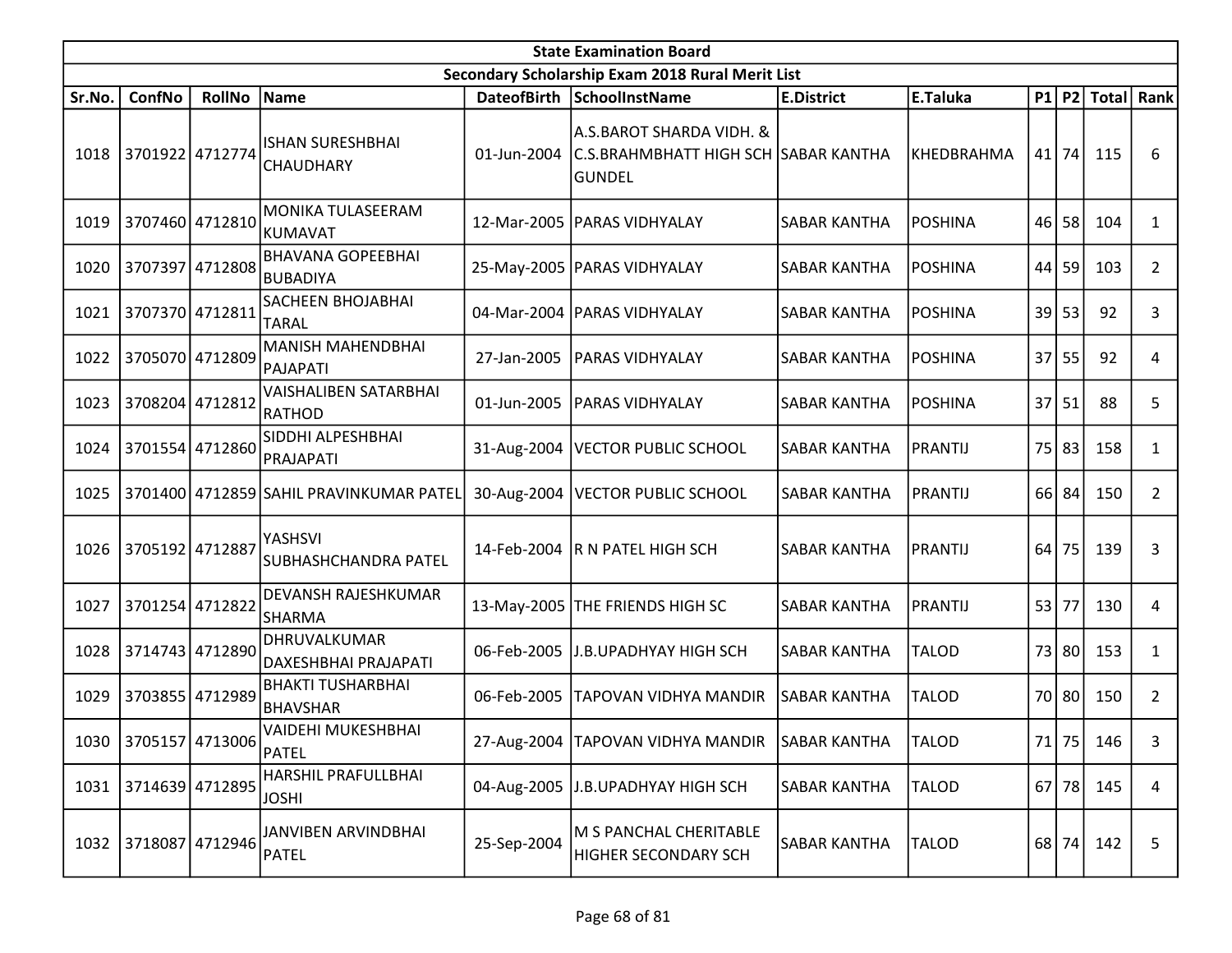|        | <b>State Examination Board</b><br>Secondary Scholarship Exam 2018 Rural Merit List |                 |                                           |             |                                                                                                         |                     |                |    |           |              |                       |  |  |
|--------|------------------------------------------------------------------------------------|-----------------|-------------------------------------------|-------------|---------------------------------------------------------------------------------------------------------|---------------------|----------------|----|-----------|--------------|-----------------------|--|--|
|        |                                                                                    |                 |                                           |             |                                                                                                         |                     |                |    |           |              |                       |  |  |
| Sr.No. | ConfNo                                                                             | <b>RollNo</b>   | Name                                      |             | DateofBirth SchoolInstName                                                                              | <b>E.District</b>   | E.Taluka       |    | P1 P2     | <b>Total</b> | Rank                  |  |  |
| 1033   | 3712914 4712995                                                                    |                 | <b>KHUSHEE ROHITKUMAR</b><br><b>PATEL</b> | 27-Nov-2004 | <b>TAPOVAN VIDHYA MANDIR</b>                                                                            | <b>SABAR KANTHA</b> | <b>TALOD</b>   | 67 | 75        | 142          | 6                     |  |  |
| 1034   |                                                                                    | 3703534 4713013 | MAYURIBEN SUBHASHBHAI<br>PATEL            | 22-Jul-2004 | K.B. PATEL HIGH SCH                                                                                     | <b>SABAR KANTHA</b> | <b>VADALI</b>  | 53 | 87        | 140          | $\mathbf{1}$          |  |  |
| 1035   |                                                                                    | 3703540 4713010 | JAYDITIBEN BHARATBHAI<br>PATEL            | 08-Feb-2005 | K.B. PATEL HIGH SCH                                                                                     | <b>SABAR KANTHA</b> | VADALI         |    | 53 86     | 139          | $\overline{2}$        |  |  |
| 1036   | 3720457                                                                            | 4713055         | <b>VANSH MAHENDRABHAI</b><br><b>DAMOR</b> | 27-Jan-2005 | <b>ST MARYS HIGH SCHOOL</b>                                                                             | <b>SABAR KANTHA</b> | VIJAYNAGAR     |    | $60$   55 | 115          | $\mathbf{1}$          |  |  |
| 1037   |                                                                                    | 3702132 4713123 | NEELKUMAR VINODBHAI<br>PATEL              | 07-Jan-2005 | JAY AMBE VIDHYABHAVAN                                                                                   | <b>SURAT</b>        | <b>BARDOLI</b> | 71 | 84        | 155          | 1                     |  |  |
| 1038   |                                                                                    |                 | 3700424 4713085 DHERYA PARESHBHAI PATEL   | 20-Jan-2004 | <b>VASISHTHA GENESIS</b><br><b>SCHOOL GUJ MED</b>                                                       | <b>SURAT</b>        | <b>BARDOLI</b> |    | 59 81     | 140          | $\mathbf{2}^{\prime}$ |  |  |
| 1039   |                                                                                    | 3706279 4713102 | TIYARSHNAKUMARI<br>NITINKUMAR SOLANKI     | 15-Jun-2005 | <b>VASISHTHA GENESIS</b><br><b>SCHOOL GUJ MED</b>                                                       | <b>SURAT</b>        | <b>BARDOLI</b> |    | 70 68     | 138          | 3                     |  |  |
| 1040   |                                                                                    | 3701184 4713094 | <b>KRUTIKUMARI</b><br>ANUPAMBHAI PATEL    | 09-Jun-2005 | <b>VASISHTHA GENESIS</b><br><b>SCHOOL GUJ MED</b>                                                       | <b>SURAT</b>        | <b>BARDOLI</b> | 63 | 71        | 134          | 4                     |  |  |
| 1041   |                                                                                    | 3701275 4713092 | KRISHA KAMLESHBHAI<br>GAMIT               | 17-Jul-2004 | <b>VASISHTHA GENESIS</b><br><b>SCHOOL GUJ MED</b>                                                       | <b>SURAT</b>        | <b>BARDOLI</b> |    | 73 60     | 133          | 5                     |  |  |
| 1042   |                                                                                    |                 | 3700626 4713087 HET VIPULBHAI PATEL       | 29-Dec-2004 | <b>VASISHTHA GENESIS</b><br><b>SCHOOL GUJ MED</b>                                                       | <b>SURAT</b>        | <b>BARDOLI</b> | 65 | 66        | 131          | 6                     |  |  |
| 1043   | 3712418 4713186                                                                    |                 | HARSHIT KISHORBHAI<br><b>DOBARIYA</b>     | 18-Jul-2004 | J B DIAMONDS AND KARP<br><b>IMPEX VIDYA SANKUL</b><br>SCHOOL GUJARATI MEDIUM                            | <b>SURAT</b>        | <b>KAMREJ</b>  |    | 76 92     | 168          | 1                     |  |  |
| 1044   |                                                                                    |                 | 3713532 4713331 ABHIGNA YOGESH DESAI      | 03-Sep-2004 | <b>SHREE VASISHTHA</b><br><b>SECONDARY AND HIGHER</b><br>SECONDARY VIDHYALAYA<br><b>GUJARATI MEDIUM</b> | <b>SURAT</b>        | <b>KAMREJ</b>  | 83 | 79        | 162          | $\overline{2}$        |  |  |
|        | 1045 3709397 4713200                                                               |                 | KENIL GHANSHYAMBHAI<br>KATHIRIYA          | 28-Dec-2004 | J B DIAMONDS AND KARP<br>IMPEX VIDYA SANKUL<br>SCHOOL GUJARATI MEDIUM                                   | SURAT               | <b>KAMREJ</b>  |    | 77 83     | 160          | 3                     |  |  |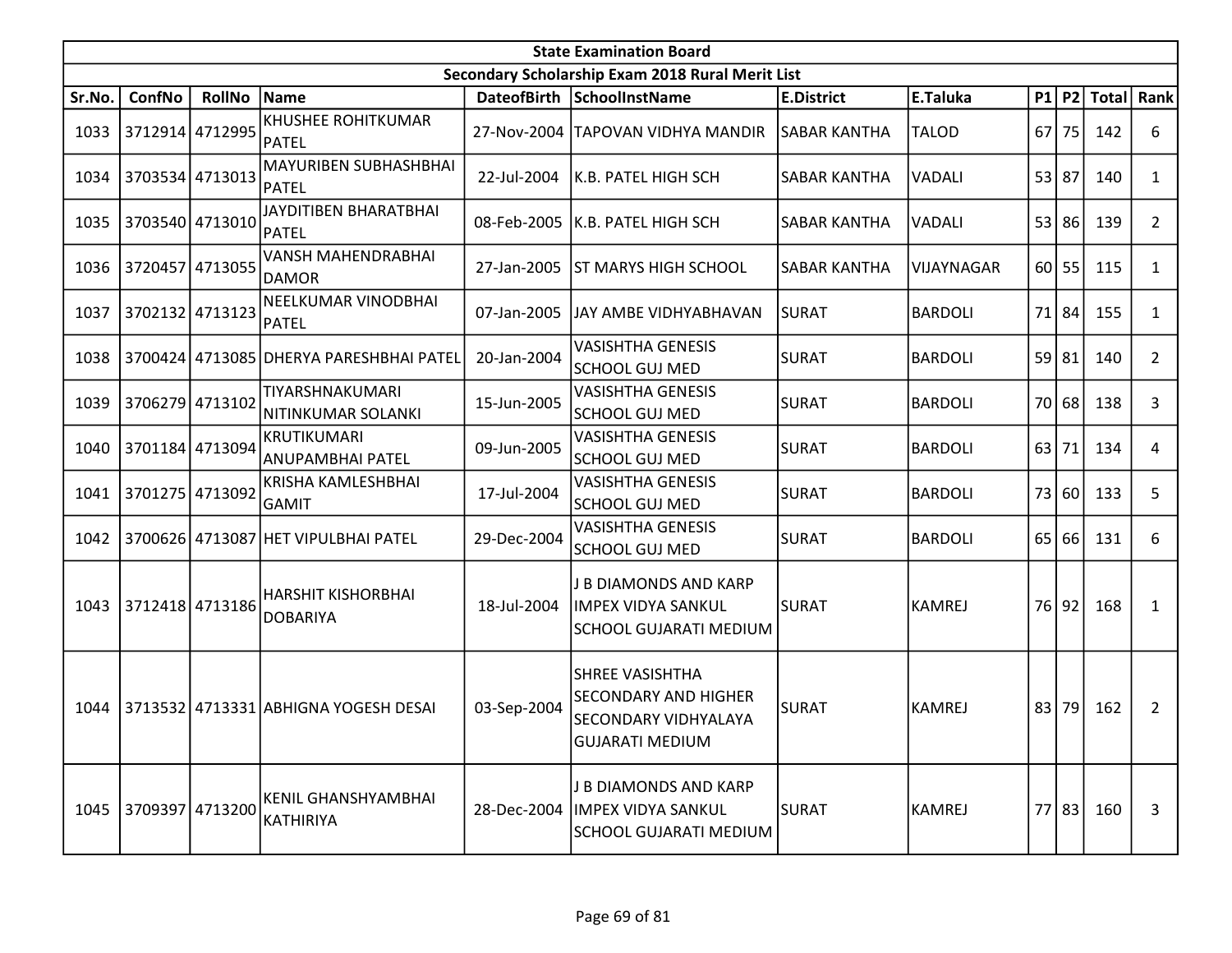|        | <b>State Examination Board</b><br>Secondary Scholarship Exam 2018 Rural Merit List |               |                                                          |             |                                                                                                         |                   |               |    |           |              |                |  |  |
|--------|------------------------------------------------------------------------------------|---------------|----------------------------------------------------------|-------------|---------------------------------------------------------------------------------------------------------|-------------------|---------------|----|-----------|--------------|----------------|--|--|
|        |                                                                                    |               |                                                          |             |                                                                                                         |                   |               |    |           |              |                |  |  |
| Sr.No. | ConfNo                                                                             | <b>RollNo</b> | Name                                                     |             | DateofBirth SchoolInstName                                                                              | <b>E.District</b> | E.Taluka      |    | P1 P2     | <b>Total</b> | <b>Rank</b>    |  |  |
| 1046   | 3712322 4713220                                                                    |               | MANTHAN DILIPBHAI<br><b>RABARA</b>                       | 28-Jan-2005 | <b>J B DIAMONDS AND KARP</b><br><b>IMPEX VIDYA SANKUL</b><br>SCHOOL GUJARATI MEDIUM                     | <b>SURAT</b>      | <b>KAMREJ</b> | 71 | 86        | 157          | 4              |  |  |
| 1047   | 3714178 4713218                                                                    |               | <b>MANSI BHAVESHBHAI</b><br><b>JOGANI</b>                | 13-Jun-2005 | J B DIAMONDS AND KARP<br><b>IMPEX VIDYA SANKUL</b><br><b>SCHOOL GUJARATI MEDIUM</b>                     | <b>SURAT</b>      | <b>KAMREJ</b> |    | $69$   87 | 156          | 5              |  |  |
|        | 1048 3712647 4713209                                                               |               | <b>KRUSHIT RAMESHBHAI</b><br><b>MORADIYA</b>             | 08-Sep-2004 | J B DIAMONDS AND KARP<br>IMPEX VIDYA SANKUL<br><b>SCHOOL GUJARATI MEDIUM</b>                            | <b>SURAT</b>      | <b>KAMREJ</b> | 72 | 83        | 155          | 6              |  |  |
| 1049   | 3713051 4713348                                                                    |               | <b>HARSHKUMAR</b><br>PARESHKUMAR PRAJAPATI               | 18-Apr-2005 | <b>SHREE VASISHTHA</b><br><b>SECONDARY AND HIGHER</b><br>SECONDARY VIDHYALAYA<br><b>GUJARATI MEDIUM</b> | <b>SURAT</b>      | <b>KAMREJ</b> | 67 | 88        | 155          | $\overline{7}$ |  |  |
|        | 1050 3712758 4713253                                                               |               | RIYANKBHAI MUKESHBHAI<br>VAGHASIYA                       | 15-Jul-2005 | J B DIAMONDS AND KARP<br><b>IMPEX VIDYA SANKUL</b><br>SCHOOL GUJARATI MEDIUM                            | <b>SURAT</b>      | <b>KAMREJ</b> | 69 | 86        | 155          | 8              |  |  |
| 1051   | 3709309 4713225                                                                    |               | <b>MEET MATHURBHAI</b><br><b>BHIMANI</b>                 | 11-Jul-2004 | J B DIAMONDS AND KARP<br><b>IMPEX VIDYA SANKUL</b><br><b>SCHOOL GUJARATI MEDIUM</b>                     | <b>SURAT</b>      | <b>KAMREJ</b> |    | $69$   85 | 154          | 9              |  |  |
|        |                                                                                    |               | 1052 3712757 4713211 KUNJ RUPESHBHAI KHIMANI 30-Aug-2005 |             | J B DIAMONDS AND KARP<br><b>IMPEX VIDYA SANKUL</b><br><b>SCHOOL GUJARATI MEDIUM</b>                     | <b>SURAT</b>      | <b>KAMREJ</b> | 65 | 89        | 154          | 10             |  |  |
|        | 1053 3712049 4713158                                                               |               | <b>BANSHRI MAHESHKUMAR</b><br>MAVANI                     | 31-Oct-2004 | J B DIAMONDS AND KARP<br><b>IMPEX VIDYA SANKUL</b><br>SCHOOL GUJARATI MEDIUM                            | SURAT             | <b>KAMREJ</b> |    | 67 86     | 153          | 11             |  |  |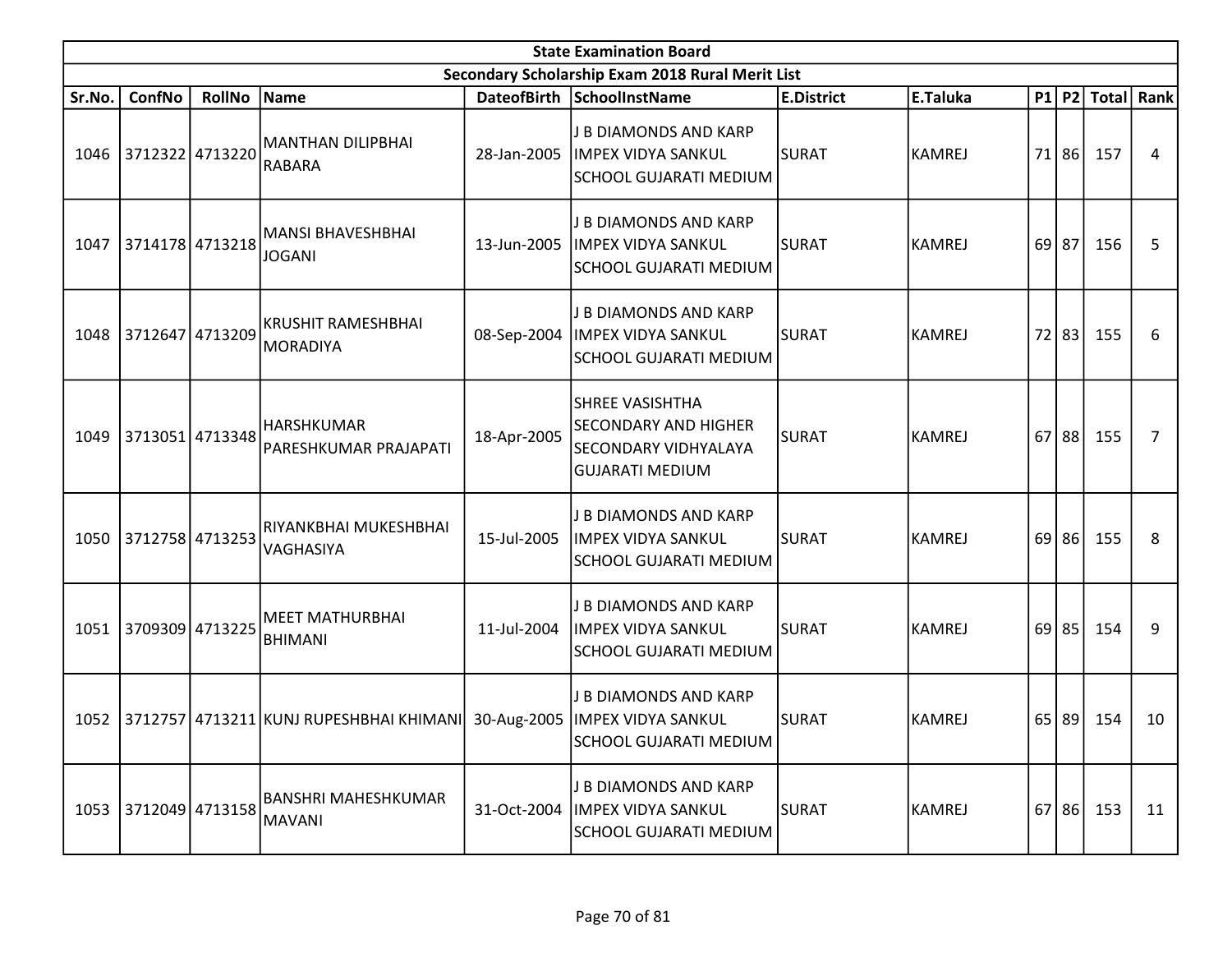|        | <b>State Examination Board</b><br>Secondary Scholarship Exam 2018 Rural Merit List |                 |                                            |             |                                                                              |                   |               |      |           |              |                |  |  |  |
|--------|------------------------------------------------------------------------------------|-----------------|--------------------------------------------|-------------|------------------------------------------------------------------------------|-------------------|---------------|------|-----------|--------------|----------------|--|--|--|
|        |                                                                                    |                 |                                            |             |                                                                              |                   |               |      |           |              |                |  |  |  |
| Sr.No. | ConfNo                                                                             | <b>RollNo</b>   | Name                                       |             | DateofBirth SchoolInstName                                                   | <b>E.District</b> | E.Taluka      |      | P1 P2     | <b>Total</b> | <b>Rank</b>    |  |  |  |
| 1054   | 3711683 4713219                                                                    |                 | <b>MANSI KISHORBHAI</b><br><b>SOJITRA</b>  | 09-Feb-2004 | J B DIAMONDS AND KARP<br><b>IMPEX VIDYA SANKUL</b><br>SCHOOL GUJARATI MEDIUM | <b>SURAT</b>      | <b>KAMREJ</b> |      | $65$   87 | 152          | 12             |  |  |  |
| 1055   |                                                                                    | 3710469 4713391 | DIPAKBHAI MANSUBHAI<br><b>VALVI</b>        | 08-Apr-2003 | PRABHUPREMI VIDYALAYA                                                        | <b>SURAT</b>      | <b>MAHUVA</b> | 49   | 53        | 102          | $\mathbf{1}$   |  |  |  |
| 1056   |                                                                                    | 3710639 4713396 | SHAILESHBHAI KAKADBHAI<br><b>TOPALE</b>    | 19-Feb-2003 | PRABHUPREMI VIDYALAYA                                                        | ISURAT            | <b>MAHUVA</b> | 37   | 62        | 99           | $\overline{2}$ |  |  |  |
| 1057   | 3710439 4713389                                                                    |                 | DHRUVINBHAI DINESHBHAI<br><b>CHAUDHARI</b> | 08-Jan-2005 | PRABHUPREMI VIDYALAYA                                                        | <b>SURAT</b>      | <b>MAHUVA</b> | 51   | 46        | 97           | 3              |  |  |  |
| 1058   | 3710488 4713392                                                                    |                 | KAMINIKUMARI<br>PRAVINBHAI CHAUDHARI       | 19-Feb-2005 | PRABHUPREMI VIDYALAYA                                                        | ISURAT            | <b>MAHUVA</b> | 42   | 53        | 95           | 4              |  |  |  |
| 1059   | 3708037                                                                            |                 | 4713430 SNEHA MANOJBHAI PATEL              | 26-Jun-2005 | <b>DRGDSARVAJANIK</b><br>VIDYALAYA                                           | <b>SURAT</b>      | <b>OLPAD</b>  | 70   | 85        | 155          | 1              |  |  |  |
| 1060   |                                                                                    |                 | 3710883 4713431 ASHISH KULDEEP PATHAK      | 11-Feb-2005 | VISHWASBHAI B B HIGH<br><b>SCHOOL</b>                                        | <b>SURAT</b>      | <b>OLPAD</b>  |      | $67$   85 | 152          | $\overline{2}$ |  |  |  |
| 1061   |                                                                                    |                 | 3711769 4713418 RISHI NITINBHAI PATEL      | 27-Mar-2005 | <b>ARYAM EDUCATIONAL</b><br><b>ACADEMY GUJARATI</b><br><b>MEDIUM</b>         | SURAT             | <b>OLPAD</b>  | 61 l | 82        | 143          | 3              |  |  |  |
| 1062   | 3716142 4713413                                                                    |                 | DIVYKUMAR SATISHBHAI<br><b>DARJI</b>       | 28-Jun-2005 | <b>ARYAM EDUCATIONAL</b><br><b>ACADEMY GUJARATI</b><br><b>MEDIUM</b>         | <b>SURAT</b>      | <b>OLPAD</b>  | 58   | 78        | 136          | 4              |  |  |  |
| 1063   |                                                                                    |                 | 3713359 4713415 JAYANT NARESHBHAI PATEL    | 24-Jun-2005 | ARYAM EDUCATIONAL<br><b>ACADEMY GUJARATI</b><br><b>MEDIUM</b>                | <b>SURAT</b>      | <b>OLPAD</b>  |      | 55 77     | 132          | 5              |  |  |  |
| 1064   |                                                                                    |                 | 3716567   4713448   MEET MANILAL AHIR      | 13-Jun-2005 | SARVODAY VIDHAYALAYA                                                         | <b>SURAT</b>      | <b>OLPAD</b>  | 54   | 76        | 130          | 6              |  |  |  |
| 1065   | 3716019 4713412                                                                    |                 | DHRUVKUMAR PRAFULBHAI<br><b>PATEL</b>      | 06-Mar-2005 | ARYAM EDUCATIONAL<br><b>ACADEMY GUJARATI</b><br><b>MEDIUM</b>                | <b>SURAT</b>      | <b>OLPAD</b>  | 58   | 71        | 129          | $\overline{7}$ |  |  |  |
|        | 1066 3717275 4713414                                                               |                 | HARSHDAT KISHORSINH<br><b>DODIYA</b>       | 19-Apr-2005 | ARYAM EDUCATIONAL<br><b>ACADEMY GUJARATI</b><br><b>MEDIUM</b>                | <b>SURAT</b>      | <b>OLPAD</b>  |      | $52$ 77   | 129          | 8              |  |  |  |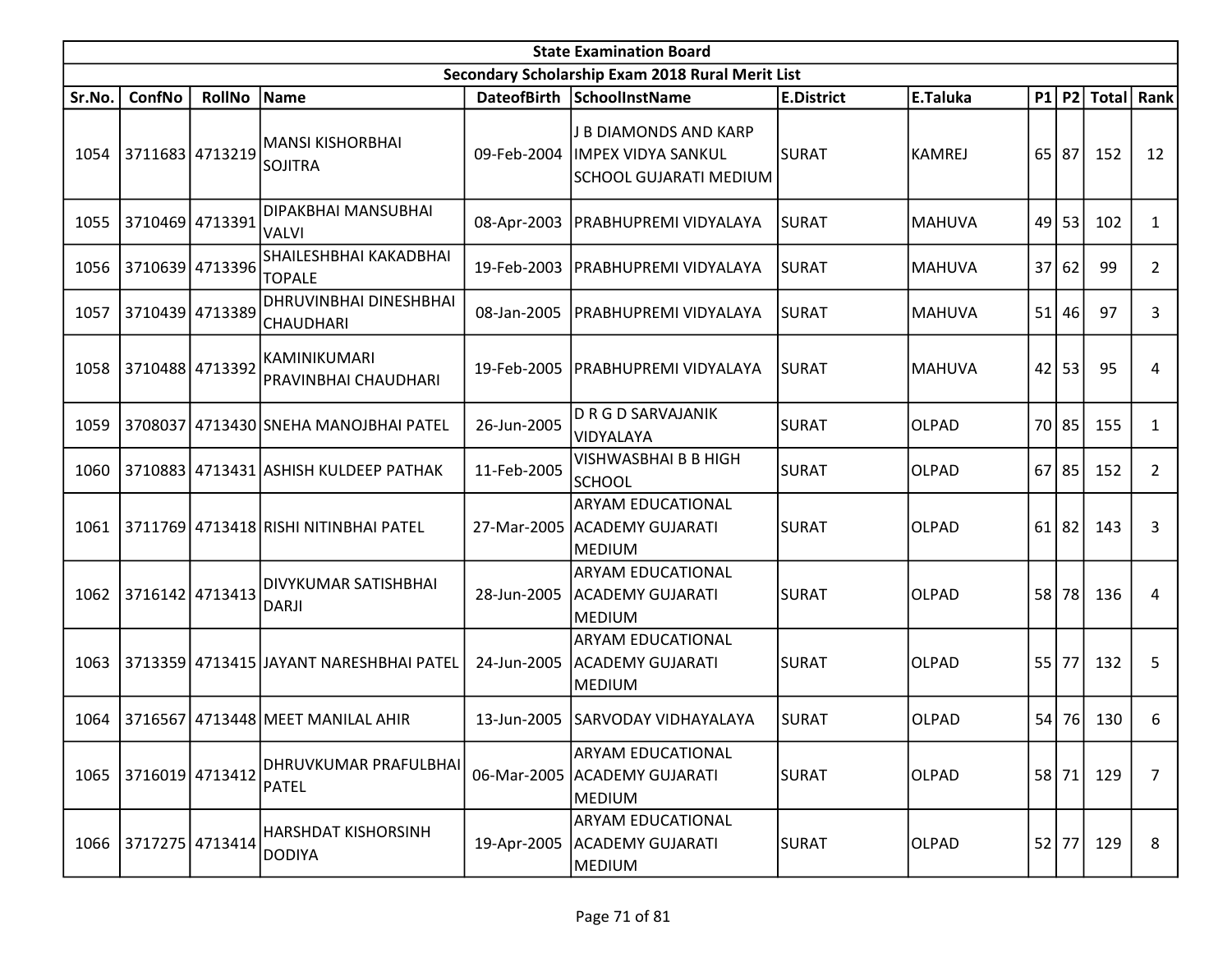|        | <b>State Examination Board</b> |               |                                              |             |                                                                                   |                                         |                       |         |           |              |                       |  |  |
|--------|--------------------------------|---------------|----------------------------------------------|-------------|-----------------------------------------------------------------------------------|-----------------------------------------|-----------------------|---------|-----------|--------------|-----------------------|--|--|
|        |                                |               |                                              |             | Secondary Scholarship Exam 2018 Rural Merit List                                  |                                         |                       |         |           |              |                       |  |  |
| Sr.No. | ConfNo                         | <b>RollNo</b> | Name                                         |             | DateofBirth SchoolInstName                                                        | <b>E.District</b>                       | E.Taluka              |         | $P1$ $P2$ | <b>Total</b> | Rank                  |  |  |
| 1067   |                                |               | 3716474 4713476 YASH KIRANKUMAR MISTRY       | 19-Jan-2004 | D B HIGH SCHOOL 9 TO 12                                                           | <b>SURAT</b>                            | PALASANA              |         | 80 87     | 167          | 1                     |  |  |
| 1068   | 3716462 4713470                |               | RONITKUMAR MANISHBHAI<br><b>BHAVSAR</b>      |             | 29-Mar-2005   D B HIGH SCHOOL 9 TO 12                                             | lsurat                                  | PALASANA              |         | 70 72     | 142          | $\overline{2}$        |  |  |
| 1069   | 3716453 4713463                |               | <b>MAHEK KAMLESHBHAI</b><br>PATEL            | 01-Jan-2005 | D B HIGH SCHOOL 9 TO 12                                                           | <b>SURAT</b>                            | PALASANA              | 64      | 75        | 139          | 3                     |  |  |
| 1070   |                                |               | 3718667 4713487 TANISHA ROHITBHAI PATEL      | 02-Feb-2005 | SARDAR PATEL VIDYALAYA<br><b>ENA</b>                                              | <b>SURAT</b>                            | PALASANA              | 63      | 68        | 131          | 4                     |  |  |
| 1071   | 3701522 4714468                |               | INANDANI NITINBHAI<br>KAMANI                 |             | RAJESHWARI PRIMARY<br>13-Nov-2004 SECONDARY AND HIGHER<br><b>SECONDARY SCHOOL</b> | <b>xSMC</b>                             | <b>SURAT CORPO.</b>   |         | 47 65     | 112          | $\mathbf{1}$          |  |  |
| 1072   | 3712538 4714466                |               | MEET JAYANTIBHAI<br>VEKARIYA                 | 11-Oct-2004 | RAJESHWARI PRIMARY<br><b>SECONDARY AND HIGHER</b><br>SECONDARY SCHOOL             | <b>xSMC</b>                             | SURAT CORPO.          |         | $56$   52 | 108          | $\overline{2}$        |  |  |
| 1073   | 3701524 4714459                |               | <b>DRASHTIBEN NIKULBHAI</b><br>KOLADIYA      | 05-Aug-2004 | RAJESHWARI PRIMARY<br><b>SECONDARY AND HIGHER</b><br><b>SECONDARY SCHOOL</b>      | <b>xSMC</b>                             | <b>SURAT CORPO.</b>   |         | 44 62     | 106          | 3                     |  |  |
| 1074   | 3701596 4714474                |               | UDITKUMAR RAMNARESH<br>YADAV                 | 25-Oct-2003 | RAJESHWARI PRIMARY<br><b>SECONDARY AND HIGHER</b><br><b>SECONDARY SCHOOL</b>      | <b>xSMC</b>                             | <b>SURAT CORPO.</b>   |         | 44 58     | 102          | 4                     |  |  |
| 1075   | 3713008 4714555                |               | <b>SUNIL DASARATHBHAI</b><br><b>CHAROLA</b>  | 12-Jan-2005 | MODEL SCHOOL, SOLADI                                                              | SURENDRANAGA<br>R                       | DHRANGADHRA           |         | 64 69     | 133          | 1                     |  |  |
| 1076   | 3701227 4714522                |               | KISHAN LAKHMANBHAI<br>PARMAR                 | 02-Jun-2003 | <b>GOVT. SECONDARY SCHOOL</b><br> KUDA                                            | SURENDRANAGA<br>R                       | <b>DHRANGADHRA</b>    | 61   70 |           | 131          | $\mathbf{2}^{\prime}$ |  |  |
| 1077   | 3701210 4714518                |               | <b>BHUMIKA VINODBHAI</b><br><b>DORIYA</b>    | 06-May-2005 | GOVT. SECONDARY SCHOOL SURENDRANAGA<br><b>KUDA</b>                                | R                                       | DHRANGADHRA           | 61   70 |           | 131          | 3                     |  |  |
| 1078   | 3712986 4714550                |               | <b>GAYATRI KISHORBHAI</b><br>KATHESIYA       |             | 19-Oct-2004   MODEL SCHOOL, SOLADI                                                | SURENDRANAGA<br>R.                      | DHRANGADHRA   56   73 |         |           | 129          | 4                     |  |  |
| 1079   | 3712960 4714553                |               | NIRMAL HARESHBHAI<br>GODHALIYA               |             | 22-Aug-2004   MODEL SCHOOL, SOLADI                                                | SURENDRANAGA<br>$\mathsf R$             | DHRANGADHRA   61   65 |         |           | 126          | 5                     |  |  |
| 1080   | 3712995 4714554                |               | <b>SHAILESH KANJIBHAI</b><br>PARMAR          |             | 04-May-2005   MODEL SCHOOL, SOLADI                                                | SURENDRANAGA<br>$\overline{\mathsf{R}}$ | DHRANGADHRA           |         | 55 69     | 124          | 6                     |  |  |
| 1081   | 3716806 4714561                |               | <b>KAJAL ASHOKBHAI</b><br><b>JAKHAVADIYA</b> | 01-Jun-2005 | SMT OZA SEC SH OZA HIGH<br><b>SEC VIDHYA</b>                                      | SURENDRANAGA<br> R                      | <b>LAKHTAR</b>        |         | 63 52     | 115          | 1                     |  |  |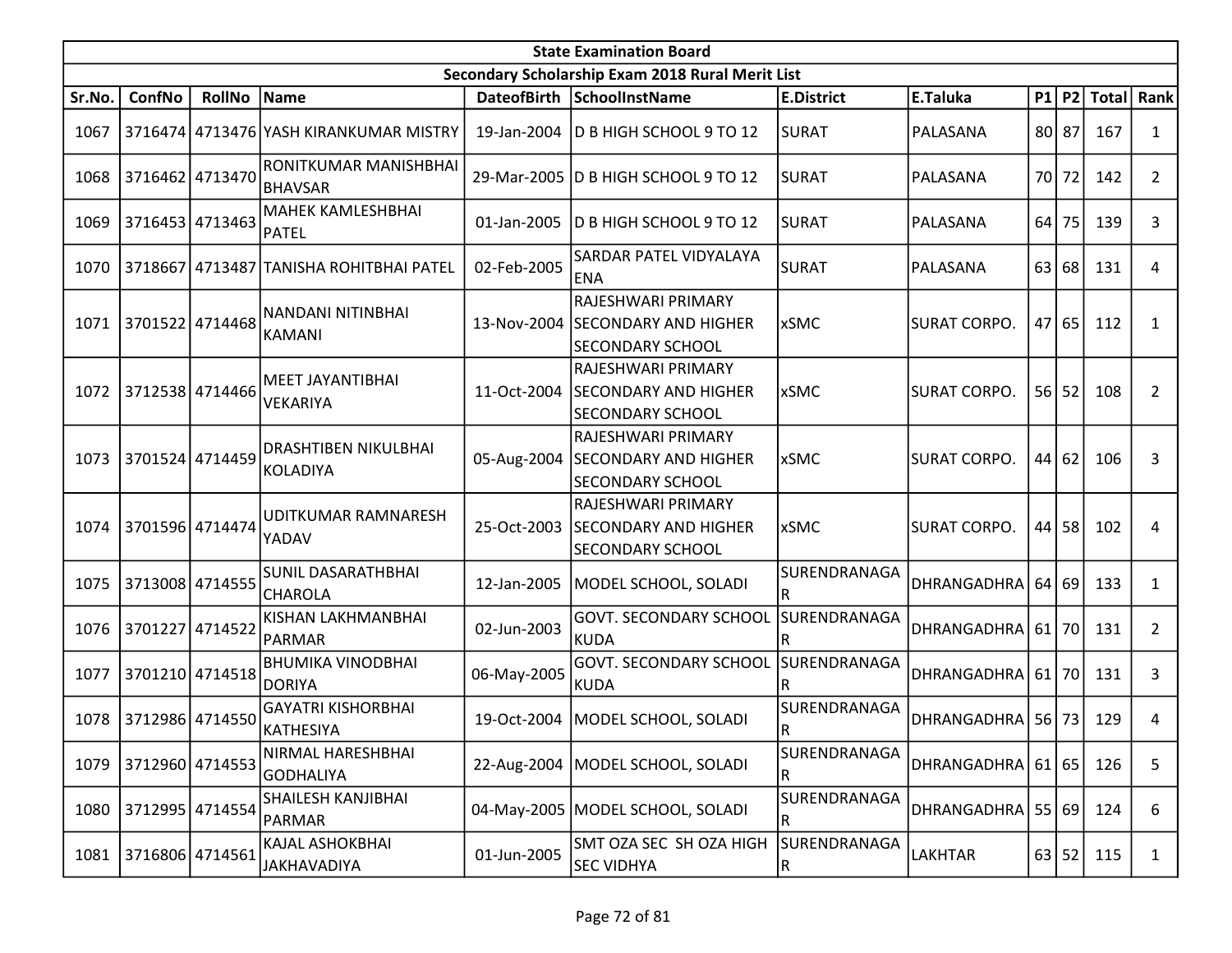|        | <b>State Examination Board</b> |                 |                                            |                    |                                                  |                                         |                          |    |       |                  |                |  |  |
|--------|--------------------------------|-----------------|--------------------------------------------|--------------------|--------------------------------------------------|-----------------------------------------|--------------------------|----|-------|------------------|----------------|--|--|
|        |                                |                 |                                            |                    | Secondary Scholarship Exam 2018 Rural Merit List |                                         |                          |    |       |                  |                |  |  |
| Sr.No. | ConfNo                         | <b>RollNo</b>   | Name                                       |                    | DateofBirth SchoolInstName                       | <b>E.District</b>                       | E.Taluka                 |    |       | P1 P2 Total Rank |                |  |  |
| 1082   |                                | 3707057 4714566 | <b>DIPAK SURESHBHAI</b><br><b>SAKARIYA</b> | 28-Jun-2005        | MODEL SCHOOL LAKHTAR                             | SURENDRANAGA<br>IR.                     | <b>LAKHTAR</b>           | 56 | 56    | 112              | $\overline{2}$ |  |  |
| 1083   |                                | 3714896 4714586 | MANISHA DALASUKHBHAI<br>DEGAMADIYA         | 28-Jan-2005        | <b>SHREE K.B.H GARDI</b><br>HIGHSCHOOL, RALOL    | SURENDRANAGA<br>IR.                     | <b>LIMBDI</b>            | 57 | 69    | 126              | 1              |  |  |
| 1084   |                                | 3713937 4714588 | SHITALBEN BHARATBHAI<br>VAGHELA            | 12-Oct-2004        | <b>SHREE K.B.H GARDI</b><br> HIGHSCHOOL,RALOL    | SURENDRANAGA<br>R                       | <b>LIMBDI</b>            | 52 | 45    | 97               | 2              |  |  |
| 1085   | 3714840 4714587                |                 | MAYA BHIKHARAM<br><b>GONDALIYA</b>         | 01-Apr-2005        | <b>SHREE K.B.H GARDI</b><br>HIGHSCHOOL, RALOL    | SURENDRANAGA<br>R                       | <b>LIMBDI</b>            | 47 | 44    | 91               | 3              |  |  |
| 1086   | 3714869 4714589                |                 | <b>SHOBHNA RAMESHBHAI</b><br>METALIYA      | 25-Dec-2005        | <b>SHREE K.B.H GARDI</b><br>HIGHSCHOOL, RALOL    | SURENDRANAGA                            | <b>LIMBDI</b>            | 48 | 37    | 85               | 4              |  |  |
| 1087   | 3707742 4714605                |                 | SANGEETABEN BHAVUBHAI<br><b>VANANI</b>     |                    | 25-May-2005   MODEL SCHOOL                       | SURENDRANAGA<br>R                       | <b>MULI</b>              | 53 | 66    | 119              | 1              |  |  |
| 1088   |                                |                 | 3707765   4714604 RINKU RAJABHAI BATADA    |                    | 06-Apr-2005   MODEL SCHOOL                       | SURENDRANAGA<br>$\overline{\mathsf{R}}$ | <b>MULI</b>              | 52 | 53    | 105              | $\overline{2}$ |  |  |
| 1089   | 3707733 4714597                |                 | <b>KALPNA VINODBHAI</b><br>VADHER          |                    | 19-Nov-2004   MODEL SCHOOL                       | SURENDRANAGA                            | <b>MULI</b>              | 43 | 49    | 92               | 3              |  |  |
| 1090   | 3707739 4714601                |                 | PARSOTAM GANESHBHAI<br>VAGHELA             |                    | 20-May-2005   MODEL SCHOOL                       | SURENDRANAGA<br>R                       | <b>MULI</b>              | 48 | 44    | 92               | 4              |  |  |
| 1091   |                                |                 | 3712911 4714610 AJMAL GOKULBHAI RABARI     | 07-Mar-2003        | <b>SMT ZUBEDABEGAM HIGH</b><br><b>SCHOOL</b>     | SURENDRANAGA                            | PATDI - DASADA           | 68 | 78    | 146              | 1              |  |  |
| 1092   |                                |                 | 3709083 4714611 AYAN ABDULBHAI METAR       | 27-Oct-2004        | <b>SMT ZUBEDABEGAM HIGH</b><br><b>SCHOOL</b>     | SURENDRANAGA                            | PATDI - DASADA 64 81     |    |       | 145              | $\overline{2}$ |  |  |
| 1093   |                                |                 | 3712896 4714609 ADNAN YUSUF SAIYAD         | 17-Nov-2004        | <b>SMT ZUBEDABEGAM HIGH</b><br><b>SCHOOL</b>     | SURENDRANAGA                            | PATDI - DASADA 67        |    | 76    | 143              | 3              |  |  |
| 1094   | 3712918 4714613                |                 | SARFARAJ MAYODDIN<br>KHALIFA               | 28-May-2005        | <b>SMT ZUBEDABEGAM HIGH</b><br><b>SCHOOL</b>     | SURENDRANAGA                            | PATDI - DASADA 69 69     |    |       | 138              | 4              |  |  |
|        | 1095 3712905 4714612           |                 | MUSTAKIN MAMMAD<br>KURESHI                 | 03-Mar-2005 SCHOOL | SMT ZUBEDABEGAM HIGH                             | SURENDRANAGA<br>$\mathsf R$             | PATDI - DASADA 60 69 129 |    |       |                  | 5              |  |  |
| 1096   | 3717194 4714616                |                 | <b>DIPAK DHIRU BHAI</b><br><b>FATEPARA</b> | 29-Jun-2005        | SHREE JARAVALA<br>MADHYAMIK SHALA                | SURENDRANAGA<br>$\mathsf R$             | PATDI - DASADA 52 67     |    |       | 119              | 6              |  |  |
| 1097   | 3714300 4714684                |                 | HARMI GHANSHYAMBHAI<br>GARAMBHA            | 04-Nov-2004        | PUJYA L. M. VORA GIRLS<br>HIGH SCHOOL            | SURENDRANAGA<br>R.                      | SAYLA                    |    | 59 66 | 125              | $\mathbf{1}$   |  |  |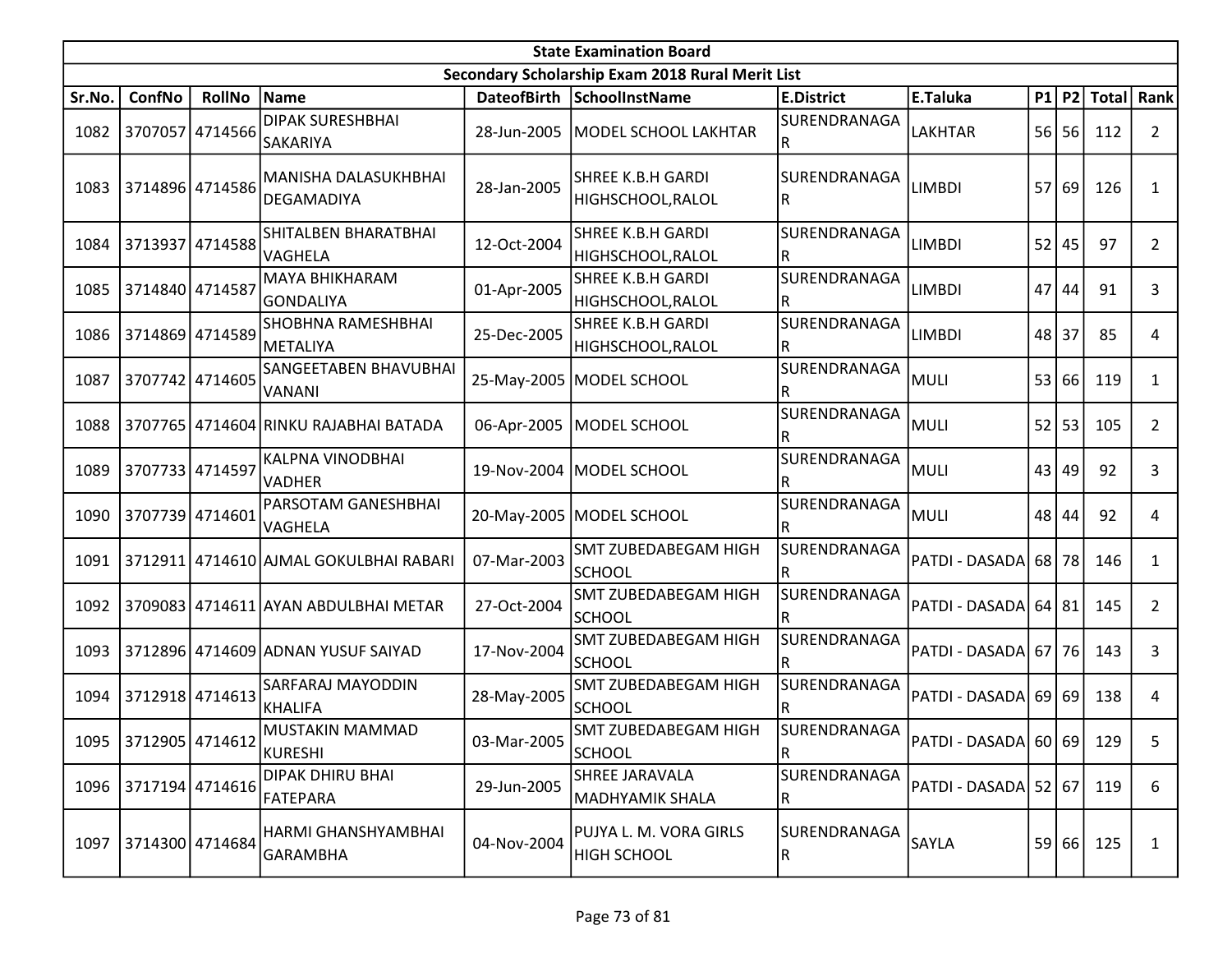|        | <b>State Examination Board</b> |                 |                                             |             |                                                                     |                                         |                 |                 |           |                  |                |  |  |
|--------|--------------------------------|-----------------|---------------------------------------------|-------------|---------------------------------------------------------------------|-----------------------------------------|-----------------|-----------------|-----------|------------------|----------------|--|--|
|        |                                |                 |                                             |             | Secondary Scholarship Exam 2018 Rural Merit List                    |                                         |                 |                 |           |                  |                |  |  |
| Sr.No. | ConfNo                         | <b>RollNo</b>   | Name                                        |             | DateofBirth SchoolInstName                                          | <b>E.District</b>                       | E.Taluka        |                 |           | P1 P2 Total Rank |                |  |  |
| 1098   | 3711561 4714683                |                 | YASPAL HARSUKHBHAI<br>ANIYANIYA             | 15-Sep-2004 | <b>SARVODAY MADHYAMIK</b><br>SCHOOL DEVGADH                         | SURENDRANAGA<br>R                       | SAYLA           | 64 l            | <b>60</b> | 124              | $\mathbf{2}$   |  |  |
| 1099   | 3716078 4714657                |                 | JAGAMAL MAFABHAI<br>RABARI                  | 23-Aug-2005 | <b>SHRI JAGABHAI</b><br><b>BHAVANBHAI VIDHYALAY</b><br>MOTA BHADALA | SURENDRANAGA<br>R                       | SAYLA           | 52              | 58        | 110              | 3              |  |  |
| 1100   | 3711921 4714675                |                 | <b>MANISH RAMESHBHAI</b><br>ZANPADIYA       | 01-Jun-2001 | <b>SARVODAY MADHYAMIK</b><br>SCHOOL DEVGADH                         | SURENDRANAGA<br>$\overline{\mathsf{R}}$ | SAYLA           | 52              | 53        | 105              | 4              |  |  |
| 1101   | 3711626 4714673                |                 | HARESH LAKHAMASHIBHAI<br><b>RABARI</b>      | 01-Jun-2005 | <b>SARVODAY MADHYAMIK</b><br>SCHOOL DEVGADH                         | SURENDRANAGA<br>R                       | SAYLA           | 48              | 54        | 102              | 5              |  |  |
| 1102   |                                |                 | 3713521 4714654 GOPAL RAGHABHAI SUVAN       | 07-Jun-2004 | SHRI JAGABHAI<br>BHAVANBHAI VIDHYALAY<br> MOTA BHADALA              | <b>SURENDRANAGA</b><br>IR.              | SAYLA           | 45              | 53        | 98               | 6              |  |  |
| 1103   |                                |                 | 3700406 4714686 HETAL GHUSHA PANDIT         | 06-Jul-2003 | SARKARI MADHYAMIK<br>SCHOOL VIJALIYA                                | SURENDRANAGA<br>R                       | <b>THANGADH</b> | 45              | 69        | 114              | 1              |  |  |
| 1104   |                                | 3711282 4714695 | <b>SUNIL HEMUBHAI</b><br><b>CHAUHAN</b>     | 24-Feb-2004 | SARKARI MADHYAMIK<br>SCHOOL VIJALIYA                                | SURENDRANAGA<br>$\overline{\mathsf{R}}$ | <b>THANGADH</b> | 50              | 60        | 110              | 2              |  |  |
| 1105   | 3711837 4714721                |                 | RIDDHIBEN<br><b>GHANSHYAMBHAI DODIYA</b>    | 20-Oct-2004 | <b>VADOD SECONDARY</b><br><b>SCHOOL</b>                             | SURENDRANAGA<br>$\overline{\mathsf{R}}$ | <b>WADHVAN</b>  | 70 <sup>1</sup> | 71        | 141              | 1              |  |  |
| 1106   |                                |                 | 3716466 4714698 SUMIT SANKARBHAI JIDIYA     | 05-Apr-2005 | SANSKAR EDUCATIONAL<br>ACADEMY                                      | SURENDRANAGA<br>$\overline{\mathsf{R}}$ | <b>WADHVAN</b>  | 55              | 72        | 127              | $\overline{2}$ |  |  |
| 1107   |                                |                 | 3713058 4714718 ARTIBEN MANUBHAI GOHIL      | 07-Jun-2005 | <b>VADOD SECONDARY</b><br><b>SCHOOL</b>                             | SURENDRANAGA<br>R                       | <b>WADHVAN</b>  | 62              | 62        | 124              | 3              |  |  |
| 1108   | 3715364 4714720                |                 | HIRALBEN BHIKHABHAI<br>GADALIYA             | 22-Nov-2004 | <b>VADOD SECONDARY</b><br><b>SCHOOL</b>                             | SURENDRANAGA<br>lR.                     | <b>WADHVAN</b>  | 55              | 44        | 99               | 4              |  |  |
| 1109   | 3704833 4714823                |                 | DHARMISHTHA MAHESH<br><b>BIRARI</b>         | 02-Sep-2003 | UTTAR BUNIYADI DOLVAN<br>KANYA VIDHYALAY                            | <b>TAPI</b>                             | <b>DOLVAN</b>   |                 | 50 57     | 107              | 1              |  |  |
| 1110   | 3704826 4714822                |                 | <b>BHUMIKUMARI</b><br>PRAKASHBHAI CHAUDHARI | 25-May-2005 | UTTAR BUNIYADI DOLVAN<br>KANYA VIDHYALAY                            | <b>TAPI</b>                             | <b>DOLVAN</b>   |                 | 49 58     | 107              | $\mathbf{2}$   |  |  |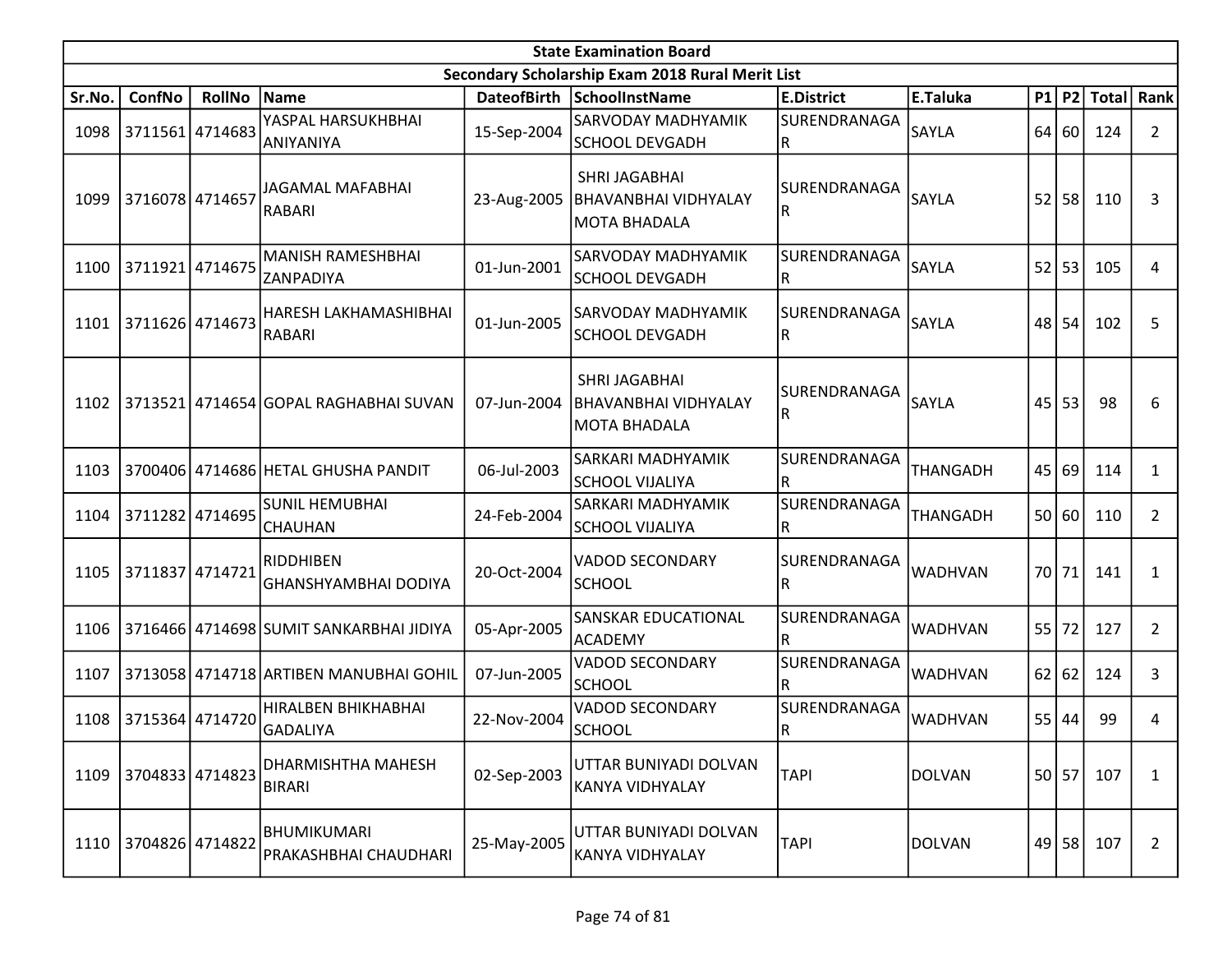|        |                   |                 |                                               |             | <b>State Examination Board</b>                        |                   |              |      |         |              |                |
|--------|-------------------|-----------------|-----------------------------------------------|-------------|-------------------------------------------------------|-------------------|--------------|------|---------|--------------|----------------|
|        |                   |                 |                                               |             | Secondary Scholarship Exam 2018 Rural Merit List      |                   |              |      |         |              |                |
| Sr.No. | ConfNo            | <b>RollNo</b>   | Name                                          |             | DateofBirth SchoolInstName                            | <b>E.District</b> | E.Taluka     |      | $P1$ P2 | <b>Total</b> | <b>Rank</b>    |
| 1111   |                   |                 | 3704273 4714851 YASH PRAVIN CHAUDHRI          | 01-Mar-2005 | EKLAVYA MODEL RESI<br><b>SCHOOL</b>                   | <b>TAPI</b>       | <b>NIZAR</b> | 79   | 86      | 165          | 1              |
| 1112   |                   |                 | 3704231 4714845 PALAK SANJAY CHAUDHRI         | 15-Jun-2005 | EKLAVYA MODEL RESI<br><b>SCHOOL</b>                   | <b>TAPI</b>       | <b>NIZAR</b> | 84   | 81      | 165          | $\overline{2}$ |
| 1113   |                   |                 | 3717739 4714855 RUTVI CHANDU CHAUDHARI        | 24-Apr-2005 | <b>GYANDEEP MADHYAMIK</b><br><b>SCHOOL DHAJAMBA</b>   | <b>TAPI</b>       | SONGADH      | 51   | 59      | 110          | $\mathbf{1}$   |
| 1114   |                   |                 | 3712258 4714899 MAHEK ASHISHBHAI SHAH         | 18-Aug-2004 | P.P.SAVANI (GUJ MEDIUM)<br><b>VIDHYAMANDIR SCHOOL</b> | <b>TAPI</b>       | <b>VYARA</b> | 60   | 85      | 145          | $\mathbf{1}$   |
| 1115   |                   | 3713622 4714900 | MEHA DHARMESHKUMAR<br>PATEL                   | 08-Nov-2004 | P.P.SAVANI (GUJ MEDIUM)<br><b>VIDHYAMANDIR SCHOOL</b> | <b>TAPI</b>       | <b>VYARA</b> | 59   | 76      | 135          | 2              |
| 1116   |                   |                 | 3719640 4714954 RUSHAN IMTYAZ VHORA           | 24-May-2005 | J.B. AND S.A. SARVJANIK<br>HIGH SCHOOL VYARA          | <b>TAPI</b>       | <b>VYARA</b> | 57   | 74      | 131          | 3              |
| 1117   |                   | 3702806 4714906 | NIDHI BHUPENDRABHAI<br><b>GAMIT</b>           | 08-May-2005 | JAY AMBE INTERNATION<br><b>SCHOOL</b>                 | <b>TAPI</b>       | <b>VYARA</b> | 50 l | 57      | 107          | 4              |
| 1118   | 3714980 4715042   |                 | <b>SNEHALBEN RANUBHAI</b><br><b>BARAL</b>     | 01-Jan-2005 | <b>DEEP DARSHAN HIGH</b><br>SCHOOL, AHWA              | <b>THE DANGS</b>  | <b>AHWA</b>  | 74   | 88      | 162          | $\mathbf{1}$   |
| 1119   |                   |                 | 3714894 4715021 JUHIBEN NITINBHAI TELAR       | 22-Oct-2004 | DEEP DARSHAN HIGH<br>SCHOOL, AHWA                     | <b>THE DANGS</b>  | <b>AHWA</b>  | 56   | 80      | 136          | $\overline{2}$ |
| 1120   | 3714955   4715044 |                 | <b>SUCHITABEN SUBHASHBHAI</b><br><b>BHOYE</b> | 13-Jan-2005 | <b>DEEP DARSHAN HIGH</b><br>SCHOOL, AHWA              | <b>THE DANGS</b>  | <b>AHWA</b>  | 59   | 76      | 135          | 3              |
| 1121   | 3714932 4715027   |                 | PALLAVIBEN KISHANBHAI<br>GANGORDA             | 08-Dec-2004 | DEEP DARSHAN HIGH<br>SCHOOL, AHWA                     | THE DANGS         | <b>AHWA</b>  | 62   | 72      | 134          | 4              |
| 1122   | 3714861           | 4715026         | MUSKANBEN ASHPAK<br><b>BAGVAN</b>             | 02-Nov-2004 | <b>DEEP DARSHAN HIGH</b><br>SCHOOL, AHWA              | <b>THE DANGS</b>  | <b>AHWA</b>  | 56   | 75      | 131          | 5              |
| 1123   | 3714871           | 4715015         | <b>GOVINDBHAI RAMANBHAI</b><br><b>BARSA</b>   | 12-Jul-2005 | DEEP DARSHAN HIGH<br>SCHOOL, AHWA                     | <b>THE DANGS</b>  | <b>AHWA</b>  | 59   | 70      | 129          | 6              |
| 1124   | 3716085 4715057   |                 | MAHEKBHAI GHELABHAI<br>PATEL                  | 11-Aug-2004 | NAVJYOT HIGH SCHOOL,<br><b>SUBIR</b>                  | <b>THE DANGS</b>  | <b>SUBIR</b> |      | 72 91   | 163          | 1              |
| 1125   | 3713185 4715051   |                 | AJAYBHAI HASIRAMBHAI<br>GANGODA               | 09-Mar-2005 | RMSA GOVT. SECONDARY<br>SCHOOL, BARDIPADA             | THE DANGS         | <b>SUBIR</b> |      | $47$ 53 | 100          | $\overline{2}$ |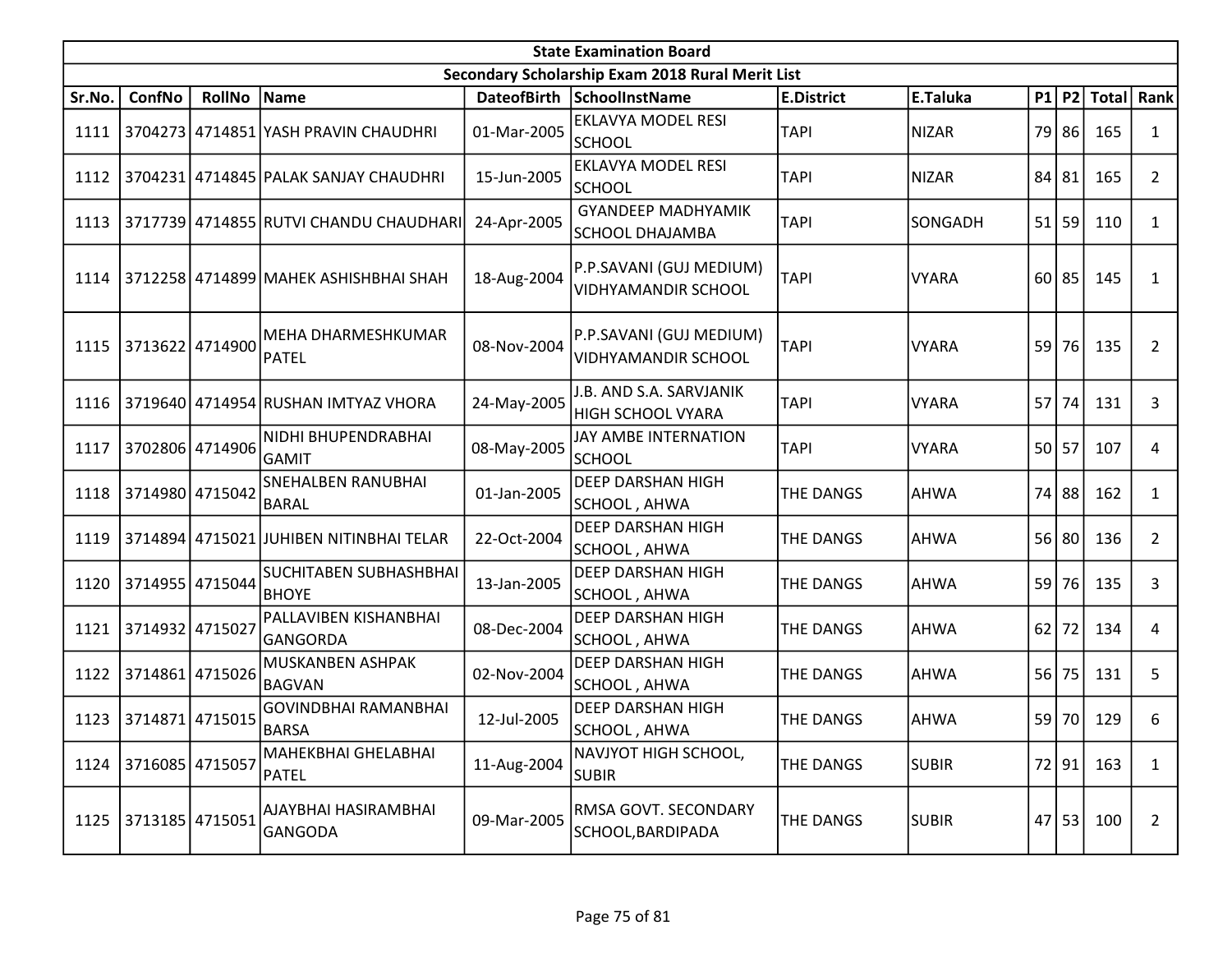|        |                 |                 |                                                 |             | <b>State Examination Board</b>                                              |                   |               |    |         |              |                |
|--------|-----------------|-----------------|-------------------------------------------------|-------------|-----------------------------------------------------------------------------|-------------------|---------------|----|---------|--------------|----------------|
|        |                 |                 |                                                 |             | Secondary Scholarship Exam 2018 Rural Merit List                            |                   |               |    |         |              |                |
| Sr.No. | ConfNo          | <b>RollNo</b>   | Name                                            |             | DateofBirth SchoolInstName                                                  | <b>E.District</b> | E.Taluka      |    | P1 P2   | <b>Total</b> | <b>Rank</b>    |
| 1126   | 3719772 4715070 |                 | <b>IMANUELBHAI BANSUBHAI</b><br><b>VAGHMARE</b> | 14-Jan-2005 | <b>GOVT SECONDARY &amp;</b><br><b>HIGHER SECONDARY</b><br>SCHOOL.SAKALPATAL | <b>THE DANGS</b>  | <b>WAGHAI</b> | 45 | 50      | 95           | 1              |
| 1127   |                 | 3704184 4715063 | LAXAMAN GAMJU<br>GANGODA                        | 11-Jun-2005 | RMSA GOVT SECONDARY<br>SCHOOL CHIKAR                                        | <b>THE DANGS</b>  | <b>WAGHAI</b> | 37 | 50      | 87           | $\overline{2}$ |
| 1128   |                 |                 | 3704153 4715060 DIXITA VISHAL PAWAR             | 23-Feb-2005 | RMSA GOVT SECONDARY<br>SCHOOL CHIKAR                                        | <b>THE DANGS</b>  | <b>WAGHAI</b> | 36 | 47      | 83           | 3              |
| 1129   |                 |                 | 3704147 4715067 RINA RAMESH PAWAR               | 29-Apr-2005 | RMSA GOVT SECONDARY<br><b>SCHOOL CHIKAR</b>                                 | <b>THE DANGS</b>  | <b>WAGHAI</b> | 35 | 46      | 81           | 4              |
| 1130   |                 | 3713824 4715094 | ANERI SANJAYBHAI<br>GAUSWAMI                    | 28-Apr-2005 | CHIMANBHAI PATEL VIDYA<br>SANKUL                                            | VADODARA          | <b>DABHOI</b> | 61 | 79      | 140          | $\mathbf{1}$   |
| 1131   |                 | 3708784 4715096 | <b>KRISHNA JAYESHBHAI</b><br>KAPADIYA           | 23-Jan-2005 | CHIMANBHAI PATEL VIDYA<br>SANKUL                                            | VADODARA          | <b>DABHOI</b> | 66 | 67      | 133          | 2              |
| 1132   | 3710532 4715095 |                 | JAGRAT BHAGNESHBHAI<br>PATEL                    | 21-Oct-2004 | CHIMANBHAI PATEL VIDYA<br>SANKUL                                            | VADODARA          | <b>DABHOI</b> | 54 | 63      | 117          | 3              |
| 1133   |                 |                 | 3701228 4715091 SUJAN SABIIR MANSURI            | 18-Aug-2004 | <b>SHREE MAHATAMA GANDHI</b><br><b>SARVA VIDYALAYA</b>                      | <b>VADODARA</b>   | <b>DABHOI</b> | 50 | 57      | 107          | 4              |
| 1134   |                 | 3702332 4715153 | FATEMA HUSAIN<br> VAHALUWALA                    | 30-Sep-2004 | THE SANSROD HIGH SCHOOL VADODARA                                            |                   | <b>KARJAN</b> | 62 | 67      | 129          | 1              |
| 1135   | 3701774 4715162 |                 | MOHMEDZAYD AIYUB<br>YUSUF BHAIJI                | 08-Feb-2005 | THE SANSROD HIGH SCHOOL VADODARA                                            |                   | <b>KARJAN</b> |    | $57$ 72 | 129          | 2              |
| 1136   |                 |                 | 3702302 4715152 FATAMA GULAM BHAIBHAI           | 02-Apr-2005 | THE SANSROD HIGH SCHOOL VADODARA                                            |                   | <b>KARJAN</b> | 61 | 66      | 127          | 3              |
| 1137   |                 |                 | 3701787 4715151 AYYAZ IRFAN PATEL               | 16-Apr-2004 | THE SANSROD HIGH SCHOOL VADODARA                                            |                   | <b>KARJAN</b> | 55 | 67      | 122          | 4              |
| 1138   | 3708990 4715194 |                 | MAYURKUMAR SURENDRA<br>CHAUHAN                  | 23-Feb-2005 | SMT K.M.PATEL NAVSARJAN<br>VIDHYALAY                                        | VADODARA          | <b>PADRA</b>  | 56 | 72      | 128          | 1              |
| 1139   | 3710248 4715177 |                 | ASHISHKUMAR PRAVINSINH<br><b>CHAUHAN</b>        | 13-Mar-2005 | SMT K.M.PATEL NAVSARJAN<br>VIDHYALAY                                        | VADODARA          | <b>PADRA</b>  |    | 58 70   | 128          | $\overline{2}$ |
| 1140   | 3709982 4715192 |                 | LAXMIBEN JASHBHAI<br>PARMAR                     | 12-Sep-2004 | SMT K.M.PATEL NAVSARJAN<br>VIDHYALAY                                        | VADODARA          | <b>PADRA</b>  | 51 | 71      | 122          | 3              |
| 1141   | 3702868 4715175 |                 | NIHABEN MUKESHBHAI<br>PARMAR                    | 13-Nov-2004 | <b>SHREE PRADESH JYOTI</b><br>VIDHYA MANDIR                                 | VADODARA          | <b>PADRA</b>  |    | 57 64   | 121          | 4              |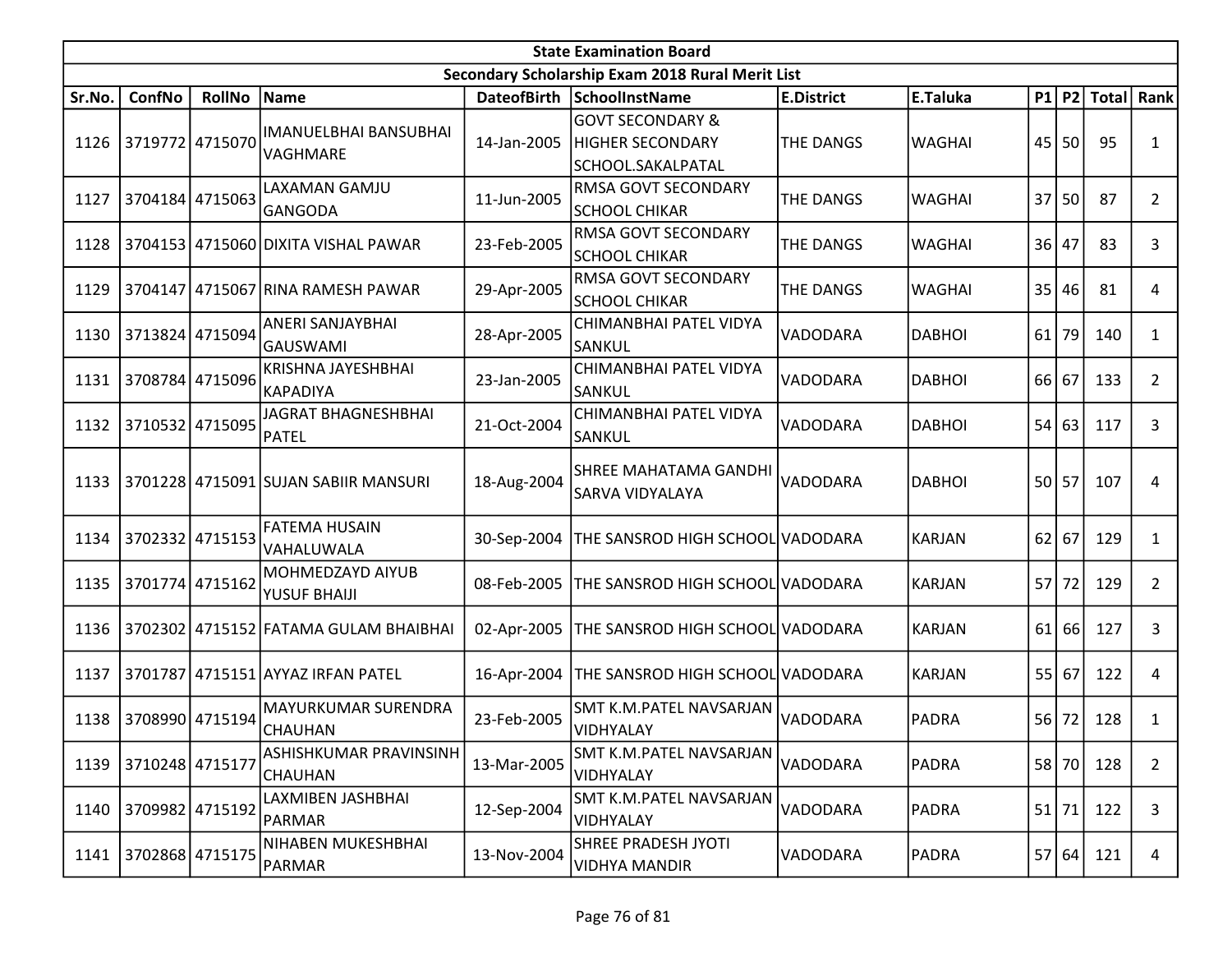|        |                 |               |                                         |                    | <b>State Examination Board</b>                     |                   |               |           |           |              |                |
|--------|-----------------|---------------|-----------------------------------------|--------------------|----------------------------------------------------|-------------------|---------------|-----------|-----------|--------------|----------------|
|        |                 |               |                                         |                    | Secondary Scholarship Exam 2018 Rural Merit List   |                   |               |           |           |              |                |
| Sr.No. | ConfNo          | <b>RollNo</b> | Name                                    | <b>DateofBirth</b> | <b>SchoolInstName</b>                              | <b>E.District</b> | E.Taluka      | <b>P1</b> | <b>P2</b> | <b>Total</b> | Rank           |
| 1142   | 3710123 4715193 |               | MANISHBHAI SHANTILAL<br>PARMAR          | 02-Aug-2005        | SMT K.M.PATEL NAVSARJAN<br>VIDHYALAY               | VADODARA          | <b>PADRA</b>  | 55        | 66        | 121          | 5              |
| 1143   | 3708825 4715204 |               | SEJALBEN ARJUNSINH<br>PARMAR            | 24-May-2004        | SMT K.M.PATEL NAVSARJAN<br>VIDHYALAY               | VADODARA          | <b>PADRA</b>  | 41        | 72        | 113          | 6              |
| 1144   | 3702339 4715174 |               | KOMALBEN NATVARBHAI<br><b>PADHIYAR</b>  | 26-Oct-2003        | <b>SHREE PRADESH JYOTI</b><br><b>VIDHYA MANDIR</b> | VADODARA          | <b>PADRA</b>  | 41        | 70        | 111          | $\overline{7}$ |
| 1145   | 3707972 4715207 |               | VRUNDABEN<br>NITESHKUMAR PATEL          | 07-Sep-2004        | SMT K.M.PATEL NAVSARJAN<br>VIDHYALAY               | VADODARA          | <b>PADRA</b>  | 50        | 58        | 108          | 8              |
| 1146   | 3713650 4715228 |               | HEMALIBEN NILESHKUMAR<br>PATEL          | 16-Aug-2004        | <b>SHREE GANGOTRI HIGH</b><br><b>SCHOOL</b>        | VADODARA          | SAVLI         | 64        | 71        | 135          | $\mathbf{1}$   |
| 1147   | 3713358         | 4715226       | DRUVKUMAR MINESHBHAI<br>PATEL           | 21-Sep-2004        | <b>SHREE GANGOTRI HIGH</b><br><b>SCHOOL</b>        | VADODARA          | SAVLI         | 64        | 71        | 135          | $\overline{2}$ |
| 1148   | 3713569 4715220 |               | ADITIBAHEN VARADKUMAR<br>PANDYA         | 02-Oct-2004        | <b>SHREE GANGOTRI HIGH</b><br><b>SCHOOL</b>        | VADODARA          | SAVLI         | 64        | 71        | 135          | 3              |
| 1149   | 3702538 4715232 |               | <b>KASHYAP VISHNUBHAI</b><br>RANA       | 09-Sep-2004        | <b>SHREE GANGOTRI HIGH</b><br><b>SCHOOL</b>        | VADODARA          | SAVLI         | 58        | 75        | 133          | 4              |
| 1150   | 3713614 4715223 |               | DEVANGKUMAR<br><b>DINESHBHAI ROHIT</b>  | 04-Sep-2004        | <b>SHREE GANGOTRI HIGH</b><br><b>SCHOOL</b>        | VADODARA          | SAVLI         | 62        | 68        | 130          | 5              |
| 1151   | 3711318 4715237 |               | OMKUMAR KANUBHAI<br>IPARMAR             | 22-Dec-2004        | <b>SHREE GANGOTRI HIGH</b><br><b>SCHOOL</b>        | VADODARA          | SAVLI         | 57        | 70        | 127          | 6              |
| 1152   |                 |               | 3700281 4715256 MIT HARSHADBHAI PATEL   | 10-Oct-2004        | <b>SHARDA MANDIR</b><br><b>SECONDARY SCHOOL</b>    | VADODARA          | <b>SHINOR</b> | 86        | 83        | 169          | $\mathbf{1}$   |
| 1153   | 3702555 4715254 |               | PRUTHVIKUMAR<br><b>ARVINDBHAI PATEL</b> | 16-Sep-2004        | SHRI VYASESHVER<br>VIDYALAYA                       | VADODARA          | <b>SHINOR</b> | 78        | 73        | 151          | $\overline{2}$ |
| 1154   |                 |               | 3700689 4715307 GUNJ KIRITBHAI PARMAR   | 06-Jul-2004        | <b>RELIANCE SCHOOL -</b><br><b>GUJARATI</b>        | VADODARA          | VADODARA      | 73        | 87        | 160          | $\mathbf{1}$   |
| 1155   | 3714037         |               | 4715303 DEVANG RAKESHBHAI RANA          | 21-Nov-2004        | <b>RELIANCE SCHOOL -</b><br><b>GUJARATI</b>        | VADODARA          | VADODARA      | 62        | 83        | 145          | $\overline{2}$ |
| 1156   |                 |               | 3703634 4715349 EKTA SANJAYBHAI PARMAR  | 06-Aug-2004        | G J M VIDHYAMANDIR (9 TO<br>12)                    | VADODARA          | VADODARA      | 65        | 75        | 140          | 3              |
| 1157   | 3703652         | 4715356       | <b>MAYUSHA RANJITSINH</b><br>PARMAR     | 24-Feb-2005        | <b>G J M VIDHYAMANDIR (9 TO</b><br>12)             | VADODARA          | VADODARA      | 66        | 72        | 138          | 4              |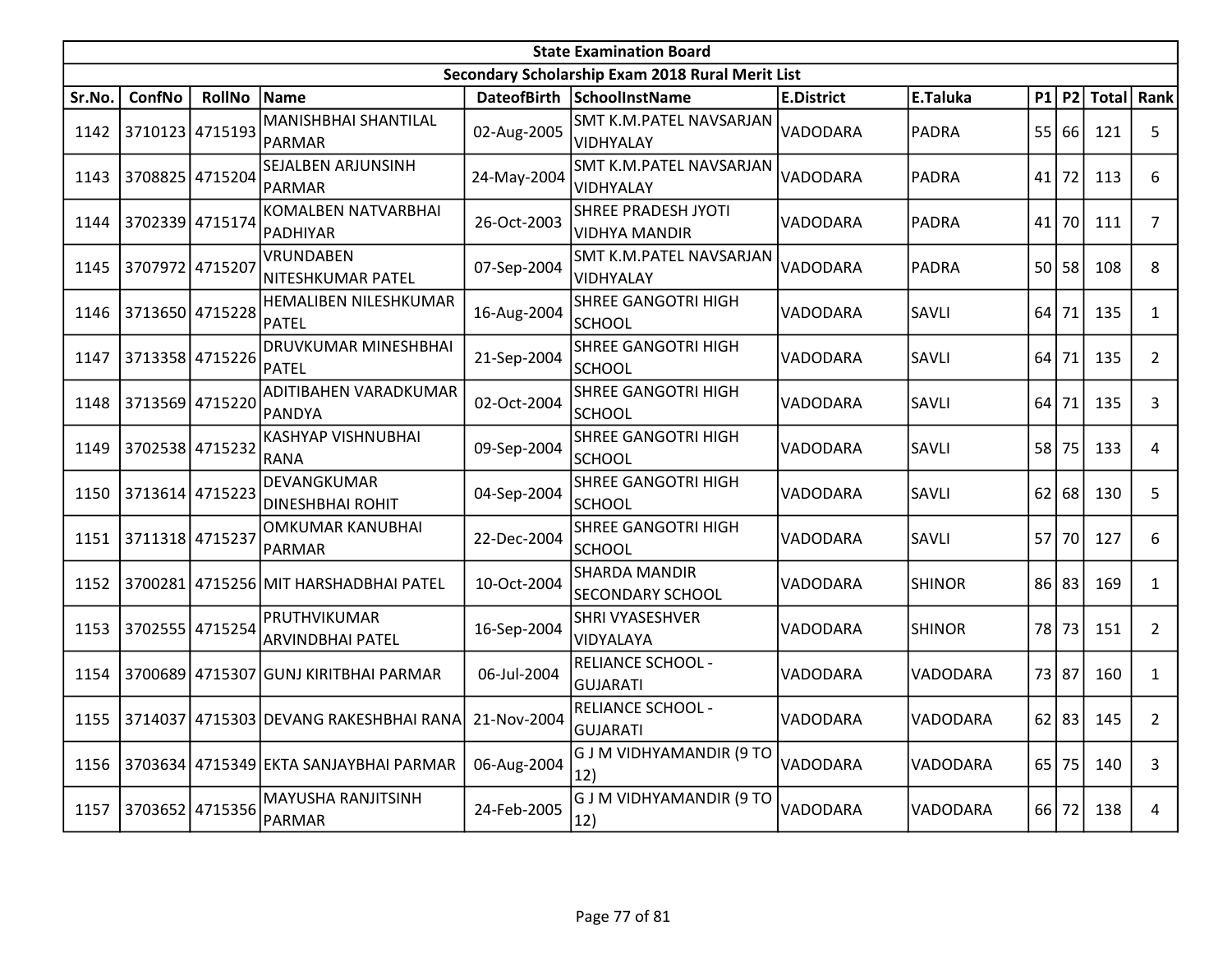|        |                      |                 |                                         |                    | <b>State Examination Board</b>                   |                   |                  |    |           |              |              |
|--------|----------------------|-----------------|-----------------------------------------|--------------------|--------------------------------------------------|-------------------|------------------|----|-----------|--------------|--------------|
|        |                      |                 |                                         |                    | Secondary Scholarship Exam 2018 Rural Merit List |                   |                  |    |           |              |              |
| Sr.No. | ConfNo               | <b>RollNo</b>   | Name                                    | <b>DateofBirth</b> | SchoolInstName                                   | <b>E.District</b> | E.Taluka         |    | $P1$ P2   | <b>Total</b> | <b>Rank</b>  |
| 1158   | 3712486 4715284      |                 | KRIMA SHAILESHBHAI<br>PATEL             | 19-Mar-2005        | <b>SHREE GANGABAI</b><br>SARVAJANIK HIGH SCHOOL  | VADODARA          | VADODARA         | 62 | 76        | 138          | 5            |
| 1159   |                      |                 | 3708571 4715346 BANSI RAJESHBHAI TANDEL | 22-Apr-2004        | G J M VIDHYAMANDIR (9 TO<br>12)                  | VADODARA          | VADODARA         | 62 | 75        | 137          | 6            |
| 1160   | 3710780 4715320      |                 | SWAPNILKUMAR<br>HARSHADBHAI MAKWANA     | 13-Jan-2005        | <b>RELIANCE SCHOOL -</b><br><b>GUJARATI</b>      | VADODARA          | VADODARA         |    | 57 80     | 137          | 7            |
| 1161   | 3710219 4715328      |                 | DHIRAJ AJAYKUMAR<br><b>BHARTIYA</b>     | 09-Aug-2003        | SHREE BALIYADEV HIGH<br><b>SCHOOL POR</b>        | VADODARA          | VADODARA         | 66 | 70        | 136          | 8            |
| 1162   | 3703739 4715350      |                 | HIMESH MAHESHBHAI<br>MAKWANA            | 18-Jul-2004        | G J M VIDHYAMANDIR (9 TO<br>12)                  | VADODARA          | VADODARA         | 56 | 80        | 136          | 9            |
| 1163   | 3707245 4715317      |                 | PRATIKSHABEN<br>RAKESHBHAI PRAJAPATI    | 16-Sep-2004        | <b>RELIANCE SCHOOL -</b><br><b>GUJARATI</b>      | VADODARA          | VADODARA         | 56 | 77        | 133          | 10           |
| 1164   |                      | 3701300 4715310 | KEVALKUMAR<br>RAMASUBHAI MEDA           | 03-Nov-2004        | <b>RELIANCE SCHOOL -</b><br><b>GUJARATI</b>      | VADODARA          | VADODARA         | 55 | 78        | 133          | 11           |
| 1165   | 3703689 4715344      |                 | <b>ARPANA SANDEEPBHAI</b><br>PATARE     | 01-Feb-2004        | G J M VIDHYAMANDIR (9 TO<br>12)                  | VADODARA          | VADODARA         | 57 | 75        | 132          | 12           |
| 1166   | 3711269 4715269      |                 | SHIVAM MAHENDRABHAI<br>RANA             | 19-Nov-2004        | <b>SHREE PRAGATI</b><br>VIDHYALAYA               | VADODARA          | VADODARA         | 54 | 76        | 130          | 13           |
| 1167   |                      |                 | 3712497 4715282 JJAY DAHYABHAI BHOI     | 12-Oct-2005        | <b>SHREE GANGABAI</b><br>SARVAJANIK HIGH SCHOOL  | VADODARA          | VADODARA         | 64 | 65        | 129          | 14           |
| 1168   |                      |                 | 3703543 4715894 SHREYA RAJESHBHAI PATEL | 24-Jul-2005        | SHREE SWAMINARAYA<br><b>GURUKUL HIGHSCHOOL</b>   | VALSAD            | <b>DHARAMPUR</b> | 78 | 83        | 161          | $\mathbf{1}$ |
| 1169   | 3703522              | 4715885         | NIDHIKUMARI ISHWARBHAI<br><b>MAHLA</b>  | 08-Jan-2005        | SHREE SWAMINARAYA<br><b>GURUKUL HIGHSCHOOL</b>   | <b>VALSAD</b>     | <b>DHARAMPUR</b> | 73 | 80        | 153          | 2            |
|        | 1170 3703462 4715886 |                 | NIKITA SUBHASHBHAI<br>PATEL             | 28-Jul-2004        | SHREE SWAMINARAYA<br><b>GURUKUL HIGHSCHOOL</b>   | VALSAD            | <b>DHARAMPUR</b> |    |           | 70 80 150    | 3            |
| 1171   |                      |                 | 3703647 4715901 YASH CHETANBHAI KARNIK  | 25-May-2005        | SHREE SWAMINARAYA<br><b>GURUKUL HIGHSCHOOL</b>   | <b>VALSAD</b>     | <b>DHARAMPUR</b> |    | $67$   80 | 147          | 4            |
| 1172   | 3702070 4715856      |                 | VIKUNJKUMAR VIJAYBHAI<br>PATEL          | 15-Mar-2005        | R.A. PARMAR NILKANTH<br><b>HIGH SCHOOL</b>       | <b>VALSAD</b>     | <b>DHARAMPUR</b> |    | 59 75     | 134          | 5            |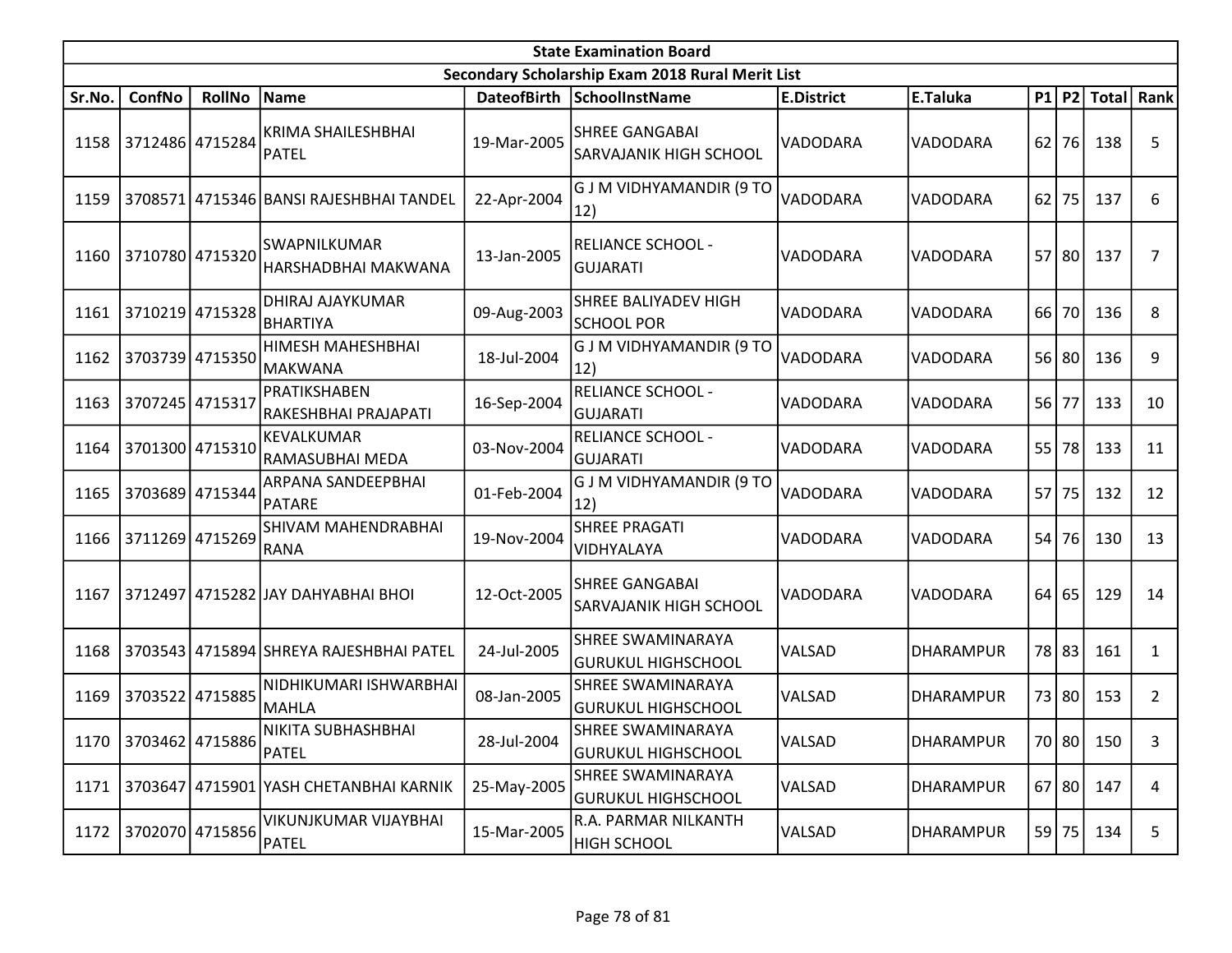|        |                      |                 |                                                |             | <b>State Examination Board</b>                    |                   |                  |           |           |       |      |
|--------|----------------------|-----------------|------------------------------------------------|-------------|---------------------------------------------------|-------------------|------------------|-----------|-----------|-------|------|
|        |                      |                 |                                                |             | Secondary Scholarship Exam 2018 Rural Merit List  |                   |                  |           |           |       |      |
| Sr.No. | ConfNo               | <b>RollNo</b>   | Name                                           |             | DateofBirth SchoolInstName                        | <b>E.District</b> | E.Taluka         |           | P1 P2     | Total | Rank |
| 1173   |                      | 3706842 4715944 | PRIYANSHI RAJUBHAI<br><b>BHATDA</b>            | 27-Feb-2005 | RADHABA SHAMLAL PATEL<br><b>SHALA</b>             | VALSAD            | <b>DHARAMPUR</b> | <b>56</b> | 76        | 132   | 6    |
| 1174   |                      |                 | 3706995 4715950 URVI ISHVERBHAI PATEL          | 11-Apr-2005 | RADHABA SHAMLAL PATEL<br><b>SHALA</b>             | <b>VALSAD</b>     | DHARAMPUR        | 59        | 71        | 130   | 7    |
| 1175   |                      |                 | 3703834 4715865 BHUMIKA TULSIRAM JADAV         | 27-May-2005 | SHREE SWAMINARAYA<br><b>GURUKUL HIGHSCHOOL</b>    | VALSAD            | DHARAMPUR        | 56 l      | 74        | 130   | 8    |
| 1176   | 3702991 4715972      |                 | <b>SHERY SHUBHASHBHAI</b><br>PATEL             | 23-Oct-2004 | NAVCHETAN SARVAJANIK<br><b>HIGH SCHOOL</b>        | VALSAD            | <b>KAPARADA</b>  |           | 50 70     | 120   | 1    |
| 1177   | 3702992 4715977      |                 | YASHKUMAR AJAYBHAI<br>PATEL                    | 11-Dec-2005 | NAVCHETAN SARVAJANIK<br><b>HIGH SCHOOL</b>        | <b>VALSAD</b>     | <b>KAPARADA</b>  | 51        | 69        | 120   | 2    |
| 1178   | 3702997 4715967      |                 | <b>KRISHNABEN</b><br>DHARMESHBHAI PATEL        | 06-Jul-2005 | NAVCHETAN SARVAJANIK<br><b>HIGH SCHOOL</b>        | <b>VALSAD</b>     | <b>KAPARADA</b>  |           | 51 62     | 113   | 3    |
| 1179   | 3702994 4715961      |                 | <b>DIPTIBEN NAROTTAMBHAI</b><br>PATEL          | 07-Apr-2005 | NAVCHETAN SARVAJANIK<br><b>HIGH SCHOOL</b>        | VALSAD            | KAPARADA         | 51        | 61        | 112   | 4    |
| 1180   | 3702996 4715975      |                 | <b>JUNNATIBEN</b><br><b>MAHENDRABHAI PATEL</b> | 16-Mar-2005 | NAVCHETAN SARVAJANIK<br><b>HIGH SCHOOL</b>        | <b>VALSAD</b>     | <b>KAPARADA</b>  |           | $52$   59 | 111   | 5    |
| 1181   |                      | 3703008 4715974 | TEJASVINI HASHMUKHBHAI<br><b>PATEL</b>         | 03-Nov-2004 | NAVCHETAN SARVAJANIK<br><b>HIGH SCHOOL</b>        | VALSAD            | <b>KAPARADA</b>  | 53        | 57        | 110   | 6    |
| 1182   |                      |                 | 3703010 4715962 DIXIT SATISHBHAI PATEL         | 26-Jul-2005 | <b>NAVCHETAN SARVAJANIK</b><br><b>HIGH SCHOOL</b> | VALSAD            | <b>KAPARADA</b>  |           | $46$   52 | 98    | 7    |
|        | 1183 3702995 4715976 |                 | VIKESHBHAI BHAGUBHAI<br>PATEL                  | 03-Feb-2005 | NAVCHETAN SARVAJANIK<br><b>HIGH SCHOOL</b>        | VALSAD            | <b>KAPARADA</b>  |           | 35 44     | 79    | 8    |
| 1184   | 3703016 4715970      |                 | PRITESHBHAI DINESHBHAI<br><b>PATEL</b>         | 14-Jul-2005 | NAVCHETAN SARVAJANIK<br><b>HIGH SCHOOL</b>        | <b>VALSAD</b>     | <b>KAPARADA</b>  |           | 42 37     | 79    | 9    |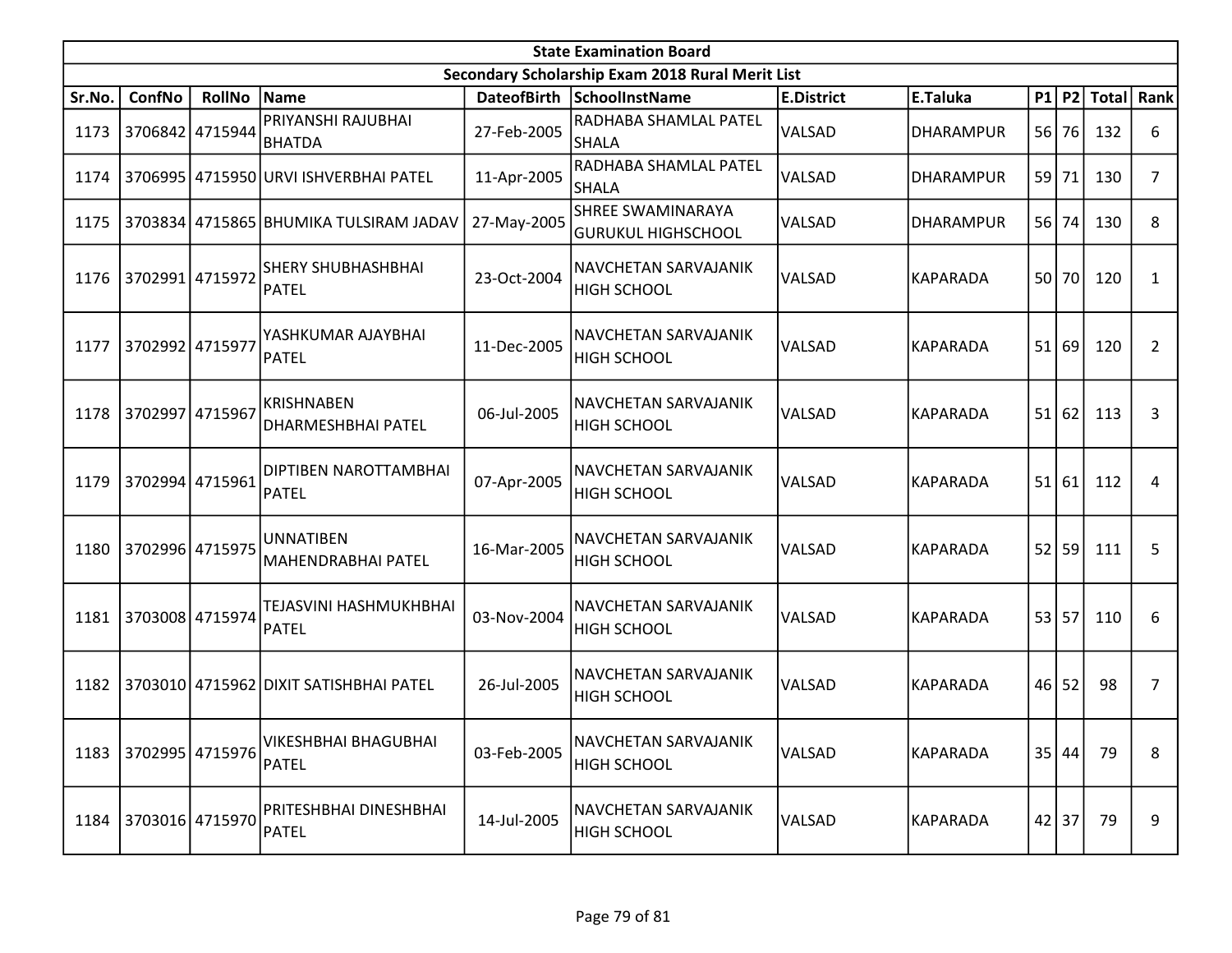|        |                 |                 |                                           |             | <b>State Examination Board</b>                   |                   |                  |                 |         |              |                |
|--------|-----------------|-----------------|-------------------------------------------|-------------|--------------------------------------------------|-------------------|------------------|-----------------|---------|--------------|----------------|
|        |                 |                 |                                           |             | Secondary Scholarship Exam 2018 Rural Merit List |                   |                  |                 |         |              |                |
| Sr.No. | ConfNo          | <b>RollNo</b>   | Name                                      | DateofBirth | <b>SchoolInstName</b>                            | <b>E.District</b> | E.Taluka         |                 | $P1$ P2 | <b>Total</b> | Rank           |
| 1185   |                 |                 | 3703011   4715965   JAY TAPESHBHAI PATEL  | 16-Aug-2005 | NAVCHETAN SARVAJANIK<br><b>HIGH SCHOOL</b>       | VALSAD            | <b>KAPARADA</b>  | 351             | 39      | 74           | 10             |
| 1186   | 3700043 4716020 |                 | PRACHI SUBHASHBHAI<br>ROHIT               | 26-Feb-2005 | <b>ASHWAMEGH VIDYALAYA</b>                       | <b>VALSAD</b>     | <b>PARDI</b>     | 67              | 88      | 155          | $\mathbf{1}$   |
| 1187   | 3700372 4715989 |                 | AYUSHIBEN AMRUTBHAI<br>PATEL              | 28-Oct-2004 | ASHWAMEGH VIDYALAYA                              | <b>VALSAD</b>     | <b>PARDI</b>     | 65              | 79      | 144          | $\overline{2}$ |
| 1188   |                 |                 | 3700270 4716024 PRIYANSI JITESHBHAI PATEL | 26-Feb-2005 | ASHWAMEGH VIDYALAYA                              | VALSAD            | <b>PARDI</b>     | 57              | 82      | 139          | 3              |
| 1189   |                 |                 | 3701624 4716029 SAGAR KANTILAL GAYKVAD    | 07-Jun-2004 | ASHWAMEGH VIDYALAYA                              | VALSAD            | PARDI            | 61              | 77      | 138          | 4              |
| 1190   | 3701982 4716183 |                 | JINAL MAHESHBHAI<br>RAMANADI              | 25-Sep-2004 | SHREE SWAMINARAYAN<br>VIDYANIKETA                | <b>VALSAD</b>     | <b>UMBERGAON</b> | 55              | 78      | 133          | $\mathbf{1}$   |
| 1191   | 3700633 4716200 |                 | RAISAKHATUM MUJAHID<br>SHEKH              | 29-Mar-2003 | K.D.B.HIGHSCHOOL<br>SARIGAM                      | VALSAD            | UMBERGAON        | 60              | 72      | 132          | $\overline{2}$ |
| 1192   |                 |                 | 3701996 4716192 RUTVI HETALBHAI PATEL     | 07-Sep-2004 | SHREE SWAMINARAYAN<br>VIDYANIKETA                | <b>VALSAD</b>     | <b>UMBERGAON</b> |                 | 56 75   | 131          | 3              |
| 1193   |                 |                 | 3701901 4716178 HARSH ALKESHBHAI PATEL    | 13-Dec-2004 | SHREE SWAMINARAYAN<br>VIDYANIKETA                | <b>VALSAD</b>     | <b>UMBERGAON</b> | 57              | 72      | 129          | 4              |
| 1194   | 3706857         | 4716120         | <b>MAHENOOR WAHID</b><br>MANJARA          | 23-Nov-2004 | SHRI S.G. DAKLE SARV.<br>VIDHYALAY               | <b>VALSAD</b>     | <b>UMBERGAON</b> | 61              | 67      | 128          | 5              |
| 1195   |                 | 3704397 4716119 | JIGISHA SANJIVBHAI<br>MACHHI              | 18-Nov-2004 | SHRI S.G. DAKLE SARV.<br>VIDHYALAY               | <b>VALSAD</b>     | <b>UMBERGAON</b> | 57              | 69      | 126          | 6              |
| 1196   |                 |                 | 3701918 4716193 SIYA KALPESH PATEL        | 07-Jul-2004 | SHREE SWAMINARAYAN<br>VIDYANIKETA                | <b>VALSAD</b>     | <b>UMBERGAON</b> | 57 <sup>1</sup> | 67      | 124          | $\overline{7}$ |
| 1197   | 3700087         | 4716199         | PRIYANSHU HEMANTBHAI<br><b>AHIR</b>       | 26-Jun-2004 | K.D.B.HIGHSCHOOL<br>SARIGAM                      | <b>VALSAD</b>     | UMBERGAON        |                 | 55 67   | 122          | 8              |
|        |                 |                 | 1198 3702589 4716187 MEET NILESH PATEL    | 13-Sep-2004 | SHREE SWAMINARAYAN<br>VIDYANIKETA                | VALSAD            | <b>UMBERGAON</b> |                 | 47   73 | 120          | 9              |
| 1199   | 3701993 4716175 |                 | DHRUVINI SANDEEPBHAI<br>PATEL             | 16-Feb-2004 | SHREE SWAMINARAYAN<br>VIDYANIKETA                | VALSAD            | <b>UMBERGAON</b> |                 | 56 63   | 119          | 10             |
| 1200   |                 |                 | 3713222 4716488 SHIDDHI PRAVINBHAI PATEL  | 18-Dec-2004 | SMT M GPATEL ADARSH SAV<br><b>HIGHSCHOOL</b>     | VALSAD            | VALSAD           |                 | 69 90   | 159          | 1              |